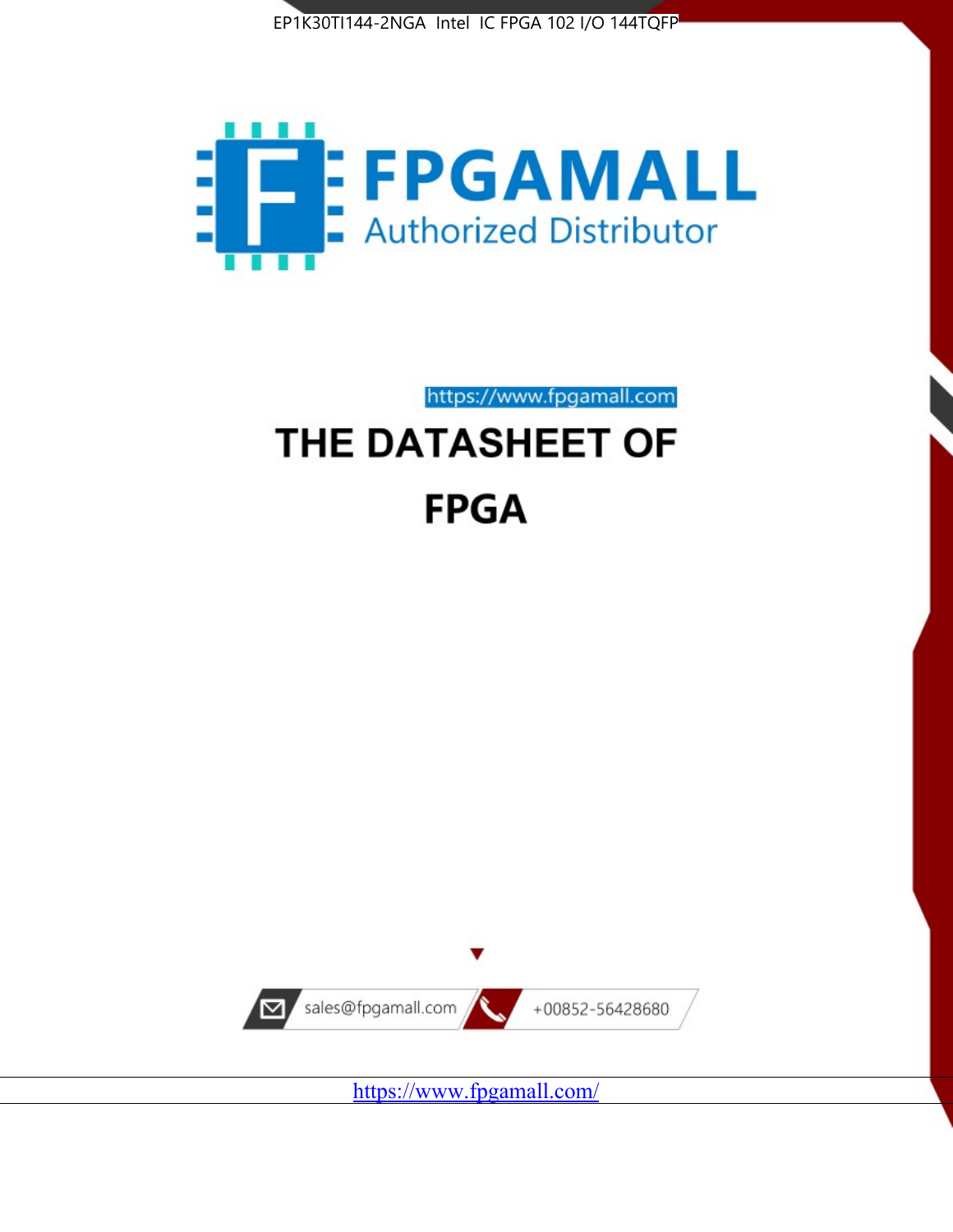

# **ACEX 1K**

**Programmable Logic Device Family**

| May 2003, ver. 3.4 | <b>Data Sheet</b> |
|--------------------|-------------------|
|--------------------|-------------------|

**Features...** ■ Programmable logic devices (PLDs), providing low cost system-on-a-programmable-chip (SOPC) integration in a single  $device$ <br> $-$  En

- Enhanced embedded array for implementing megafunctions such as efficient memory and specialized logic functions
- Dual-port capability with up to 16-bit width per embedded array block (EAB)
- Logic array for general logic functions
- High density
	- 10,000 to 100,000 typical gates (see Table 1)
	- Up to 49,152 RAM bits (4,096 bits per EAB, all of which can be used without reducing logic capacity)
- Cost-efficient programmable architecture for high-volume applications
	- Cost-optimized process
	- Low cost solution for high-performance communications applications
- System-level features
	- MultiVolt<sup>™</sup> I/O pins can drive or be driven by 2.5-V, 3.3-V, or 5.0-V devices
	- Low power consumption
	- Bidirectional I/O performance (setup time [ $t_{SU}$ ] and clock-tooutput delay  $[t_{CO}]$ ) up to 250 MHz
	- Fully compliant with the peripheral component interconnect Special Interest Group (PCI SIG) *PCI Local Bus Specification, Revision 2.2* for 3.3-V operation at 33 MHz or 66 MHz
	- Extended temperature range

| Table 1. ACEX™ 1K Device Features |               |               |               |                |  |  |  |
|-----------------------------------|---------------|---------------|---------------|----------------|--|--|--|
| Feature                           | <b>EP1K10</b> | <b>EP1K30</b> | <b>EP1K50</b> | <b>EP1K100</b> |  |  |  |
| <b>Typical gates</b>              | 10,000        | 30,000        | 50,000        | 100,000        |  |  |  |
| Maximum system gates              | 56,000        | 119,000       | 199,000       | 257,000        |  |  |  |
| Logic elements (LEs)              | 576           | 1.728         | 2,880         | 4,992          |  |  |  |
| <b>EABs</b>                       | 3             | 6             | 10            | 12             |  |  |  |
| <b>Total RAM bits</b>             | 12,288        | 24,576        | 40.960        | 49.152         |  |  |  |
| Maximum user I/O pins             | 136           | 171           | 249           | 333            |  |  |  |

## **Altera Corporation 1**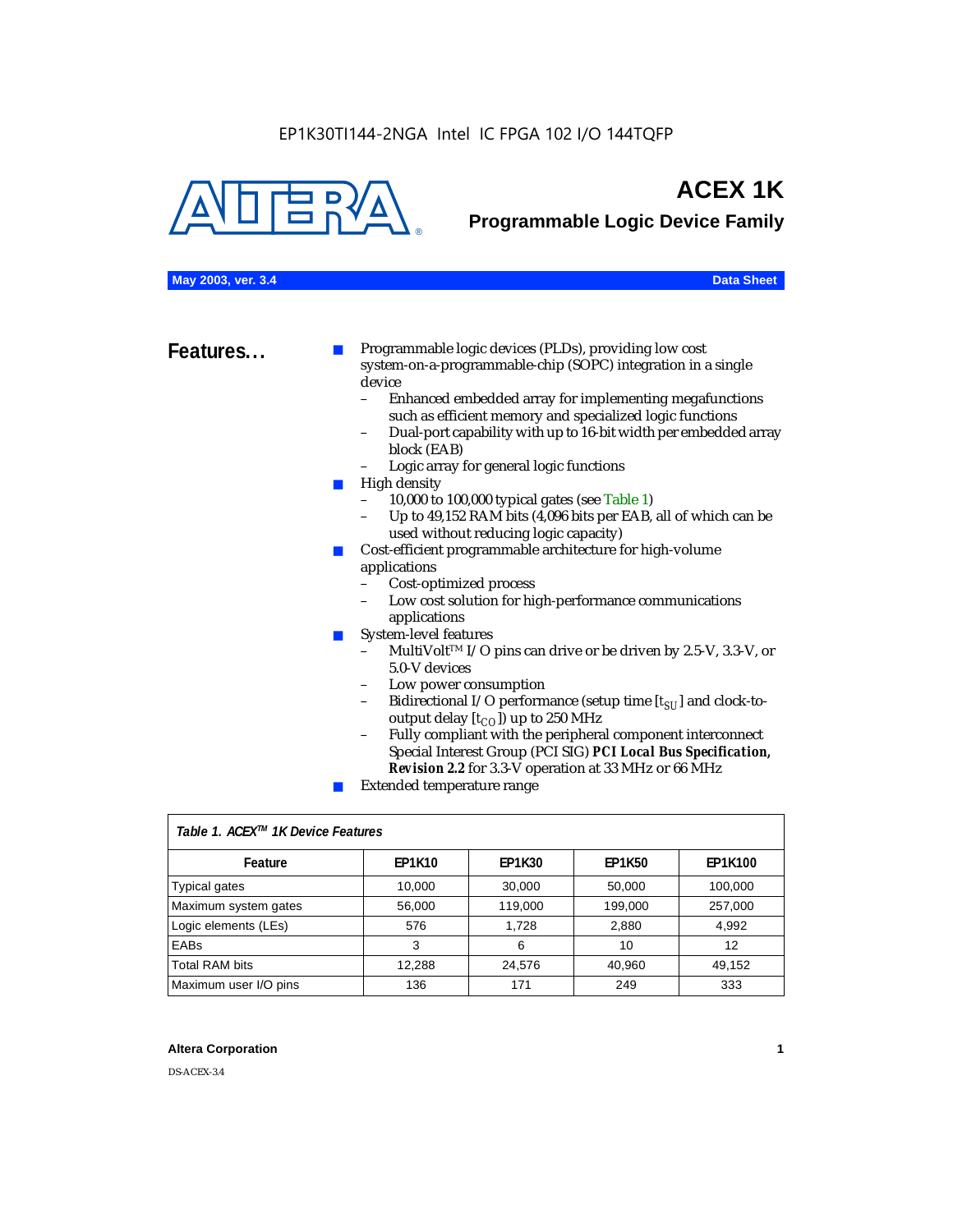## EP1K30TI144-2NGA Intel IC FPGA 102 I/O 144TQFP

## **ACEX 1K Programmable Logic Device Family Data Sheet**

| and More<br><b>Features</b> | <b>COL</b><br><b>COL</b> | -1 speed grade devices are compliant with PCI Local Bus<br>Specification, Revision 2.2 for 5.0-V operation<br>Built-in Joint Test Action Group (JTAG) boundary-scan test<br>(BST) circuitry compliant with IEEE Std. 1149.1-1990, available<br>without consuming additional device logic.<br>Operate with a 2.5-V internal supply voltage<br>$\qquad \qquad -$<br>In-circuit reconfigurability (ICR) via external configuration<br>devices, intelligent controller, or JTAG port<br>ClockLock™ and ClockBoost™ options for reduced clock delay,<br>clock skew, and clock multiplication<br>Built-in, low-skew clock distribution trees<br>$\overline{\phantom{a}}$<br>100% functional testing of all devices; test vectors or scan chains<br>$\qquad \qquad -$<br>are not required<br>Pull-up on I/O pins before and during configuration<br>Flexible interconnect<br>FastTrack® Interconnect continuous routing structure for fast,<br>predictable interconnect delays<br>Dedicated carry chain that implements arithmetic functions such<br>-<br>as fast adders, counters, and comparators (automatically used by<br>software tools and megafunctions)<br>Dedicated cascade chain that implements high-speed,<br>$\qquad \qquad -$<br>high-fan-in logic functions (automatically used by software tools<br>and megafunctions)<br>Tri-state emulation that implements internal tri-state buses<br>-<br>Up to six global clock signals and four global clear signals<br>Powerful I/O pins<br>Individual tri-state output enable control for each pin<br>$\qquad \qquad -$<br>Open-drain option on each I/O pin<br>Programmable output slew-rate control to reduce switching<br>$\qquad \qquad -$<br>noise<br>Clamp to $V_{\text{CCIO}}$ user-selectable on a pin-by-pin basis<br>Supports hot-socketing |
|-----------------------------|--------------------------|---------------------------------------------------------------------------------------------------------------------------------------------------------------------------------------------------------------------------------------------------------------------------------------------------------------------------------------------------------------------------------------------------------------------------------------------------------------------------------------------------------------------------------------------------------------------------------------------------------------------------------------------------------------------------------------------------------------------------------------------------------------------------------------------------------------------------------------------------------------------------------------------------------------------------------------------------------------------------------------------------------------------------------------------------------------------------------------------------------------------------------------------------------------------------------------------------------------------------------------------------------------------------------------------------------------------------------------------------------------------------------------------------------------------------------------------------------------------------------------------------------------------------------------------------------------------------------------------------------------------------------------------------------------------------------------------------------------------------------------------------------------------------------------------------------|
|                             |                          |                                                                                                                                                                                                                                                                                                                                                                                                                                                                                                                                                                                                                                                                                                                                                                                                                                                                                                                                                                                                                                                                                                                                                                                                                                                                                                                                                                                                                                                                                                                                                                                                                                                                                                                                                                                                         |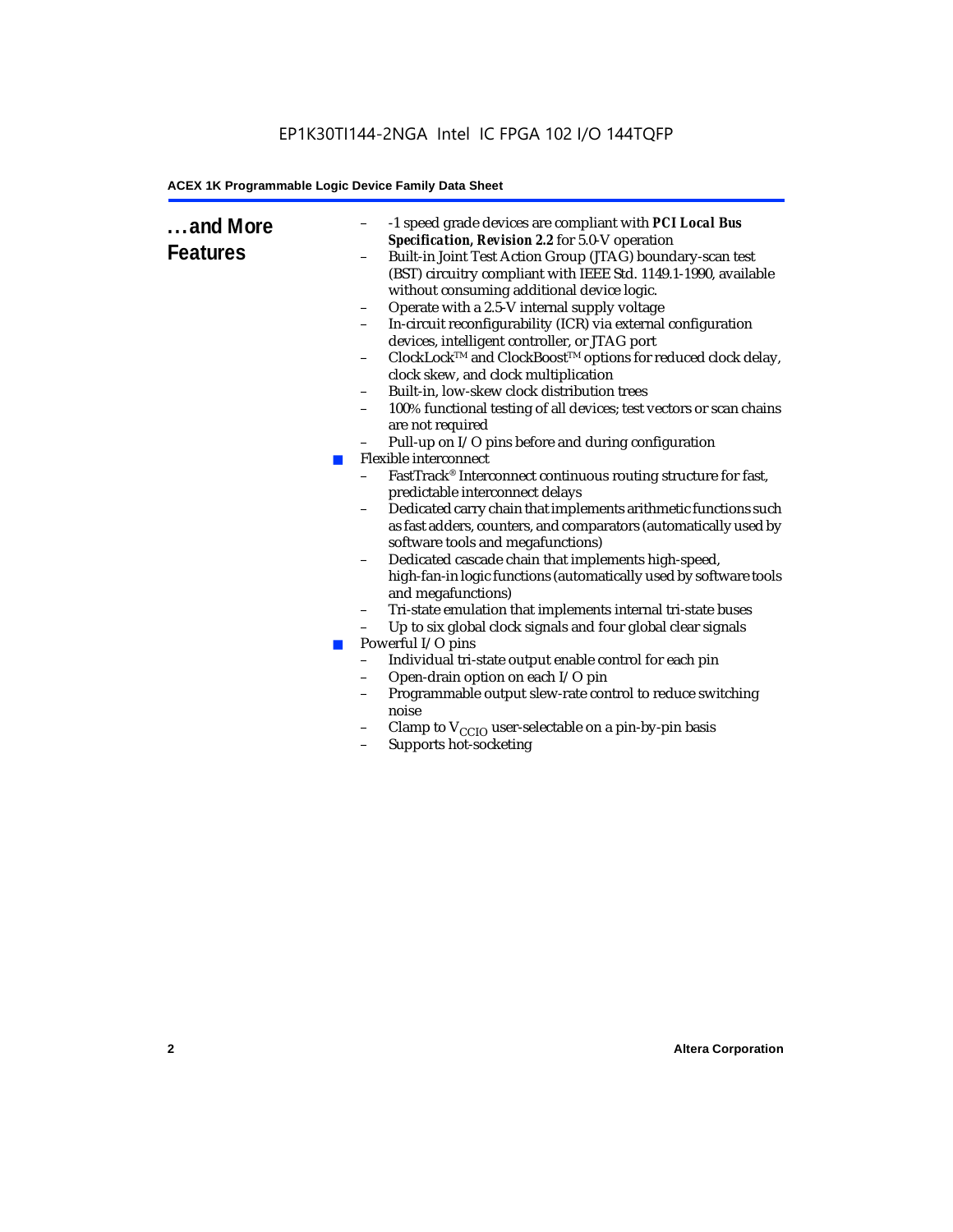- Software design support and automatic place-and-route provided by Altera development systems for Windows-based PCs and Sun SPARCstation, and HP 9000 Series 700/800 workstations
- Flexible package options are available in 100 to 484 pins, including the innovative FineLine BGATM packages (see Tables 2 and 3)
- Additional design entry and simulation support provided by EDIF 2 0 0 and 3 0 0 netlist files, library of parameterized modules (LPM), DesignWare components, Verilog HDL, VHDL, and other interfaces to popular EDA tools from manufacturers such as Cadence, Exemplar Logic, Mentor Graphics, OrCAD, Synopsys, Synplicity, VeriBest, and Viewlogic

| <i>Notes <math>(1)</math>, <math>(2)</math></i><br>Table 2. ACEX 1K Package Options & I/O Pin Count |              |              |              |                                |                                |  |  |
|-----------------------------------------------------------------------------------------------------|--------------|--------------|--------------|--------------------------------|--------------------------------|--|--|
| <b>Device</b>                                                                                       | 100-Pin TOFP | 144-Pin TOFP | 208-Pin POFP | 256-Pin<br><b>FineLine BGA</b> | 484-Pin<br><b>FineLine BGA</b> |  |  |
| <b>EP1K10</b>                                                                                       | 66           | 92           | 120          | 136                            | 136(3)                         |  |  |
| <b>EP1K30</b>                                                                                       |              | 102          | 147          | 171                            | 171(3)                         |  |  |
| <b>EP1K50</b>                                                                                       |              | 102          | 147          | 186                            | 249                            |  |  |
| EP1K100                                                                                             |              |              | 147          | 186                            | 333                            |  |  |

## *Notes:*

(1) ACEX 1K device package types include thin quad flat pack (TQFP), plastic quad flat pack (PQFP), and FineLine BGA packages.

(2) Devices in the same package are pin-compatible, although some devices have more I/O pins than others. When planning device migration, use the I/O pins that are common to all devices.

(3) This option is supported with a 256-pin FineLine BGA package. By using SameFrameTM pin migration, all FineLine BGA packages are pin-compatible. For example, a board can be designed to support 256-pin and 484-pin FineLine BGA packages.

| Table 3. ACEX 1K Package Sizes                           |                |                |                    |                                |                                |  |
|----------------------------------------------------------|----------------|----------------|--------------------|--------------------------------|--------------------------------|--|
| <b>Device</b>                                            | 100-Pin TOFP   | 144-Pin TOFP   | 208-Pin POFP       | 256-Pin<br><b>FineLine BGA</b> | 484-Pin<br><b>FineLine BGA</b> |  |
| Pitch (mm)                                               | 0.50           | 0.50           | 0.50               | 1.0                            | 1.0                            |  |
| Area ( $mm2$ )                                           | 256            | 484            | 936                | 289                            | 529                            |  |
| Length $\times$ width<br>$\mathsf{mmm}\times\mathsf{mm}$ | $16 \times 16$ | $22 \times 22$ | $30.6 \times 30.6$ | $17 \times 17$                 | $23 \times 23$                 |  |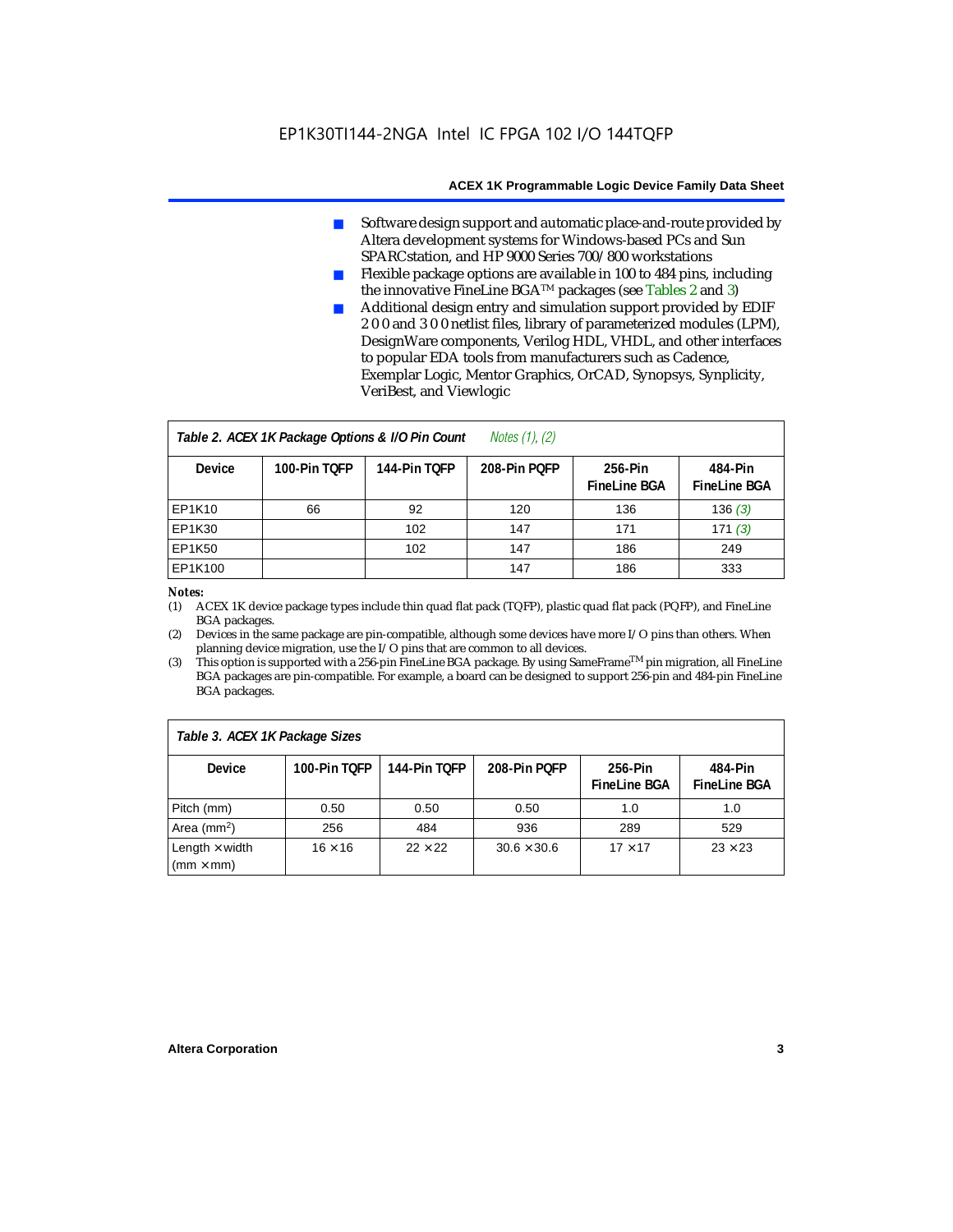## **General Description**

Altera® ACEX 1K devices provide a die-efficient, low-cost architecture by combining look-up table (LUT) architecture with EABs. LUT-based logic provides optimized performance and efficiency for data-path, register intensive, mathematical, or digital signal processing (DSP) designs, while EABs implement RAM, ROM, dual-port RAM, or first-in first-out (FIFO) functions. These elements make ACEX 1K suitable for complex logic functions and memory functions such as digital signal processing, wide data-path manipulation, data transformation and microcontrollers, as required in high-performance communications applications. Based on reconfigurable CMOS SRAM elements, the ACEX 1K architecture incorporates all features necessary to implement common gate array megafunctions, along with a high pin count to enable an effective interface with system components. The advanced process and the low voltage requirement of the 2.5-V core allow ACEX 1K devices to meet the requirements of low-cost, high-volume applications ranging from DSL modems to low-cost switches.

The ability to reconfigure ACEX 1K devices enables complete testing prior to shipment and allows the designer to focus on simulation and design verification. ACEX 1K device reconfigurability eliminates inventory management for gate array designs and test vector generation for fault coverage.

Table 4 shows ACEX 1K device performance for some common designs. All performance results were obtained with Synopsys DesignWare or LPM functions. Special design techniques are not required to implement the applications; the designer simply infers or instantiates a function in a Verilog HDL, VHDL, Altera Hardware Description Language (AHDL), or schematic design file.

| Table 4. ACEX 1K Device Performance        |                          |             |             |                    |     |              |  |
|--------------------------------------------|--------------------------|-------------|-------------|--------------------|-----|--------------|--|
| Application                                | Resources<br><b>Used</b> |             | Performance |                    |     |              |  |
|                                            | <b>LEs</b>               | <b>EABs</b> |             | <b>Speed Grade</b> |     | <b>Units</b> |  |
|                                            |                          |             | -1          | $-2$               | -3  |              |  |
| 16-bit loadable counter                    | 16                       | $\Omega$    | 285         | 232                | 185 | <b>MHz</b>   |  |
| 16-bit accumulator                         | 16                       | $\Omega$    | 285         | 232                | 185 | <b>MHz</b>   |  |
| 16-to-1 multiplexer (1)                    | 10                       | $\Omega$    | 3.5         | 4.5                | 6.6 | ns           |  |
| 16-bit multiplier with 3-stage pipeline(2) | 592                      | $\Omega$    | 156         | 131                | 93  | <b>MHz</b>   |  |
| $256 \times 16$ RAM read cycle speed (2)   | $\Omega$                 | 1           | 278         | 196                | 143 | <b>MHz</b>   |  |
| $256 \times 16$ RAM write cycle speed (2)  | $\Omega$                 |             | 185         | 143                | 111 | <b>MHz</b>   |  |

## *Table 4. ACEX 1K Device Performance*

#### *Notes:*

(1) This application uses combinatorial inputs and outputs.

(2) This application uses registered inputs and outputs.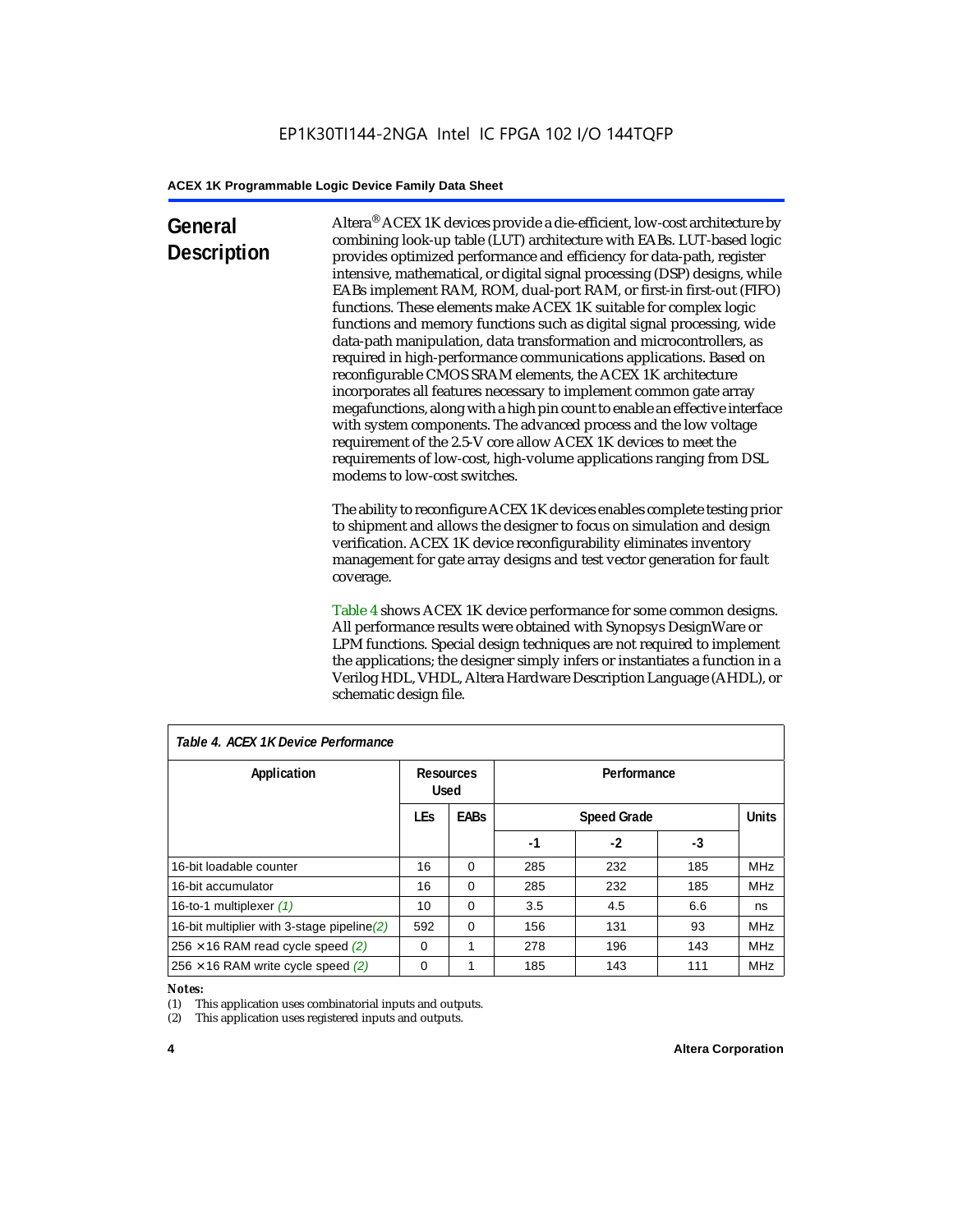Table 5 shows ACEX 1K device performance for more complex designs. These designs are available as Altera MegaCore<sup>TM</sup> functions.

| Table 5. ACEX 1K Device Performance for Complex Designs        |            |      |                    |      |              |  |
|----------------------------------------------------------------|------------|------|--------------------|------|--------------|--|
| Application                                                    | <b>LEs</b> |      | Performance        |      |              |  |
|                                                                | Used       |      | <b>Speed Grade</b> |      | <b>Units</b> |  |
|                                                                |            | -1   | $-2$               | -3   |              |  |
| 16-bit, 8-tap parallel finite impulse response (FIR)<br>filter | 597        | 192  | 156                | 116  | <b>MSPS</b>  |  |
| 8-bit, 512-point Fast Fourier transform (FFT)                  | 1.854      | 23.4 | 28.7               | 38.9 | μs           |  |
| function                                                       |            | 113  | 92                 | 68   | <b>MHz</b>   |  |
| a16450 universal asynchronous<br>receiver/transmitter (UART)   | 342        | 36   | 28                 | 20.5 | <b>MHz</b>   |  |

Each ACEX 1K device contains an embedded array and a logic array. The embedded array is used to implement a variety of memory functions or complex logic functions, such as digital signal processing (DSP), wide data-path manipulation, microcontroller applications, and datatransformation functions. The logic array performs the same function as the sea-of-gates in the gate array and is used to implement general logic such as counters, adders, state machines, and multiplexers. The combination of embedded and logic arrays provides the high performance and high density of embedded gate arrays, enabling designers to implement an entire system on a single device.

ACEX 1K devices are configured at system power-up with data stored in an Altera serial configuration device or provided by a system controller. Altera offers EPC16, EPC2, EPC1, and EPC1441 configuration devices, which configure ACEX 1K devices via a serial data stream. Configuration data can also be downloaded from system RAM or via the Altera MasterBlaster™, ByteBlasterMV™, or BitBlaster™ download cables. After an ACEX 1K device has been configured, it can be reconfigured in-circuit by resetting the device and loading new data. Because reconfiguration requires less than 40 ms, real-time changes can be made during system operation.

ACEX 1K devices contain an interface that permits microprocessors to configure ACEX 1K devices serially or in parallel, and synchronously or asynchronously. The interface also enables microprocessors to treat an ACEX 1K device as memory and configure it by writing to a virtual memory location, simplifying device reconfiguration.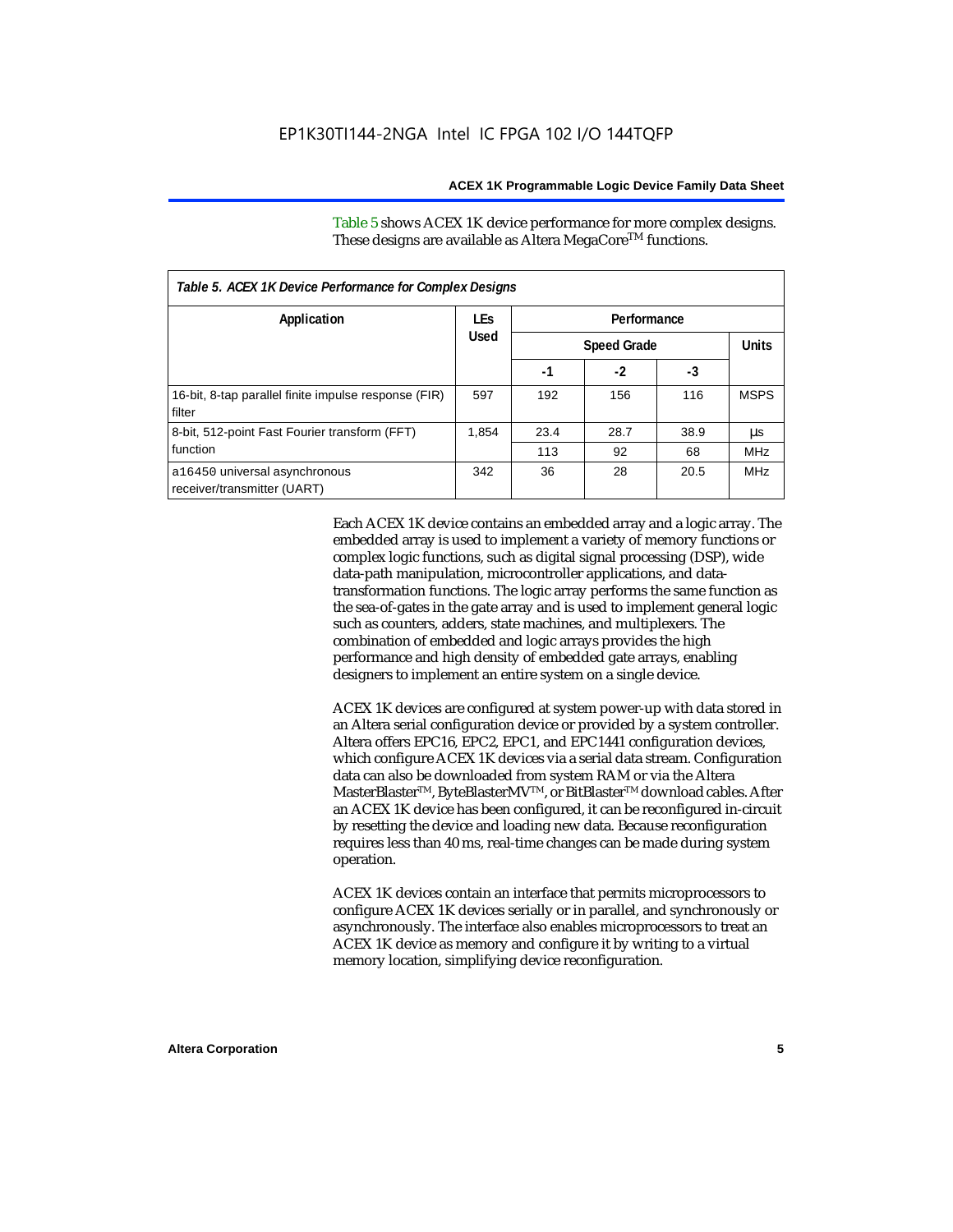For more information on the configuration of ACEX 1K devices, see the following documents:

- *Configuration Devices for ACEX, APEX, FLEX, & Mercury Devices Data Sheet*
- *MasterBlaster Serial/USB Communications Cable Data Sheet*
- *ByteBlasterMV Parallel Port Download Cable Data Sheet*
- *BitBlaster Serial Download Cable Data Sheet*

ACEX 1K devices are supported by Altera development systems, which are integrated packages that offer schematic, text (including AHDL), and waveform design entry, compilation and logic synthesis, full simulation and worst-case timing analysis, and device configuration. The software provides EDIF 2 0 0 and 3 0 0, LPM, VHDL, Verilog HDL, and other interfaces for additional design entry and simulation support from other industry-standard PC- and UNIX workstation-based EDA tools.

The Altera software works easily with common gate array EDA tools for synthesis and simulation. For example, the Altera software can generate Verilog HDL files for simulation with tools such as Cadence Verilog-XL. Additionally, the Altera software contains EDA libraries that use devicespecific features such as carry chains, which are used for fast counter and arithmetic functions. For instance, the Synopsys Design Compiler library supplied with the Altera development system includes DesignWare functions that are optimized for the ACEX 1K device architecture.

The Altera development systems run on Windows-based PCs and Sun SPARCstation, and HP 9000 Series 700/800 workstations.



For more information, see the *MAX+PLUS II Programmable Logic Development System & Software Data Sheet* and the *Quartus Programmable Logic Development System & Software Data Sheet*.

## **Functional Description**

Each ACEX 1K device contains an enhanced embedded array that implements memory and specialized logic functions, and a logic array that implements general logic.

The embedded array consists of a series of EABs. When implementing memory functions, each EAB provides 4,096 bits, which can be used to create RAM, ROM, dual-port RAM, or first-in first-out (FIFO) functions. When implementing logic, each EAB can contribute 100 to 600 gates towards complex logic functions such as multipliers, microcontrollers, state machines, and DSP functions. EABs can be used independently, or multiple EABs can be combined to implement larger functions.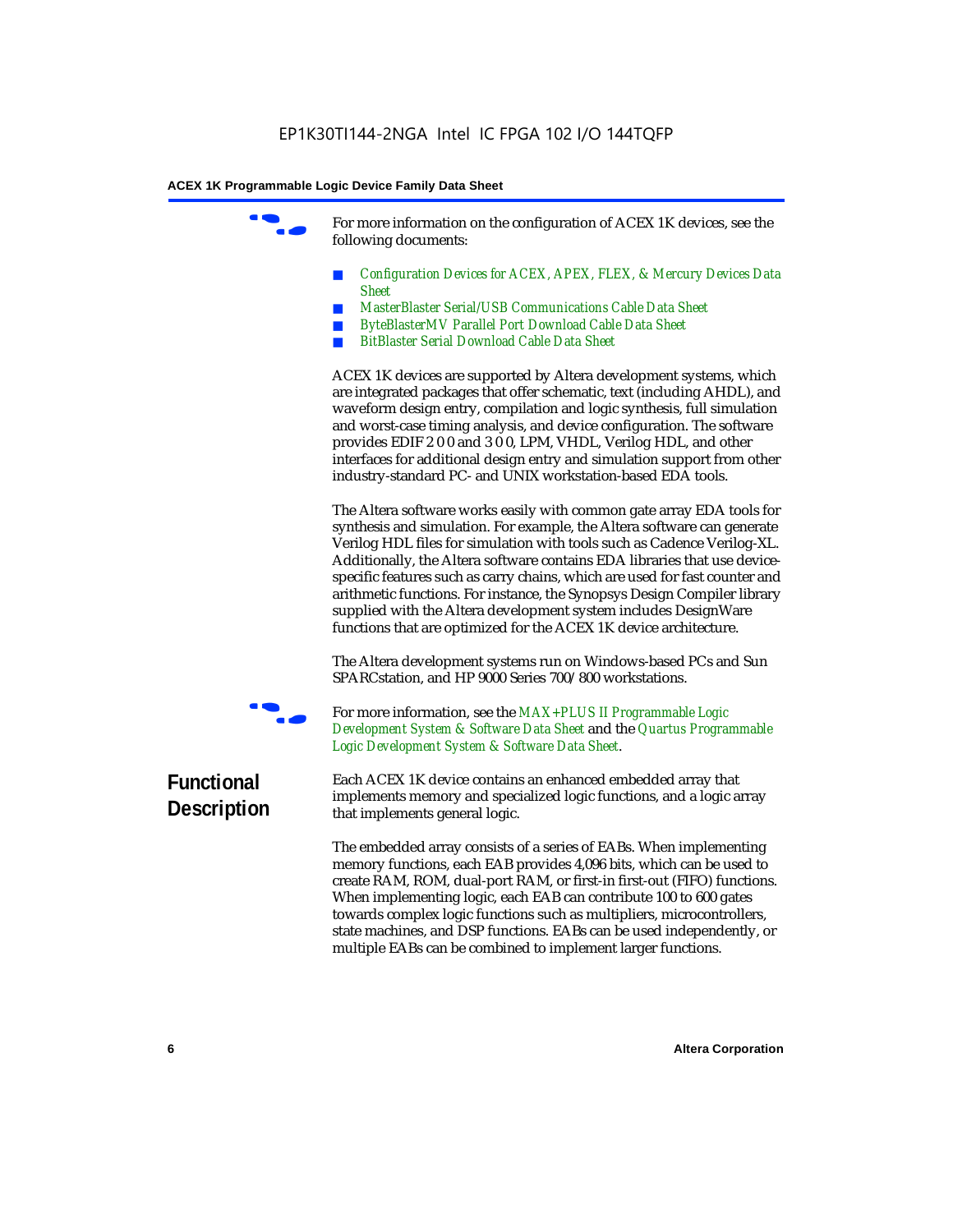The logic array consists of logic array blocks (LABs). Each LAB contains eight LEs and a local interconnect. An LE consists of a 4-input LUT, a programmable flipflop, and dedicated signal paths for carry and cascade functions. The eight LEs can be used to create medium-sized blocks of logic—such as 8-bit counters, address decoders, or state machines—or combined across LABs to create larger logic blocks. Each LAB represents about 96 usable logic gates.

Signal interconnections within ACEX 1K devices (as well as to and from device pins) are provided by the FastTrack Interconnect routing structure, which is a series of fast, continuous row and column channels that run the entire length and width of the device.

Each I/O pin is fed by an I/O element (IOE) located at the end of each row and column of the FastTrack Interconnect routing structure. Each IOE contains a bidirectional I/O buffer and a flipflop that can be used as either an output or input register to feed input, output, or bidirectional signals. When used with a dedicated clock pin, these registers provide exceptional performance. As inputs, they provide setup times as low as 1.1 ns and hold times of 0 ns. As outputs, these registers provide clock-to-output times as low as 2.5 ns. IOEs provide a variety of features, such as JTAG BST support, slew-rate control, tri-state buffers, and open-drain outputs.

Figure 1 shows a block diagram of the ACEX 1K device architecture. Each group of LEs is combined into an LAB; groups of LABs are arranged into rows and columns. Each row also contains a single EAB. The LABs and EABs are interconnected by the FastTrack Interconnect routing structure. IOEs are located at the end of each row and column of the FastTrack Interconnect routing structure.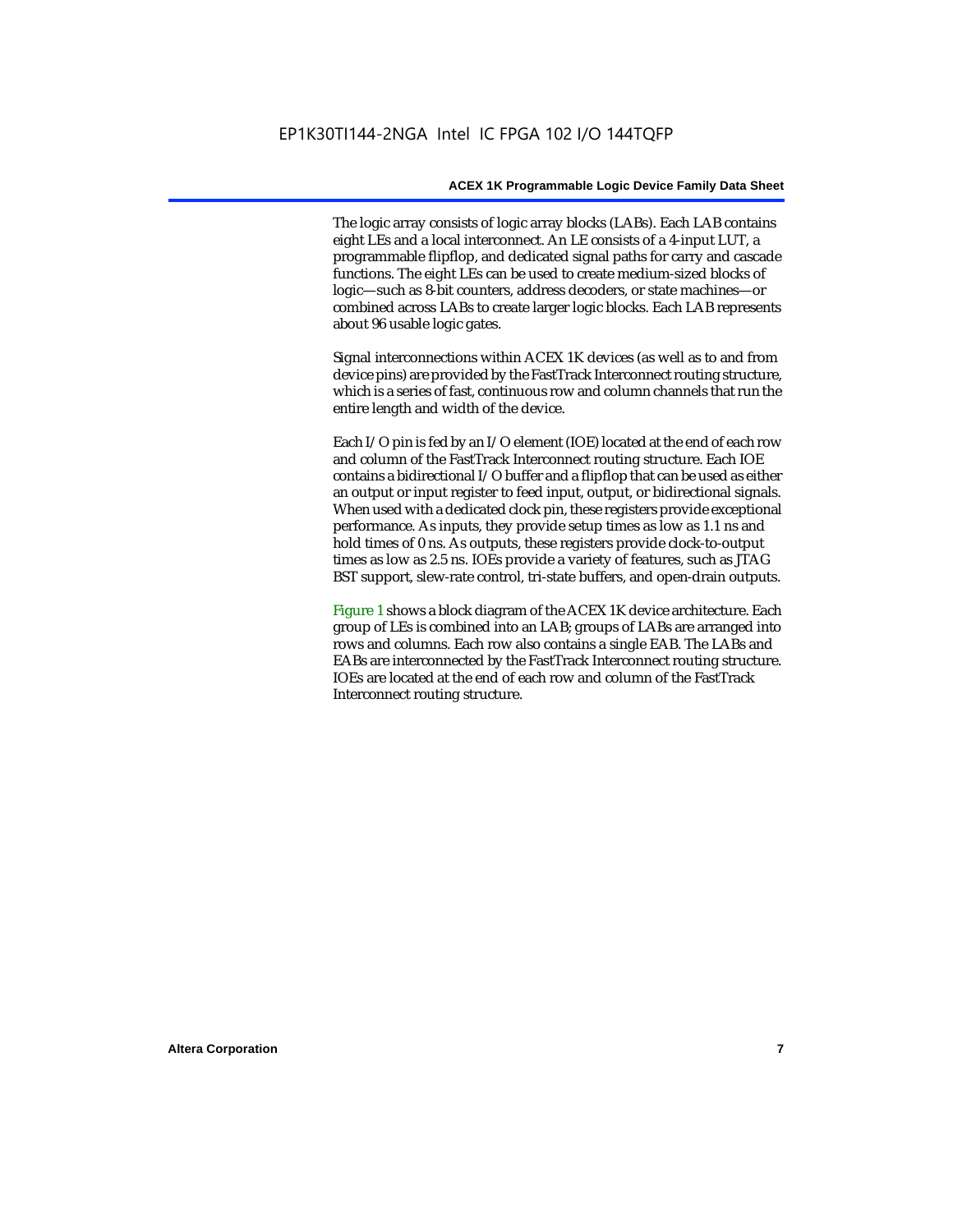

*Figure 1. ACEX 1K Device Block Diagram*

ACEX 1K devices provide six dedicated inputs that drive the flipflops' control inputs and ensure the efficient distribution of high-speed, lowskew (less than 1.0 ns) control signals. These signals use dedicated routing channels that provide shorter delays and lower skews than the FastTrack Interconnect routing structure. Four of the dedicated inputs drive four global signals. These four global signals can also be driven by internal logic, providing an ideal solution for a clock divider or an internally generated asynchronous clear signal that clears many registers in the device.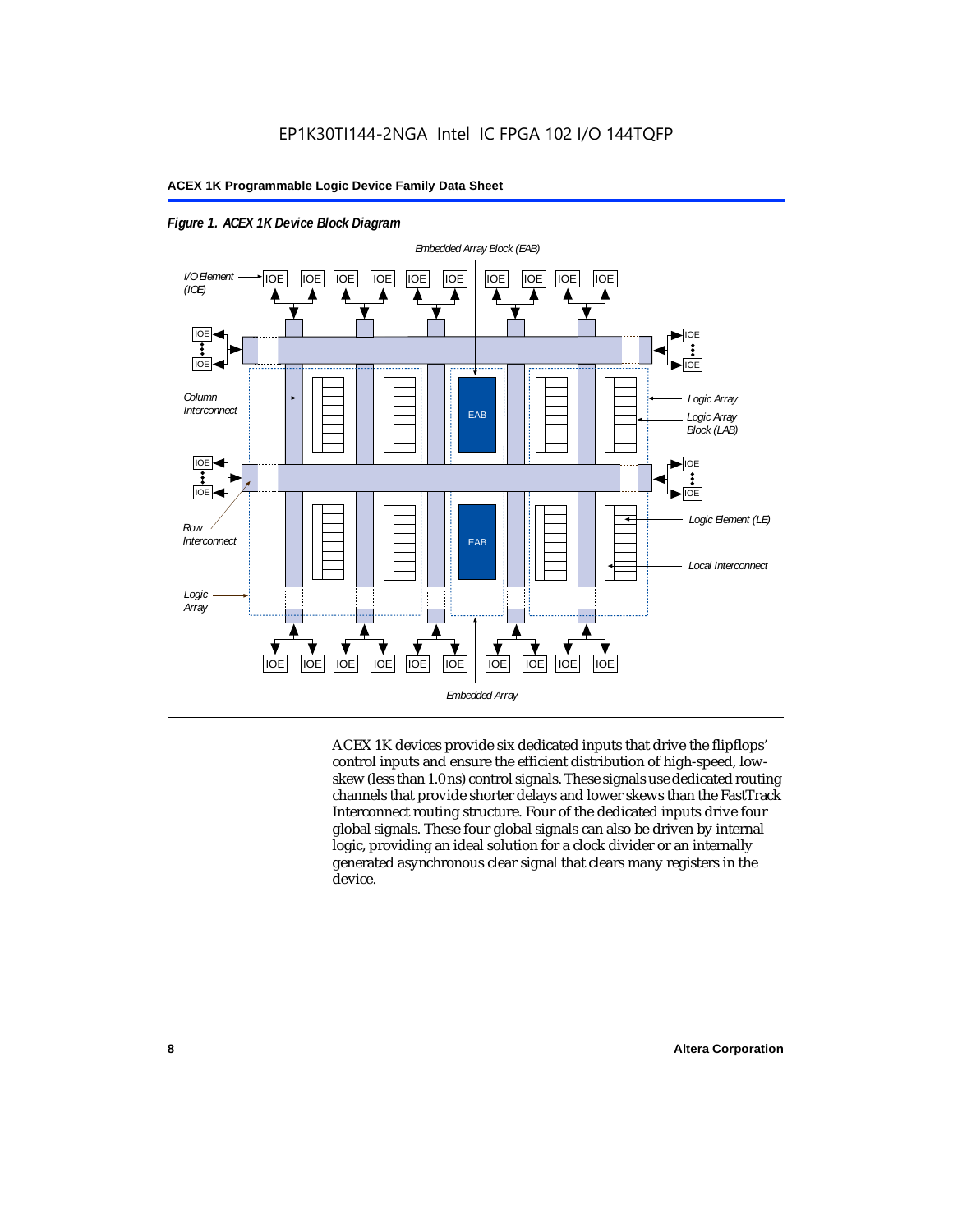## **Embedded Array Block**

The EAB is a flexible block of RAM, with registers on the input and output ports, that is used to implement common gate array megafunctions. Because it is large and flexible, the EAB is suitable for functions such as multipliers, vector scalars, and error correction circuits. These functions can be combined in applications such as digital filters and microcontrollers.

Logic functions are implemented by programming the EAB with a readonly pattern during configuration, thereby creating a large LUT. With LUTs, combinatorial functions are implemented by looking up the results rather than by computing them. This implementation of combinatorial functions can be faster than using algorithms implemented in general logic, a performance advantage that is further enhanced by the fast access times of EABs. The large capacity of EABs enables designers to implement complex functions in a single logic level without the routing delays associated with linked LEs or field-programmable gate array (FPGA) RAM blocks. For example, a single EAB can implement any function with 8 inputs and 16 outputs. Parameterized functions, such as LPM functions, can take advantage of the EAB automatically.

The ACEX 1K enhanced EAB supports dual-port RAM. The dual-port structure is ideal for FIFO buffers with one or two clocks. The ACEX 1K EAB can also support up to 16-bit-wide RAM blocks. The ACEX 1K EAB can act in dual-port or single-port mode. When in dual-port mode, separate clocks may be used for EAB read and write sections, allowing the EAB to be written and read at different rates. It also has separate synchronous clock enable signals for the EAB read and write sections, which allow independent control of these sections.

The EAB can also be used for bidirectional, dual-port memory applications where two ports read or write simultaneously. To implement this type of dual-port memory, two EABs are used to support two simultaneous reads or writes.

Alternatively, one clock and clock enable can be used to control the input registers of the EAB, while a different clock and clock enable control the output registers (see Figure 2).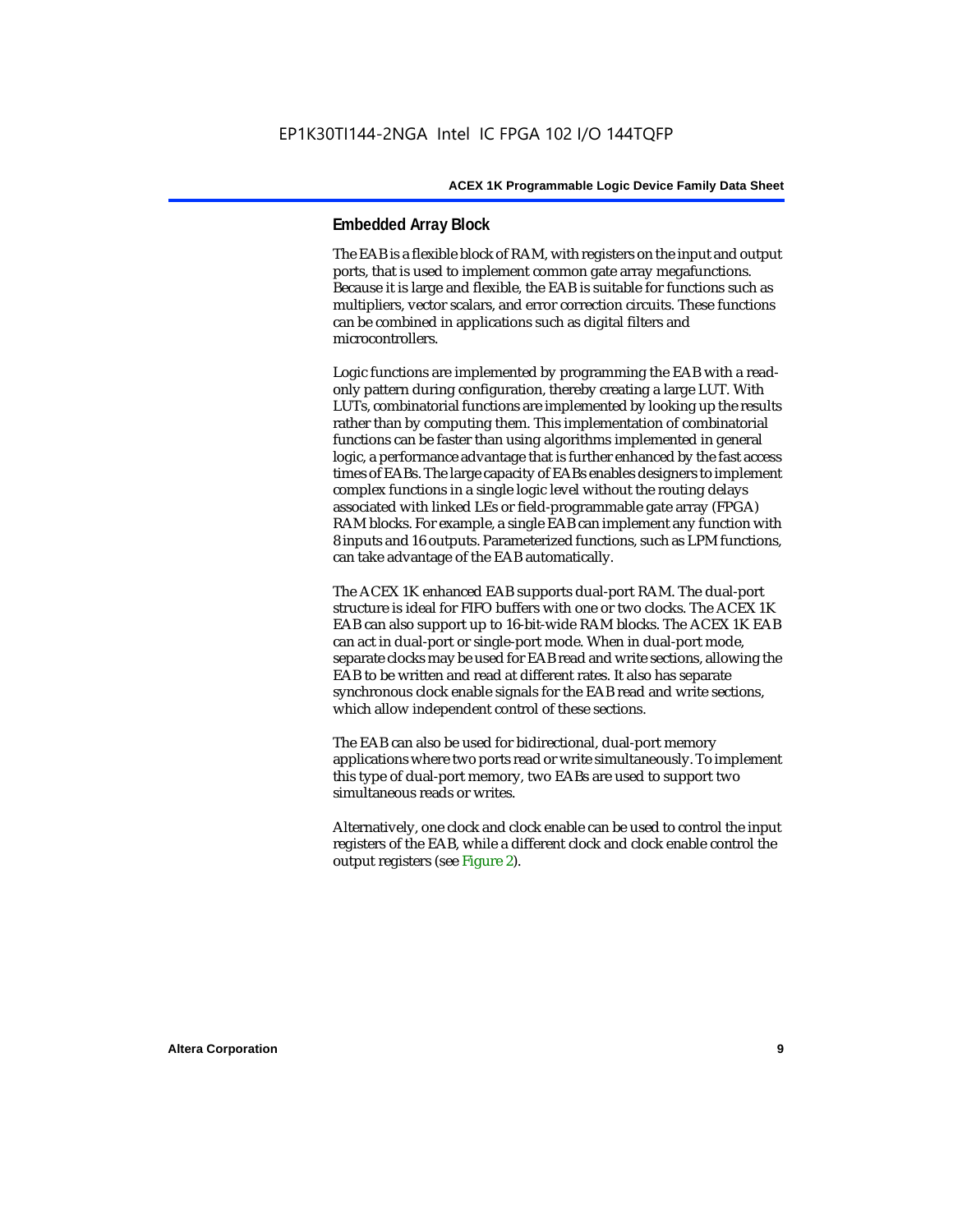

## *Notes:*

- (1) All registers can be asynchronously cleared by EAB local interconnect signals, global signals, or the chip-wide reset.<br>(2) EP1K10. EP1K30. and EP1K50 devices have 88 EAB local interconnect channels: EP1K100 devices hav
- EP1K10, EP1K30, and EP1K50 devices have 88 EAB local interconnect channels; EP1K100 devices have 104 EAB local interconnect channels.

The EAB can use Altera megafunctions to implement dual-port RAM applications where both ports can read or write, as shown in Figure 3. The ACEX 1K EAB can also be used in a single-port mode (see Figure 4).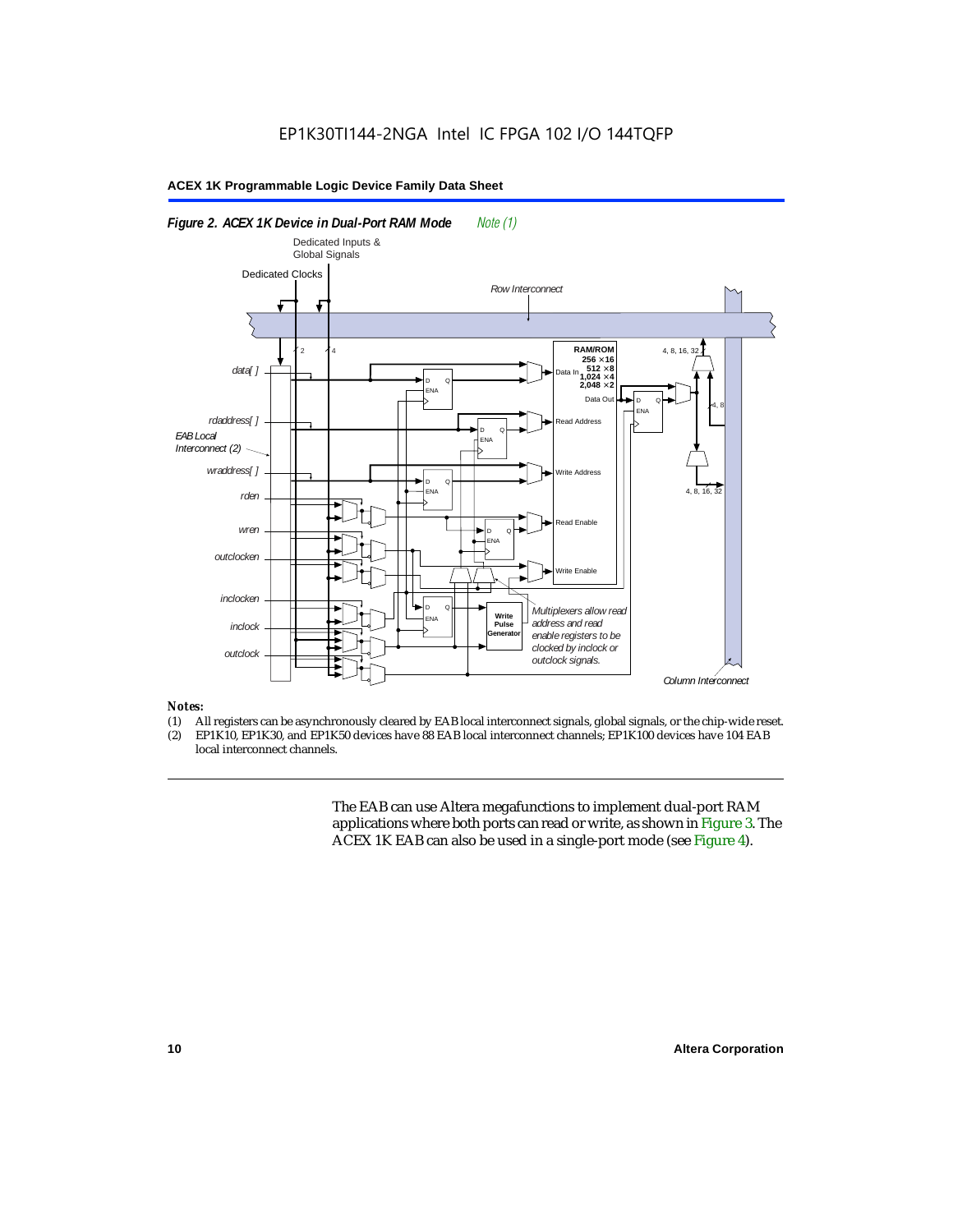*Figure 3. ACEX 1K EAB in Dual-Port RAM Mode*



*Figure 4. ACEX 1K Device in Single-Port RAM Mode* 



## *Note:*<br>(1) **H**

EP1K10, EP1K30, and EP1K50 devices have 88 EAB local interconnect channels; EP1K100 devices have 104 EAB local interconnect channels.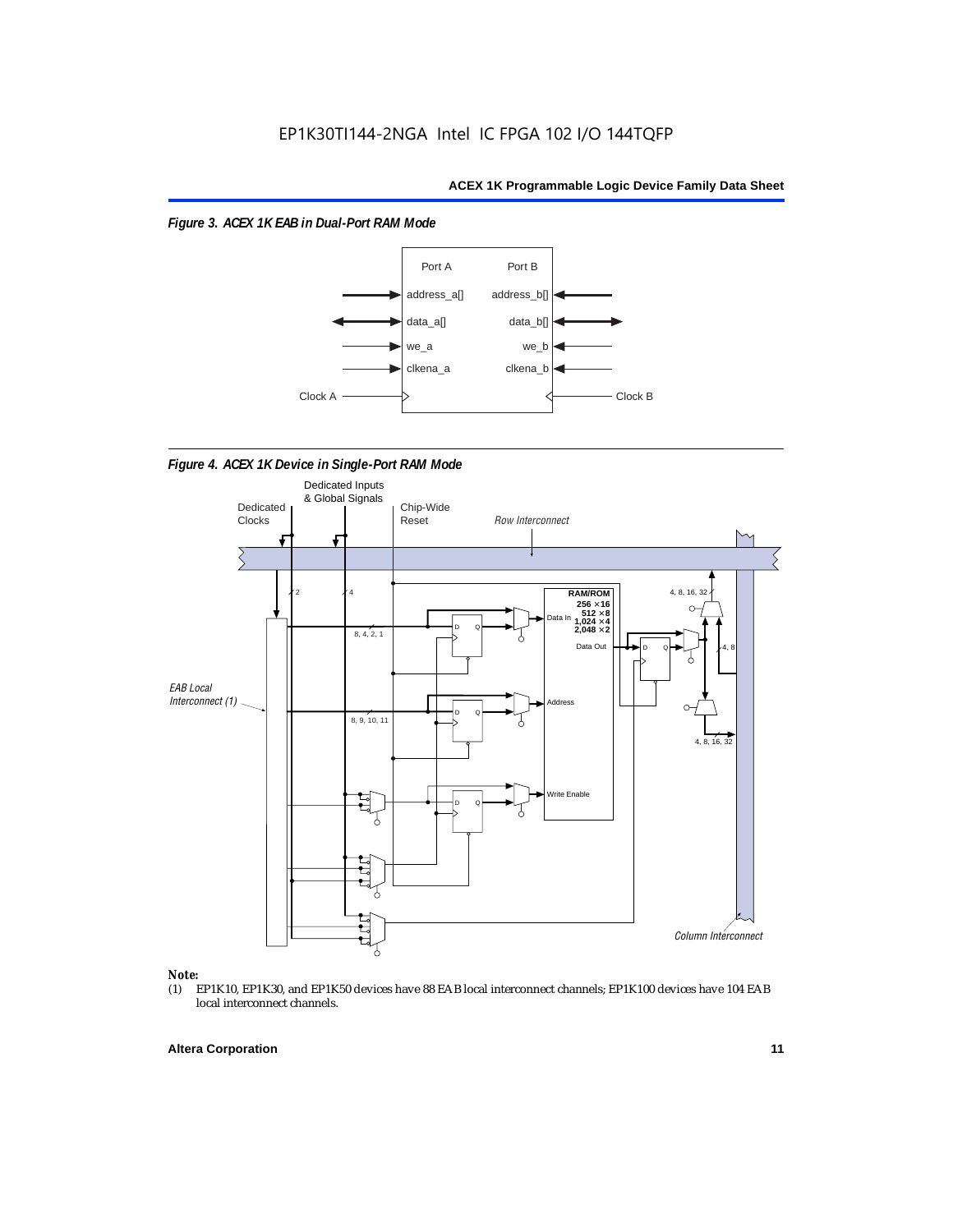EABs can be used to implement synchronous RAM, which is easier to use than asynchronous RAM. A circuit using asynchronous RAM must generate the RAM write enable signal, while ensuring that its data and address signals meet setup and hold time specifications relative to the write enable signal. In contrast, the EAB's synchronous RAM generates its own write enable signal and is self-timed with respect to the input or write clock. A circuit using the EAB's self-timed RAM must only meet the setup and hold time specifications of the global clock.

When used as RAM, each EAB can be configured in any of the following sizes:  $256 \times 16$ ;  $512 \times 8$ ;  $1,024 \times 4$ ; or  $2,048 \times 2$ . Figure 5 shows the ACEX 1K EAB memory configurations.



Larger blocks of RAM are created by combining multiple EABs. For example, two  $256 \times 16$  RAM blocks can be combined to form a  $256 \times 32$ block, and two  $512 \times 8$  RAM blocks can be combined to form a  $512 \times 16$  block. Figure 6 shows examples of multiple EAB combination.

## *Figure 6. Examples of Combining ACEX 1K EABs*



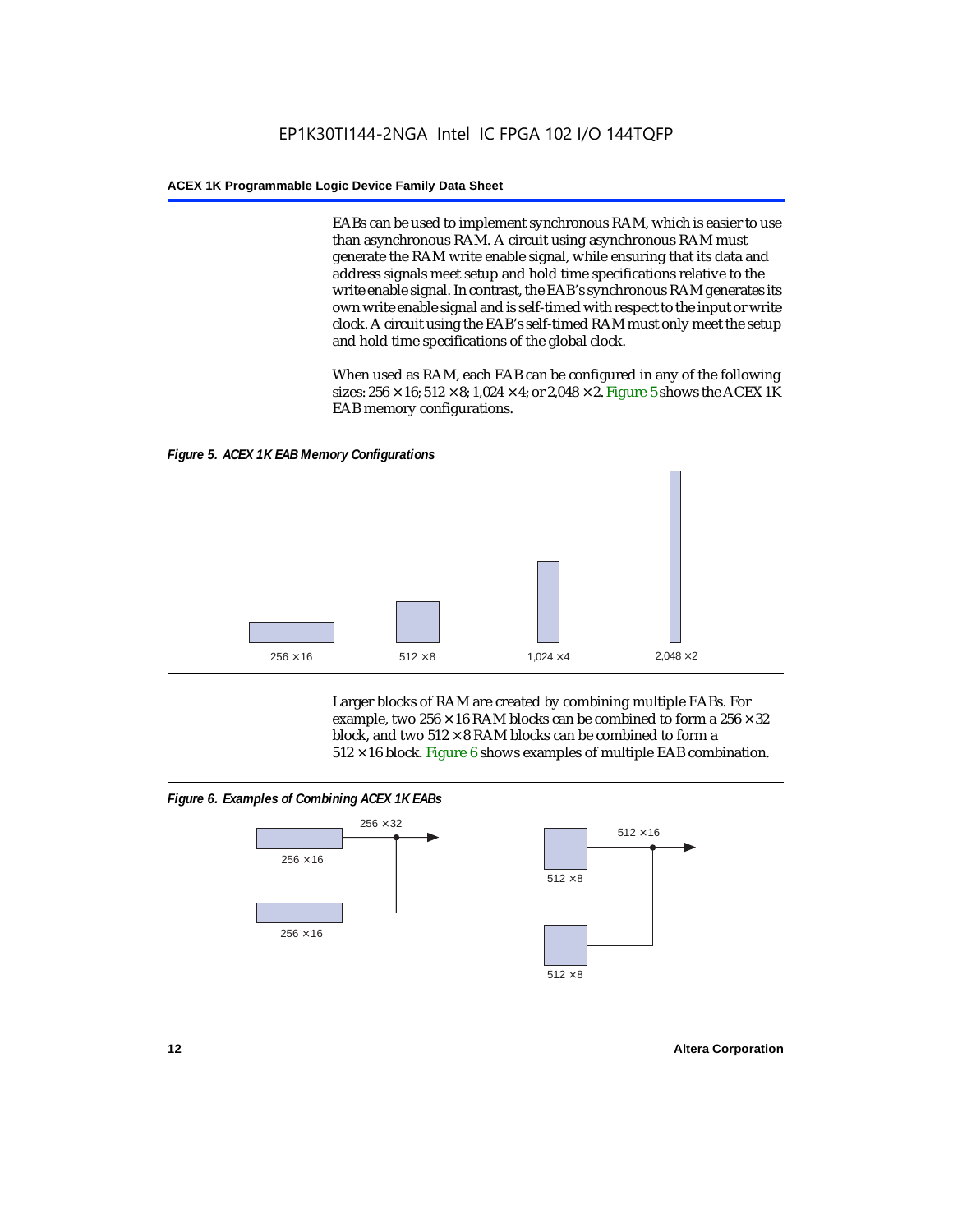If necessary, all EABs in a device can be cascaded to form a single RAM block. EABs can be cascaded to form RAM blocks of up to 2,048 words without impacting timing. Altera software automatically combines EABs to meet a designer's RAM specifications.

EABs provide flexible options for driving and controlling clock signals. Different clocks and clock enables can be used for reading and writing to the EAB. Registers can be independently inserted on the data input, EAB output, write address, write enable signals, read address, and read enable signals. The global signals and the EAB local interconnect can drive write-enable, read-enable, and clock-enable signals. The global signals, dedicated clock pins, and EAB local interconnect can drive the EAB clock signals. Because the LEs drive the EAB local interconnect, the LEs can control write-enable, read-enable, clear, clock, and clock-enable signals.

An EAB is fed by a row interconnect and can drive out to row and column interconnects. Each EAB output can drive up to two row channels and up to two column channels; the unused row channel can be driven by other LEs. This feature increases the routing resources available for EAB outputs (see Figures 2 and 4). The column interconnect, which is adjacent to the EAB, has twice as many channels as other columns in the device.

## **Logic Array Block**

An LAB consists of eight LEs, their associated carry and cascade chains, LAB control signals, and the LAB local interconnect. The LAB provides the coarse-grained structure to the ACEX 1K architecture, facilitating efficient routing with optimum device utilization and high performance. Figure 7 shows the ACEX 1K LAB.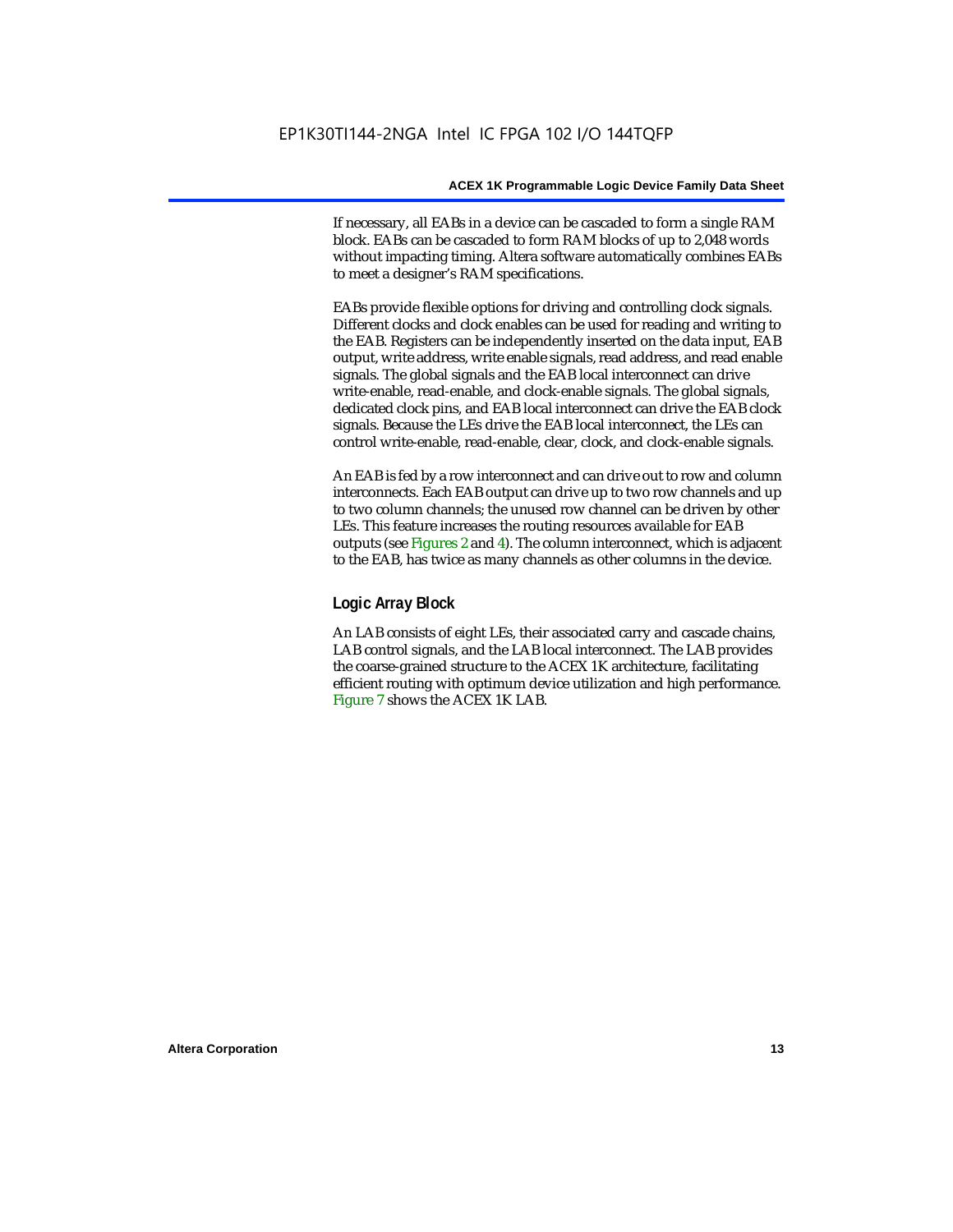## EP1K30TI144-2NGA Intel IC FPGA 102 I/O 144TQFP

## **ACEX 1K Programmable Logic Device Family Data Sheet**



#### *Notes:*

- (1) EP1K10, EP1K30, and EP1K50 devices have 22 inputs to the LAB local interconnect channel from the row; EP1K100 devices have 26.
- (2) EP1K10, EP1K30, and EP1K50 devices have 30 LAB local interconnect channels; EP1K100 devices have 34.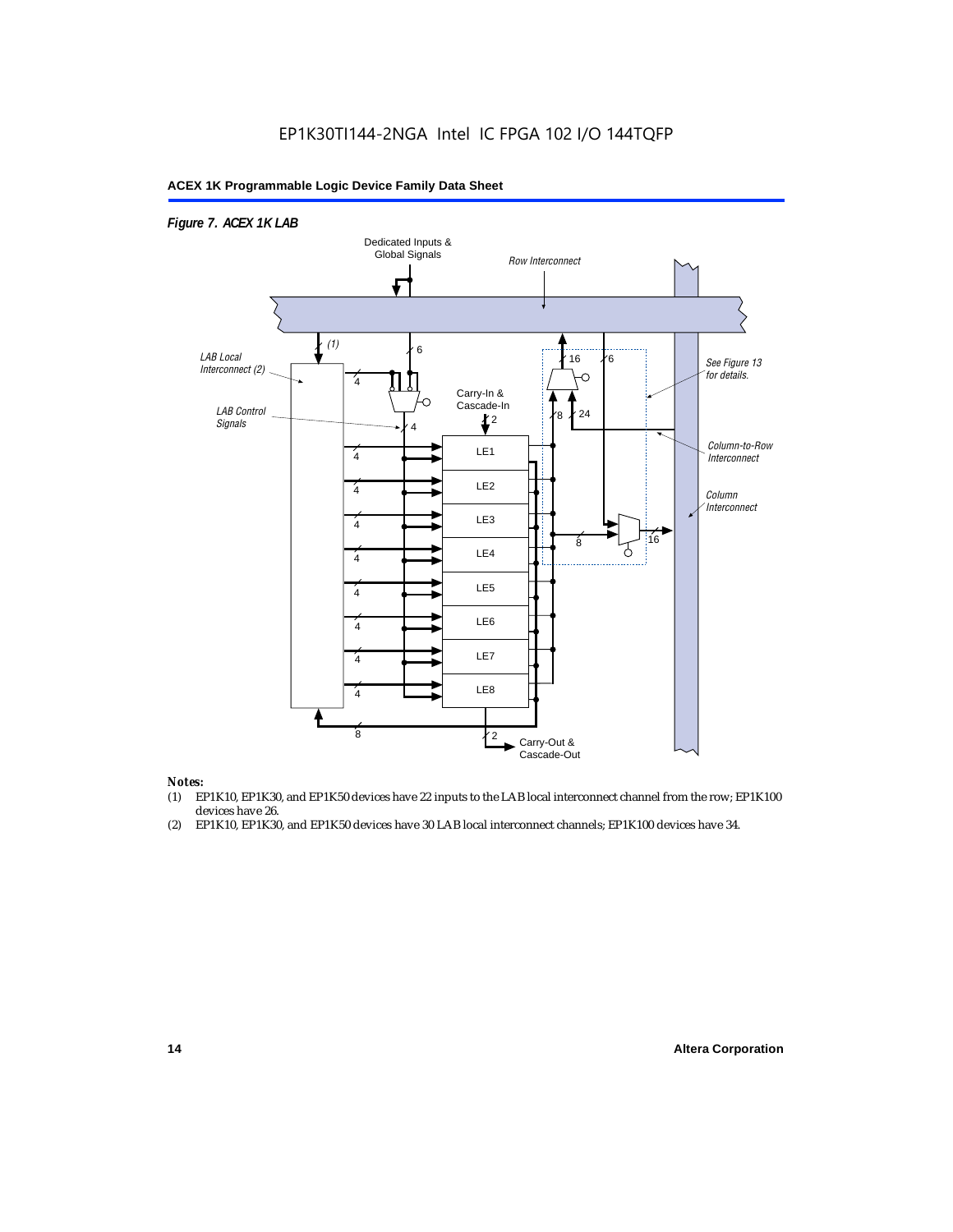Each LAB provides four control signals with programmable inversion that can be used in all eight LEs. Two of these signals can be used as clocks, the other two can be used for clear/preset control. The LAB clocks can be driven by the dedicated clock input pins, global signals, I/O signals, or internal signals via the LAB local interconnect. The LAB preset and clear control signals can be driven by the global signals, I/O signals, or internal signals via the LAB local interconnect. The global control signals are typically used for global clock, clear, or preset signals because they provide asynchronous control with very low skew across the device. If logic is required on a control signal, it can be generated in one or more LEs in any LAB and driven into the local interconnect of the target LAB. In addition, the global control signals can be generated from LE outputs.

## **Logic Element**

The LE, the smallest unit of logic in the ACEX 1K architecture, has a compact size that provides efficient logic utilization. Each LE contains a 4-input LUT, which is a function generator that can quickly compute any function of four variables. In addition, each LE contains a programmable flipflop with a synchronous clock enable, a carry chain, and a cascade chain. Each LE drives both the local and the FastTrack Interconnect routing structure. Figure 8 shows the ACEX 1K LE.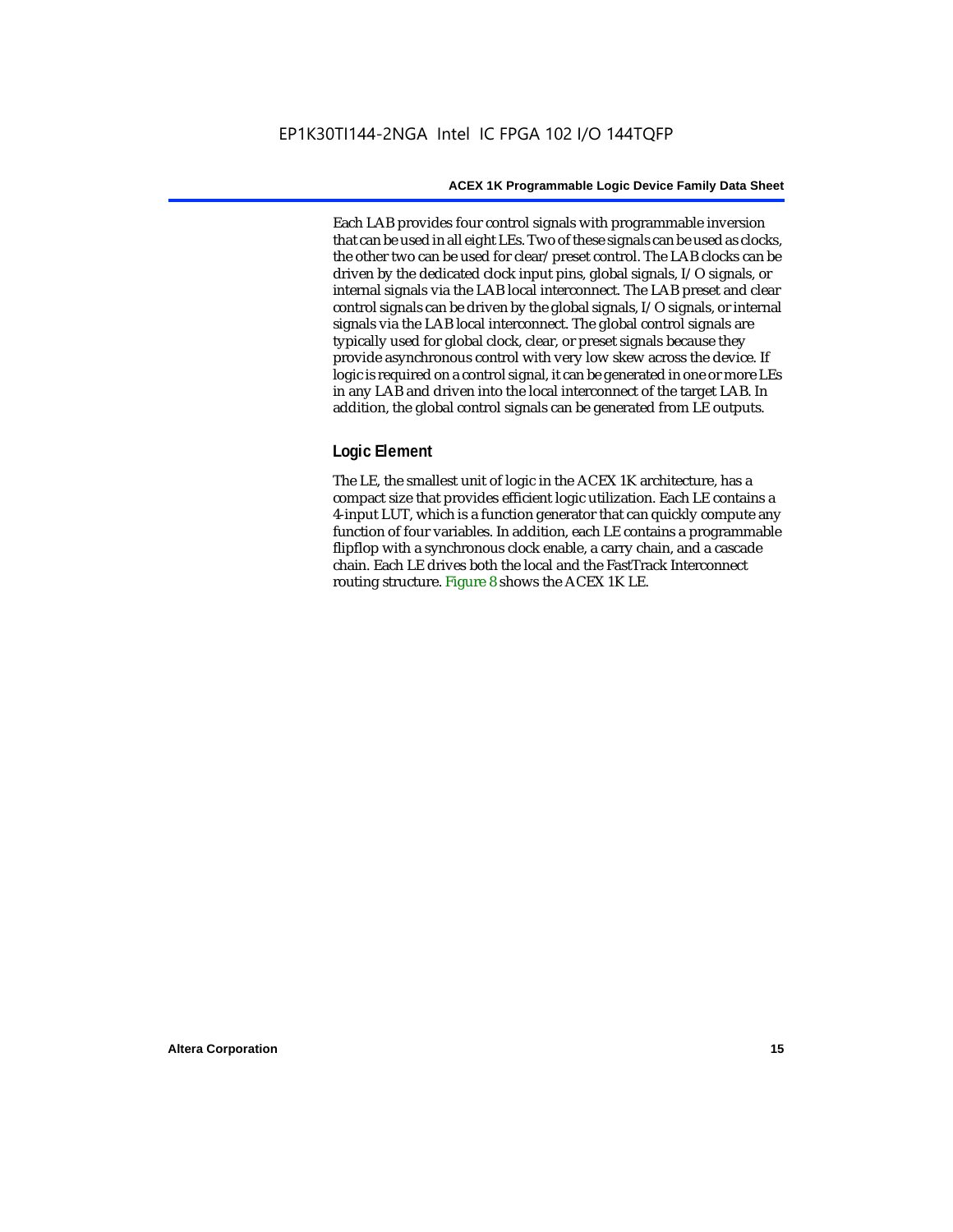

## *Figure 8. ACEX 1K Logic Element*

The programmable flipflop in the LE can be configured for D, T, JK, or SR operation. The clock, clear, and preset control signals on the flipflop can be driven by global signals, general-purpose I/O pins, or any internal logic. For combinatorial functions, the flipflop is bypassed and the LUT's output drives the LE's output.

The LE has two outputs that drive the interconnect: one drives the local interconnect, and the other drives either the row or column FastTrack Interconnect routing structure. The two outputs can be controlled independently. For example, the LUT can drive one output while the register drives the other output. This feature, called register packing, can improve LE utilization because the register and the LUT can be used for unrelated functions.

The ACEX 1K architecture provides two types of dedicated high-speed data paths that connect adjacent LEs without using local interconnect paths: carry chains and cascade chains. The carry chain supports highspeed counters and adders, and the cascade chain implements wide-input functions with minimum delay. Carry and cascade chains connect all LEs in a LAB and all LABs in the same row. Intensive use of carry and cascade chains can reduce routing flexibility. Therefore, the use of these chains should be limited to speed-critical portions of a design.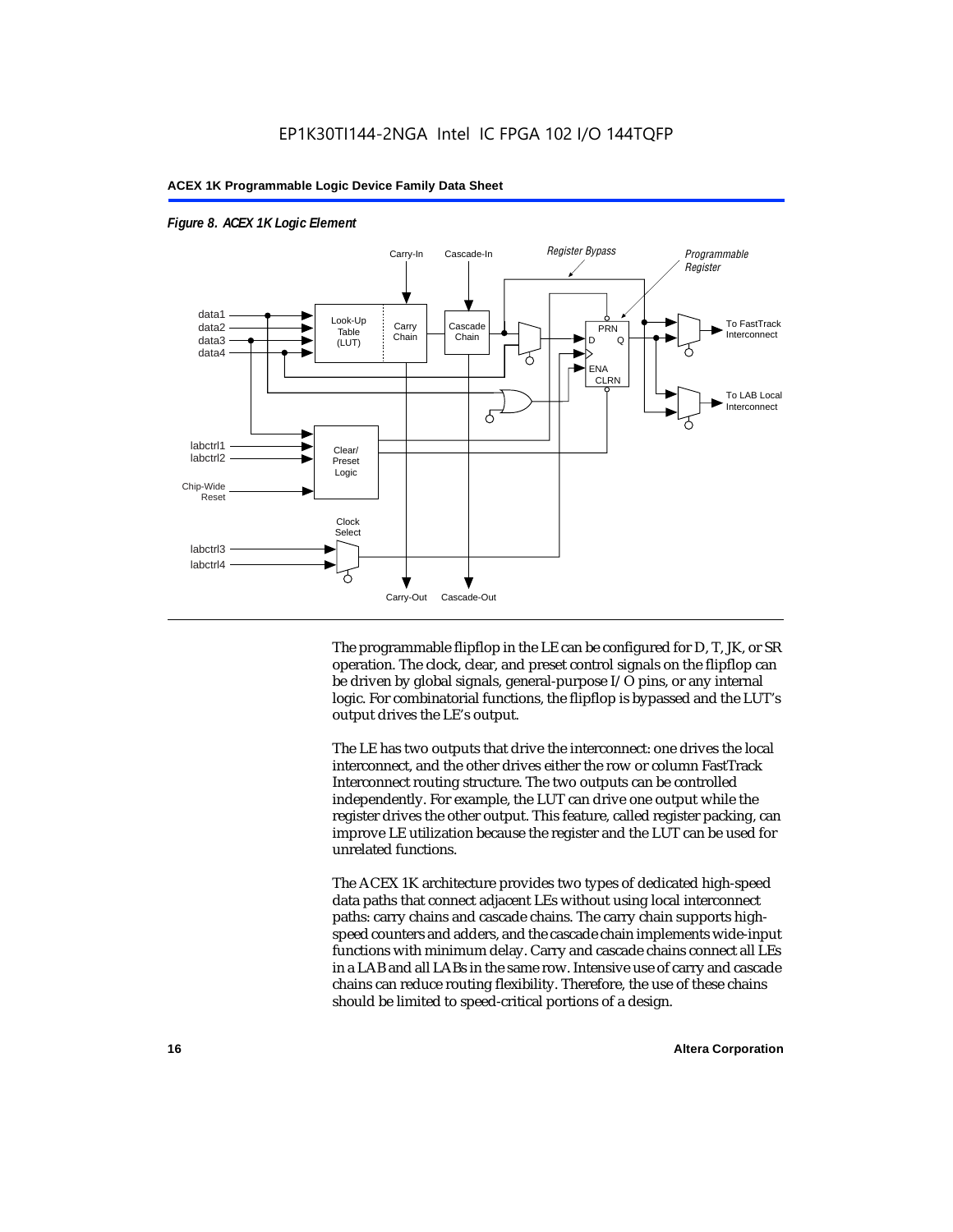## *Carry Chain*

The carry chain provides a very fast (as low as 0.2 ns) carry-forward function between LEs. The carry-in signal from a lower-order bit drives forward into the higher-order bit via the carry chain, and feeds into both the LUT and the next portion of the carry chain. This feature allows the ACEX 1K architecture to efficiently implement high-speed counters, adders, and comparators of arbitrary width. Carry chain logic can be created automatically by the compiler during design processing, or manually by the designer during design entry. Parameterized functions, such as LPM and DesignWare functions, automatically take advantage of carry chains.

Carry chains longer than eight LEs are automatically implemented by linking LABs together. For enhanced fitting, a long carry chain skips alternate LABs in a row. A carry chain longer than one LAB skips either from even-numbered LAB to even-numbered LAB, or from oddnumbered LAB to odd-numbered LAB. For example, the last LE of the first LAB in a row carries to the first LE of the third LAB in the row. The carry chain does not cross the EAB at the middle of the row. For instance, in the EP1K50 device, the carry chain stops at the eighteenth LAB, and a new carry chain begins at the nineteenth LAB.

Figure 9 shows how an *n*-bit full adder can be implemented in  $n + 1$  LEs with the carry chain. One portion of the LUT generates the sum of two bits using the input signals and the carry-in signal; the sum is routed to the output of the LE. The register can be bypassed for simple adders or used for an accumulator function. Another portion of the LUT and the carry chain logic generates the carry-out signal, which is routed directly to the carry-in signal of the next-higher-order bit. The final carry-out signal is routed to an LE, where it can be used as a general-purpose signal.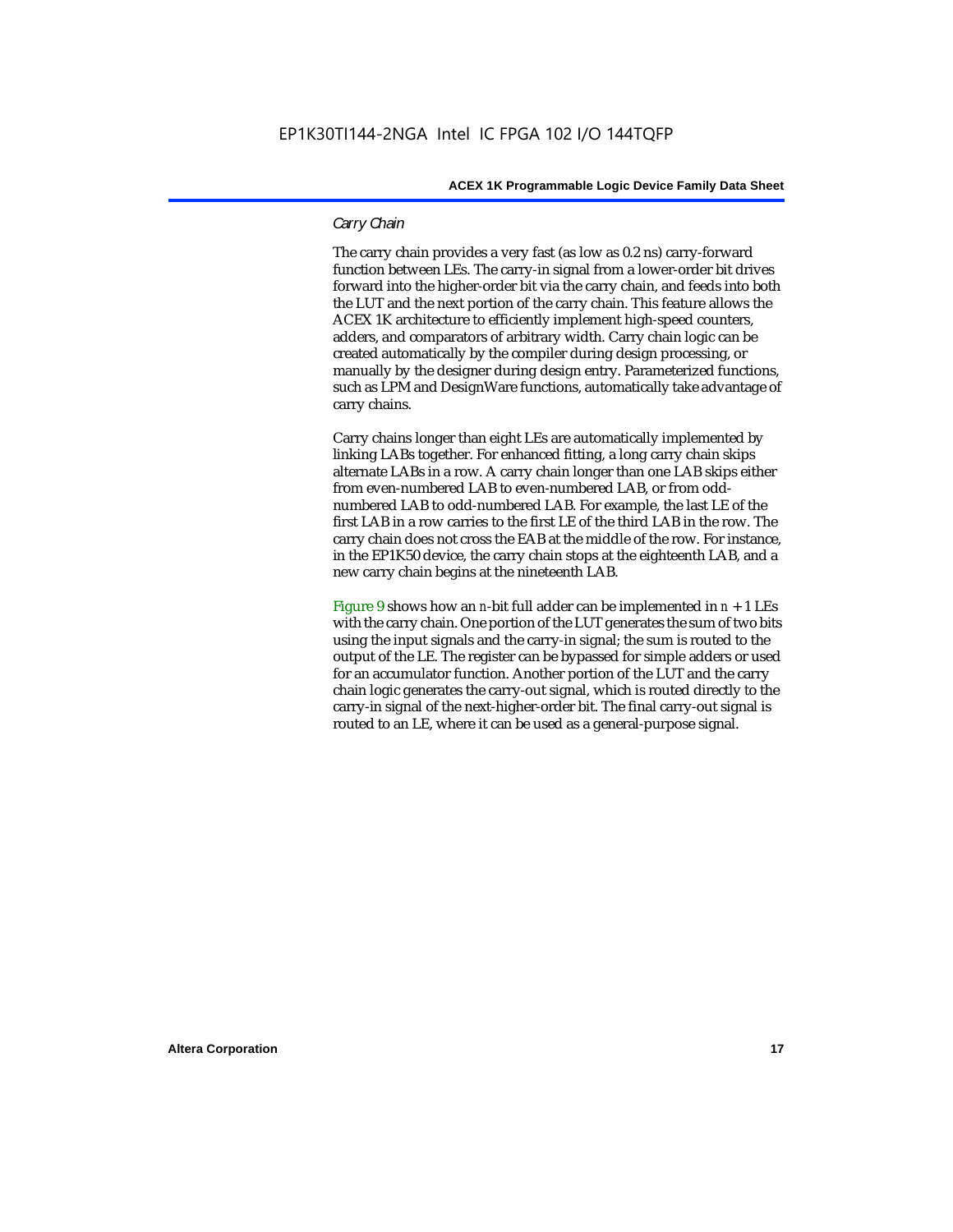

*Figure 9. ACEX 1K Carry Chain Operation (n-Bit Full Adder)*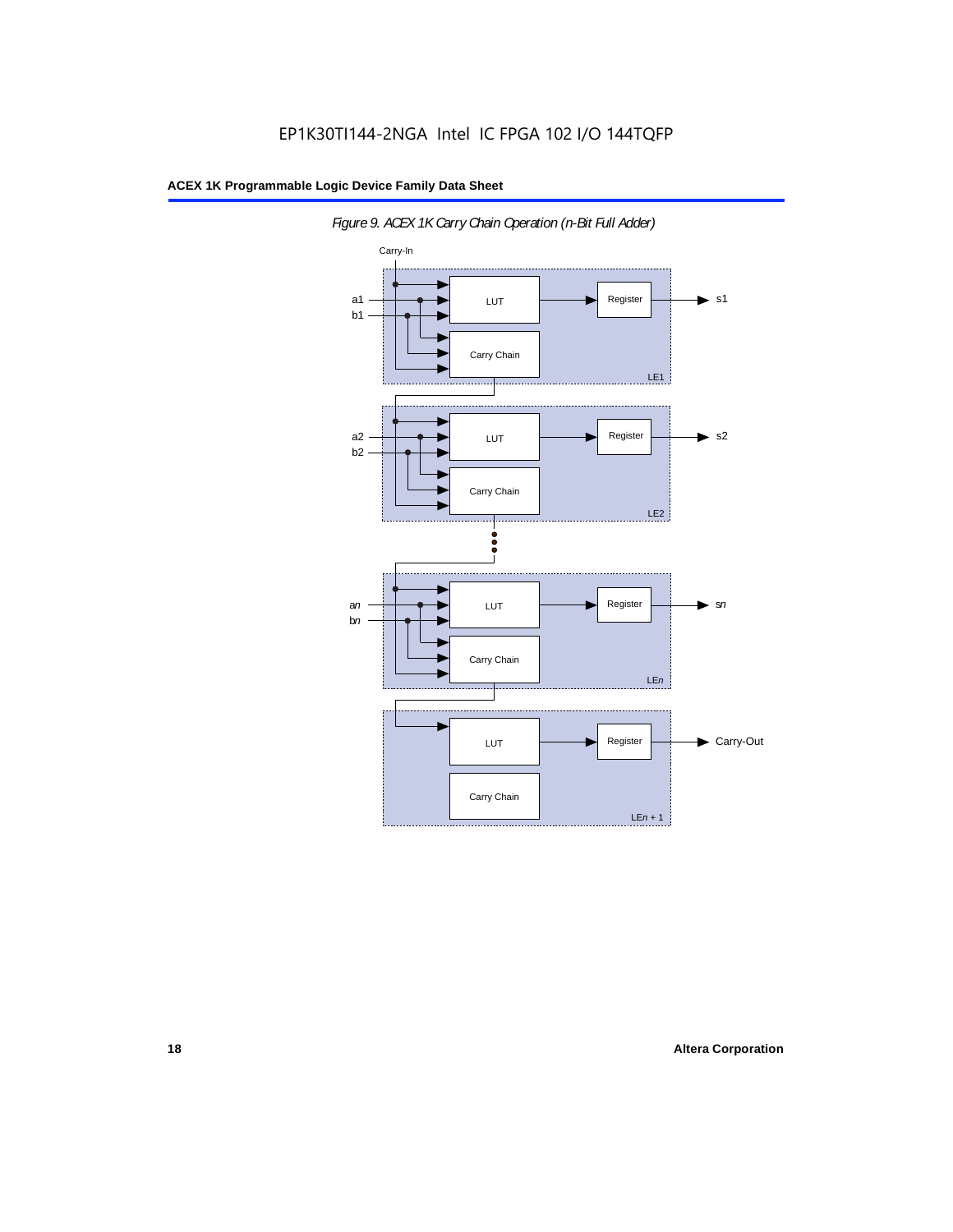## *Cascade Chain*

With the cascade chain, the ACEX 1K architecture can implement functions that have a very wide fan-in. Adjacent LUTs can be used to compute portions of the function in parallel; the cascade chain serially connects the intermediate values. The cascade chain can use a logical AND or logical OR (via De Morgan's inversion) to connect the outputs of adjacent LEs. With a delay as low as 0.6 ns per LE, each additional LE provides four more inputs to the effective width of a function. Cascade chain logic can be created automatically by the compiler during design processing, or manually by the designer during design entry.

Cascade chains longer than eight bits are implemented automatically by linking several LABs together. For easier routing, a long cascade chain skips every other LAB in a row. A cascade chain longer than one LAB skips either from even-numbered LAB to even-numbered LAB, or from odd-numbered LAB to odd-numbered LAB (e.g., the last LE of the first LAB in a row cascades to the first LE of the third LAB). The cascade chain does not cross the center of the row (e.g., in the EP1K50 device, the cascade chain stops at the eighteenth LAB, and a new one begins at the nineteenth LAB). This break is due to the EAB's placement in the middle of the row.

Figure 10 shows how the cascade function can connect adjacent LEs to form functions with a wide fan-in. These examples show functions of 4*n* variables implemented with *n* LEs. The LE delay is 1.3 ns; the cascade chain delay is 0.6 ns. With the cascade chain, decoding a 16-bit address requires 3.1 ns.



*Figure 10. ACEX 1K Cascade Chain Operation*

**Altera Corporation 19**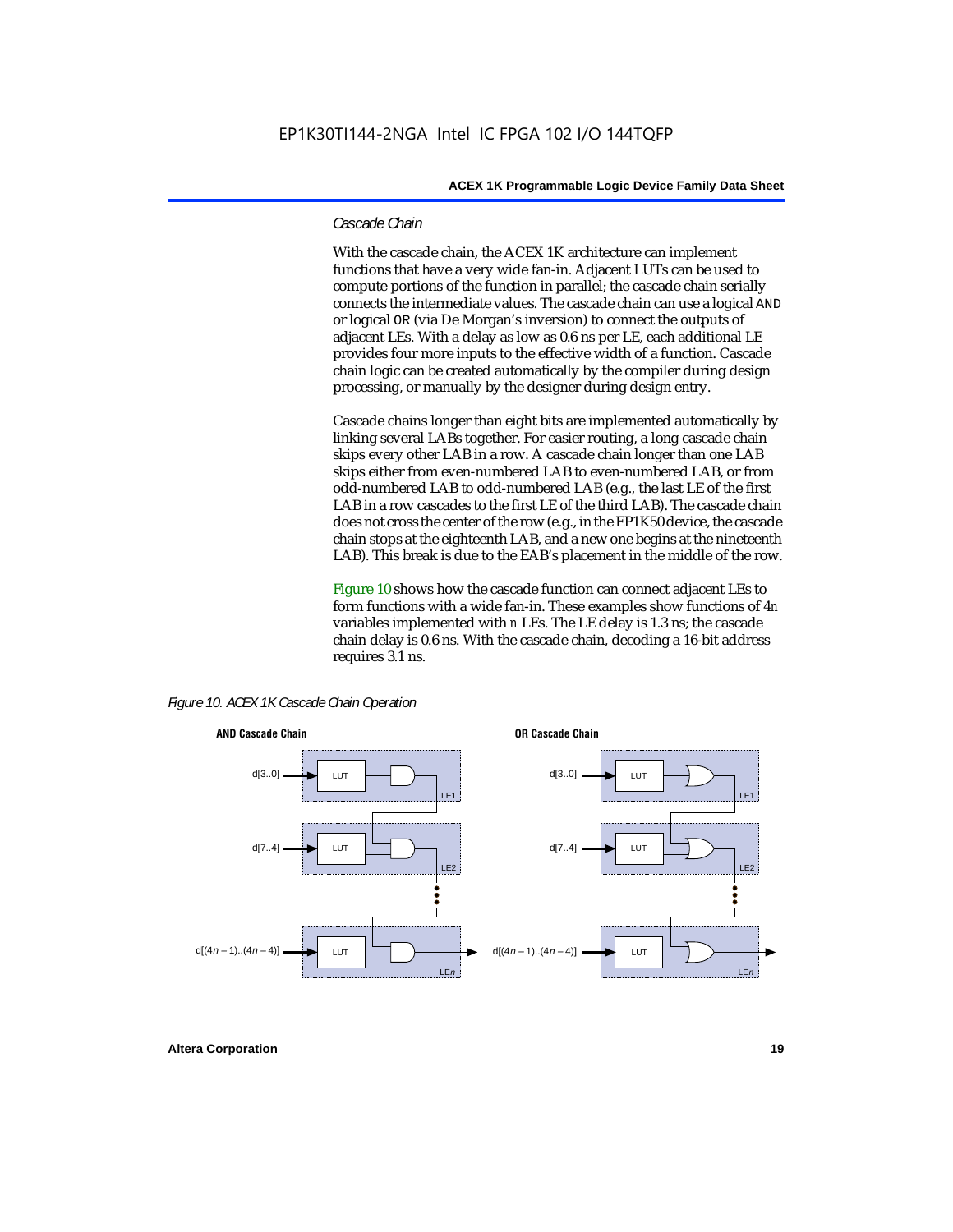## *LE Operating Modes*

The ACEX 1K LE can operate in the following four modes:

- Normal mode
- Arithmetic mode
- Up/down counter mode
- Clearable counter mode

Each of these modes uses LE resources differently. In each mode, seven available inputs to the LE—the four data inputs from the LAB local interconnect, the feedback from the programmable register, and the carry-in and cascade-in from the previous LE—are directed to different destinations to implement the desired logic function. Three inputs to the LE provide clock, clear, and preset control for the register. The Altera software, in conjunction with parameterized functions such as LPM and DesignWare functions, automatically chooses the appropriate mode for common functions such as counters, adders, and multipliers. If required, the designer can also create special-purpose functions that use a specific LE operating mode for optimal performance.

The architecture provides a synchronous clock enable to the register in all four modes. The Altera software can set DATA1 to enable the register synchronously, providing easy implementation of fully synchronous designs.

Figure 11 shows the ACEX 1K LE operating modes.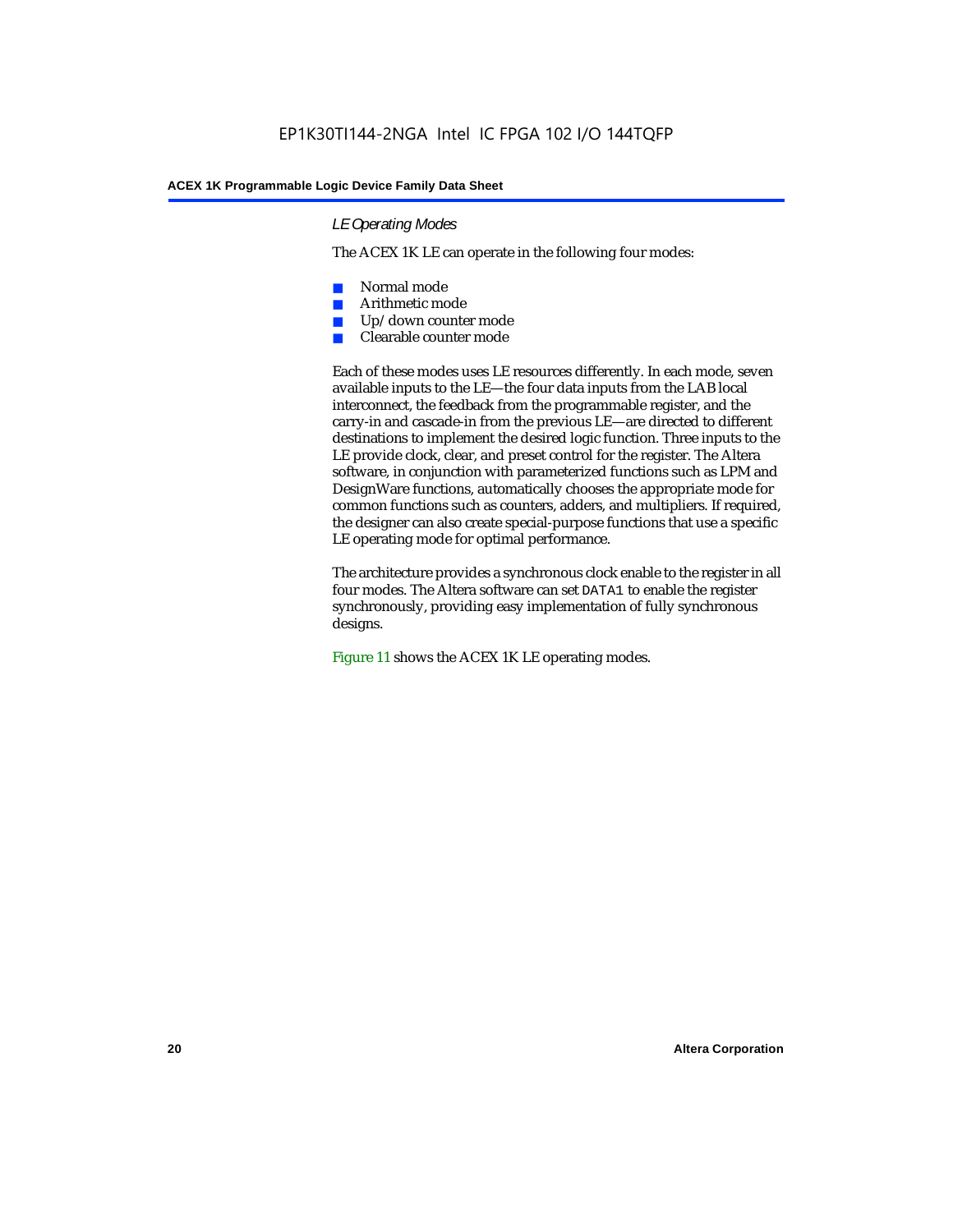## *Figure 11. ACEX 1K LE Operating Modes*



## **Arithmetic Mode**



## **Up/Down Counter Mode**



## **Clearable Counter Mode**

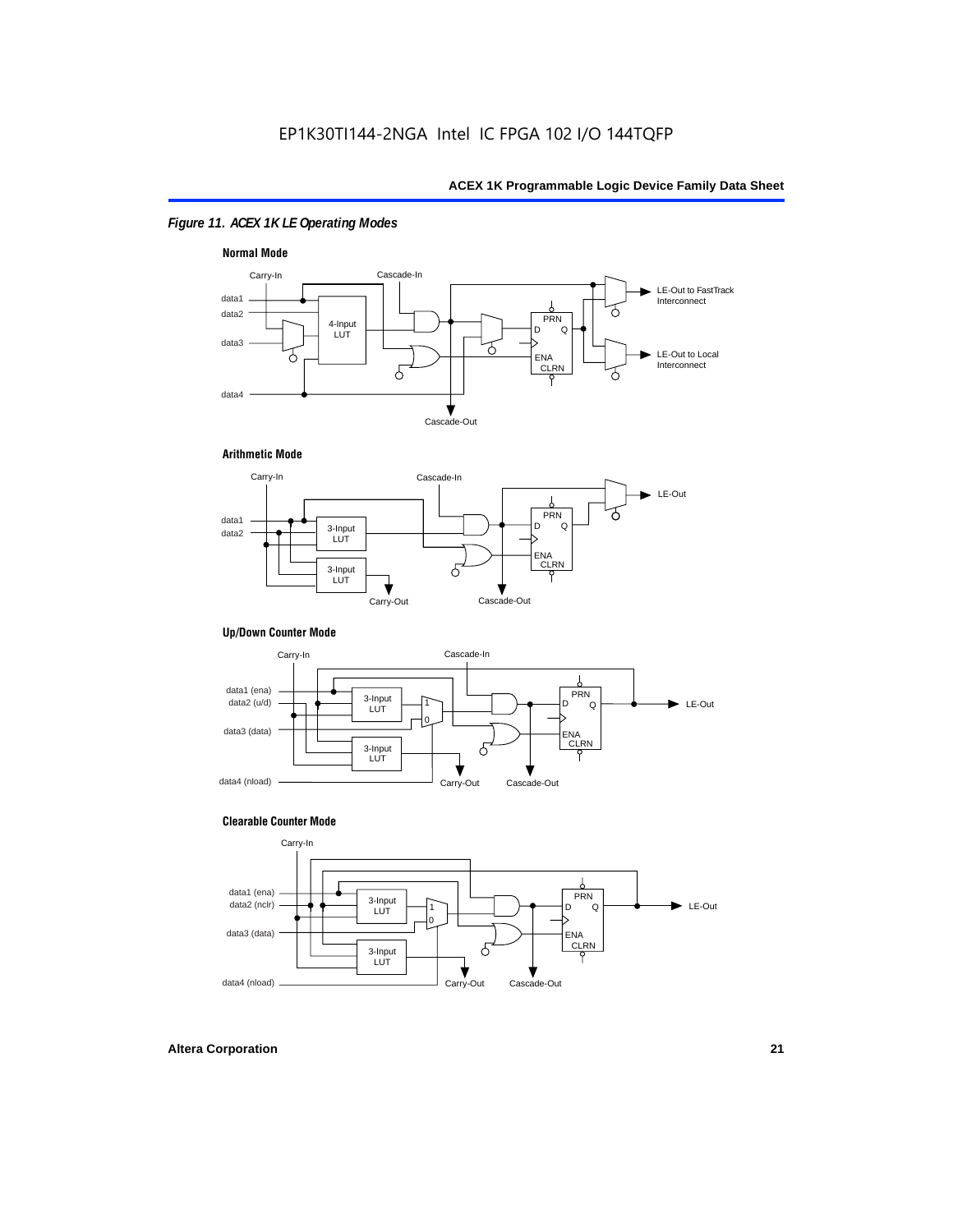## **Normal Mode**

The normal mode is suitable for general logic applications and wide decoding functions that can take advantage of a cascade chain. In normal mode, four data inputs from the LAB local interconnect and the carry-in are inputs to a 4-input LUT. The compiler automatically selects the carryin or the DATA3 signal as one of the inputs to the LUT. The LUT output can be combined with the cascade-in signal to form a cascade chain through the cascade-out signal. Either the register or the LUT can be used to drive both the local interconnect and the FastTrack Interconnect routing structure at the same time.

The LUT and the register in the LE can be used independently (register packing). To support register packing, the LE has two outputs; one drives the local interconnect, and the other drives the FastTrack Interconnect routing structure. The DATA4 signal can drive the register directly, allowing the LUT to compute a function that is independent of the registered signal; a 3-input function can be computed in the LUT, and a fourth independent signal can be registered. Alternatively, a 4-input function can be generated, and one of the inputs to this function can be used to drive the register. The register in a packed LE can still use the clock enable, clear, and preset signals in the LE. In a packed LE, the register can drive the FastTrack Interconnect routing structure while the LUT drives the local interconnect, or vice versa.

## **Arithmetic Mode**

The arithmetic mode offers two 3-input LUTs that are ideal for implementing adders, accumulators, and comparators. One LUT computes a 3-input function; the other generates a carry output. As shown in Figure 11, the first LUT uses the carry-in signal and two data inputs from the LAB local interconnect to generate a combinatorial or registered output. For example, in an adder, this output is the sum of three signals: a, b, and carry-in. The second LUT uses the same three signals to generate a carry-out signal, thereby creating a carry chain. The arithmetic mode also supports simultaneous use of the cascade chain.

## **Up/Down Counter Mode**

The up/down counter mode offers counter enable, clock enable, synchronous up/down control, and data loading options. These control signals are generated by the data inputs from the LAB local interconnect, the carry-in signal, and output feedback from the programmable register. Two 3-input LUTs are used; one generates the counter data, and the other generates the fast carry bit. A 2-to-1 multiplexer provides synchronous loading. Data can also be loaded asynchronously with the clear and preset register control signals without using the LUT resources.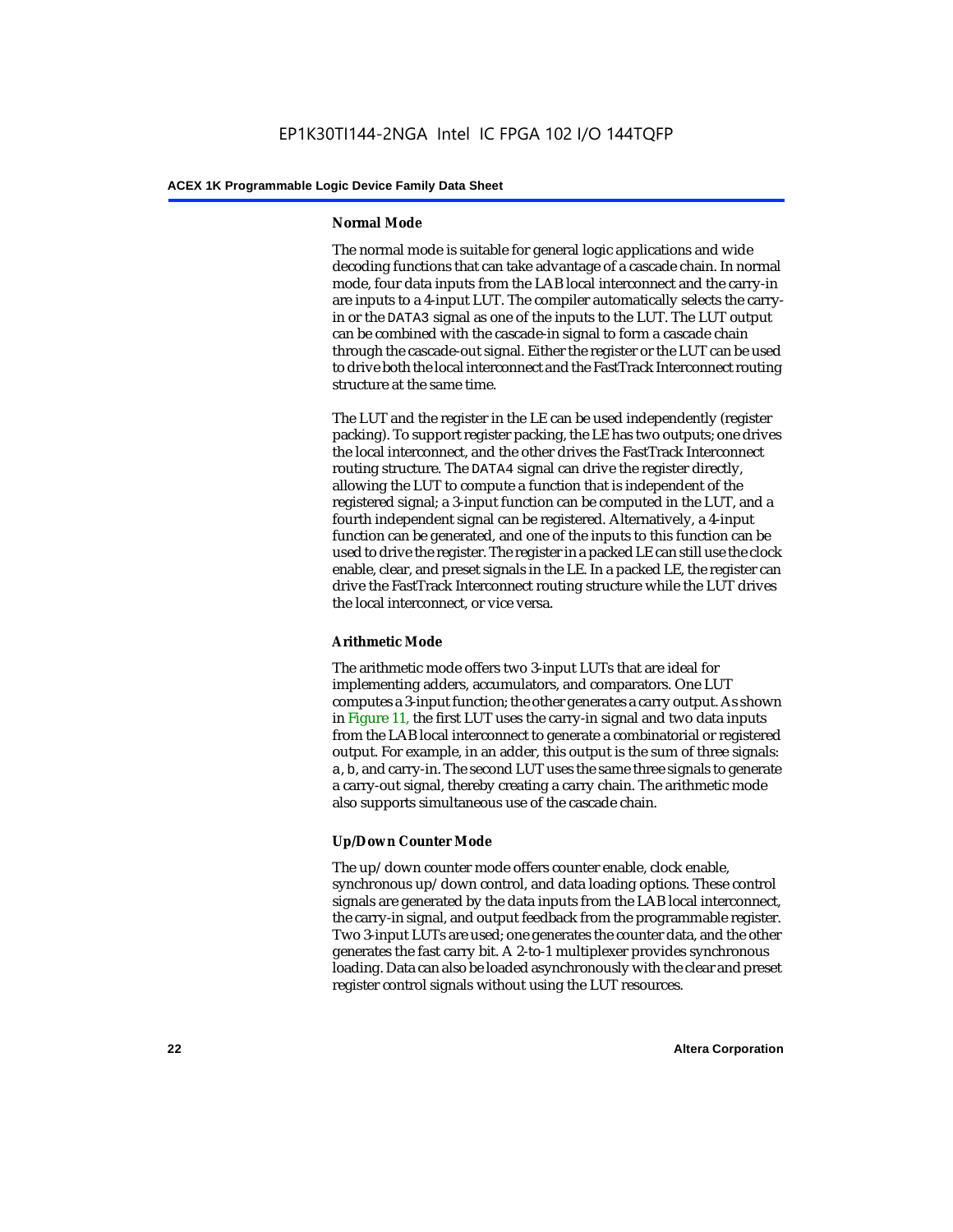#### **Clearable Counter Mode**

The clearable counter mode is similar to the up/down counter mode, but it supports a synchronous clear instead of the up/down control. The clear function is substituted for the cascade-in signal in the up/down counter mode. Two 3-input LUTs are used; one generates the counter data, and the other generates the fast carry bit. Synchronous loading is provided by a 2-to-1 multiplexer. The output of this multiplexer is ANDed with a synchronous clear signal.

## *Internal Tri-State Emulation*

Internal tri-state emulation provides internal tri-states without the limitations of a physical tri-state bus. In a physical tri-state bus, the tri-state buffers' output enable (OE) signals select which signal drives the bus. However, if multiple OE signals are active, contending signals can be driven onto the bus. Conversely, if no OE signals are active, the bus will float. Internal tri-state emulation resolves contending tri-state buffers to a low value and floating buses to a high value, thereby eliminating these problems. The Altera software automatically implements tri-state bus functionality with a multiplexer.

## *Clear & Preset Logic Control*

Logic for the programmable register's clear and preset functions is controlled by the DATA3, LABCTRL1, and LABCTRL2 inputs to the LE. The clear and preset control structure of the LE asynchronously loads signals into a register. Either LABCTRL1 or LABCTRL2 can control the asynchronous clear. Alternatively, the register can be set up so that LABCTRL1 implements an asynchronous load. The data to be loaded is driven to DATA3; when LABCTRL1 is asserted, DATA3 is loaded into the register.

During compilation, the compiler automatically selects the best control signal implementation. Because the clear and preset functions are activelow, the Compiler automatically assigns a logic high to an unused clear or preset.

The clear and preset logic is implemented in one of the following six modes chosen during design entry:

- Asynchronous clear
- Asynchronous preset
- Asynchronous clear and preset
- Asynchronous load with clear
- Asynchronous load with preset
- Asynchronous load without clear or preset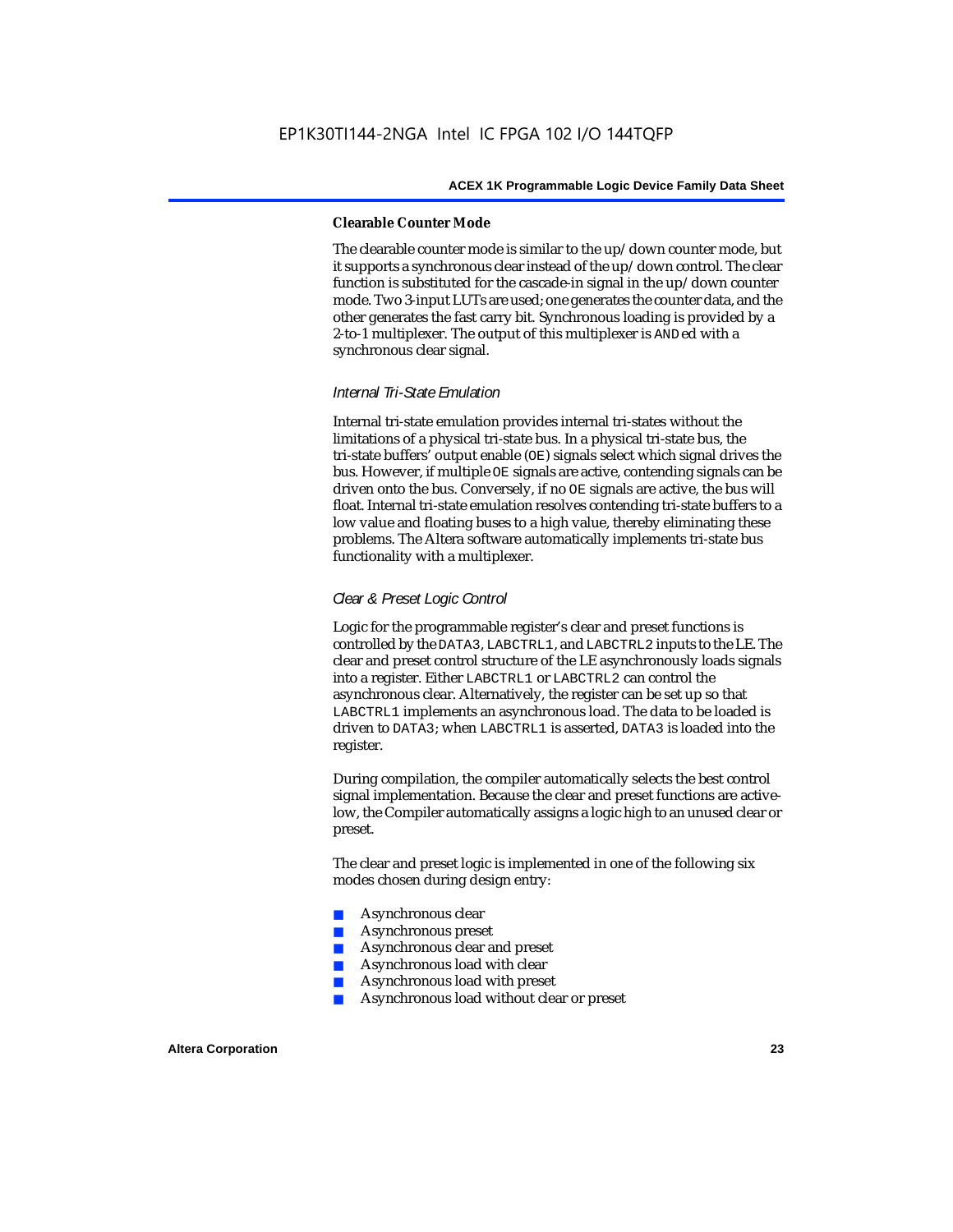In addition to the six clear and preset modes, ACEX 1K devices provide a chip-wide reset pin that can reset all registers in the device. Use of this feature is set during design entry. In any of the clear and preset modes, the chip-wide reset overrides all other signals. Registers with asynchronous presets may be preset when the chip-wide reset is asserted. Inversion can be used to implement the asynchronous preset. Figure 12 shows examples of how to setup the preset and clear inputs for the desired functionality.



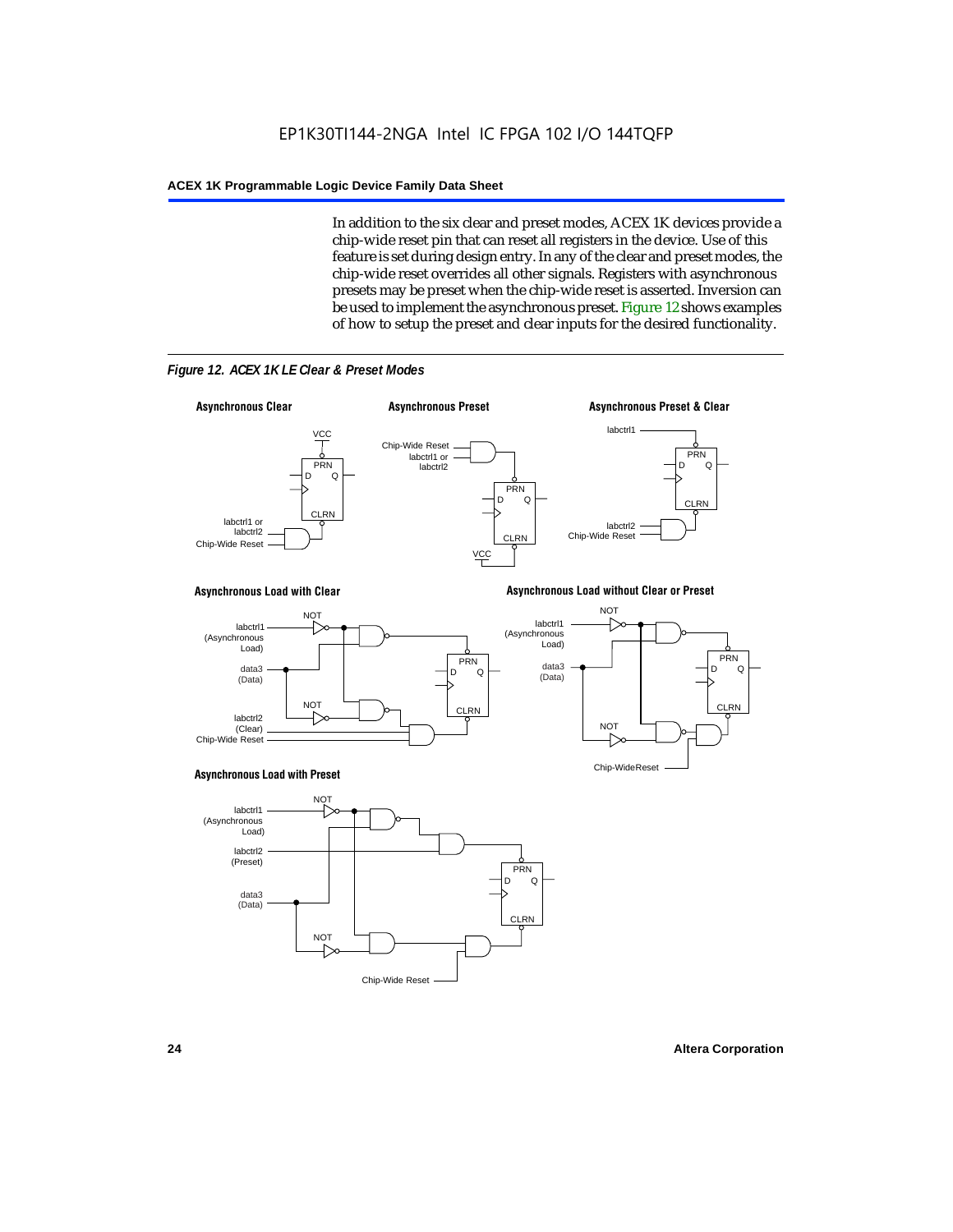## **Asynchronous Clear**

The flipflop can be cleared by either LABCTRL1 or LABCTRL2. In this mode, the preset signal is tied to VCC to deactivate it.

## **Asynchronous Preset**

An asynchronous preset is implemented as an asynchronous load, or with an asynchronous clear. If DATA3 is tied to VCC, asserting LABCTRL1 asynchronously loads a one into the register. Alternatively, the Altera software can provide preset control by using the clear and inverting the register's input and output. Inversion control is available for the inputs to both LEs and IOEs. Therefore, if a register is preset by only one of the two LABCTRL signals, the DATA3 input is not needed and can be used for one of the LE operating modes.

## **Asynchronous Preset & Clear**

When implementing asynchronous clear and preset, LABCTRL1 controls the preset, and LABCTRL2 controls the clear. DATA3 is tied to VCC, so that asserting LABCTRL1 asynchronously loads a one into the register, effectively presetting the register. Asserting LABCTRL2 clears the register.

## **Asynchronous Load with Clear**

When implementing an asynchronous load in conjunction with the clear, LABCTRL1 implements the asynchronous load of DATA3 by controlling the register preset and clear. LABCTRL2 implements the clear by controlling the register clear; LABCTRL2 does not have to feed the preset circuits.

## **Asynchronous Load with Preset**

When implementing an asynchronous load in conjunction with preset, the Altera software provides preset control by using the clear and inverting the input and output of the register. Asserting LABCTRL2 presets the register, while asserting LABCTRL1 loads the register. The Altera software inverts the signal that drives DATA3 to account for the inversion of the register's output.

## **Asynchronous Load without Preset or Clear**

When implementing an asynchronous load without preset or clear, LABCTRL1 implements the asynchronous load of DATA3 by controlling the register preset and clear.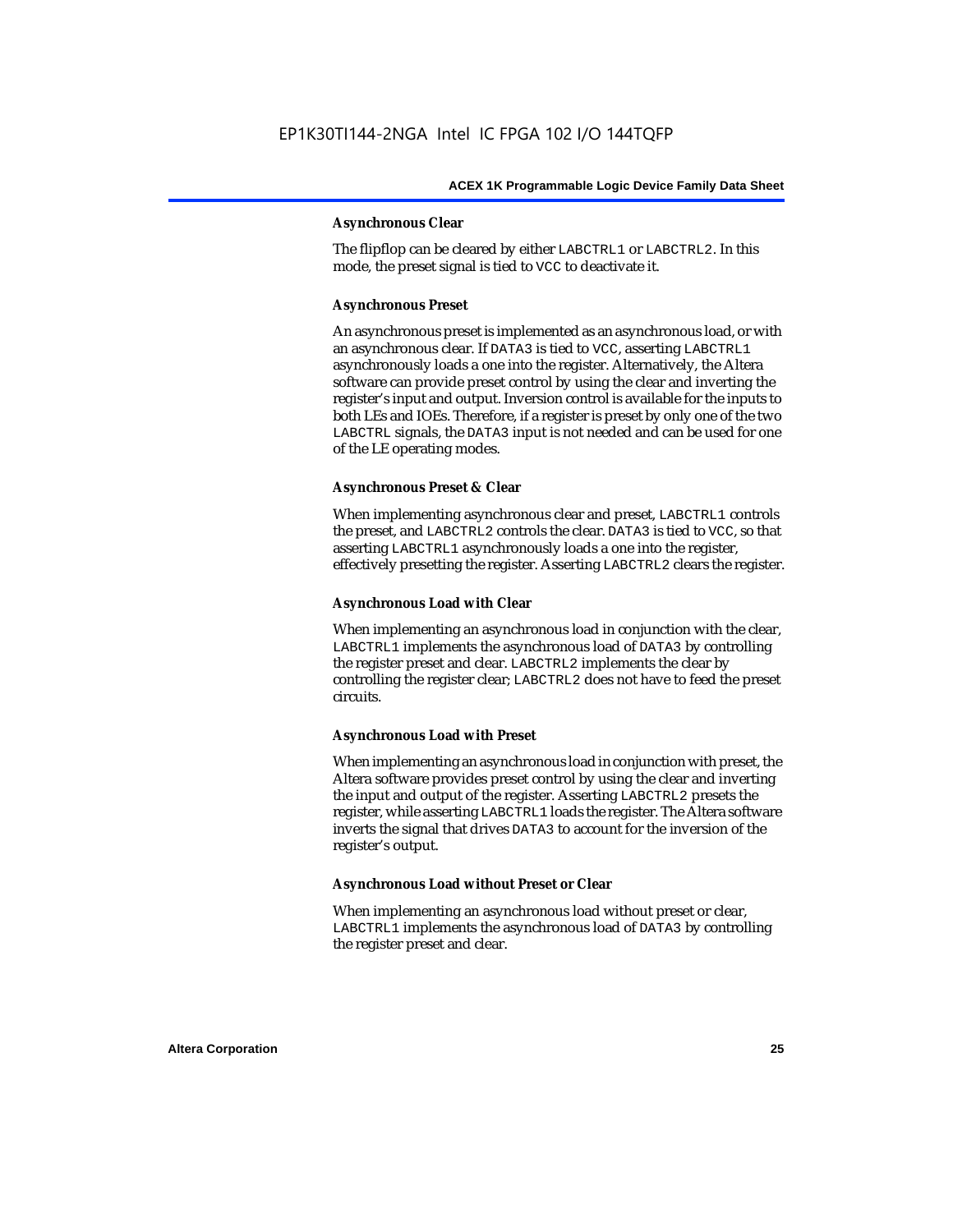## **FastTrack Interconnect Routing Structure**

In the ACEX 1K architecture, connections between LEs, EABs, and device I/O pins are provided by the FastTrack Interconnect routing structure, which is a series of continuous horizontal and vertical routing channels that traverse the device. This global routing structure provides predictable performance, even in complex designs. In contrast, the segmented routing in FPGAs requires switch matrices to connect a variable number of routing paths, increasing the delays between logic resources and reducing performance.

The FastTrack Interconnect routing structure consists of row and column interconnect channels that span the entire device. Each row of LABs is served by a dedicated row interconnect. The row interconnect can drive I/O pins and feed other LABs in the row. The column interconnect routes signals between rows and can drive I/O pins.

Row channels drive into the LAB or EAB local interconnect. The row signal is buffered at every LAB or EAB to reduce the effect of fan-out on delay. A row channel can be driven by an LE or by one of three column channels. These four signals feed dual 4-to-1 multiplexers that connect to two specific row channels. These multiplexers, which are connected to each LE, allow column channels to drive row channels even when all eight LEs in a LAB drive the row interconnect.

Each column of LABs or EABs is served by a dedicated column interconnect. The column interconnect that serves the EABs has twice as many channels as other column interconnects. The column interconnect can then drive I/O pins or another row's interconnect to route the signals to other LABs or EABs in the device. A signal from the column interconnect, which can be either the output of a LE or an input from an I/O pin, must be routed to the row interconnect before it can enter a LAB or EAB. Each row channel that is driven by an IOE or EAB can drive one specific column channel.

Access to row and column channels can be switched between LEs in adjacent pairs of LABs. For example, a LE in one LAB can drive the row and column channels normally driven by a particular LE in the adjacent LAB in the same row, and vice versa. This flexibility enables routing resources to be used more efficiently. Figure 13 shows the ACEX 1K LAB.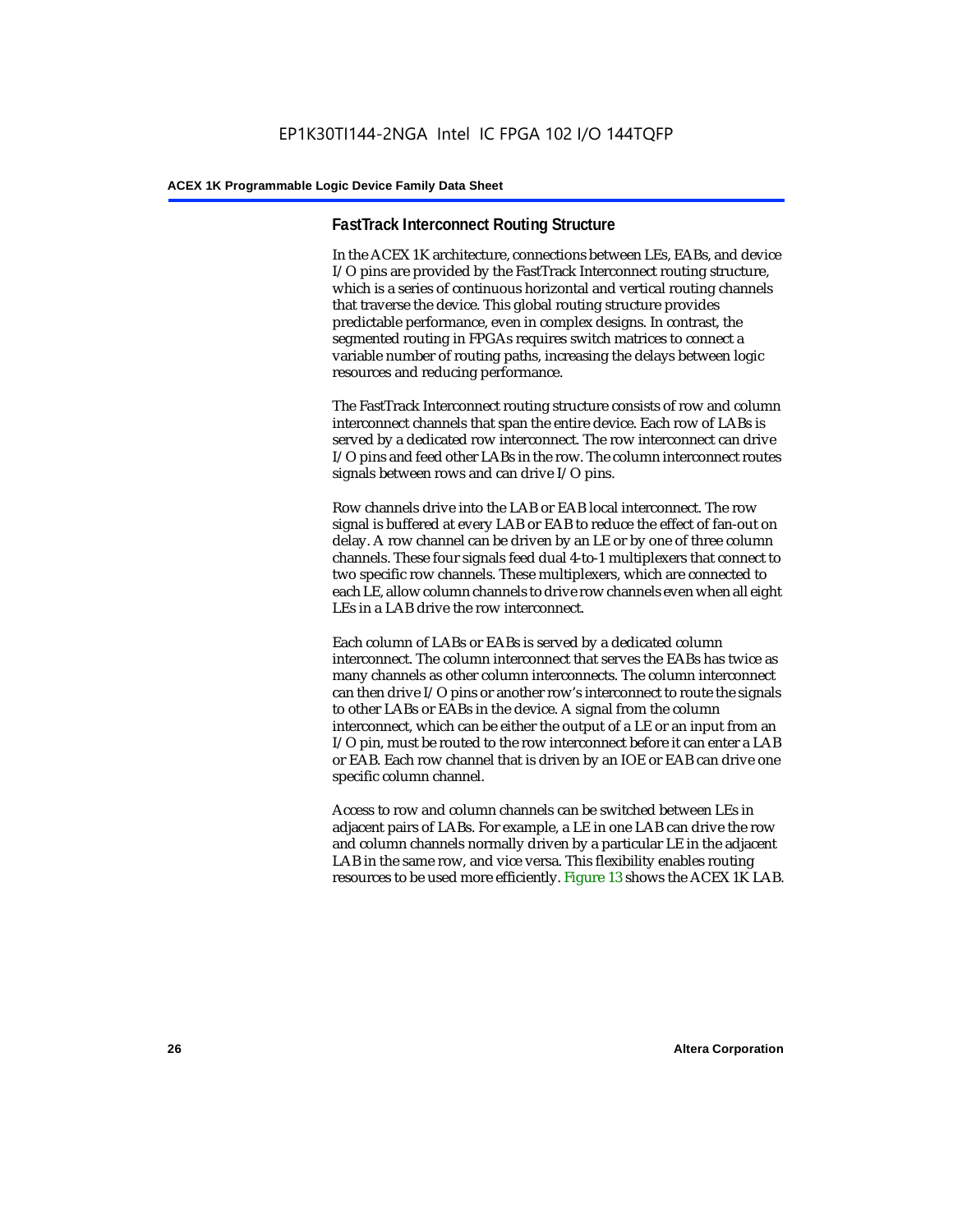

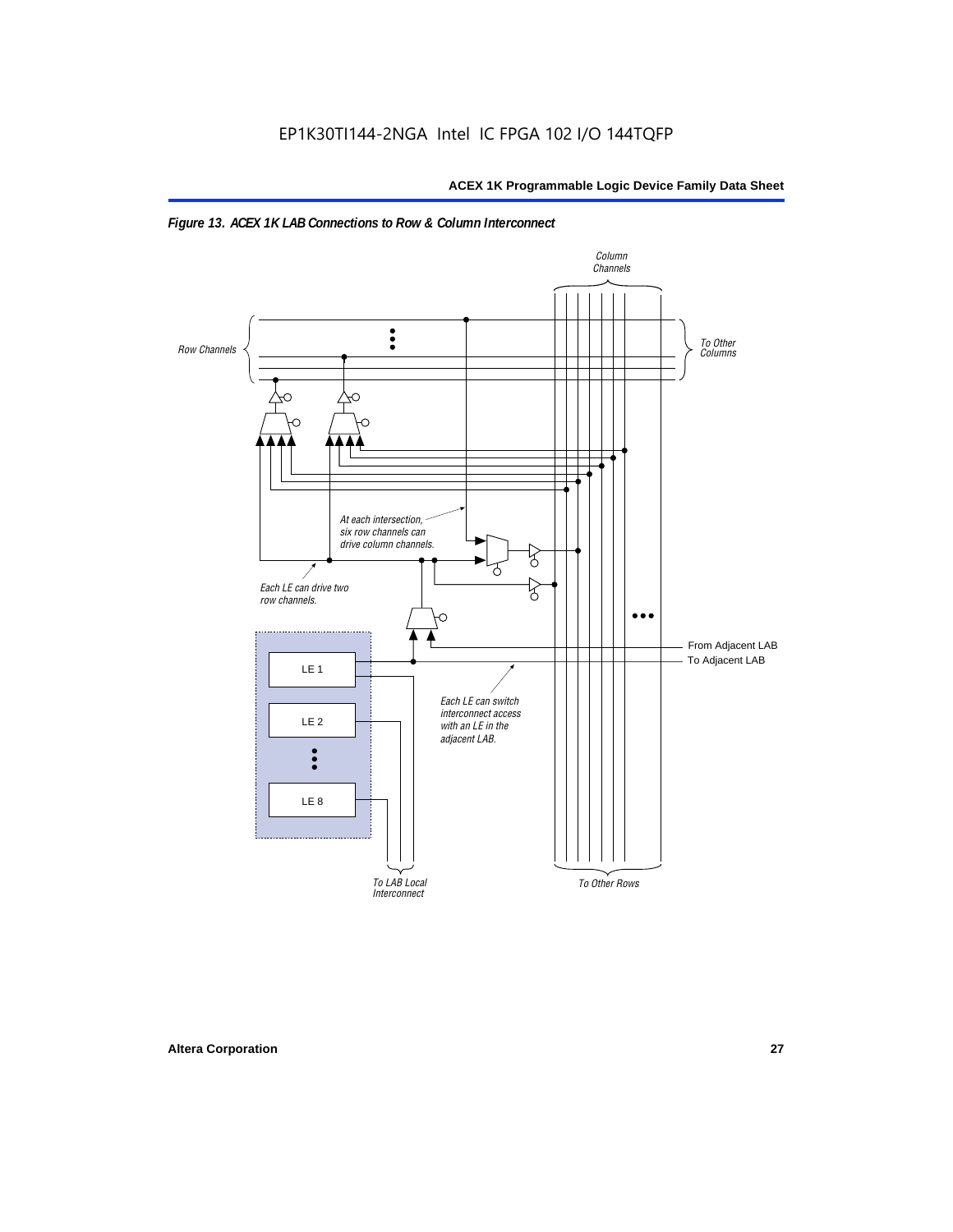For improved routing, the row interconnect consists of a combination of full-length and half-length channels. The full-length channels connect to all LABs in a row; the half-length channels connect to the LABs in half of the row. The EAB can be driven by the half-length channels in the left half of the row and by the full-length channels. The EAB drives out to the fulllength channels. In addition to providing a predictable, row-wide interconnect, this architecture provides increased routing resources. Two neighboring LABs can be connected using a half-row channel, thereby saving the other half of the channel for the other half of the row.

Table 6 summarizes the FastTrack Interconnect routing structure resources available in each ACEX 1K device.

| Table 6. ACEX 1K FastTrack Interconnect Resources |             |                     |                |                        |  |  |  |
|---------------------------------------------------|-------------|---------------------|----------------|------------------------|--|--|--|
| <b>Device</b>                                     | <b>Rows</b> | Channels per<br>Row | <b>Columns</b> | Channels per<br>Column |  |  |  |
| EP1K10                                            | 3           | 144                 | 24             | 24                     |  |  |  |
| EP1K30                                            | 6           | 216                 | 36             | 24                     |  |  |  |
| EP1K50                                            | 10          | 216                 | 36             | 24                     |  |  |  |
| EP1K100                                           | 12          | 312                 | 52             | 24                     |  |  |  |

In addition to general-purpose I/O pins, ACEX 1K devices have six dedicated input pins that provide low-skew signal distribution across the device. These six inputs can be used for global clock, clear, preset, and peripheral output-enable and clock-enable control signals. These signals are available as control signals for all LABs and IOEs in the device. The dedicated inputs can also be used as general-purpose data inputs because they can feed the local interconnect of each LAB in the device.

Figure 14 shows the interconnection of adjacent LABs and EABs, with row, column, and local interconnects, as well as the associated cascade and carry chains. Each LAB is labeled according to its location: a letter represents the row and a number represents the column. For example, LAB B3 is in row B, column 3.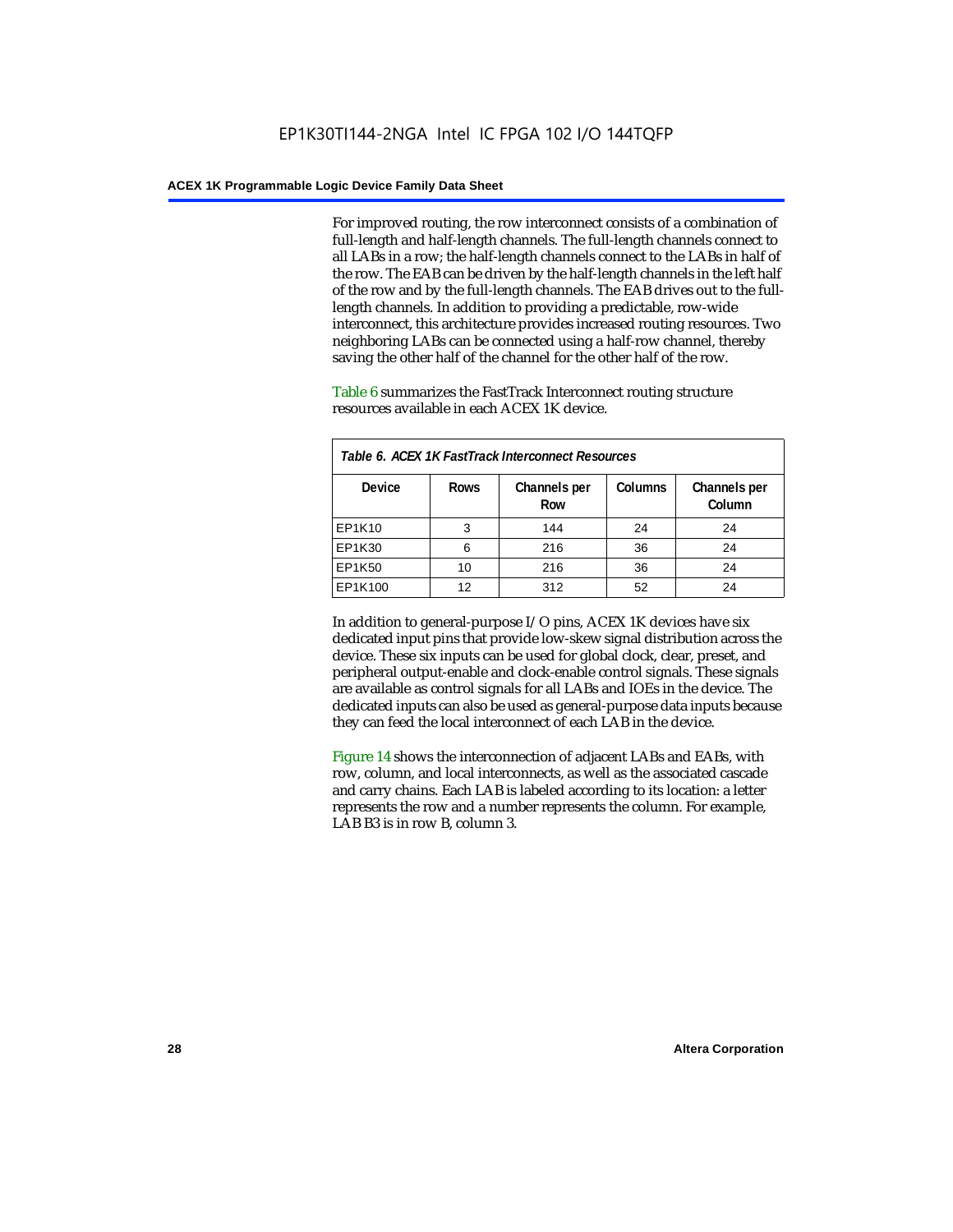



## **I/O Element**

An IOE contains a bidirectional I/O buffer and a register that can be used either as an input register for external data that requires a fast setup time or as an output register for data that requires fast clock-to-output performance. In some cases, using an LE register for an input register will result in a faster setup time than using an IOE register. IOEs can be used as input, output, or bidirectional pins. The compiler uses the programmable inversion option to invert signals from the row and column interconnect automatically where appropriate. For bidirectional registered I/O implementation, the output register should be in the IOE and the data input and output enable registers should be LE registers placed adjacent to the bidirectional pin. Figure 15 shows the bidirectional I/O registers.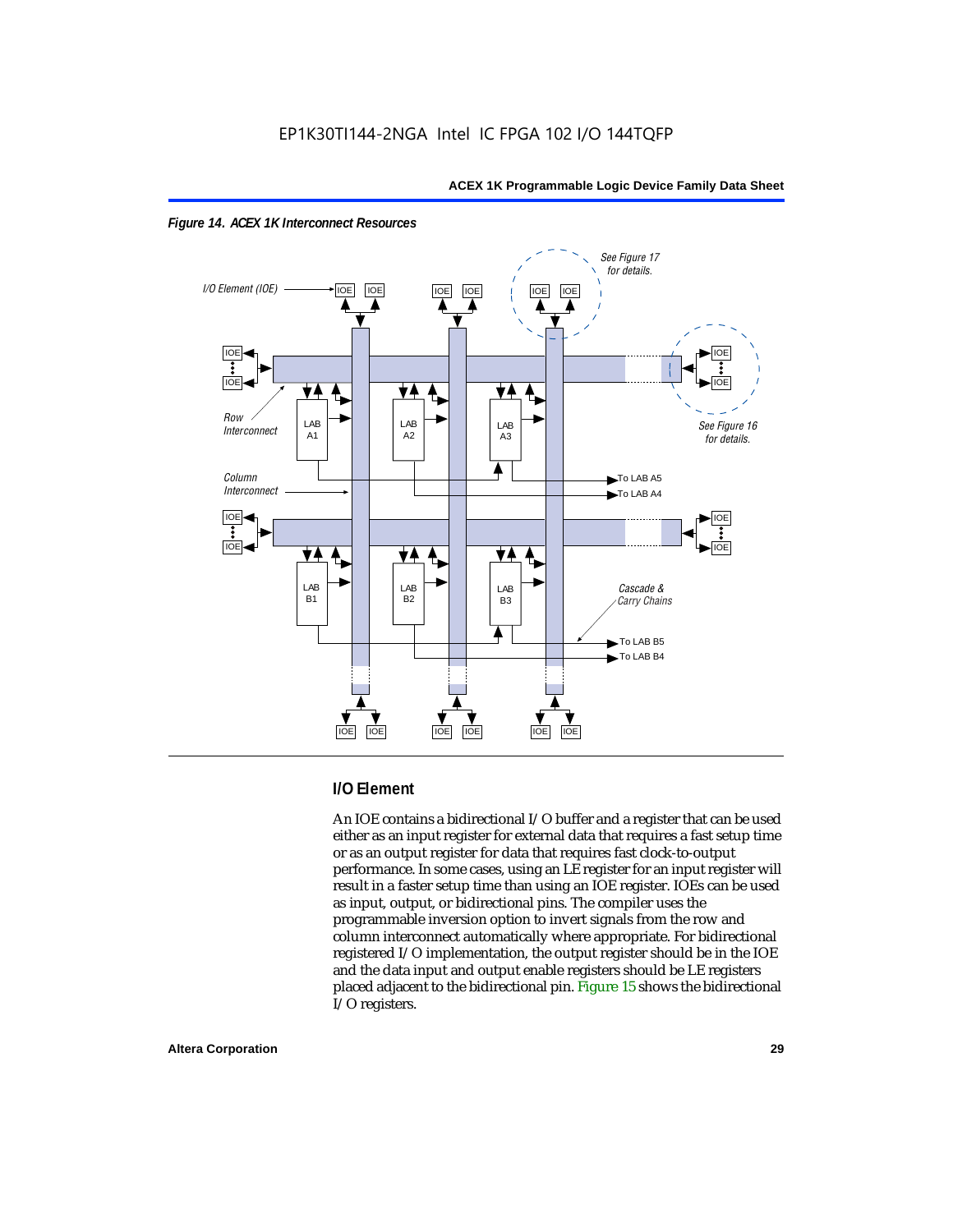## *Figure 15. ACEX 1K Bidirectional I/O Registers*

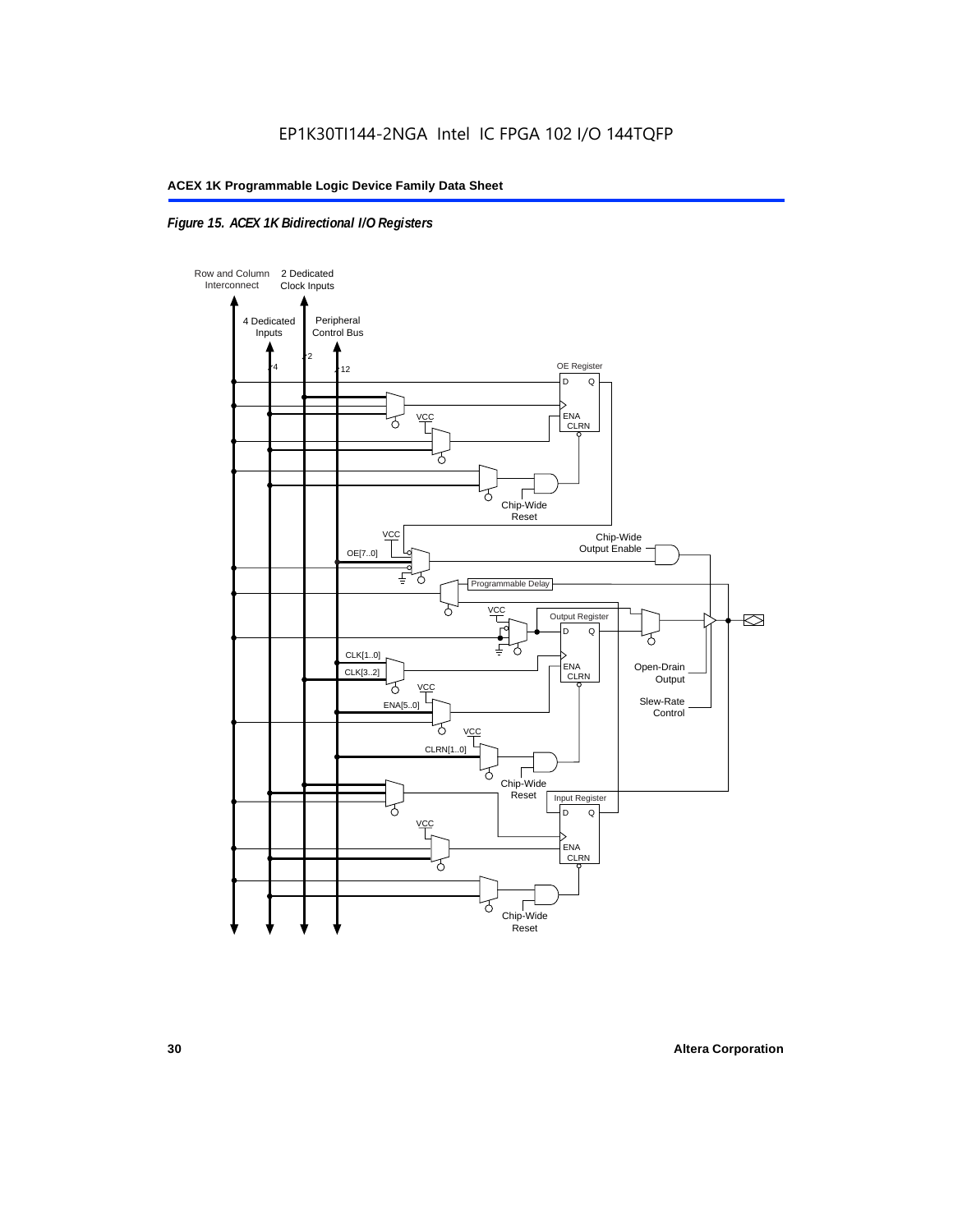On all ACEX 1K devices, the input path from the I/O pad to the FastTrack Interconnect has a programmable delay element that can be used to guarantee a zero hold time. Depending on the placement of the IOE relative to what it is driving, the designer may choose to turn on the programmable delay to ensure a zero hold time or turn it off to minimize setup time. This feature is used to reduce setup time for complex pin-toregister paths (e.g., PCI designs).

Each IOE selects the clock, clear, clock enable, and output enable controls from a network of I/O control signals called the peripheral control bus. The peripheral control bus uses high-speed drivers to minimize signal skew across devices and provides up to 12 peripheral control signals that can be allocated as follows:

- Up to eight output enable signals
- Up to six clock enable signals
- Up to two clock signals
- Up to two clear signals

If more than six clock-enable or eight output-enable signals are required, each IOE on the device can be controlled by clock enable and output enable signals driven by specific LEs. In addition to the two clock signals available on the peripheral control bus, each IOE can use one of two dedicated clock pins. Each peripheral control signal can be driven by any of the dedicated input pins or the first LE of each LAB in a particular row. In addition, a LE in a different row can drive a column interconnect, which causes a row interconnect to drive the peripheral control signal. The chipwide reset signal resets all IOE registers, overriding any other control signals.

When a dedicated clock pin drives IOE registers, it can be inverted for all IOEs in the device. All IOEs must use the same sense of the clock. For example, if any IOE uses the inverted clock, all IOEs must use the inverted clock, and no IOE can use the non-inverted clock. However, LEs can still use the true or complement of the clock on an LAB-by-LAB basis.

The incoming signal may be inverted at the dedicated clock pin and will drive all IOEs. For the true and complement of a clock to be used to drive IOEs, drive it into both global clock pins. One global clock pin will supply the true, and the other will supply the complement.

When the true and complement of a dedicated input drives IOE clocks, two signals on the peripheral control bus are consumed, one for each sense of the clock.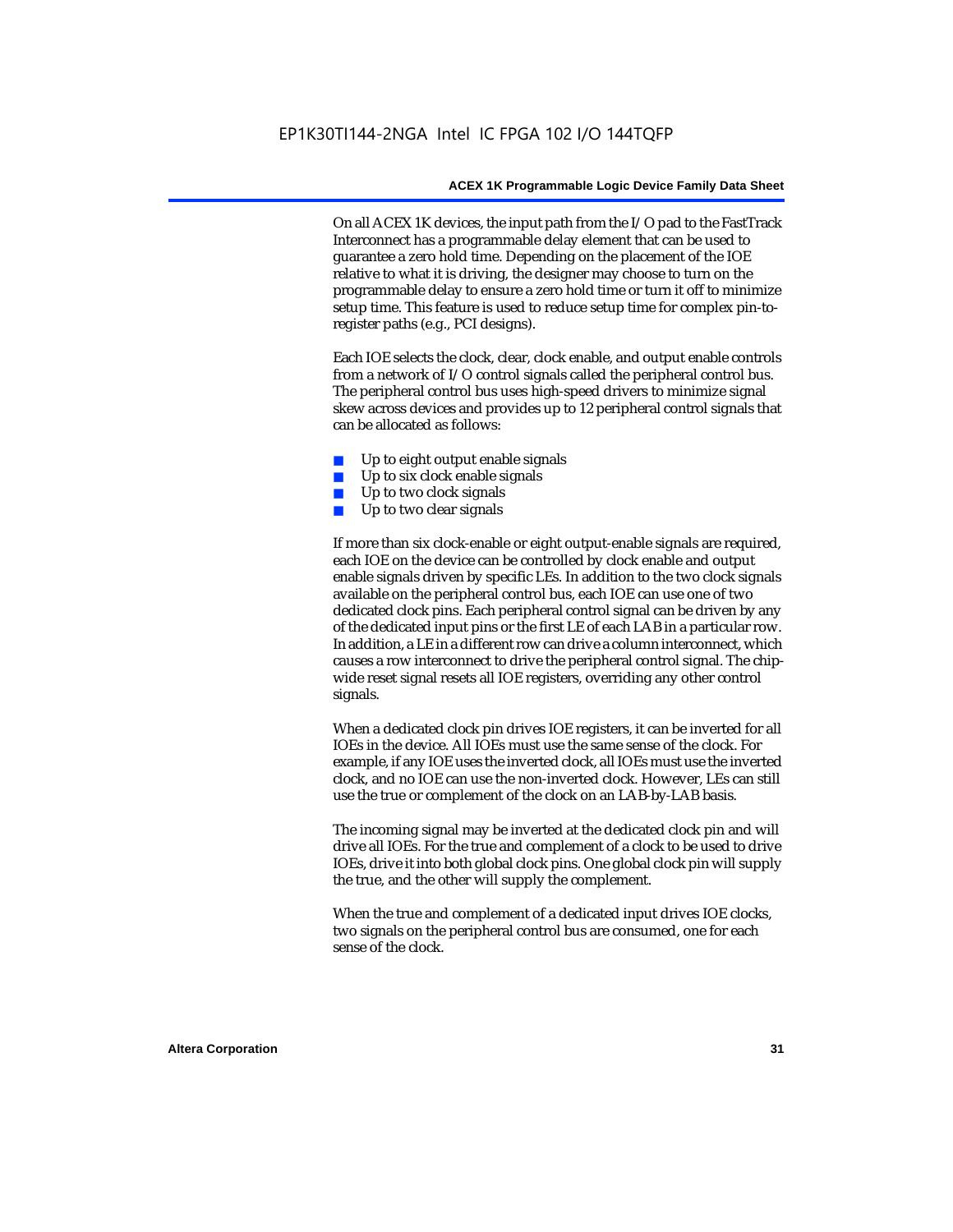When dedicated inputs drive non-inverted and inverted peripheral clears, clock enables, and output enables, two signals on the peripheral control bus will be used.

Table 7 lists the sources for each peripheral control signal and shows how the output enable, clock enable, clock, and clear signals share 12 peripheral control signals. Table 7 also shows the rows that can drive global signals.

| Table 7. Peripheral Bus Sources for ACEX Devices |               |               |               |                |  |  |  |
|--------------------------------------------------|---------------|---------------|---------------|----------------|--|--|--|
| <b>Peripheral Control Signal</b>                 | <b>EP1K10</b> | <b>EP1K30</b> | <b>EP1K50</b> | <b>EP1K100</b> |  |  |  |
| OE0                                              | Row A         | Row A         | Row A         | Row A          |  |  |  |
| OE1                                              | Row A         | Row B         | Row B         | Row C          |  |  |  |
| OE <sub>2</sub>                                  | Row B         | Row C         | Row D         | Row E          |  |  |  |
| OE3                                              | Row B         | Row D         | Row F         | Row L          |  |  |  |
| OE4                                              | Row C         | Row E         | Row H         | Row I          |  |  |  |
| OE5                                              | Row C         | Row F         | Row J         | Row K          |  |  |  |
| CLKENA0/CLK0/GLOBAL0                             | Row A         | Row A         | Row A         | Row F          |  |  |  |
| CLKENA1/OE6/GLOBAL1                              | Row A         | Row B         | Row C         | Row D          |  |  |  |
| CLKENA2/CLR0                                     | Row B         | Row C         | Row E         | Row B          |  |  |  |
| CLKENA3/OE7/GLOBAL2                              | Row B         | Row D         | Row G         | Row H          |  |  |  |
| CLKENA4/CLR1                                     | Row C         | Row E         | Row I         | Row J          |  |  |  |
| CLKENA5/CLK1/GLOBAL3                             | Row C         | Row F         | Row J         | Row G          |  |  |  |

Signals on the peripheral control bus can also drive the four global signals, referred to as GLOBAL0 through GLOBAL3. An internally generated signal can drive a global signal, providing the same low-skew, low-delay characteristics as a signal driven by an input pin. An LE drives the global signal by driving a row line that drives the peripheral bus which then drives the global signal. This feature is ideal for internally generated clear or clock signals with high fan-out. However, internally driven global signals offer no advantage over the general-purpose interconnect for routing data signals.

The chip-wide output enable pin is an active-high pin that can be used to tri-state all pins on the device. This option can be set in the Altera software. The built-in I/O pin pull-up resistors (which are active during configuration) are active when the chip-wide output enable pin is asserted. The registers in the IOE can also be reset by the chip-wide reset pin.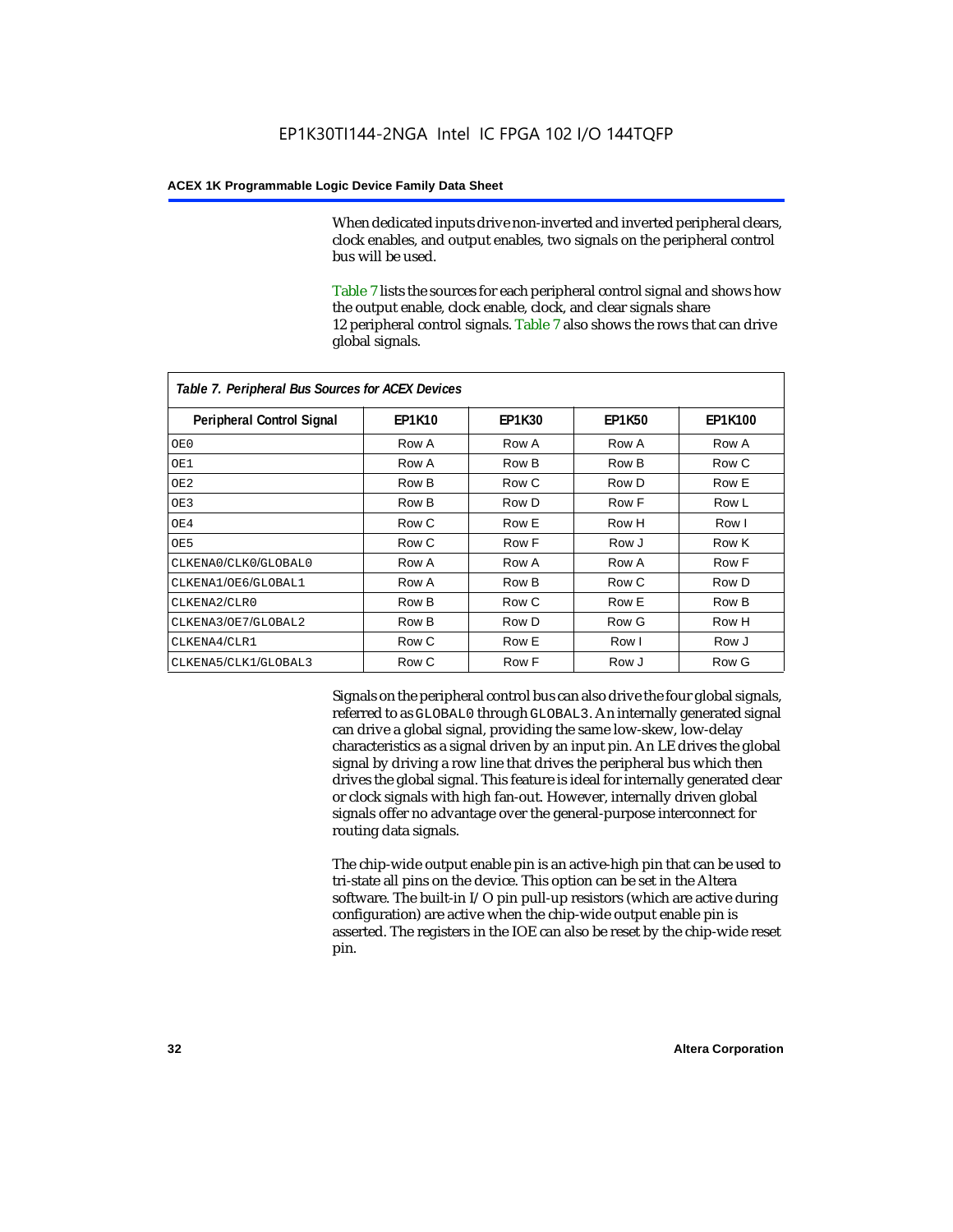## *Row-to-IOE Connections*

When an IOE is used as an input signal, it can drive two separate row channels. The signal is accessible by all LEs within that row. When an IOE is used as an output, the signal is driven by a multiplexer that selects a signal from the row channels. Up to eight IOEs connect to each side of each row channel (see Figure 16).





*Note:*<br>(1) 7 (1) The values for *m* and *n* are shown in Table 8.

Table 8 lists the ACEX 1K row-to-IOE interconnect resources.

| Table 8. ACEX 1K Row-to-IOE Interconnect Resources |                          |    |  |  |  |  |
|----------------------------------------------------|--------------------------|----|--|--|--|--|
| Device                                             | Row Channels per Pin (m) |    |  |  |  |  |
| EP1K10                                             | 144                      | 18 |  |  |  |  |
| EP1K30                                             | 216                      | 27 |  |  |  |  |
| EP1K50                                             | 216                      | 27 |  |  |  |  |
| EP1K100                                            | 312                      | 39 |  |  |  |  |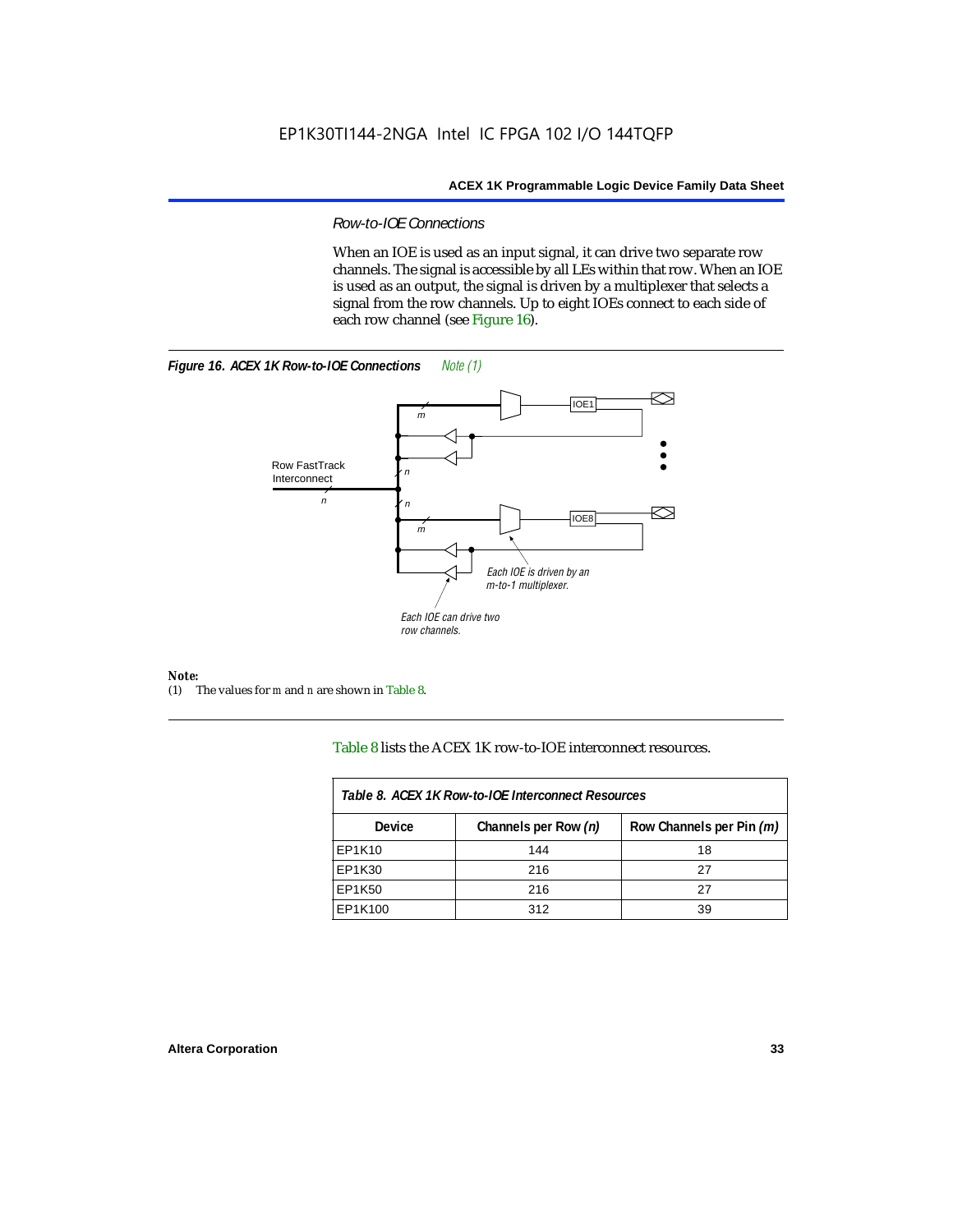## *Column-to-IOE Connections*

When an IOE is used as an input, it can drive up to two separate column channels. When an IOE is used as an output, the signal is driven by a multiplexer that selects a signal from the column channels. Two IOEs connect to each side of the column channels. Each IOE can be driven by column channels via a multiplexer. The set of column channels is different for each IOE (see Figure 17).



Table 9 lists the ACEX 1K column-to-IOE interconnect resources.

| Table 9. ACEX 1K Column-to-IOE Interconnect Resources |                         |                             |  |  |  |  |
|-------------------------------------------------------|-------------------------|-----------------------------|--|--|--|--|
| <b>Device</b>                                         | Channels per Column (n) | Column Channels per Pin (m) |  |  |  |  |
| EP1K10                                                | 24                      | 16                          |  |  |  |  |
| EP1K30                                                | 24                      | 16                          |  |  |  |  |
| EP1K50                                                | 24                      | 16                          |  |  |  |  |
| EP1K100                                               | 24                      | 16                          |  |  |  |  |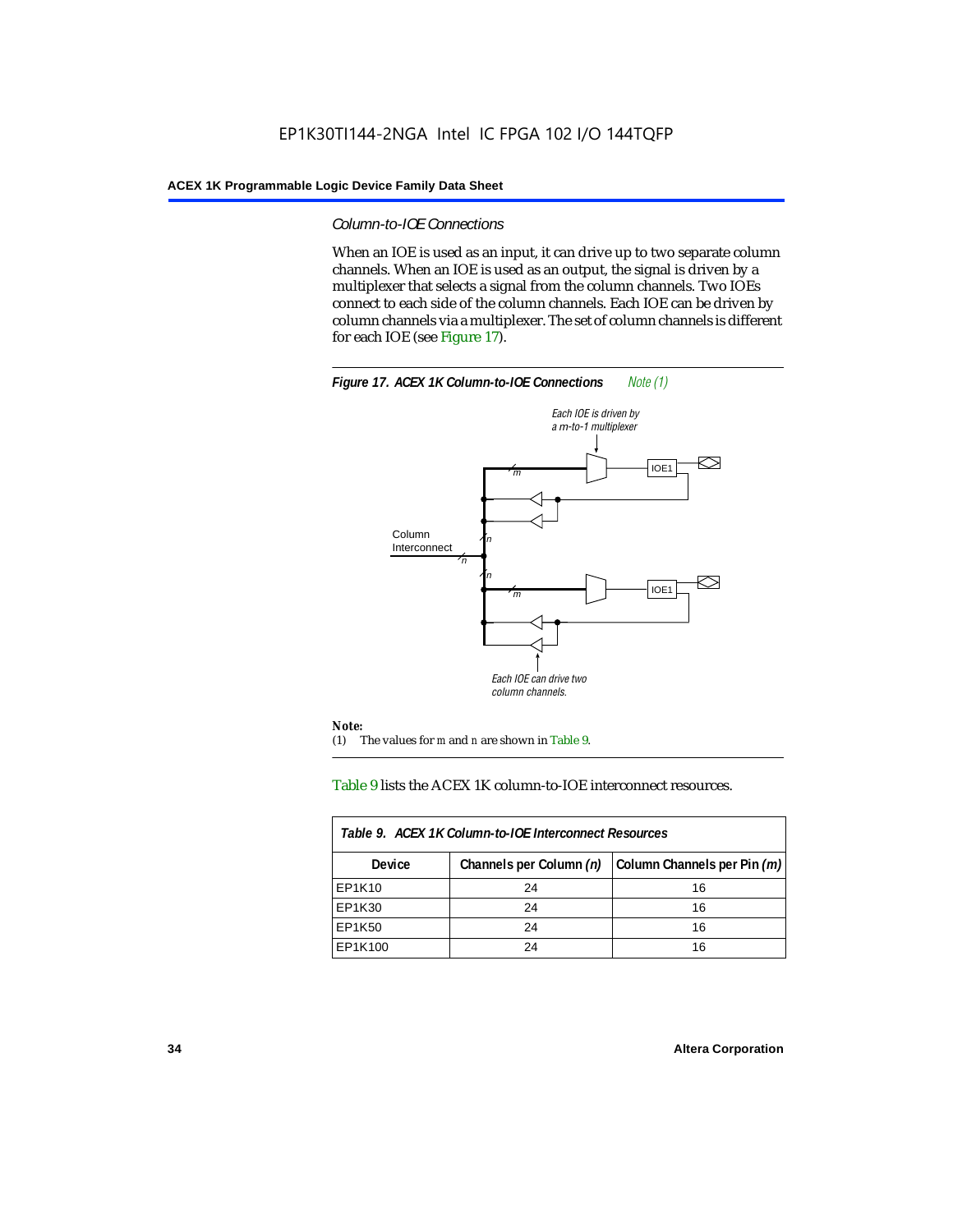**SameFrame Pin-Outs** ACEX 1K devices support the SameFrame pin-out feature for FineLine BGA packages. The SameFrame pin-out feature is the arrangement of balls on FineLine BGA packages such that the lower-ballcount packages form a subset of the higher-ball-count packages. SameFrame pin-outs provide the flexibility to migrate not only from device to device within the same package, but also from one package to another. A given printed circuit board (PCB) layout can support multiple device density/package combinations. For example, a single board layout can support a range of devices from an EP1K10 device in a 256-pin FineLine BGA package to an EP1K100 device in a 484-pin FineLine BGA package.

> The Altera software provides support to design PCBs with SameFrame pin-out devices. Devices can be defined for present and future use. The Altera software generates pin-outs describing how to lay out a board that takes advantage of this migration. Figure 18 shows an example of SameFrame pin-out.

*Figure 18. SameFrame Pin-Out Example*



Designed for 484-Pin FineLine BGA Package Printed Circuit Board



Logic Requirements) Logic Requirements)

Table 10 shows the ACEX 1K device/package combinations that support SameFrame pin-outs for ACEX 1K devices. All FineLine BGA packages support SameFrame pin-outs, providing the flexibility to migrate not only from device to device within the same package, but also from one package to another. The I/O count will vary from device to device.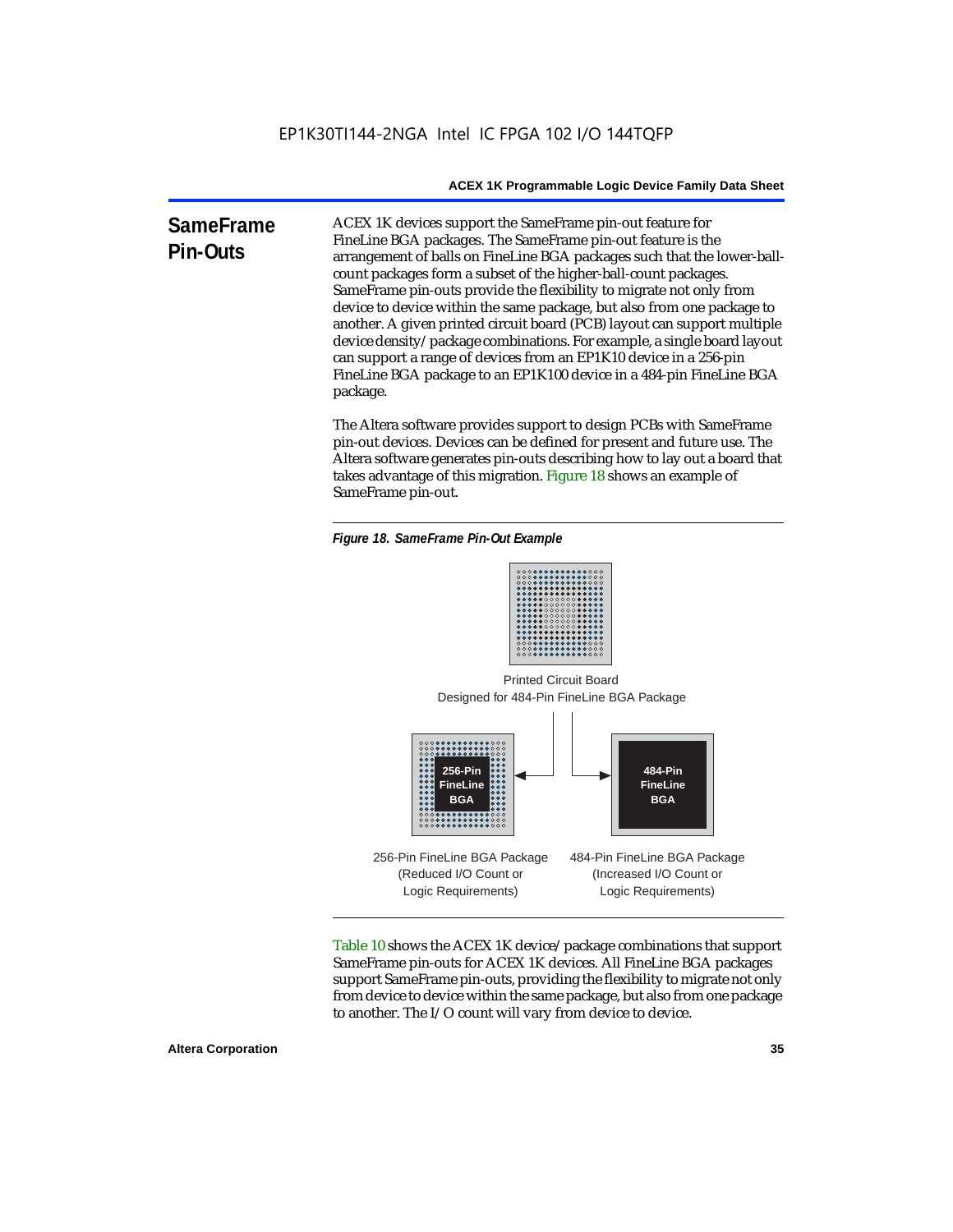

For more information, search for "SameFrame" in MAX+PLUS II Help.

| Table 10. ACEX 1K SameFrame Pin-Out Support |                            |                                   |  |  |  |
|---------------------------------------------|----------------------------|-----------------------------------|--|--|--|
| <b>Device</b>                               | 256-Pin<br>FineLine<br>BGA | 484-Pin<br>FineLine<br><b>BGA</b> |  |  |  |
| EP1K10                                      |                            | (1.                               |  |  |  |
| EP1K30                                      |                            | 11.                               |  |  |  |
| EP1K50                                      |                            |                                   |  |  |  |
| EP1K100                                     |                            |                                   |  |  |  |

# *Note:*<br>(1) **7**

This option is supported with a 256-pin FineLine BGA package and SameFrame migration.

# **ClockLock & ClockBoost Features**

To support high-speed designs, -1 and -2 speed grade ACEX 1K devices offer ClockLock and ClockBoost circuitry containing a phase-locked loop (PLL) that is used to increase design speed and reduce resource usage. The ClockLock circuitry uses a synchronizing PLL that reduces the clock delay and skew within a device. This reduction minimizes clock-to-output and setup times while maintaining zero hold times. The ClockBoost circuitry, which provides a clock multiplier, allows the designer to enhance device area efficiency by sharing resources within the device. The ClockBoost feature allows the designer to distribute a low-speed clock and multiply that clock on-device. Combined, the ClockLock and ClockBoost features provide significant improvements in system performance and bandwidth.

The ClockLock and ClockBoost features in ACEX 1K devices are enabled through the Altera software. External devices are not required to use these features. The output of the ClockLock and ClockBoost circuits is not available at any of the device pins.

The ClockLock and ClockBoost circuitry lock onto the rising edge of the incoming clock. The circuit output can drive the clock inputs of registers only; the generated clock cannot be gated or inverted.

The dedicated clock pin (GCLK1) supplies the clock to the ClockLock and ClockBoost circuitry. When the dedicated clock pin is driving the ClockLock or ClockBoost circuitry, it cannot drive elsewhere in the device.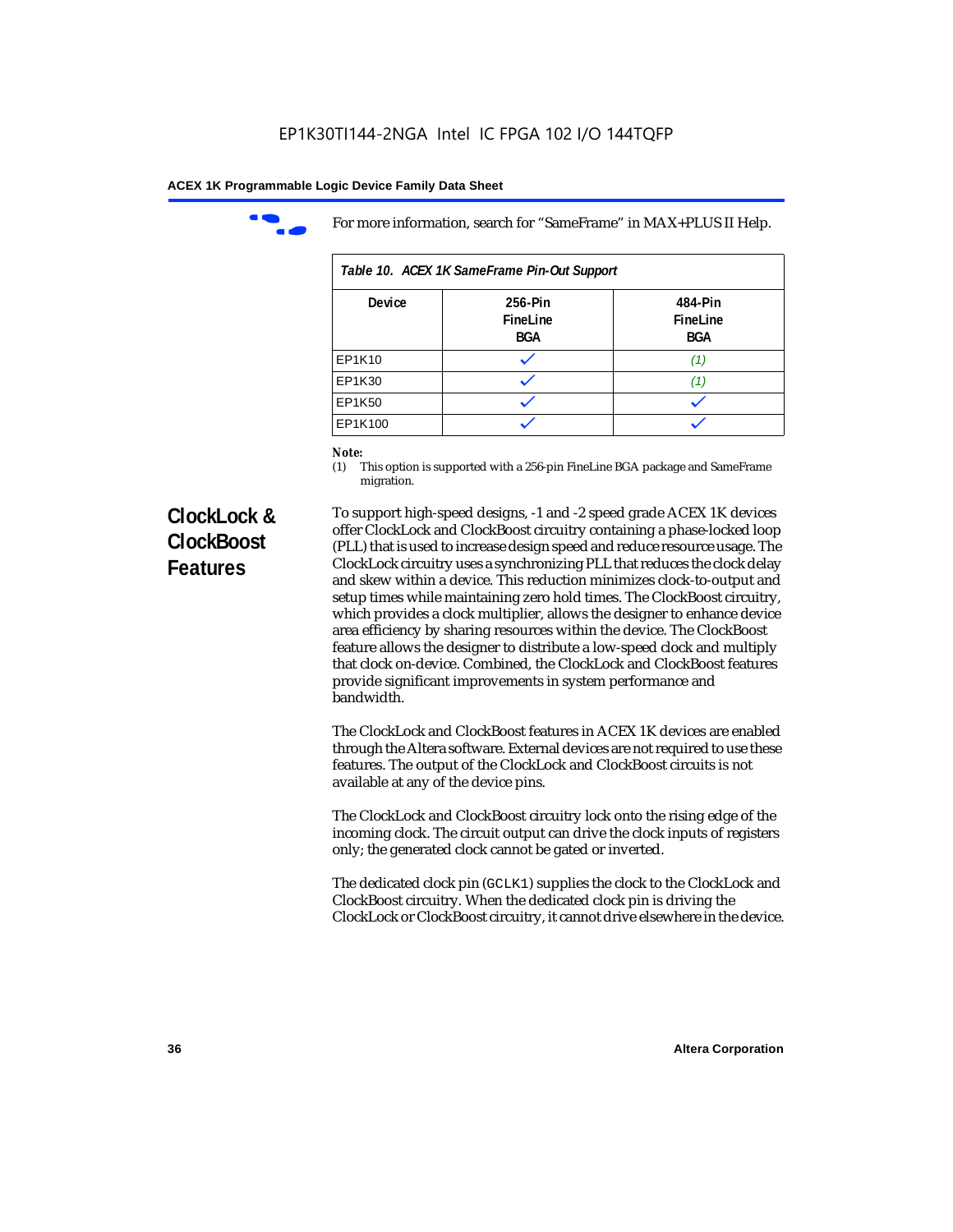For designs that require both a multiplied and non-multiplied clock, the clock trace on the board can be connected to the GCLK1 pin. In the Altera software, the GCLK1 pin can feed both the ClockLock and ClockBoost circuitry in the ACEX 1K device. However, when both circuits are used, the other clock pin cannot be used.

# **ClockLock & ClockBoost Timing Parameters**

For the ClockLock and ClockBoost circuitry to function properly, the incoming clock must meet certain requirements. If these specifications are not met, the circuitry may not lock onto the incoming clock, which generates an erroneous clock within the device. The clock generated by the ClockLock and ClockBoost circuitry must also meet certain specifications. If the incoming clock meets these requirements during configuration, the ClockLock and ClockBoost circuitry will lock onto the clock during configuration. The circuit will be ready for use immediately after configuration. Figure 19 shows the incoming and generated clock specifications.



*Figure 19. Specifications for the Incoming & Generated Clocks Note (1)*

# *Note:*<br>(1) 1

The  $t<sub>I</sub>$  parameter refers to the nominal input clock period; the  $t<sub>O</sub>$  parameter refers to the nominal output clock period.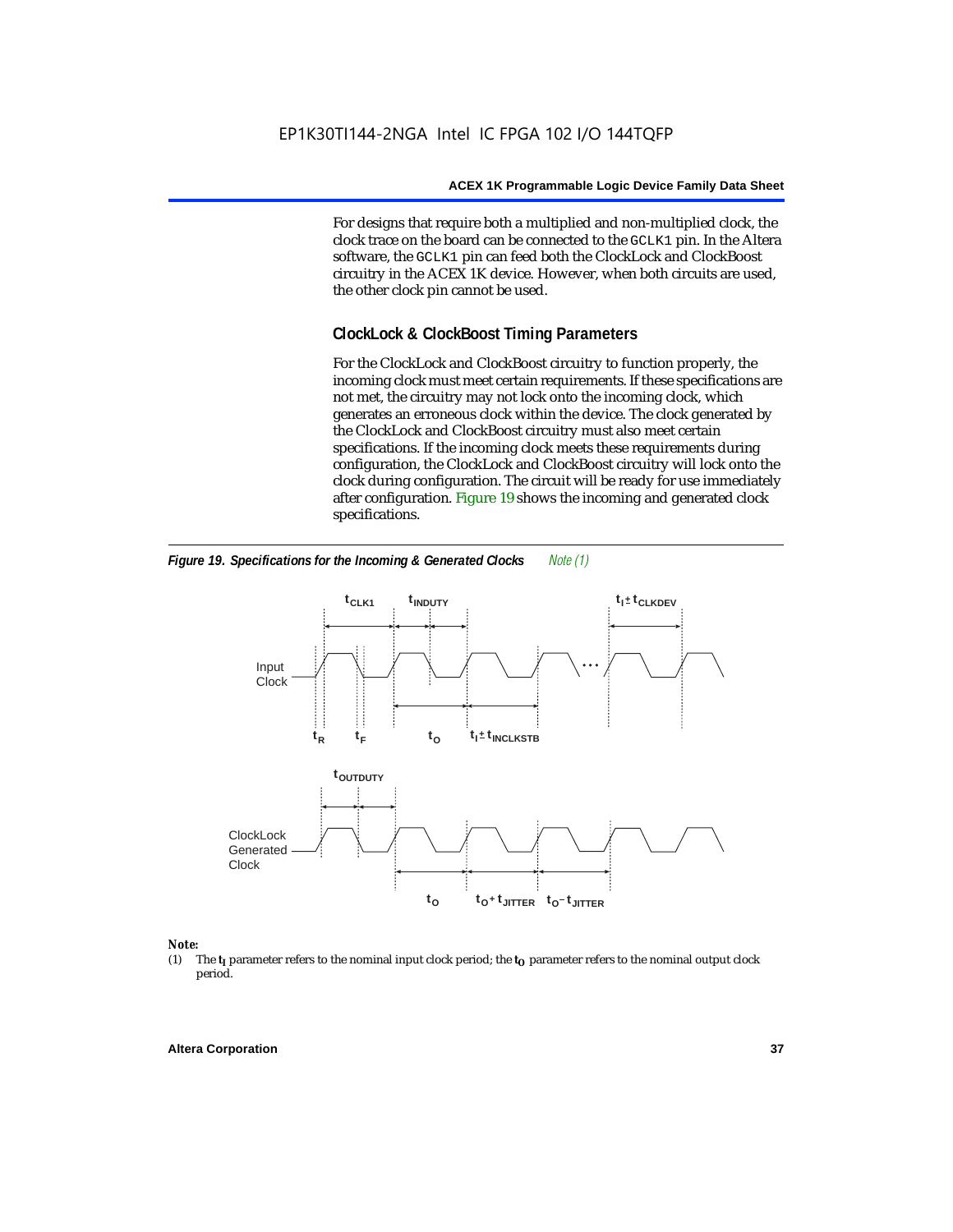Tables 11 and 12 summarize the ClockLock and ClockBoost parameters for -1 and -2 speed-grade devices, respectively.

|                       | Table 11. ClockLock & ClockBoost Parameters for -1 Speed-Grade Devices     |                      |     |     |               |               |
|-----------------------|----------------------------------------------------------------------------|----------------------|-----|-----|---------------|---------------|
| Symbol                | Parameter                                                                  | Condition            | Min | Typ | Max           | Unit          |
| $t_{\mathsf{R}}$      | Input rise time                                                            |                      |     |     | 5             | ns            |
| $t_{\mathsf{F}}$      | Input fall time                                                            |                      |     |     | 5             | ns            |
| $t_{INDUTY}$          | Input duty cycle                                                           |                      | 40  |     | 60            | $\frac{0}{0}$ |
| $f_{CLK1}$            | Input clock frequency (ClockBoost clock<br>multiplication factor equals 1) |                      | 25  |     | 180           | <b>MHz</b>    |
| $f_{CLK2}$            | Input clock frequency (ClockBoost clock<br>multiplication factor equals 2) |                      | 16  |     | 90            | <b>MHz</b>    |
| <b><i>fCLKDEV</i></b> | Input deviation from user specification in the<br>Altera software (1)      |                      |     |     | 25,000<br>(2) | <b>PPM</b>    |
| <sup>t</sup> INCLKSTB | Input clock stability (measured between<br>adjacent clocks)                |                      |     |     | 100           | ps            |
| $t_{LOCK}$            | Time required for ClockLock or ClockBoost<br>to acquire lock $(3)$         |                      |     |     | 10            | μs            |
| $t_{JITTER}$          | Jitter on ClockLock or ClockBoost-                                         | $t_{INCLKSTB}$ < 100 |     |     | 250(4)        | ps            |
|                       | generated clock (4)                                                        | $t_{INCLKSTB}$ < 50  |     |     | 200(4)        | ps            |
| <i>toutputy</i>       | Duty cycle for ClockLock or ClockBoost-<br>generated clock                 |                      | 40  | 50  | 60            | $\frac{0}{0}$ |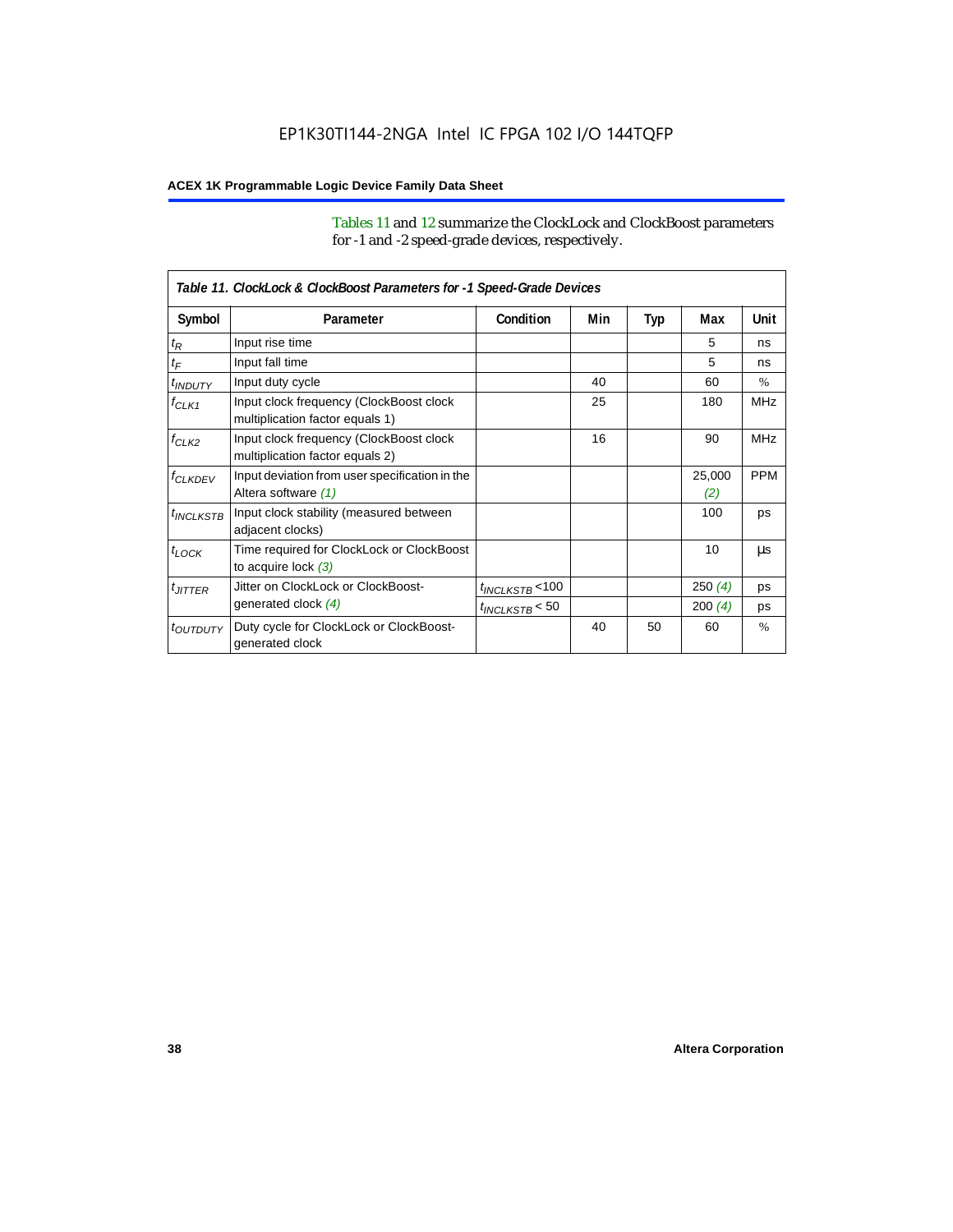| Table 12. ClockLock & ClockBoost Parameters for -2 Speed-Grade Devices |                                                                            |                      |     |     |        |               |
|------------------------------------------------------------------------|----------------------------------------------------------------------------|----------------------|-----|-----|--------|---------------|
| Symbol                                                                 | Parameter                                                                  | Condition            | Min | Typ | Max    | Unit          |
| $t_{\mathsf{R}}$                                                       | Input rise time                                                            |                      |     |     | 5      | ns            |
| $t_{\mathsf{F}}$                                                       | Input fall time                                                            |                      |     |     | 5      | ns            |
| <i>UNDUTY</i>                                                          | Input duty cycle                                                           |                      | 40  |     | 60     | $\frac{0}{0}$ |
| $t$ CLK1                                                               | Input clock frequency (ClockBoost clock<br>multiplication factor equals 1) |                      | 25  |     | 80     | <b>MHz</b>    |
| $f_{CLK2}$                                                             | Input clock frequency (ClockBoost clock<br>multiplication factor equals 2) |                      | 16  |     | 40     | <b>MHz</b>    |
| <sup>f</sup> CLKDEV                                                    | Input deviation from user specification in<br>the software $(1)$           |                      |     |     | 25,000 | <b>PPM</b>    |
| <sup>t</sup> INCLKSTB                                                  | Input clock stability (measured between<br>adjacent clocks)                |                      |     |     | 100    | ps            |
| $t_{\text{LOCK}}$                                                      | Time required for ClockLock or ClockBoost<br>to acquire lock $(3)$         |                      |     |     | 10     | us            |
| $t_{JITTER}$                                                           | Jitter on ClockLock or ClockBoost-                                         | $t_{INCLKSTB}$ < 100 |     |     | 250(4) | ps            |
|                                                                        | generated clock $(4)$                                                      | $t_{INCLKSTB}$ < 50  |     |     | 200(4) | ps            |
| <i>toutbuty</i>                                                        | Duty cycle for ClockLock or ClockBoost-<br>generated clock                 |                      | 40  | 50  | 60     | $\frac{0}{0}$ |

#### *Notes to tables:*

(1) To implement the ClockLock and ClockBoost circuitry with the Altera software, designers must specify the input frequency. The Altera software tunes the PLL in the ClockLock and ClockBoost circuitry to this frequency. The *fCLKDEV* parameter specifies how much the incoming clock can differ from the specified frequency during device operation. Simulation does not reflect this parameter.

(2) Twenty-five thousand parts per million (PPM) equates to 2.5% of input clock period.

(3) During device configuration, the ClockLock and ClockBoost circuitry is configured before the rest of the device. If the incoming clock is supplied during configuration, the ClockLock and ClockBoost circuitry locks during configuration because the  $t_{LOCK}$  value is less than the time required for configuration.

(4) The  $t_{\text{ITTTER}}$  specification is measured under long-term observation. The maximum value for  $t_{\text{ITTTER}}$  is 200 ps if *tINCLKSTB* is lower than 50 ps.

# **I/O Configuration**

This section discusses the PCI pull-up clamping diode option, slew-rate control, open-drain output option, and MultiVolt I/O interface for ACEX 1K devices. The PCI pull-up clamping diode, slew-rate control, and open-drain output options are controlled pin-by-pin via Altera software logic options. The MultiVolt I/O interface is controlled by connecting  $V_{\rm CCD}$  to a different voltage than  $V_{\rm CCINT}$ . Its effect can be simulated in the Altera software via the **Global Project Device Options** dialog box (Assign menu).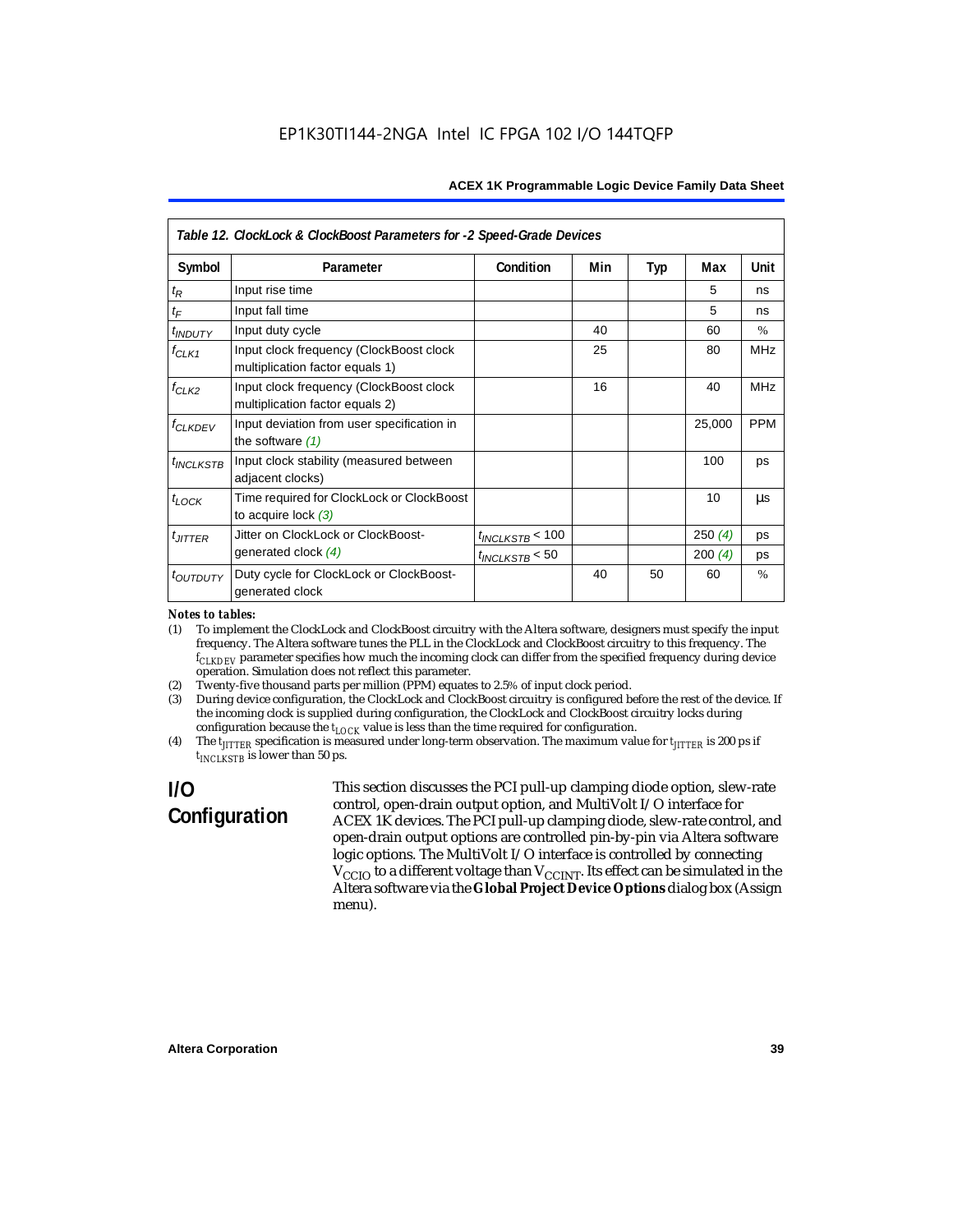# **PCI Pull-Up Clamping Diode Option**

ACEX 1K devices have a pull-up clamping diode on every I/O, dedicated input, and dedicated clock pin. PCI clamping diodes clamp the signal to the  $V_{\text{CCIO}}$  value and are required for 3.3-V PCI compliance. Clamping diodes can also be used to limit overshoot in other systems.

Clamping diodes are controlled on a pin-by-pin basis. When  $V_{CCIO}$  is 3.3 V, a pin that has the clamping diode option turned on can be driven by a 2.5-V or 3.3-V signal, but not a 5.0-V signal. When  $V_{CCIO}$  is 2.5 V, a pin that has the clamping diode option turned on can be driven by a 2.5-V signal, but not a 3.3-V or 5.0-V signal. Additionally, a clamping diode can be activated for a subset of pins, which allows a device to bridge between a 3.3-V PCI bus and a 5.0-V device.

# **Slew-Rate Control**

The output buffer in each IOE has an adjustable output slew rate that can be configured for low-noise or high-speed performance. A slower slew rate reduces system noise and adds a maximum delay of 4.3 ns. The fast slew rate should be used for speed-critical outputs in systems that are adequately protected against noise. Designers can specify the slew rate pin-by-pin or assign a default slew rate to all pins on a device-wide basis. The slow slew rate setting affects only the falling edge of the output.

# **Open-Drain Output Option**

ACEX 1K devices provide an optional open-drain output (electrically equivalent to open-collector output) for each I/O pin. This open-drain output enables the device to provide system-level control signals (e.g., interrupt and write enable signals) that can be asserted by any of several devices. It can also provide an additional wired-OR plane.

### **MultiVolt I/O Interface**

The ACEX 1K device architecture supports the MultiVolt I/O interface feature, which allows ACEX 1K devices in all packages to interface with systems of differing supply voltages. These devices have one set of  $V_{CC}$ pins for internal operation and input buffers (VCCINT), and another set for I/O output drivers (VCCIO).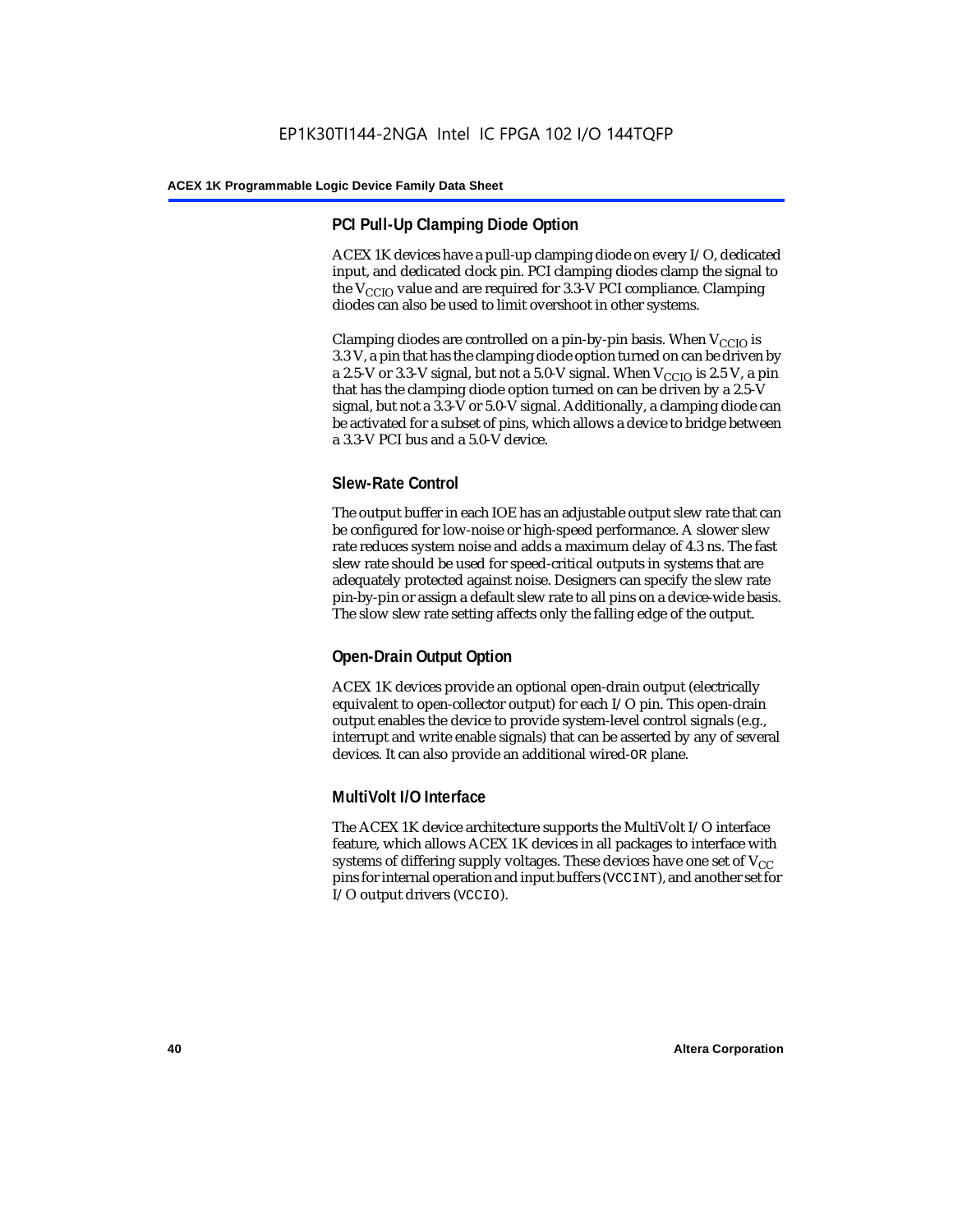The VCCINT pins must always be connected to a 2.5-V power supply. With a 2.5-V  $V_{CCMT}$  level, input voltages are compatible with 2.5-V, 3.3-V, and 5.0-V inputs. The VCCIO pins can be connected to either a 2.5-V or 3.3-V power supply, depending on the output requirements. When the VCCIO pins are connected to a 2.5-V power supply, the output levels are compatible with 2.5-V systems. When the VCCIO pins are connected to a 3.3-V power supply, the output high is at 3.3 V and is therefore compatible with 3.3-V or 5.0-V systems. Devices operating with  $V_{\text{CCIO}}$  levels higher than 3.0 V achieve a faster timing delay of  $t_{OD2}$  instead of  $t_{OD1}$ .

| Table 13. ACEX 1K MultiVolt I/O Support |                                       |     |     |     |     |     |
|-----------------------------------------|---------------------------------------|-----|-----|-----|-----|-----|
| $V_{\text{CCIO}}(V)$                    | Input Signal (V)<br>Output Signal (V) |     |     |     |     |     |
|                                         | 2.5                                   | 3.3 | 5.0 | 2.5 | 3.3 | 5.0 |
| 2.5                                     |                                       |     | (1) |     |     |     |
| 3.3                                     |                                       |     |     |     |     |     |

Table 13 summarizes ACEX 1K MultiVolt I/O support.

#### *Notes:*

(1) The PCI clamping diode must be disabled on an input which is driven with a voltage higher than V<sub>CCIO</sub>.

(2) When  $V_{\text{CCIO}} = 3.3$  V, an ACEX 1K device can drive a 2.5-V device that has 3.3-V tolerant inputs.

Open-drain output pins on ACEX 1K devices (with a pull-up resistor to the 5.0-V supply) can drive 5.0-V CMOS input pins that require a higher  $V<sub>IH</sub>$  than LVTTL. When the open-drain pin is active, it will drive low. When the pin is inactive, the resistor will pull up the trace to 5.0 V, thereby meeting the CMOS  $V_{OH}$  requirement. The open-drain pin will only drive low or tri-state; it will never drive high. The rise time is dependent on the value of the pull-up resistor and load impedance. The  $I_{OL}$  current specification should be considered when selecting a pull-up resistor.

# **Power Sequencing & Hot-Socketing**

Because ACEX 1K devices can be used in a mixed-voltage environment, they have been designed specifically to tolerate any possible power-up sequence. The  $V_{\text{CCIO}}$  and  $V_{\text{CCINT}}$  power planes can be powered in any order.

Signals can be driven into ACEX 1K devices before and during power up without damaging the device. Additionally, ACEX 1K devices do not drive out during power up. Once operating conditions are reached, ACEX 1K devices operate as specified by the user.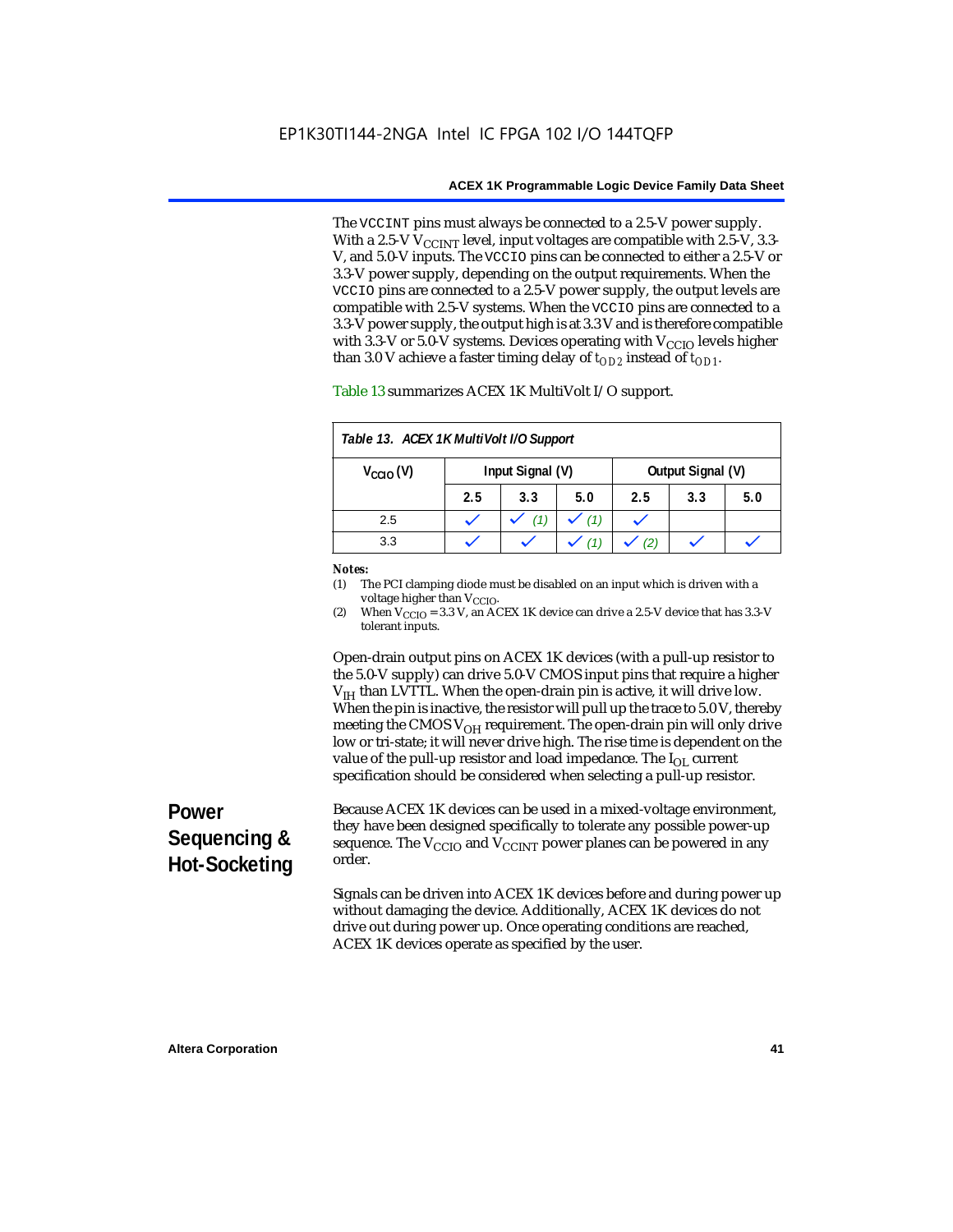# **IEEE Std. 1149.1 (JTAG) Boundary-Scan Support**

All ACEX 1K devices provide JTAG BST circuitry that complies with the IEEE Std. 1149.1-1990 specification. ACEX 1K devices can also be configured using the JTAG pins through the ByteBlasterMV or BitBlaster download cable, or via hardware that uses the Jam™ Standard Test and Programming Language (STAPL), JEDEC standard JESD-71. JTAG boundary-scan testing can be performed before or after configuration, but not during configuration. ACEX 1K devices support the JTAG instructions shown in Table 14.

| Table 14. ACEX 1K JTAG Instructions |                                                                                                                                                                                                                                      |  |  |  |
|-------------------------------------|--------------------------------------------------------------------------------------------------------------------------------------------------------------------------------------------------------------------------------------|--|--|--|
| <b>JTAG Instruction</b>             | <b>Description</b>                                                                                                                                                                                                                   |  |  |  |
| SAMPLE/PRELOAD                      | Allows a snapshot of signals at the device pins to be captured and examined during<br>normal device operation and permits an initial data pattern to be output at the device<br>pins.                                                |  |  |  |
| <b>EXTEST</b>                       | Allows the external circuitry and board-level interconnections to be tested by forcing a<br>test pattern at the output pins and capturing test results at the input pins.                                                            |  |  |  |
| <b>BYPASS</b>                       | Places the 1-bit bypass register between the TDI and TDO pins, allowing the BST data<br>to pass synchronously through a selected device to adjacent devices during normal<br>operation.                                              |  |  |  |
| <b>USERCODE</b>                     | Selects the user electronic signature (USERCODE) register and places it between the<br>TDI and TDO pins, allowing the USERCODE to be serially shifted out of TDO.                                                                    |  |  |  |
| <b>IDCODE</b>                       | Selects the IDCODE register and places it between TDI and TDO, allowing the IDCODE<br>to be serially shifted out of TDO.                                                                                                             |  |  |  |
| <b>ICR Instructions</b>             | These instructions are used when configuring an ACEX 1K device via JTAG ports using<br>a MasterBlaster, ByteBlasterMV, or BitBlaster download cable, or a Jam File (.jam) or<br>Jam Byte-Code File (.jbc) via an embedded processor. |  |  |  |

The instruction register length of ACEX 1K devices is 10 bits. The USERCODE register length in ACEX 1K devices is 32 bits; 7 bits are determined by the user, and 25 bits are pre-determined. Tables 15 and 16 show the boundary-scan register length and device IDCODE information for ACEX 1K devices.

| Table 15. ACEX 1K Boundary-Scan Register Length |                               |  |  |  |
|-------------------------------------------------|-------------------------------|--|--|--|
| Device                                          | Boundary-Scan Register Length |  |  |  |
| EP1K10                                          | 438                           |  |  |  |
| EP1K30                                          | 690                           |  |  |  |
| EP1K50                                          | 798                           |  |  |  |
| EP1K100                                         | 1,050                         |  |  |  |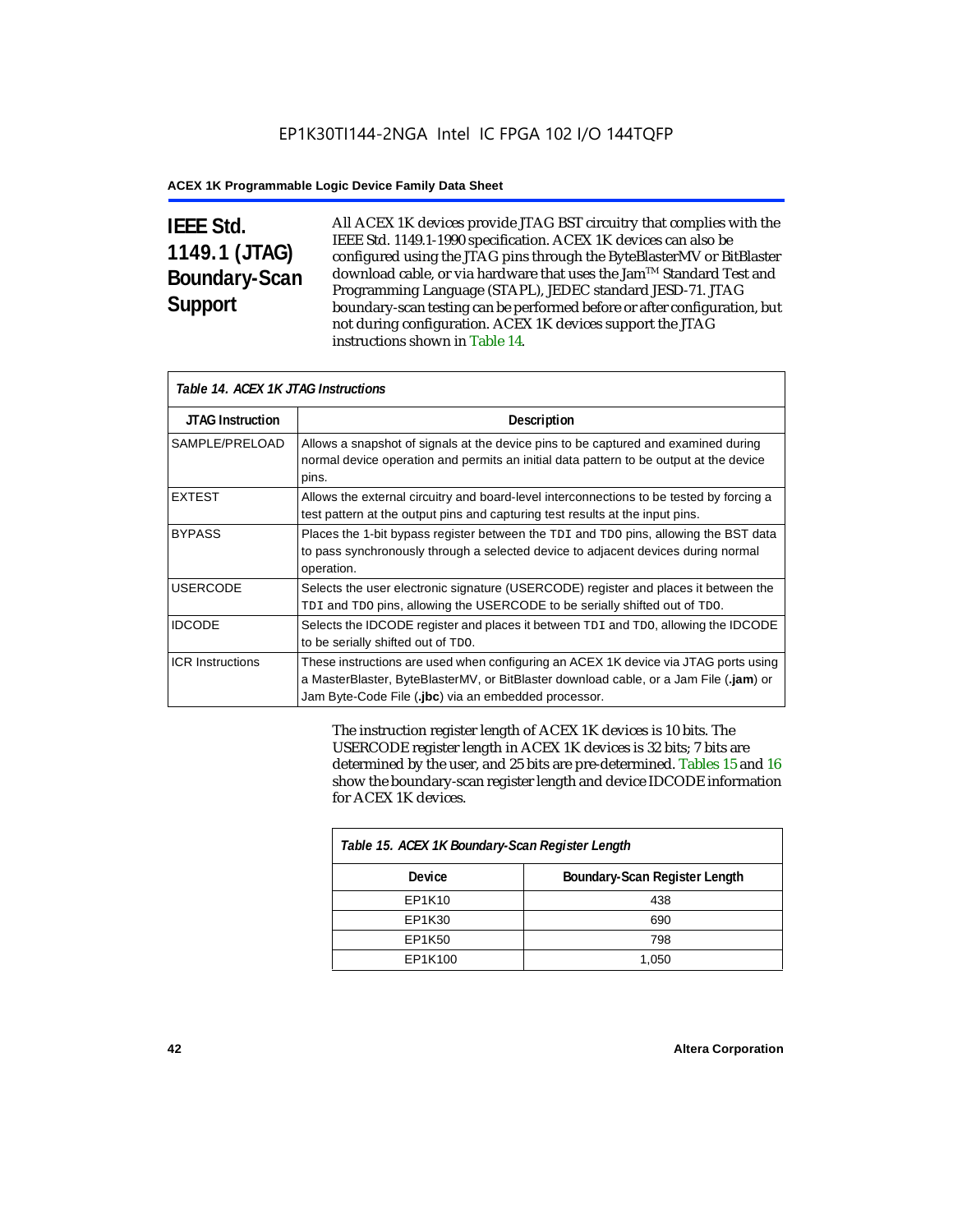| Note (1)<br>Table 16. 32-Bit IDCODE for ACEX 1K Devices |                               |                       |                                      |                 |  |  |
|---------------------------------------------------------|-------------------------------|-----------------------|--------------------------------------|-----------------|--|--|
| <b>Device</b>                                           |                               | IDCODE (32 Bits)      |                                      |                 |  |  |
|                                                         | Version<br>$(4 \text{ Bits})$ | Part Number (16 Bits) | Manufacturer's<br>Identity (11 Bits) | 1 (1 Bit) $(2)$ |  |  |
| EP1K10                                                  | 0001                          | 0001 0000 0001 0000   | 00001101110                          |                 |  |  |
| EP1K30                                                  | 0001                          | 0001 0000 0011 0000   | 00001101110                          |                 |  |  |
| EP1K50                                                  | 0001                          | 0001 0000 0101 0000   | 00001101110                          |                 |  |  |
| EP1K100                                                 | 0010                          | 0000 0001 0000 0000   | 00001101110                          |                 |  |  |

#### *Notes to tables:*

(1) The most significant bit (MSB) is on the left.

(2) The least significant bit (LSB) for all JTAG IDCODEs is 1.

ACEX 1K devices include weak pull-up resistors on the JTAG pins.



For more information, see the following documents:

- *Application Note 39 (IEEE Std. 1149.1 (JTAG) Boundary-Scan Testing in Altera Devices)*
- *ByteBlasterMV Parallel Port Download Cable Data Sheet*
- *BitBlaster Serial Download Cable Data Sheet*
- *Jam Programming & Test Language Specification*

Figure 20 shows the timing requirements for the JTAG signals.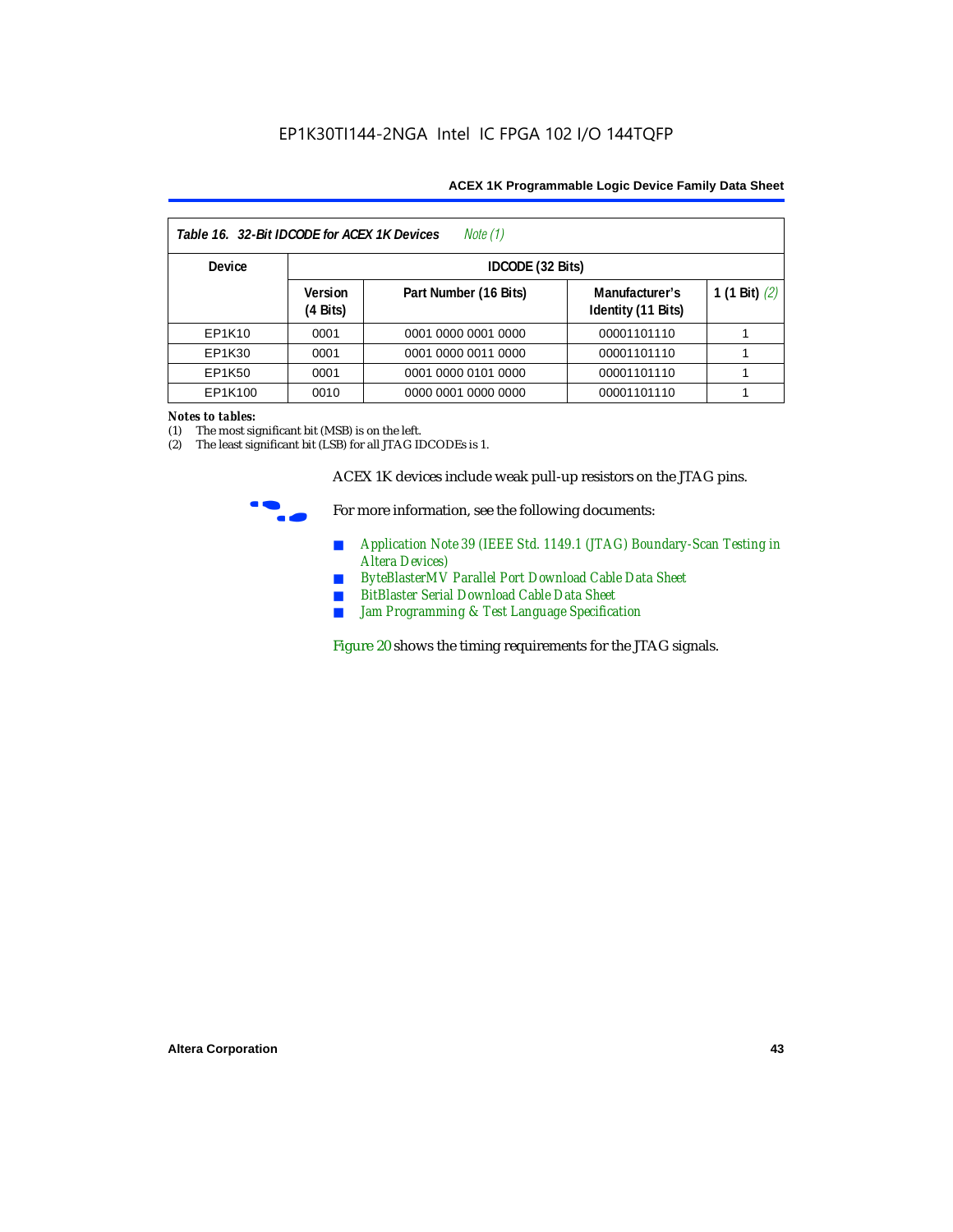$\overline{1}$ 

*Figure 20. ACEX 1K JTAG Waveforms*



## Table 17 shows the timing parameters and values for ACEX 1K devices.

| Table 17. ACEX 1K JTAG Timing Parameters & Values |                                                |     |     |      |  |  |
|---------------------------------------------------|------------------------------------------------|-----|-----|------|--|--|
| Symbol                                            | Parameter                                      | Min | Max | Unit |  |  |
| t <sub>JCP</sub>                                  | <b>TCK clock period</b>                        | 100 |     | ns   |  |  |
| $t_{JCH}$                                         | TCK clock high time                            | 50  |     | ns   |  |  |
| t <sub>JCL</sub>                                  | <b>TCK clock low time</b>                      | 50  |     | ns   |  |  |
| <sup>t</sup> JPSU                                 | JTAG port setup time                           | 20  |     | ns   |  |  |
| $t_{\rm JPH}$                                     | JTAG port hold time                            | 45  |     | ns   |  |  |
| <sup>t</sup> JPCO                                 | JTAG port clock to output                      |     | 25  | ns   |  |  |
| t <sub>JPZX</sub>                                 | JTAG port high impedance to valid output       |     | 25  | ns   |  |  |
| t <sub>JPXZ</sub>                                 | JTAG port valid output to high impedance       |     | 25  | ns   |  |  |
| tjssu                                             | Capture register setup time                    | 20  |     | ns   |  |  |
| $t_{JSH}$                                         | Capture register hold time                     | 45  |     | ns   |  |  |
| t <sub>JSCO</sub>                                 | Update register clock to output                |     | 35  | ns   |  |  |
| t <sub>JSZX</sub>                                 | Update register high impedance to valid output |     | 35  | ns   |  |  |
| t <sub>JSXZ</sub>                                 | Update register valid output to high impedance |     | 35  | ns   |  |  |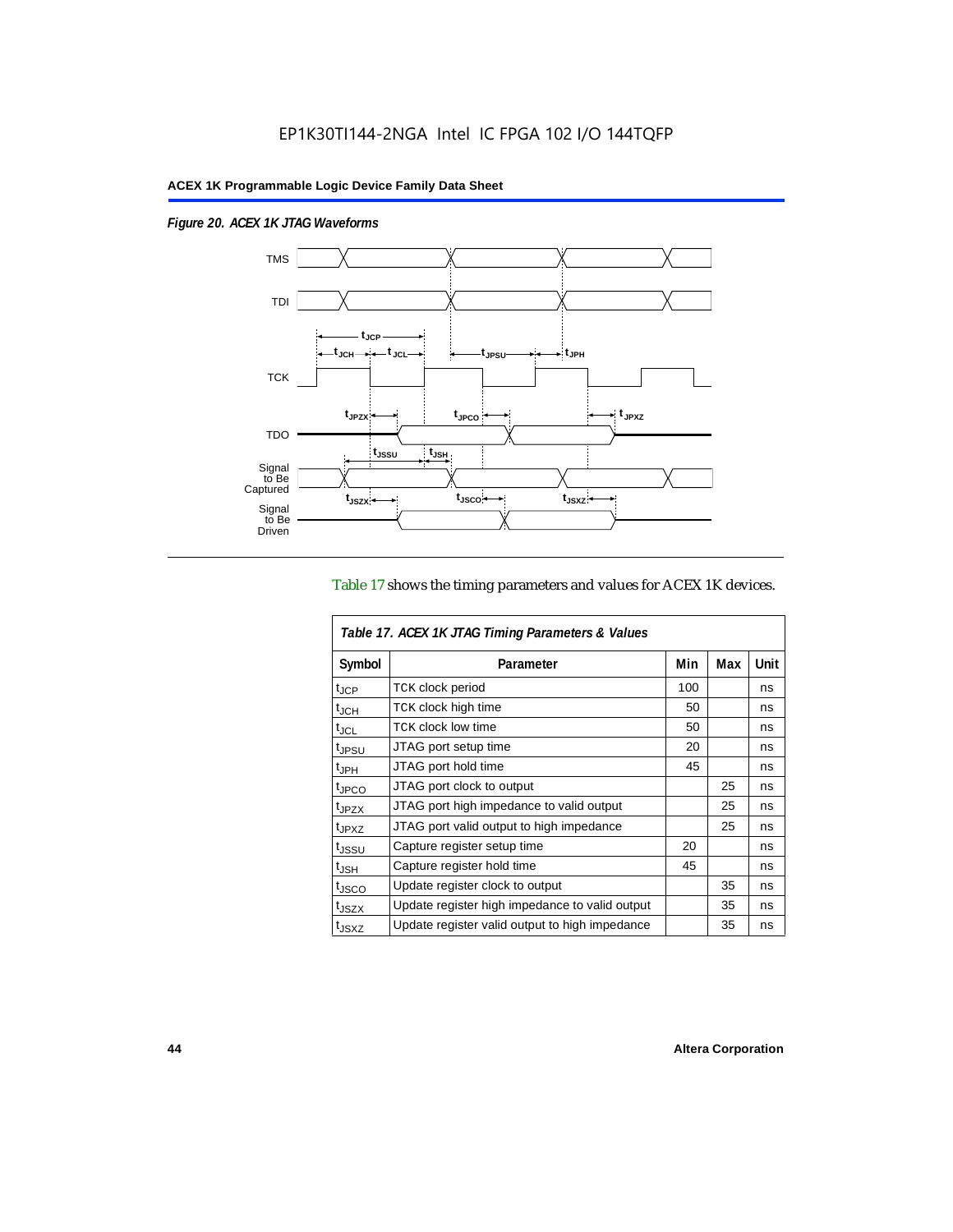**Generic Testing** Each ACEX 1K device is functionally tested. Complete testing of each configurable static random access memory (SRAM) bit and all logic functionality ensures 100% yield. AC test measurements for ACEX 1K devices are made under conditions equivalent to those shown in Figure 21. Multiple test patterns can be used to configure devices during all stages of the production flow.

#### *Figure 21. ACEX 1K AC Test Conditions*



# **Operating Conditions**

Tables 18 through 21 provide information on absolute maximum ratings, recommended operating conditions, DC operating conditions, and capacitance for 2.5-V ACEX 1K devices.

| Note $(1)$<br>Table 18. ACEX 1K Device Absolute Maximum Ratings |                            |                                             |        |      |           |  |  |
|-----------------------------------------------------------------|----------------------------|---------------------------------------------|--------|------|-----------|--|--|
| Symbol                                                          | Parameter                  | Conditions                                  | Min    | Max  | Unit      |  |  |
| <b>V<sub>CCINT</sub></b>                                        | Supply voltage             | With respect to ground (2)                  | $-0.5$ | 3.6  | V         |  |  |
| V <sub>CCIO</sub>                                               |                            |                                             | $-0.5$ | 4.6  | V         |  |  |
| V,                                                              | DC input voltage           |                                             | $-2.0$ | 5.75 | V         |  |  |
| $I_{OUT}$                                                       | DC output current, per pin |                                             | $-25$  | 25   | mA        |  |  |
| $\mathsf{T}_{\textsf{STG}}$                                     | Storage temperature        | No bias                                     | $-65$  | 150  | ۰c        |  |  |
| $T_{\sf AMB}$                                                   | Ambient temperature        | Under bias                                  | $-65$  | 135  | $\circ$ C |  |  |
| $T_{\rm J}$                                                     | Junction temperature       | PQFP, TQFP, and BGA packages, under<br>bias |        | 135  | ۰c        |  |  |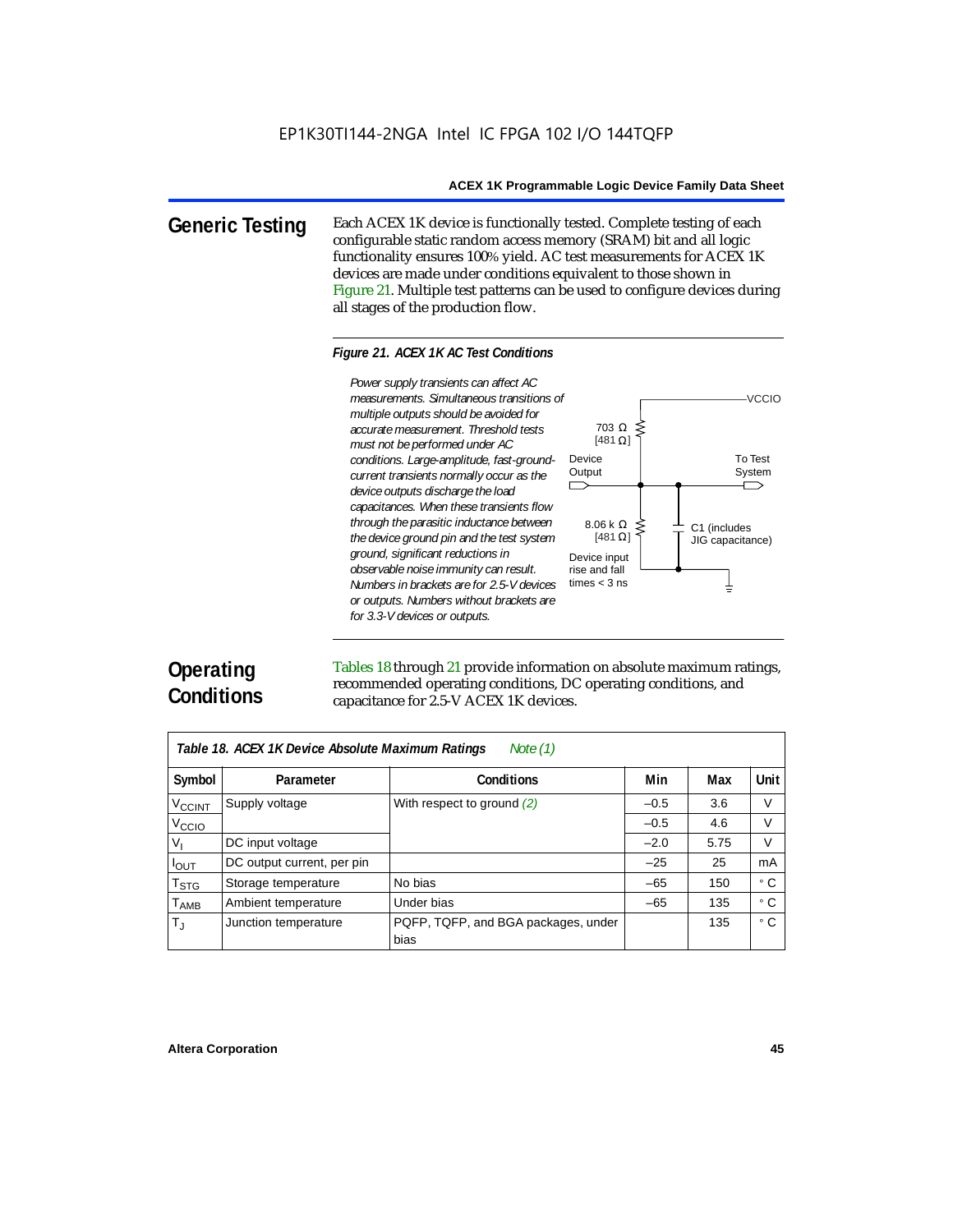# EP1K30TI144-2NGA Intel IC FPGA 102 I/O 144TQFP

|                          | Table 19. ACEX 1K Device Recommended Operating Conditions |                   |                  |                   |             |  |  |  |
|--------------------------|-----------------------------------------------------------|-------------------|------------------|-------------------|-------------|--|--|--|
| Symbol                   | Parameter                                                 | <b>Conditions</b> | Min              | Max               | <b>Unit</b> |  |  |  |
| <b>V<sub>CCINT</sub></b> | Supply voltage for internal logic<br>and input buffers    | (3), (4)          | 2.375<br>(2.375) | 2.625<br>(2.625)  | V           |  |  |  |
| V <sub>CCIO</sub>        | Supply voltage for output buffers,<br>3.3-V operation     | (3), (4)          | 3.00(3.00)       | 3.60(3.60)        | $\vee$      |  |  |  |
|                          | Supply voltage for output buffers,<br>2.5-V operation     | (3), (4)          | 2.375<br>(2.375) | 2.625<br>(2.625)  | $\vee$      |  |  |  |
| $V_{I}$                  | Input voltage                                             | (2), (5)          | $-0.5$           | 5.75              | $\vee$      |  |  |  |
| $V_{\rm O}$              | Output voltage                                            |                   | $\Omega$         | V <sub>ccio</sub> | $\vee$      |  |  |  |
| $T_A$                    | Ambient temperature                                       | Commercial range  | $\Omega$         | 70                | ۰c          |  |  |  |
|                          |                                                           | Industrial range  | $-40$            | 85                | ۰c          |  |  |  |
| $T_{\rm J}$              | Junction temperature                                      | Commercial range  | $\mathbf 0$      | 85                | ° C         |  |  |  |
|                          |                                                           | Industrial range  | $-40$            | 100               | ۰c          |  |  |  |
|                          |                                                           | Extended range    | $-40$            | 125               | ۰c          |  |  |  |
| $t_{R}$                  | Input rise time                                           |                   |                  | 40                | ns          |  |  |  |
| $t_{\mathsf{F}}$         | Input fall time                                           |                   |                  | 40                | ns          |  |  |  |

| Table 20. ACEX 1K Device DC Operating Conditions (Part 1 of 2)<br>Notes (6), (7) |                                         |                                                                       |                                           |     |                                          |        |  |
|----------------------------------------------------------------------------------|-----------------------------------------|-----------------------------------------------------------------------|-------------------------------------------|-----|------------------------------------------|--------|--|
| Symbol                                                                           | Parameter                               | <b>Conditions</b>                                                     | Min                                       | Typ | Max                                      | Unit   |  |
| $V_{\text{IH}}$                                                                  | High-level input voltage                |                                                                       | 1.7,<br>$0.5 \times V_{\text{CCIO}}$ (8)  |     | 5.75                                     | V      |  |
| $V_{IL}$                                                                         | Low-level input voltage                 |                                                                       | $-0.5$                                    |     | 0.8,<br>$0.3 \times V_{\text{CCIO}}$ (8) | $\vee$ |  |
| $V_{OH}$                                                                         | 3.3-V high-level TTL output<br>voltage  | $I_{\Omega H}$ = -8 mA DC,<br>$V_{\text{CCIO}} = 3.00 \text{ V } (9)$ | 2.4                                       |     |                                          | $\vee$ |  |
|                                                                                  | 3.3-V high-level CMOS output<br>voltage | $I_{OH} = -0.1$ mA DC,<br>$V_{\text{CCIO}} = 3.00 \text{ V } (9)$     | $V_{\text{CClO}} - 0.2$                   |     |                                          | $\vee$ |  |
|                                                                                  | 3.3-V high-level PCI output<br>voltage  | $I_{OH} = -0.5$ mA DC,<br>$V_{\text{CCIO}} = 3.00$ to 3.60 V<br>(9)   | $0.9 \times$ $\uparrow$ $V_{\text{CCIO}}$ |     |                                          | $\vee$ |  |
|                                                                                  | 2.5-V high-level output voltage         | $I_{OH} = -0.1$ mA DC,<br>$V_{\text{CCIO}} = 2.375 \text{ V } (9)$    | 2.1                                       |     |                                          | $\vee$ |  |
|                                                                                  |                                         | $I_{OH} = -1$ mA DC,<br>$V_{\text{CCIO}} = 2.375 \text{ V} (9)$       | 2.0                                       |     |                                          | $\vee$ |  |
|                                                                                  |                                         | $I_{OH} = -2$ mA DC,<br>$V_{\text{CCIO}} = 2.375 \text{ V} (9)$       | 1.7                                       |     |                                          | $\vee$ |  |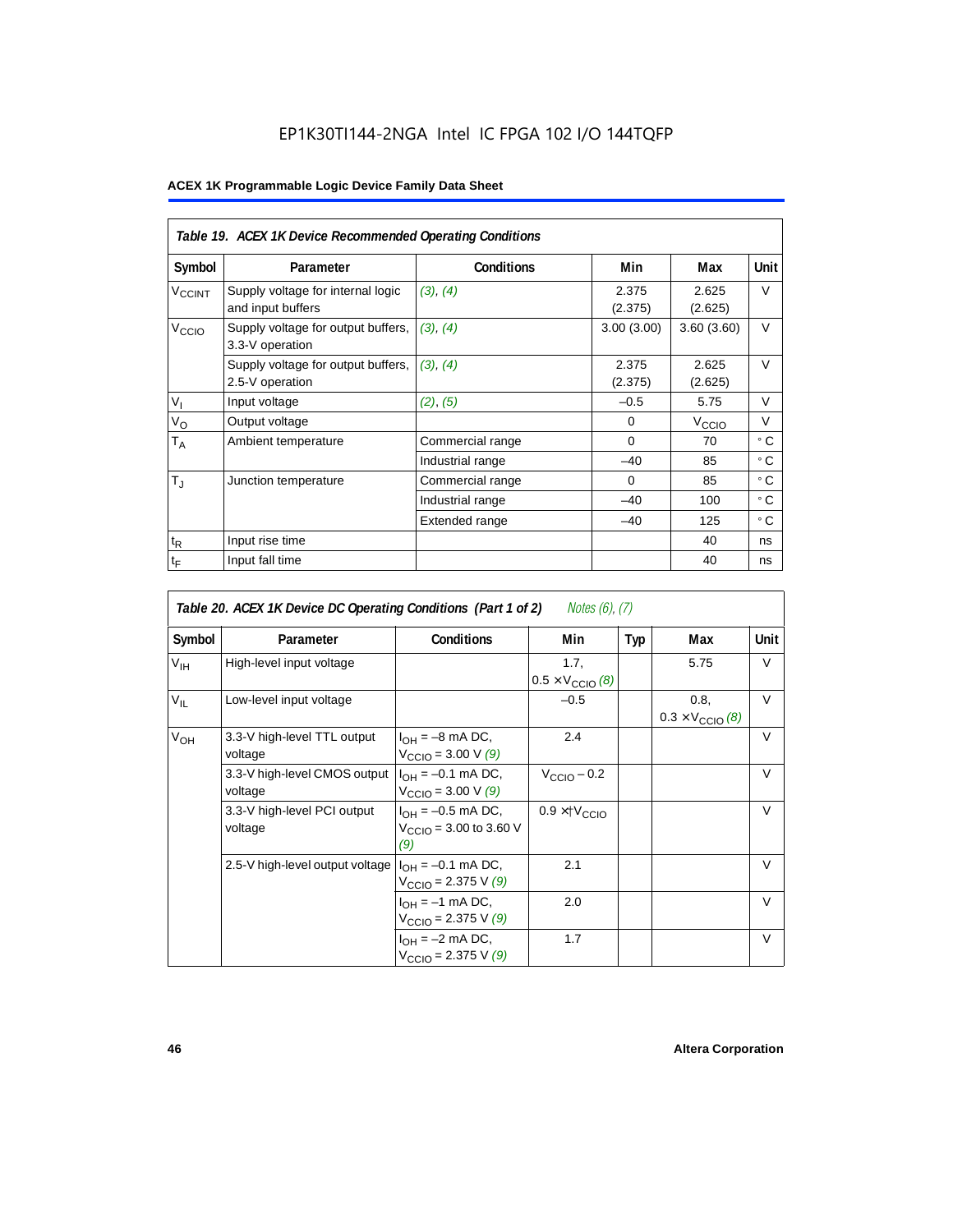| Table 20. ACEX 1K Device DC Operating Conditions (Part 2 of 2)<br><i>Notes (6), (7)</i> |                                             |                                                                                    |       |     |                              |           |  |
|-----------------------------------------------------------------------------------------|---------------------------------------------|------------------------------------------------------------------------------------|-------|-----|------------------------------|-----------|--|
| Symbol                                                                                  | Parameter                                   | <b>Conditions</b>                                                                  | Min   | Typ | Max                          | Unit      |  |
| <b>V<sub>OL</sub></b>                                                                   | 3.3-V low-level TTL output<br>voltage       | $I_{\Omega}$ = 12 mA DC,<br>$V_{\text{CCIO}} = 3.00 \text{ V} (10)$                |       |     | 0.45                         | V         |  |
|                                                                                         | 3.3-V low-level CMOS output<br>voltage      | $I_{OL} = 0.1$ mA DC,<br>$V_{\text{CCIO}} = 3.00 \text{ V} (10)$                   |       |     | 0.2                          | $\vee$    |  |
|                                                                                         | 3.3-V low-level PCI output<br>voltage       | $I_{\text{OI}} = 1.5 \text{ mA DC},$<br>$V_{\text{CCIO}} = 3.00$ to 3.60 V<br>(10) |       |     | $0.1 \times V_{\text{CCIO}}$ | $\vee$    |  |
|                                                                                         | 2.5-V low-level output voltage              | $I_{\Omega I} = 0.1$ mA DC,<br>$V_{\text{CCIO}} = 2.375 \text{ V} (10)$            |       |     | 0.2                          | $\vee$    |  |
|                                                                                         |                                             | I <sub>OL</sub> = 1 mA DC,<br>$V_{\text{CCIO}} = 2.375 \text{ V} (10)$             |       |     | 0.4                          | $\vee$    |  |
|                                                                                         |                                             | $I_{OL}$ = 2 mA DC,<br>$V_{\text{CCIO}} = 2.375 \text{ V} (10)$                    |       |     | 0.7                          | $\vee$    |  |
| $\mathsf{I}_\mathrm{I}$                                                                 | Input pin leakage current                   | $V_1 = 5.3$ to $-0.3$ V (11)                                                       | $-10$ |     | 10                           | μA        |  |
| $I_{OZ}$                                                                                | Tri-stated I/O pin leakage<br>current       | $V_O$ = 5.3 to -0.3 V (11)                                                         | $-10$ |     | 10                           | μA        |  |
| $I_{CC0}$                                                                               | V <sub>CC</sub> supply current (standby)    | $V_1$ = ground, no load,<br>no toggling inputs                                     |       | 5   |                              | mA        |  |
|                                                                                         |                                             | $V_1$ = ground, no load,<br>no toggling inputs (12)                                |       | 10  |                              | mA        |  |
| R <sub>CONF</sub>                                                                       | Value of I/O pin pull-up                    | $V_{\text{CCIO}} = 3.0 \text{ V } (13)$                                            | 20    |     | 50                           | $k\Omega$ |  |
|                                                                                         | resistor before and during<br>configuration | $V_{\text{CCIO}} = 2.375 \text{ V} (13)$                                           | 30    |     | 80                           | $k\Omega$ |  |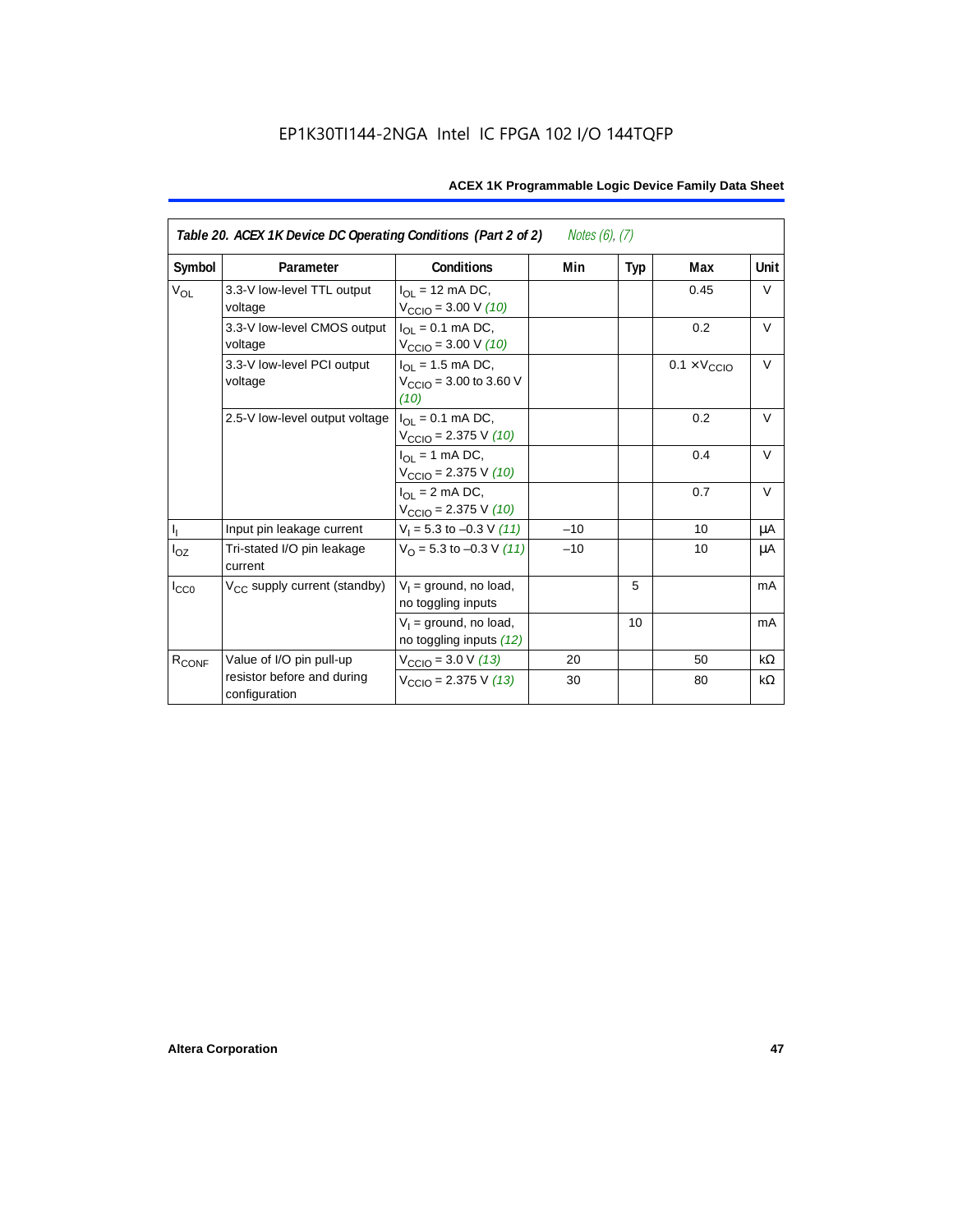| Table 21. ACEX 1K Device Capacitance<br><i>Note</i> (14) |                                                      |                               |  |    |    |  |  |  |
|----------------------------------------------------------|------------------------------------------------------|-------------------------------|--|----|----|--|--|--|
| Symbol                                                   | Unit<br>Min<br><b>Conditions</b><br>Max<br>Parameter |                               |  |    |    |  |  |  |
| $C_{IN}$                                                 | Input capacitance                                    | $V_{IN} = 0 V$ , f = 1.0 MHz  |  | 10 | pF |  |  |  |
| $C_{\text{INCLK}}$                                       | Input capacitance on<br>dedicated clock pin          | $V_{IN} = 0 V$ , f = 1.0 MHz  |  | 12 | pF |  |  |  |
| $C_{\text{OUT}}$                                         | Output capacitance                                   | $V_{OUT} = 0 V$ , f = 1.0 MHz |  | 10 | рF |  |  |  |

#### *Notes to tables:*

(1) See the *Operating Requirements for Altera Devices Data Sheet*.

- (2) Minimum DC input voltage is –0.5 V. During transitions, the inputs may undershoot to –2.0 V for input currents less than 100 mA and periods shorter than 20 ns.
- (3) Numbers in parentheses are for industrial- and extended-temperature-range devices.
- (4) Maximum  $V_{CC}$  rise time is 100 ms, and  $V_{CC}$  must rise monotonically.<br>(5) All pins, including dedicated inputs, clock, I/O, and JTAG pins, may
- All pins, including dedicated inputs, clock, I/O, and JTAG pins, may be driven before  $V_{\text{CCINT}}$  and  $V_{\text{CCIO}}$  are powered.
- (6) Typical values are for  $T_A = 25^\circ$  C,  $V_{CClNT} = 2.5$  V, and  $V_{CClO} = 2.5$  V or 3.3 V.<br>(7) These values are specified under the ACEX 1K Recommended Operating Cone
- (7) These values are specified under the ACEX 1K Recommended Operating Conditions shown in Table 19 on page 46.<br>(8) The ACEX 1K input buffers are compatible with 2.5-V. 3.3-V (LVTTL and LVCMOS), and 5.0-V TTL and CMOS
- The ACEX 1K input buffers are compatible with 2.5-V, 3.3-V (LVTTL and LVCMOS), and 5.0-V TTL and CMOS signals. Additionally, the input buffers are 3.3-V PCI compliant when  $V_{CCIO}$  and  $V_{CCINT}$  meet the relationship shown in Figure 22.
- (9) The  $I_{OH}$  parameter refers to high-level TTL, PCI, or CMOS output current.
- (10) The I<sub>OL</sub> parameter refers to low-level TTL, PCI, or CMOS output current. This parameter applies to open-drain pins as well as output pins.
- (11) This value is specified for normal device operation. The value may vary during power-up.
- (12) This parameter applies to -1 speed grade commercial temperature devices and -2 speed grade industrial and extended temperature devices.
- (13) Pin pull-up resistance values will be lower if the pin is driven higher than  $V_{\text{CCIO}}$  by an external source.
- (14) Capacitance is sample-tested only.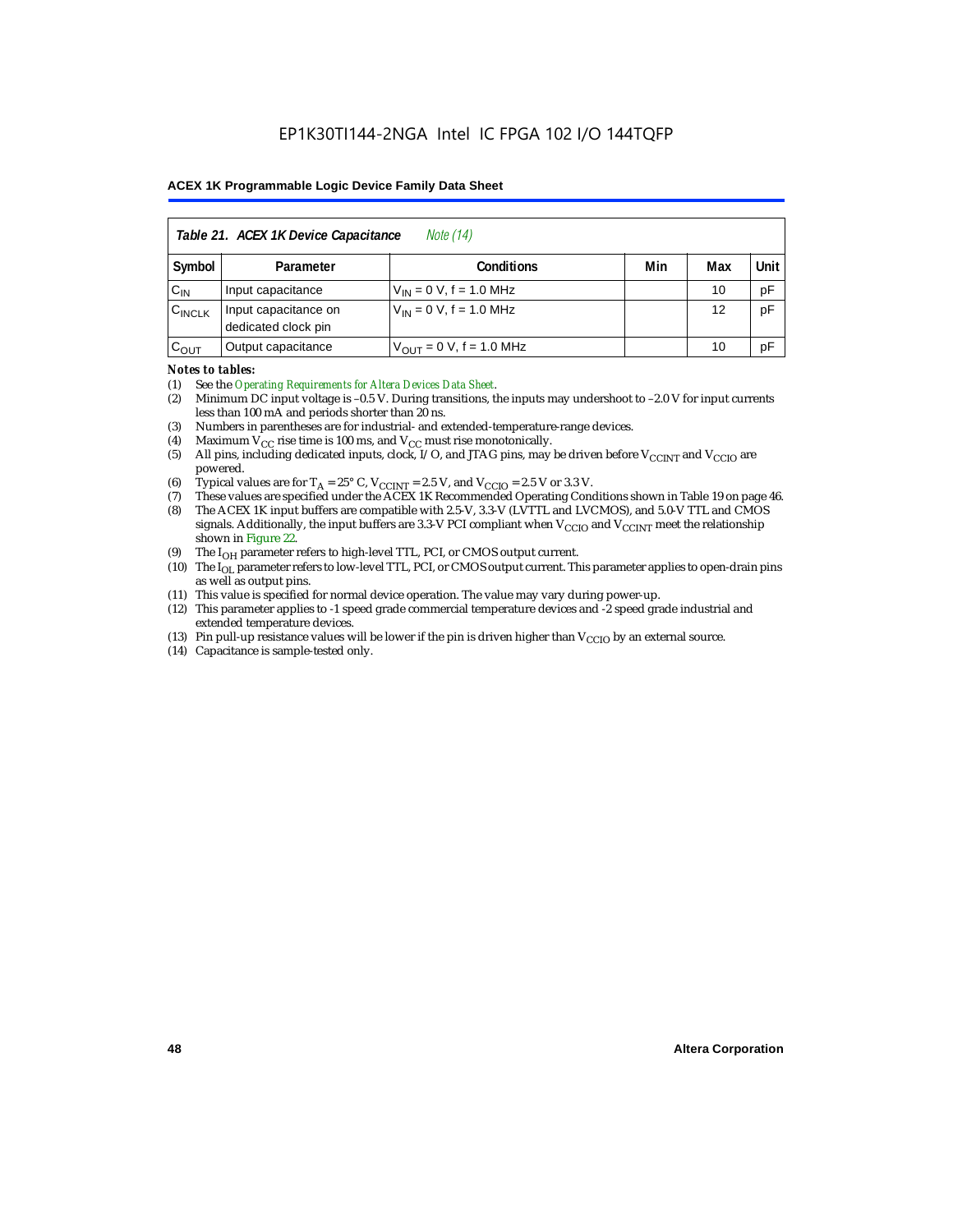Figure 22 shows the required relationship between  $V_{\text{CCIO}}$  and  $V_{\text{CCINT}}$  to satisfy 3.3-V PCI compliance.



Figure 23 shows the typical output drive characteristics of ACEX 1K devices with 3.3-V and 2.5-V  $V_{\text{CCIO}}$ . The output driver is compliant to the 3.3-V *PCI Local Bus Specification*, *Revision 2.2* (when VCCIO pins are connected to 3.3 V). ACEX 1K devices with a -1 speed grade also comply with the drive strength requirements of the *PCI Local Bus Specification*, *Revision 2.2* (when VCCINT pins are powered with a minimum supply of 2.375 V, and VCCIO pins are connected to 3.3 V). Therefore, these devices can be used in open 5.0-V PCI systems.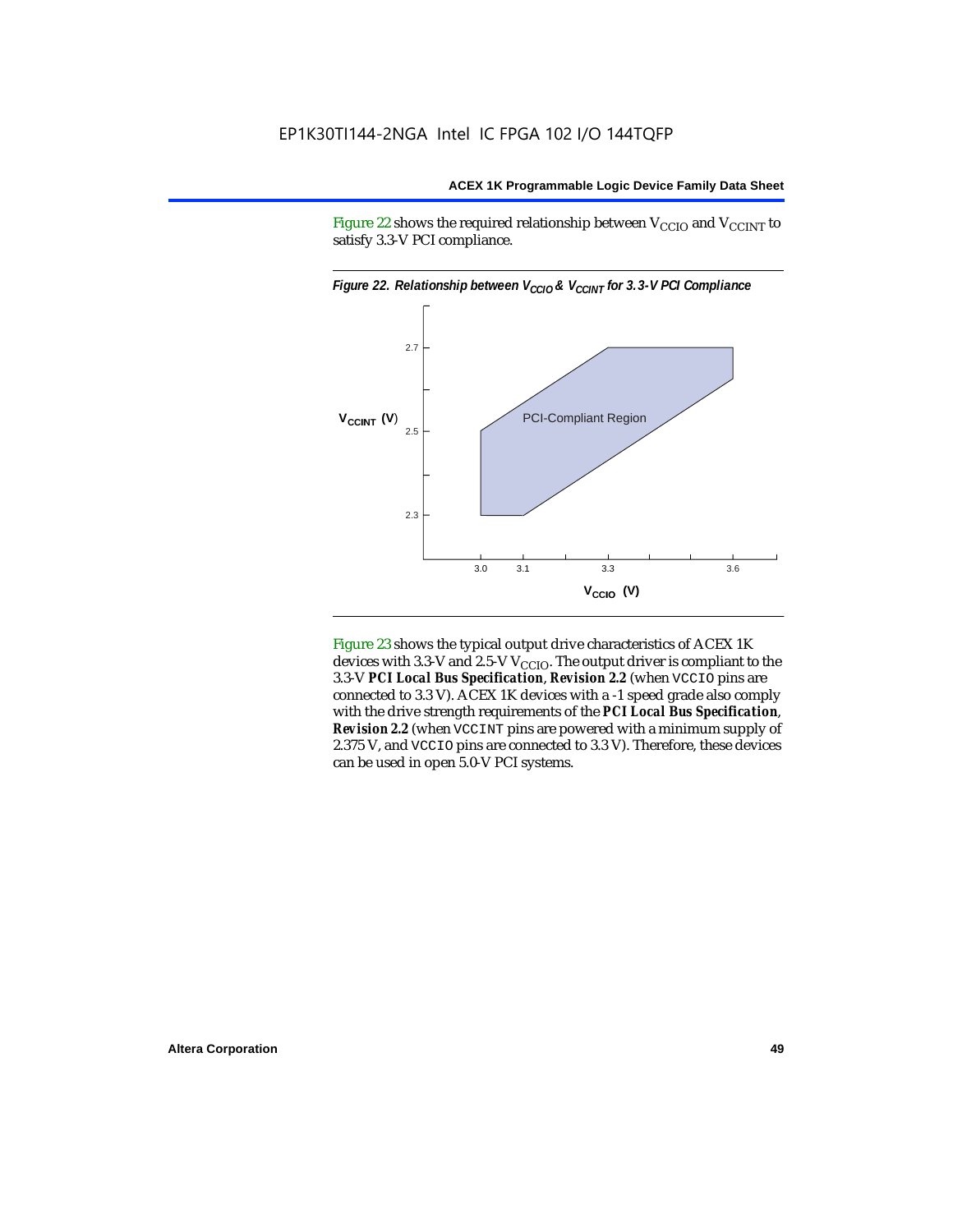



**Timing Model** The continuous, high-performance FastTrack Interconnect routing resources ensure accurate simulation and timing analysis as well as predictable performance. This predictable performance contrasts with that of FPGAs, which use a segmented connection scheme and, therefore, have an unpredictable performance.

> Device performance can be estimated by following the signal path from a source, through the interconnect, to the destination. For example, the registered performance between two LEs on the same row can be calculated by adding the following parameters:

- LE register clock-to-output delay  $(t_{CO})$
- Interconnect delay ( $t_{SAMFROW}$ )
- **■** LE look-up table delay  $(t_{LUT})$ <br>
 LE register setup time  $(t_{SL})$
- LE register setup time  $(t_{SI})$

The routing delay depends on the placement of the source and destination LEs. A more complex registered path may involve multiple combinatorial LEs between the source and destination LEs.

Timing simulation and delay prediction are available with the simulator and Timing Analyzer, or with industry-standard EDA tools. The Simulator offers both pre-synthesis functional simulation to evaluate logic design accuracy and post-synthesis timing simulation with 0.1-ns resolution. The Timing Analyzer provides point-to-point timing delay information, setup and hold time analysis, and device-wide performance analysis.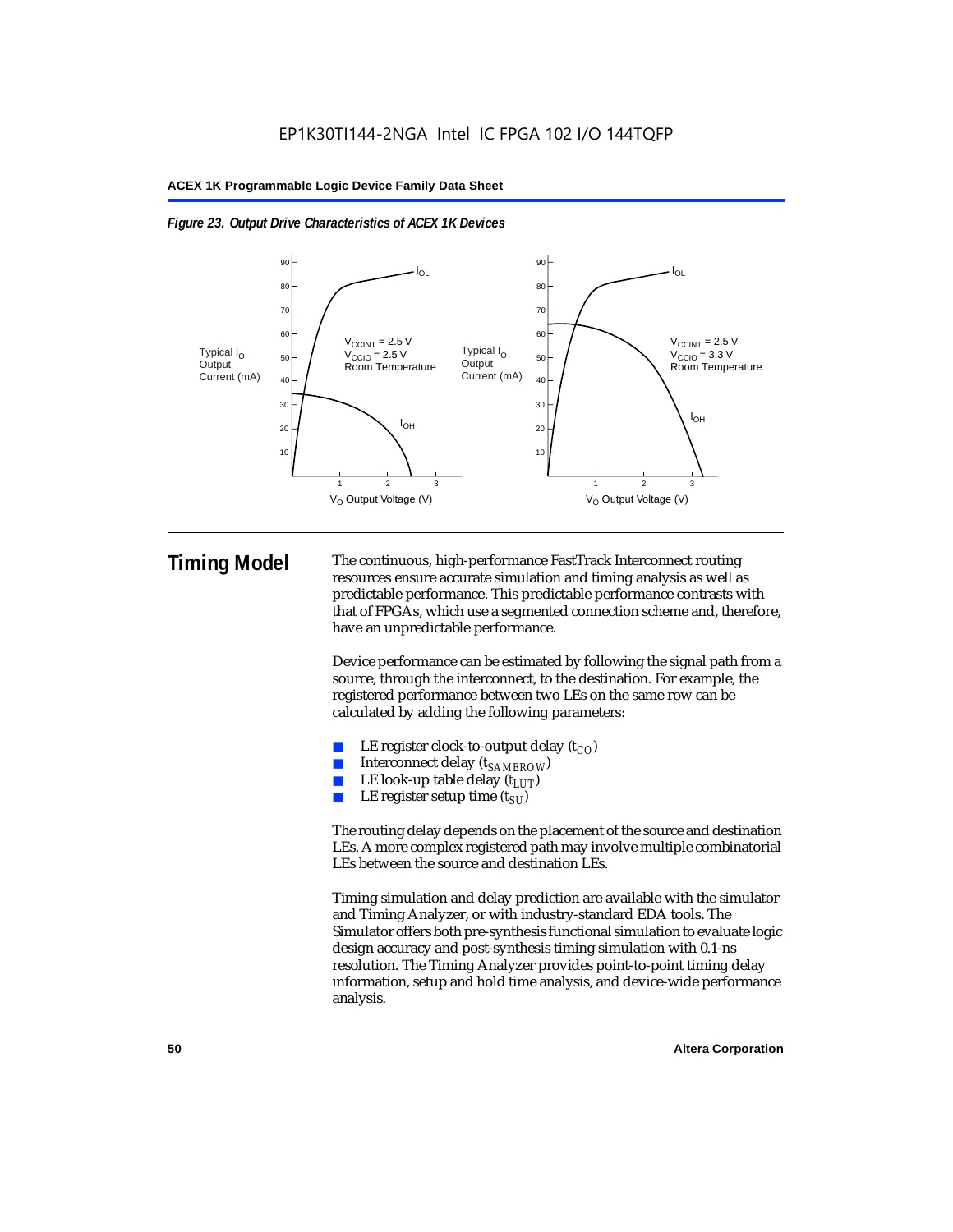Figure 24 shows the overall timing model, which maps the possible paths to and from the various elements of the ACEX 1K device.

*Figure 24. ACEX 1K Device Timing Model*



Figures 25 through 28 show the delays that correspond to various paths and functions within the LE, IOE, EAB, and bidirectional timing models.

*Figure 25. ACEX 1K Device LE Timing Model*

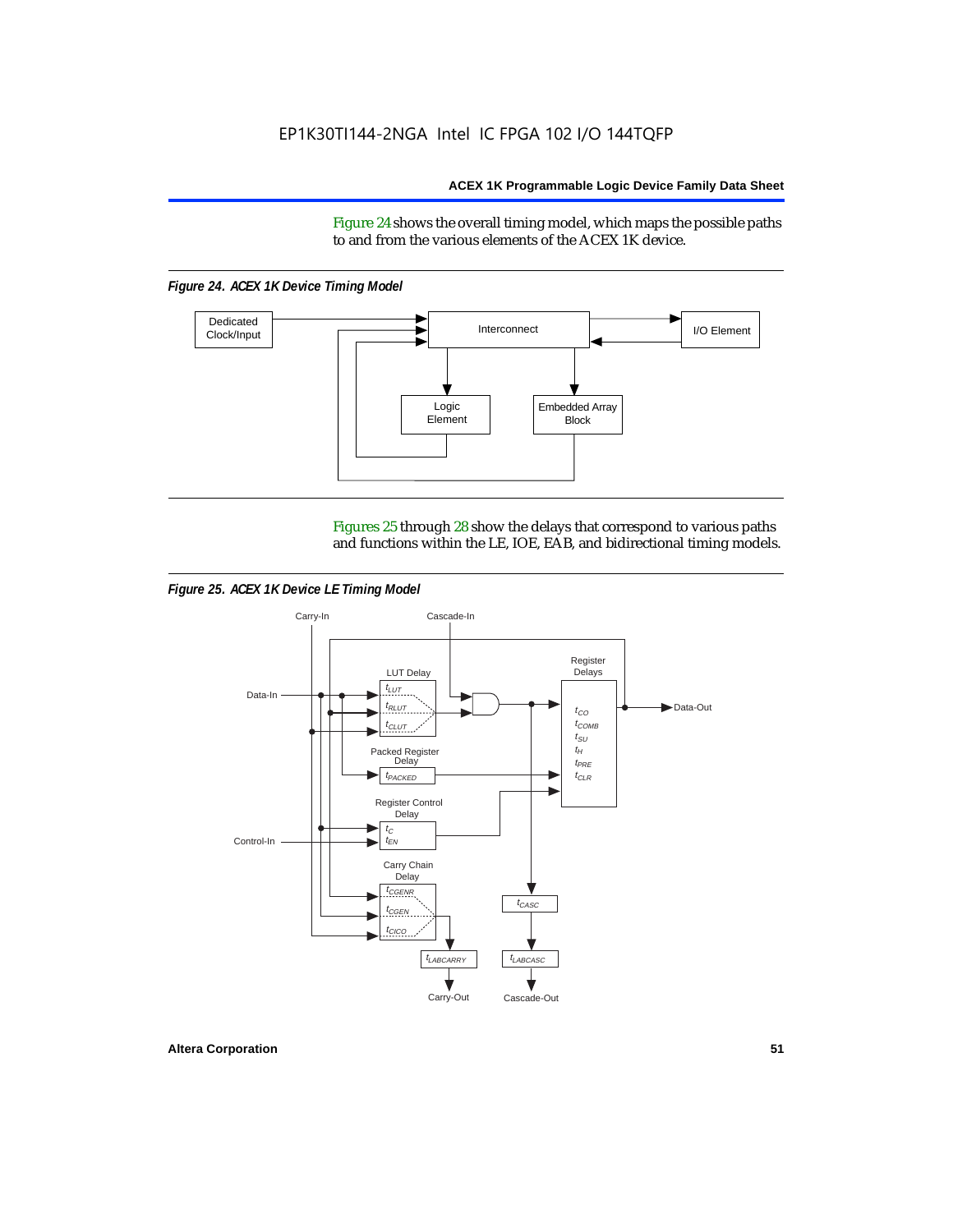

# *Figure 26. ACEX 1K Device IOE Timing Model*



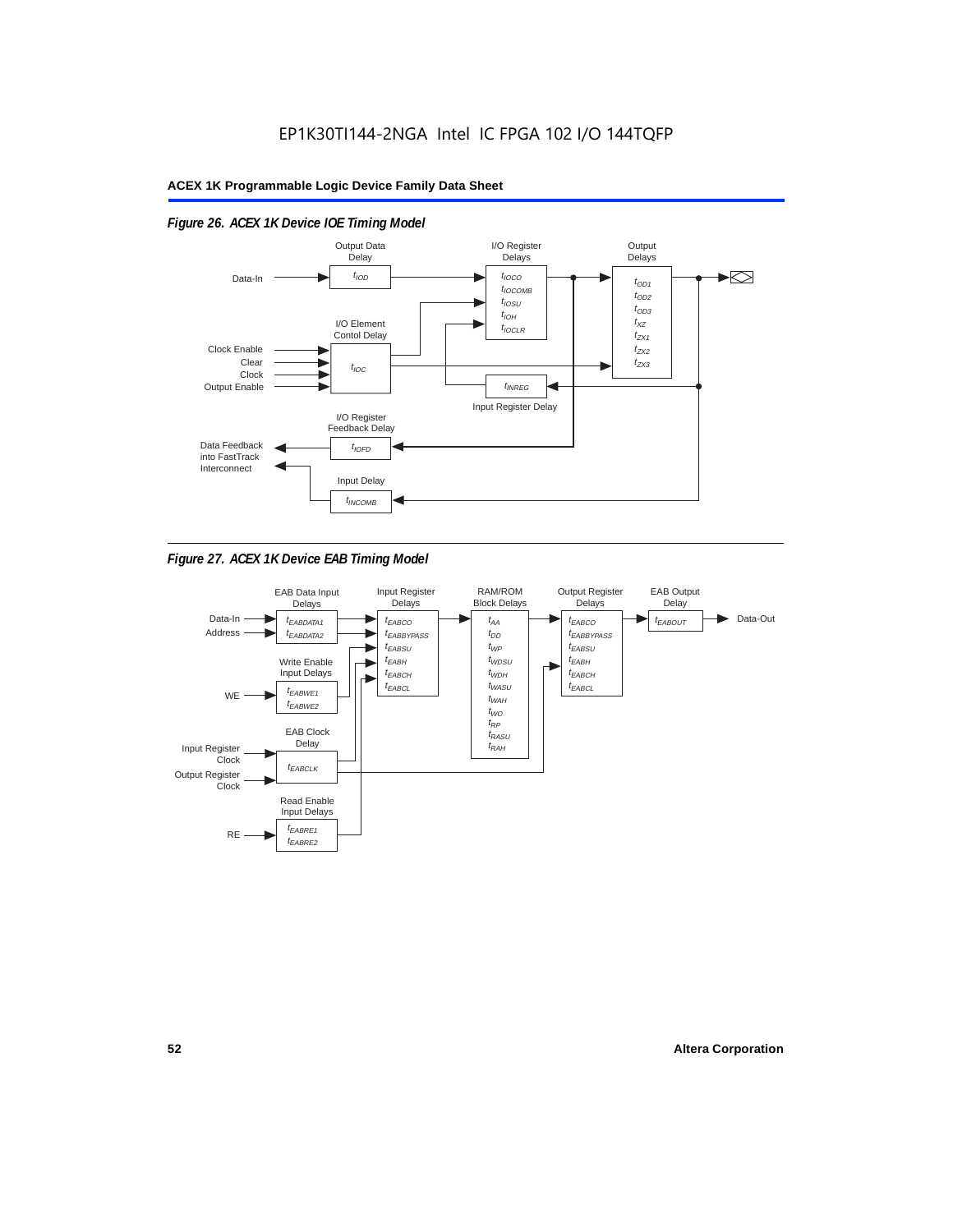

#### *Figure 28. Synchronous Bidirectional Pin External Timing Model*

Tables 29 and 30 show the asynchronous and synchronous timing waveforms, respectively, for the EAB macroparameters in Table 24.

*Figure 29. EAB Asynchronous Timing Waveforms*

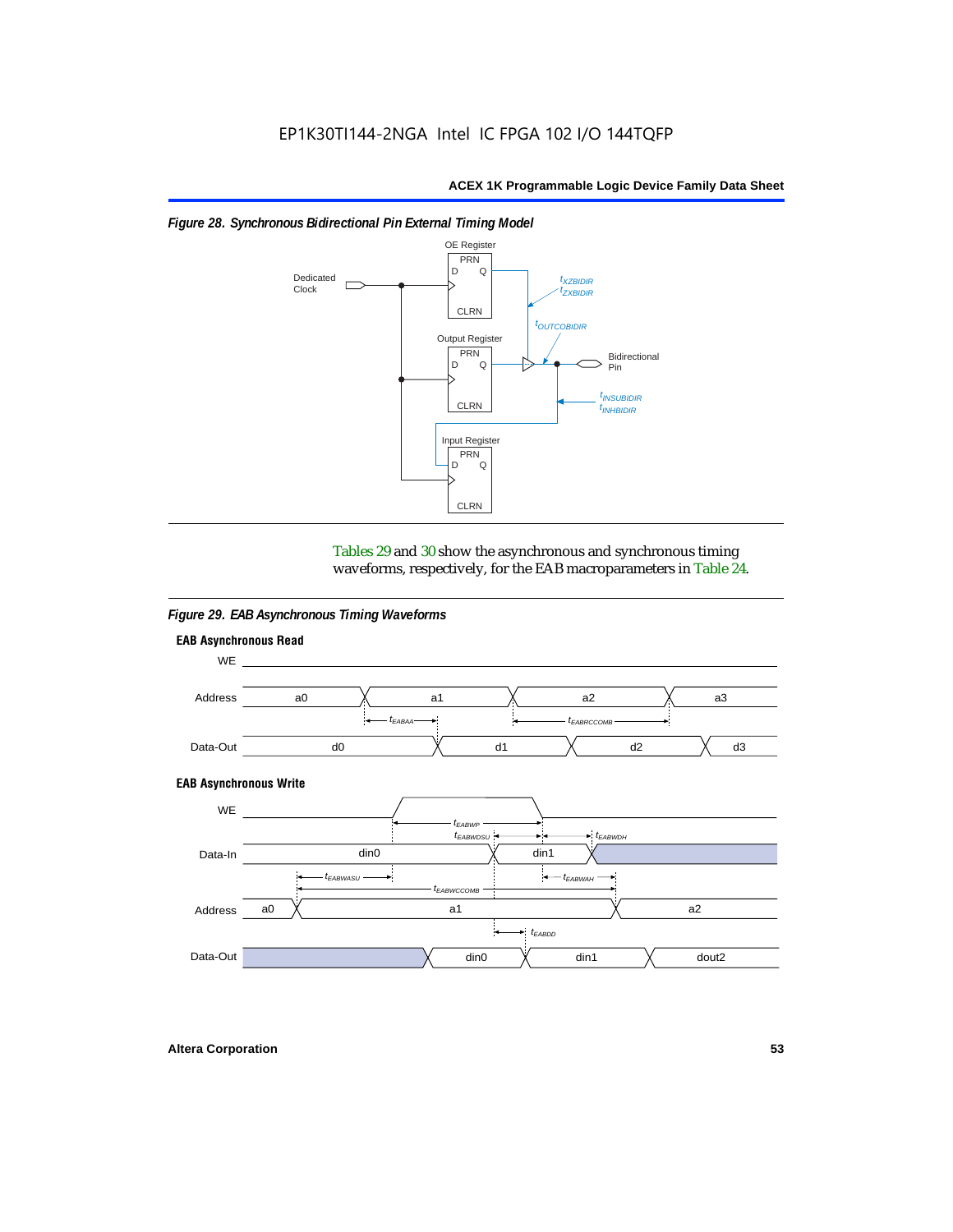# *Figure 30. EAB Synchronous Timing Waveforms*



#### **EAB Synchronous Write (EAB Output Registers Used)**



Tables 22 through 26 describe the ACEX 1K device internal timing parameters.

| Table 22. LE Timing Microparameters (Part 1 of 2)<br>Note (1) |                                         |  |  |  |  |  |
|---------------------------------------------------------------|-----------------------------------------|--|--|--|--|--|
| Symbol                                                        | <b>Conditions</b><br>Parameter          |  |  |  |  |  |
| $t_{LUT}$                                                     | LUT delay for data-in                   |  |  |  |  |  |
| $t_{CLUT}$                                                    | LUT delay for carry-in                  |  |  |  |  |  |
| $t_{RLUT}$                                                    | LUT delay for LE register feedback      |  |  |  |  |  |
| <sup>t</sup> PACKED                                           | Data-in to packed register delay        |  |  |  |  |  |
| $t_{EN}$                                                      | LE register enable delay                |  |  |  |  |  |
| $t_{CICO}$                                                    | Carry-in to carry-out delay             |  |  |  |  |  |
| $t_{G\text{EN}}$                                              | Data-in to carry-out delay              |  |  |  |  |  |
| ${}^t$ CGENR                                                  | LE register feedback to carry-out delay |  |  |  |  |  |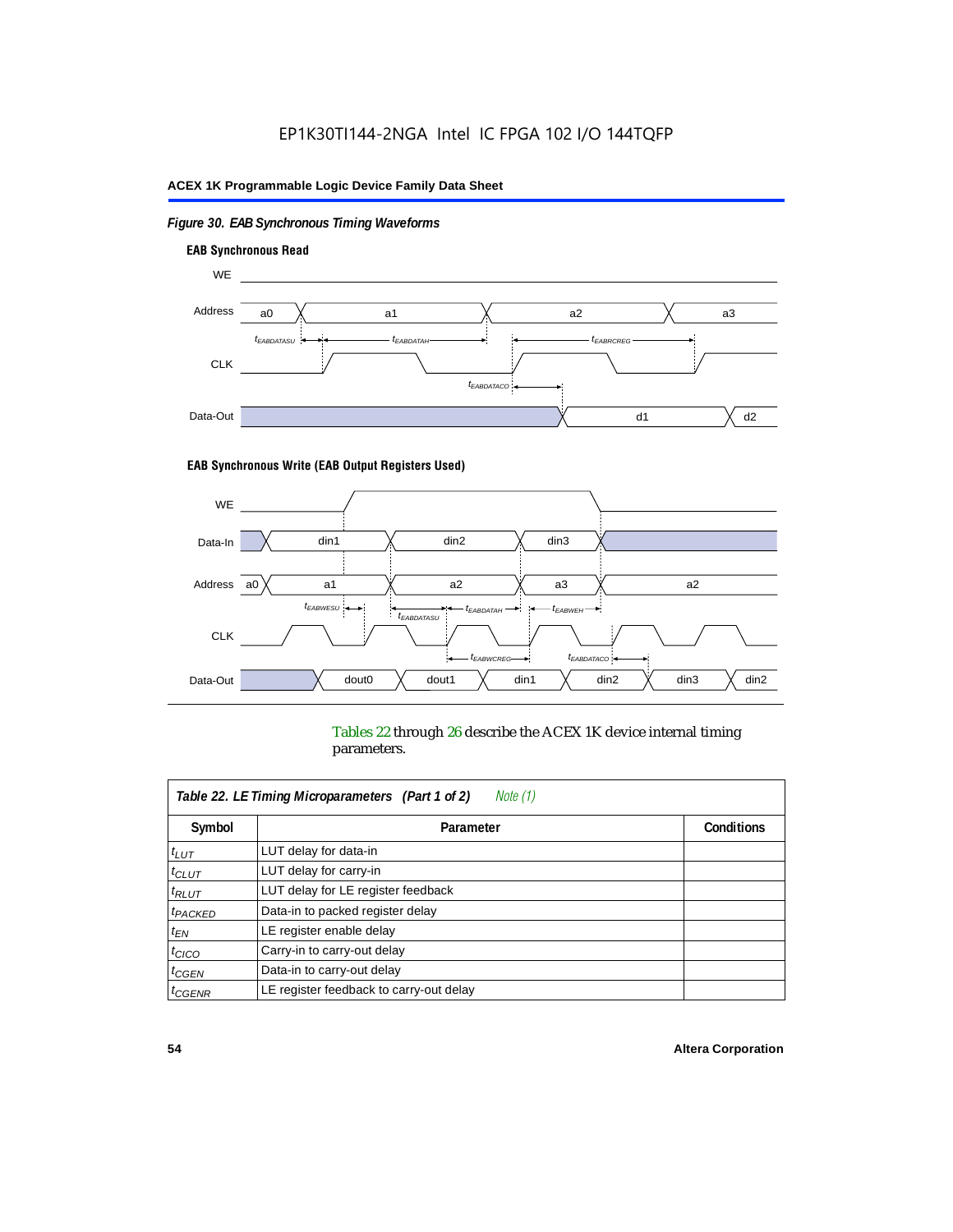| Table 22. LE Timing Microparameters (Part 2 of 2)<br>Note (1) |                                                                                                                                         |                   |  |  |  |  |
|---------------------------------------------------------------|-----------------------------------------------------------------------------------------------------------------------------------------|-------------------|--|--|--|--|
| Symbol                                                        | Parameter                                                                                                                               | <b>Conditions</b> |  |  |  |  |
| $t_{CASC}$                                                    | Cascade-in to cascade-out delay                                                                                                         |                   |  |  |  |  |
| $t_C$                                                         | LE register control signal delay                                                                                                        |                   |  |  |  |  |
| $t_{CO}$                                                      | LE register clock-to-output delay                                                                                                       |                   |  |  |  |  |
| $t_{COMB}$                                                    | Combinatorial delay                                                                                                                     |                   |  |  |  |  |
| $t_{\rm SU}$                                                  | LE register setup time for data and enable signals before clock; LE register<br>recovery time after asynchronous clear, preset, or load |                   |  |  |  |  |
| $t_H$                                                         | LE register hold time for data and enable signals after clock                                                                           |                   |  |  |  |  |
| $t_{PRE}$                                                     | LE register preset delay                                                                                                                |                   |  |  |  |  |
| $t_{CLR}$                                                     | LE register clear delay                                                                                                                 |                   |  |  |  |  |
| $t_{CH}$                                                      | Minimum clock high time from clock pin                                                                                                  |                   |  |  |  |  |
| $t_{CL}$                                                      | Minimum clock low time from clock pin                                                                                                   |                   |  |  |  |  |

| Table 23. IOE Timing Microparameters<br>Note (1) |                                                                                                                          |                    |  |  |  |  |
|--------------------------------------------------|--------------------------------------------------------------------------------------------------------------------------|--------------------|--|--|--|--|
| Symbol                                           | Parameter                                                                                                                | <b>Conditions</b>  |  |  |  |  |
| $t$ <sub>IOD</sub>                               | IOE data delay                                                                                                           |                    |  |  |  |  |
| $t_{\text{IOC}}$                                 | IOE register control signal delay                                                                                        |                    |  |  |  |  |
| $t_{\text{IOCO}}$                                | IOE register clock-to-output delay                                                                                       |                    |  |  |  |  |
| $t_{IOCOMB}$                                     | IOE combinatorial delay                                                                                                  |                    |  |  |  |  |
| t <sub>IOSU</sub>                                | IOE register setup time for data and enable signals before clock; IOE register<br>recovery time after asynchronous clear |                    |  |  |  |  |
| $t_{IOH}$                                        | IOE register hold time for data and enable signals after clock                                                           |                    |  |  |  |  |
| $t_{IOCLR}$                                      | IOE register clear time                                                                                                  |                    |  |  |  |  |
| $t_{OD1}$                                        | Output buffer and pad delay, slow slew rate = off, $V_{\text{CCIO}} = 3.3$ V                                             | $C1 = 35$ pF $(2)$ |  |  |  |  |
| $t_{OD2}$                                        | Output buffer and pad delay, slow slew rate = off, $V_{\text{CCIO}} = 2.5 V$                                             | $C1 = 35$ pF $(3)$ |  |  |  |  |
| $t_{OD3}$                                        | Output buffer and pad delay, slow slew rate $=$ on                                                                       | $C1 = 35$ pF $(4)$ |  |  |  |  |
| $t_{XZ}$                                         | IOE output buffer disable delay                                                                                          |                    |  |  |  |  |
| $t_{ZX1}$                                        | IOE output buffer enable delay, slow slew rate = off, $V_{\text{CCIO}} = 3.3 V$                                          | $C1 = 35$ pF $(2)$ |  |  |  |  |
| $t_{ZX2}$                                        | IOE output buffer enable delay, slow slew rate = off, $V_{\text{CCIO}} = 2.5$ V                                          | $C1 = 35$ pF $(3)$ |  |  |  |  |
| $t_{ZX3}$                                        | IOE output buffer enable delay, slow slew rate $=$ on                                                                    | $C1 = 35$ pF $(4)$ |  |  |  |  |
| <sup>t</sup> INREG                               | IOE input pad and buffer to IOE register delay                                                                           |                    |  |  |  |  |
| $t_{IOFD}$                                       | IOE register feedback delay                                                                                              |                    |  |  |  |  |
| <sup>t</sup> INCOMB                              | IOE input pad and buffer to FastTrack Interconnect delay                                                                 |                    |  |  |  |  |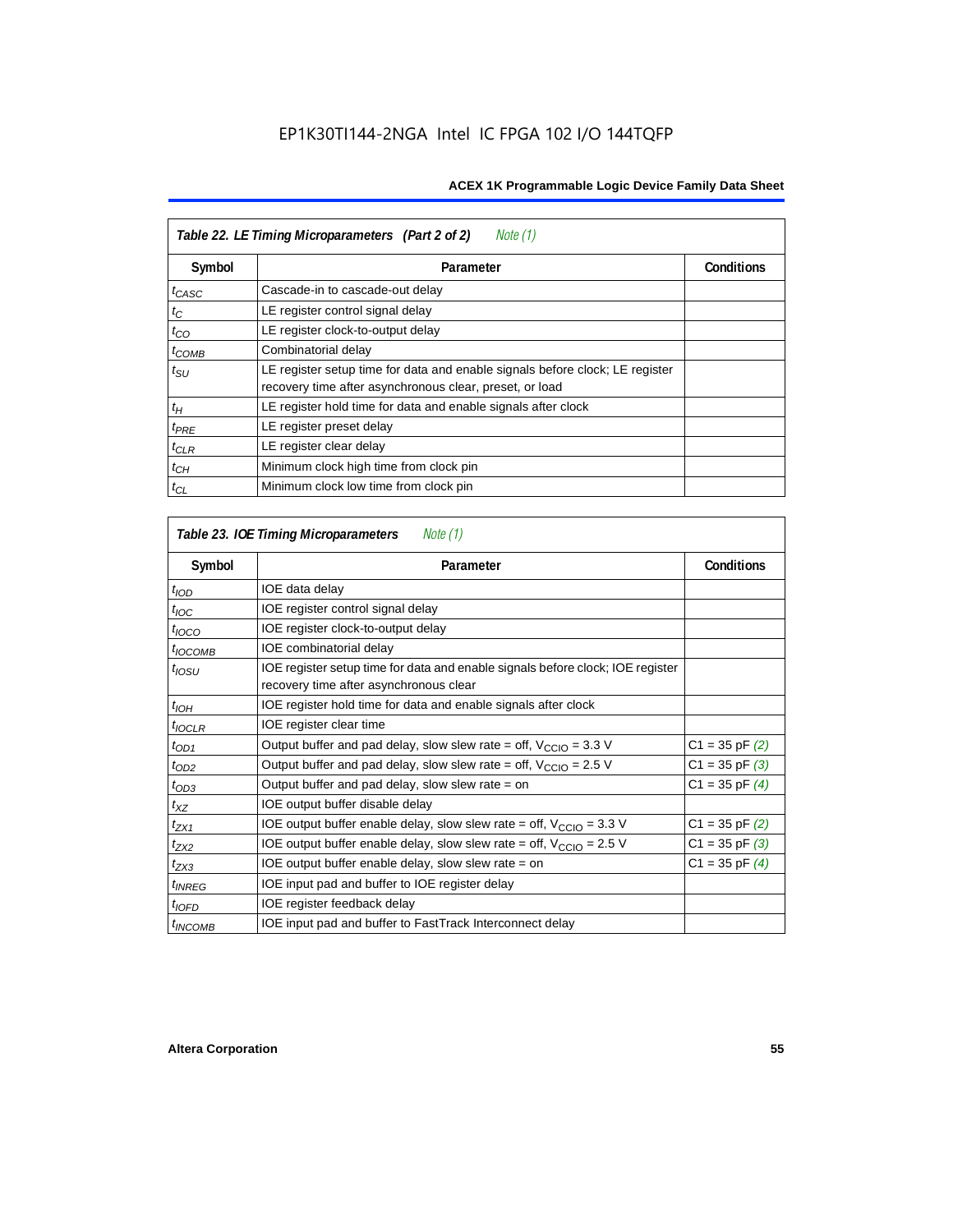# EP1K30TI144-2NGA Intel IC FPGA 102 I/O 144TQFP

| <b>Table 24. EAB Timing Microparameters</b><br>Note (1) |                                                                  |                   |  |  |  |  |
|---------------------------------------------------------|------------------------------------------------------------------|-------------------|--|--|--|--|
| Symbol                                                  | Parameter                                                        | <b>Conditions</b> |  |  |  |  |
| <sup>t</sup> EABDATA1                                   | Data or address delay to EAB for combinatorial input             |                   |  |  |  |  |
| <sup>t</sup> EABDATA2                                   | Data or address delay to EAB for registered input                |                   |  |  |  |  |
| <sup>t</sup> EABWE1                                     | Write enable delay to EAB for combinatorial input                |                   |  |  |  |  |
| t <sub>EABWE2</sub>                                     | Write enable delay to EAB for registered input                   |                   |  |  |  |  |
| $t_{EABRE1}$                                            | Read enable delay to EAB for combinatorial input                 |                   |  |  |  |  |
| $t_{EABRE2}$                                            | Read enable delay to EAB for registered input                    |                   |  |  |  |  |
| $t_{EABCLK}$                                            | EAB register clock delay                                         |                   |  |  |  |  |
| $t_{EABCO}$                                             | EAB register clock-to-output delay                               |                   |  |  |  |  |
| <sup>t</sup> EABBYPASS                                  | Bypass register delay                                            |                   |  |  |  |  |
| t <sub>EABSU</sub>                                      | EAB register setup time before clock                             |                   |  |  |  |  |
| t <sub>EABH</sub>                                       | EAB register hold time after clock                               |                   |  |  |  |  |
| $t_{EABCLR}$                                            | EAB register asynchronous clear time to output delay             |                   |  |  |  |  |
| $t_{AA}$                                                | Address access delay (including the read enable to output delay) |                   |  |  |  |  |
| $t_{WP}$                                                | Write pulse width                                                |                   |  |  |  |  |
| $t_{RP}$                                                | Read pulse width                                                 |                   |  |  |  |  |
| $t_{WDSU}$                                              | Data setup time before falling edge of write pulse               | (5)               |  |  |  |  |
| $t_{WDH}$                                               | Data hold time after falling edge of write pulse                 | (5)               |  |  |  |  |
| $t_{WASU}$                                              | Address setup time before rising edge of write pulse             | (5)               |  |  |  |  |
| $t_{WAH}$                                               | Address hold time after falling edge of write pulse              | (5)               |  |  |  |  |
| t <sub>RASU</sub>                                       | Address setup time before rising edge of read pulse              |                   |  |  |  |  |
| $t_{RAH}$                                               | Address hold time after falling edge of read pulse               |                   |  |  |  |  |
| $t_{WO}$                                                | Write enable to data output valid delay                          |                   |  |  |  |  |
| $t_{DD}$                                                | Data-in to data-out valid delay                                  |                   |  |  |  |  |
| $t_{EABOUT}$                                            | Data-out delay                                                   |                   |  |  |  |  |
| <sup>t</sup> ЕАВСН                                      | Clock high time                                                  |                   |  |  |  |  |
| <sup>t</sup> EABCL                                      | Clock low time                                                   |                   |  |  |  |  |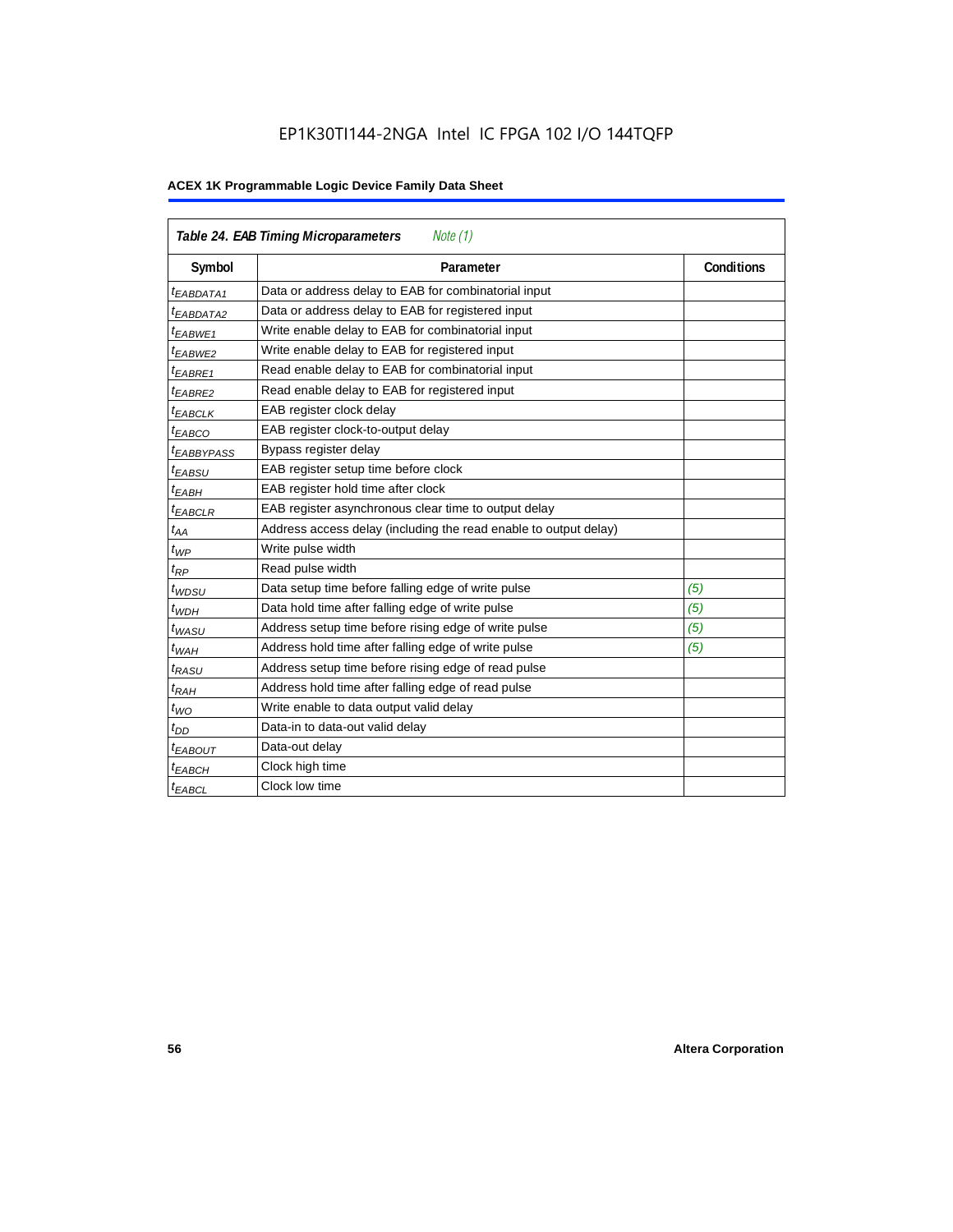| Table 25. EAB Timing Macroparameters<br>Notes $(1)$ , $(6)$ |                                                                                           |                   |  |  |  |  |
|-------------------------------------------------------------|-------------------------------------------------------------------------------------------|-------------------|--|--|--|--|
| Symbol                                                      | Parameter                                                                                 | <b>Conditions</b> |  |  |  |  |
| t <sub>EABAA</sub>                                          | EAB address access delay                                                                  |                   |  |  |  |  |
| <sup>I</sup> EABRCCOMB                                      | EAB asynchronous read cycle time                                                          |                   |  |  |  |  |
| <sup>t</sup> EABRCREG                                       | EAB synchronous read cycle time                                                           |                   |  |  |  |  |
| <sup>t</sup> EABWP                                          | EAB write pulse width                                                                     |                   |  |  |  |  |
| <sup>t</sup> ЕАВWССОМВ                                      | EAB asynchronous write cycle time                                                         |                   |  |  |  |  |
| <sup>t</sup> EABWCREG                                       | EAB synchronous write cycle time                                                          |                   |  |  |  |  |
| <sup>t</sup> EABDD                                          | EAB data-in to data-out valid delay                                                       |                   |  |  |  |  |
| <sup>t</sup> EABDATACO                                      | EAB clock-to-output delay when using output registers                                     |                   |  |  |  |  |
| <sup>t</sup> EABDATASU                                      | EAB data/address setup time before clock when using input register                        |                   |  |  |  |  |
| <sup>t</sup> EABDATAH                                       | EAB data/address hold time after clock when using input register                          |                   |  |  |  |  |
| <sup>t</sup> EABWESU                                        | EAB WE setup time before clock when using input register                                  |                   |  |  |  |  |
| t <sub>EABWEH</sub>                                         | EAB WE hold time after clock when using input register                                    |                   |  |  |  |  |
| <sup>t</sup> EABWDSU                                        | EAB data setup time before falling edge of write pulse when not using input<br>registers  |                   |  |  |  |  |
| $t_{EABWDH}$                                                | EAB data hold time after falling edge of write pulse when not using input                 |                   |  |  |  |  |
|                                                             | registers                                                                                 |                   |  |  |  |  |
| t <sub>EABWASU</sub>                                        | EAB address setup time before rising edge of write pulse when not using                   |                   |  |  |  |  |
|                                                             | input registers                                                                           |                   |  |  |  |  |
| <sup>t</sup> EABWAH                                         | EAB address hold time after falling edge of write pulse when not using input<br>registers |                   |  |  |  |  |
|                                                             | EAB write enable to data output valid delay                                               |                   |  |  |  |  |
| <sup>t</sup> EABWO                                          |                                                                                           |                   |  |  |  |  |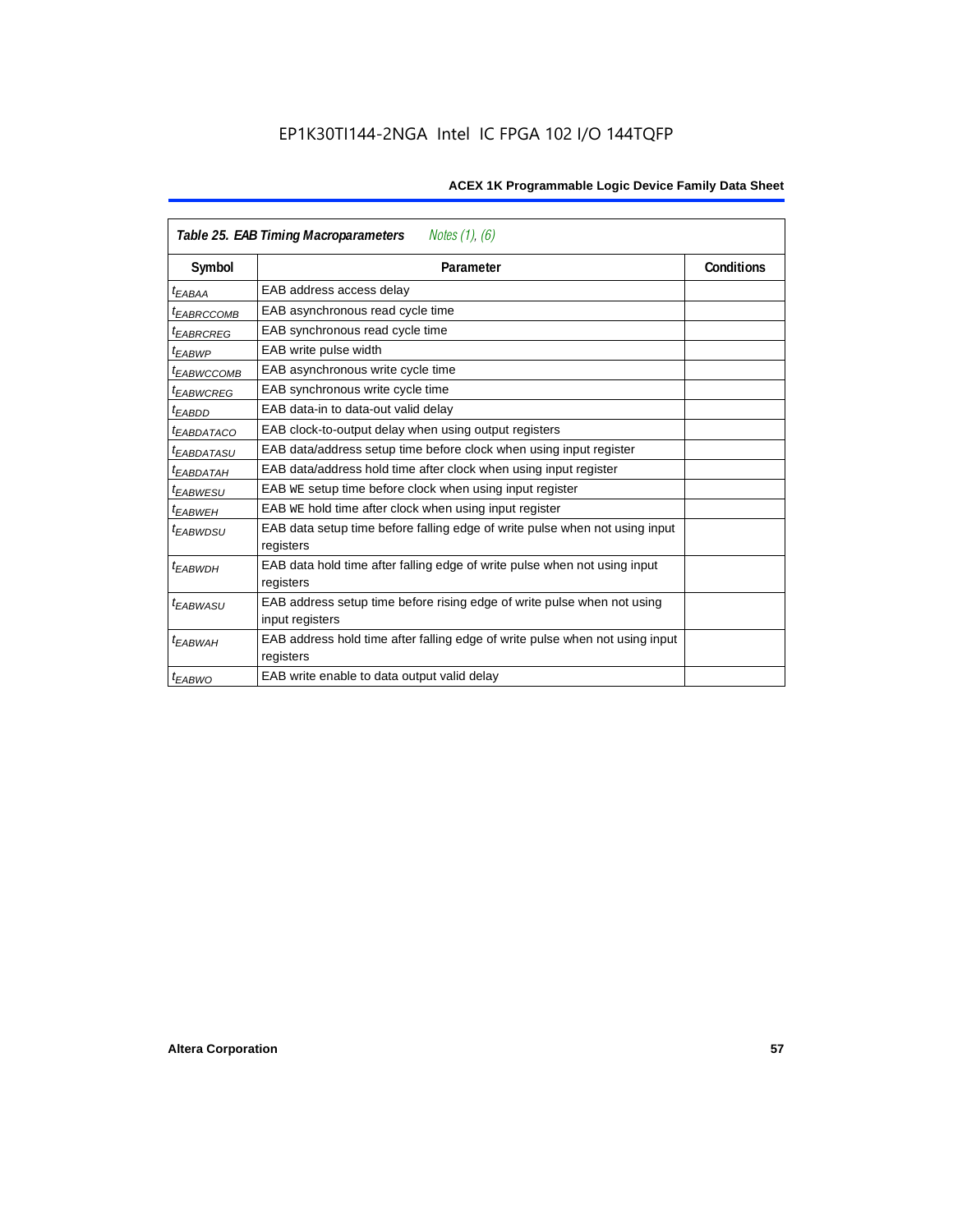| Table 26. Interconnect Timing Microparameters<br>Note $(1)$ |                                                                                                                         |                   |  |  |  |  |
|-------------------------------------------------------------|-------------------------------------------------------------------------------------------------------------------------|-------------------|--|--|--|--|
| Symbol                                                      | Parameter                                                                                                               | <b>Conditions</b> |  |  |  |  |
| $t_{DINZIOE}$                                               | Delay from dedicated input pin to IOE control input                                                                     | (7)               |  |  |  |  |
| $t_{DIN2LE}$                                                | Delay from dedicated input pin to LE or EAB control input                                                               | (7)               |  |  |  |  |
| <sup>t</sup> DIN2DATA                                       | Delay from dedicated input or clock to LE or EAB data                                                                   | (7)               |  |  |  |  |
| $t_{DCLK2IOE}$                                              | Delay from dedicated clock pin to IOE clock                                                                             | (7)               |  |  |  |  |
| t <sub>DCLK2LE</sub>                                        | Delay from dedicated clock pin to LE or EAB clock                                                                       | (7)               |  |  |  |  |
| <sup>t</sup> SAMELAB                                        | Routing delay for an LE driving another LE in the same LAB                                                              | (7)               |  |  |  |  |
| <sup>t</sup> SAMEROW                                        | Routing delay for a row IOE, LE, or EAB driving a row IOE, LE, or EAB in the<br>same row                                | (7)               |  |  |  |  |
| <sup>t</sup> SAMECOLUMN                                     | Routing delay for an LE driving an IOE in the same column                                                               | (7)               |  |  |  |  |
| <i>t<sub>DIFFROW</sub></i>                                  | Routing delay for a column IOE, LE, or EAB driving an LE or EAB in a different<br>row                                   | (7)               |  |  |  |  |
| <i>t</i> <sub>TWOROWS</sub>                                 | Routing delay for a row IOE or EAB driving an LE or EAB in a different row                                              | (7)               |  |  |  |  |
| <sup>t</sup> LEPERIPH                                       | Routing delay for an LE driving a control signal of an IOE via the peripheral<br>control bus                            | (7)               |  |  |  |  |
| $t_{LABCARRY}$                                              | Routing delay for the carry-out signal of an LE driving the carry-in signal of a<br>different LE in a different LAB     |                   |  |  |  |  |
| $t_{LABCASC}$                                               | Routing delay for the cascade-out signal of an LE driving the cascade-in<br>signal of a different LE in a different LAB |                   |  |  |  |  |

#### *Notes to tables:*

- (1) Microparameters are timing delays contributed by individual architectural elements. These parameters cannot be measured explicitly.
- (2) Operating conditions:  $V_{\text{CCIO}} = 3.3 V \pm 10\%$  for commercial or industrial and extended use in ACEX 1K devices (3) Operating conditions:  $V_{\text{CCIO}} = 2.5 V \pm 5\%$  for commercial or industrial and extended use in ACEX 1K
- (3) Operating conditions:  $V_{CCIO} = 2.5 V \pm 5\%$  for commercial or industrial and extended use in ACEX 1K devices.<br>(4) Operating conditions:  $V_{CCIO} = 2.5 V$  or 3.3 V.
- (4) Operating conditions:  $V_{\text{CCIO}} = 2.5 \text{ V or } 3.3 \text{ V.}$ <br>(5) Because the RAM in the EAB is self-timed, this
- Because the RAM in the EAB is self-timed, this parameter can be ignored when the WE signal is registered.
- (6) EAB macroparameters are internal parameters that can simplify predicting the behavior of an EAB at its boundary; these parameters are calculated by summing selected microparameters.
- (7) These parameters are worst-case values for typical applications. Post-compilation timing simulation and timing analysis are required to determine actual worst-case performance.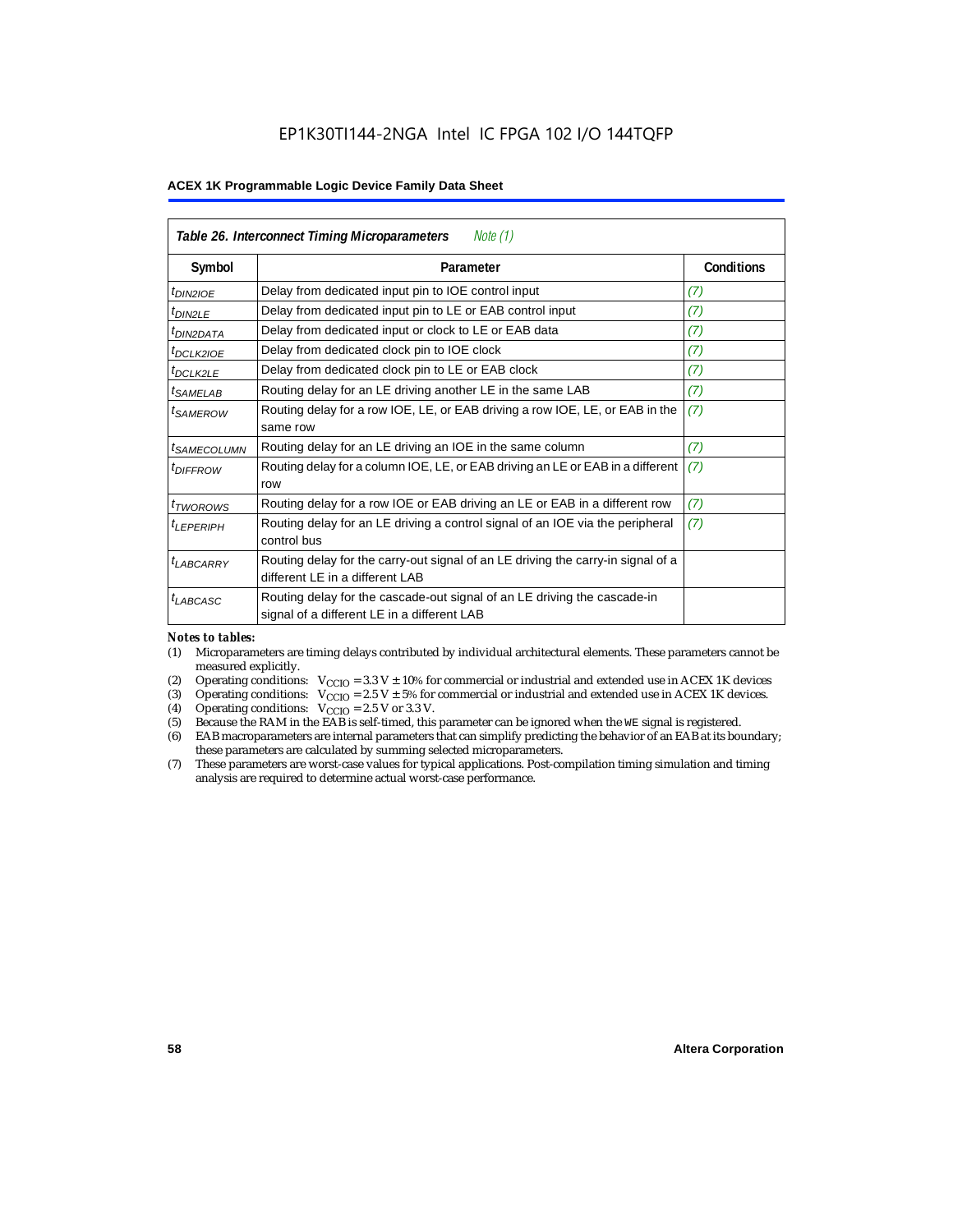### Tables 27 through 29 describe the ACEX 1K external timing parameters and their symbols.

| Table 27. External Reference Timing Parameters |                                                                                                           |  |  |  |
|------------------------------------------------|-----------------------------------------------------------------------------------------------------------|--|--|--|
| Symbol                                         | Parameter                                                                                                 |  |  |  |
| t <sub>DRR</sub>                               | Register-to-register delay via four LEs, three row interconnects, and four local $(2)$<br>l interconnects |  |  |  |

| Table 28. External Timing Parameters |                                                                           |                   |  |  |  |  |
|--------------------------------------|---------------------------------------------------------------------------|-------------------|--|--|--|--|
| Symbol                               | Parameter                                                                 | <b>Conditions</b> |  |  |  |  |
| t <sub>insu</sub>                    | Setup time with global clock at IOE register                              | (3)               |  |  |  |  |
| t <sub>INH</sub>                     | Hold time with global clock at IOE register                               | (3)               |  |  |  |  |
| toutco                               | Clock-to-output delay with global clock at IOE register                   | (3)               |  |  |  |  |
| t <sub>PCISU</sub>                   | Setup time with global clock for registers used in PCI designs            | (3), (4)          |  |  |  |  |
| <sup>t</sup> PCIH                    | Hold time with global clock for registers used in PCI designs             | (3), (4)          |  |  |  |  |
| t <sub>PCICO</sub>                   | Clock-to-output delay with global clock for registers used in PCI designs | (3), (4)          |  |  |  |  |

| <b>Table 29. External Bidirectional Timing Parameters</b><br>Note (3) |                                                                                                |                   |  |  |  |  |
|-----------------------------------------------------------------------|------------------------------------------------------------------------------------------------|-------------------|--|--|--|--|
| Symbol                                                                | Parameter                                                                                      | <b>Conditions</b> |  |  |  |  |
| <sup>t</sup> INSUBIDIR                                                | Setup time for bidirectional pins with global clock at same-row or same-<br>column LE register |                   |  |  |  |  |
| <sup>t</sup> INHBIDIR                                                 | Hold time for bidirectional pins with global clock at same-row or same-column<br>LE register   |                   |  |  |  |  |
| <b>toutcobidir</b>                                                    | Clock-to-output delay for bidirectional pins with global clock at IOE register                 | $Cl = 35 pF$      |  |  |  |  |
| <sup>t</sup> xzbidir                                                  | Synchronous IOE output buffer disable delay                                                    | $Cl = 35 pF$      |  |  |  |  |
| <sup>t</sup> zxbidir                                                  | Synchronous IOE output buffer enable delay, slow slew rate $=$ off                             | $Cl = 35 pF$      |  |  |  |  |

*Notes to tables:*

(1) External reference timing parameters are factory-tested, worst-case values specified by Altera. A representative subset of signal paths is tested to approximate typical device applications.

(2) Contact Altera Applications for test circuit specifications and test conditions.

(3) These timing parameters are sample-tested only.

(4) This parameter is measured with the measurement and test conditions, including load, specified in the *PCI Local Bus Specification, Revision 2.2.*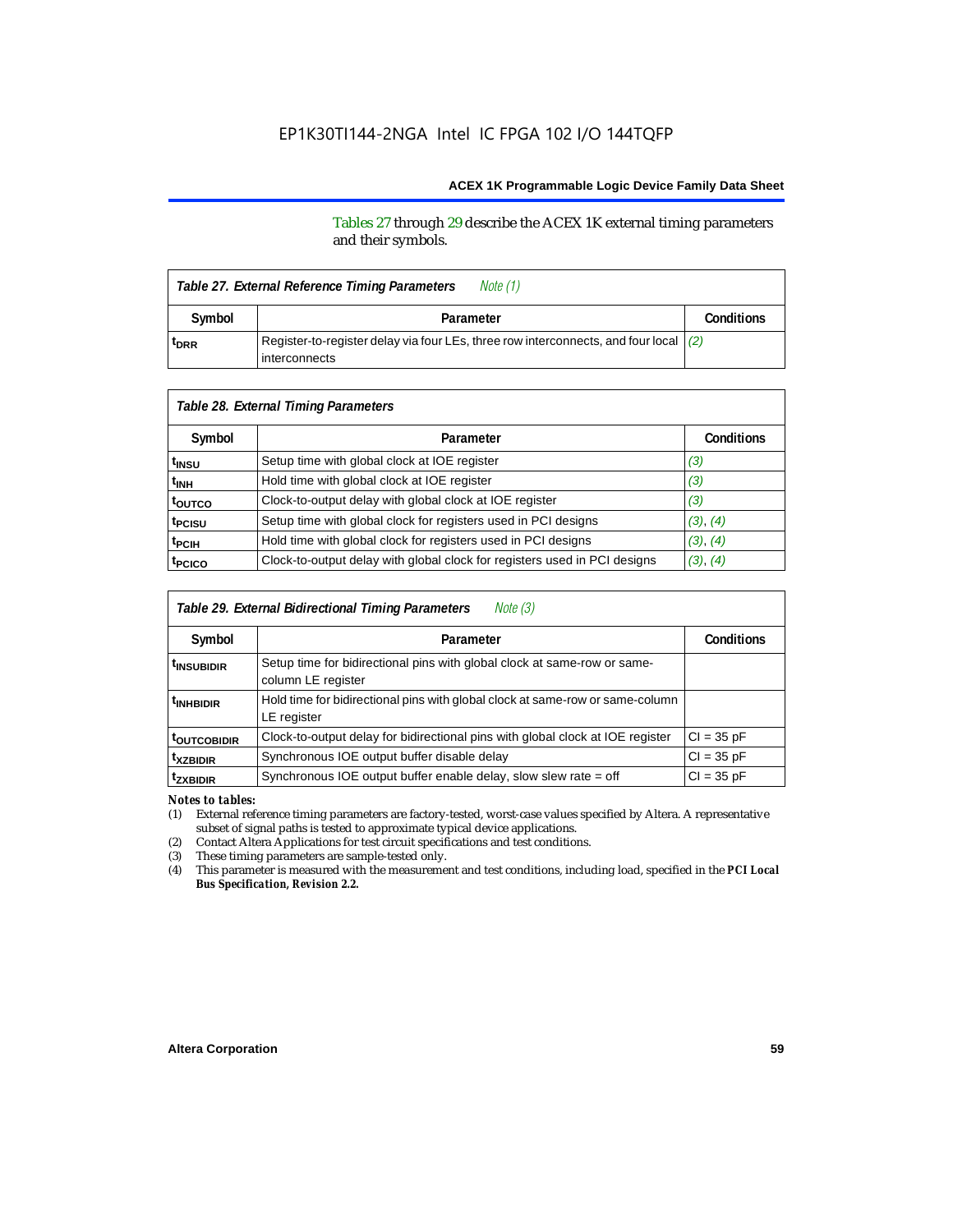Tables 30 through 36 show EP1K10 device internal and external timing parameters.

| Table 30. EP1K10 Device LE Timing Microparameters<br>Note (1) |                    |      |         |     |      |     |      |
|---------------------------------------------------------------|--------------------|------|---------|-----|------|-----|------|
| Symbol                                                        | <b>Speed Grade</b> |      |         |     |      |     | Unit |
|                                                               |                    | $-1$ | $-2$    |     | $-3$ |     |      |
|                                                               | Min                | Max  | Min     | Max | Min  | Max |      |
| $t_{LUT}$                                                     |                    | 0.7  |         | 0.8 |      | 1.1 | ns   |
| $t_{CLUT}$                                                    |                    | 0.5  |         | 0.6 |      | 0.8 | ns   |
| $t_{RLUT}$                                                    |                    | 0.6  |         | 0.7 |      | 1.0 | ns   |
| <b>t</b> <sub>PACKED</sub>                                    |                    | 0.4  |         | 0.4 |      | 0.5 | ns   |
| $t_{EN}$                                                      |                    | 0.9  |         | 1.0 |      | 1.3 | ns   |
| $t_{CICO}$                                                    |                    | 0.1  |         | 0.1 |      | 0.2 | ns   |
| $t_{\text{CGEN}}$                                             |                    | 0.4  |         | 0.5 |      | 0.7 | ns   |
| $t_{GENR}$                                                    |                    | 0.1  |         | 0.1 |      | 0.2 | ns   |
| $t_{CASC}$                                                    |                    | 0.7  |         | 0.9 |      | 1.1 | ns   |
| $t_{\rm C}$                                                   |                    | 1.1  |         | 1.3 |      | 1.7 | ns   |
| $t_{CO}$                                                      |                    | 0.5  |         | 0.7 |      | 0.9 | ns   |
| $t$ <sub>COMB</sub>                                           |                    | 0.4  |         | 0.5 |      | 0.7 | ns   |
| $t_{\rm SU}$                                                  | 0.7                |      | 0.8     |     | 1.0  |     | ns   |
| $t_H\,$                                                       | 0.9                |      | 1.0     |     | 1.1  |     | ns   |
| $t_{PRE}$                                                     |                    | 0.8  |         | 1.0 |      | 1.4 | ns   |
| $t_{CLR}$                                                     |                    | 0.9  |         | 1.0 |      | 1.4 | ns   |
| $t_{\mathit{CH}}$                                             | 2.0                |      | 2.5     |     | 2.5  |     | ns   |
| $t_{CL}$                                                      | 2.0                |      | $2.5\,$ |     | 2.5  |     | ns   |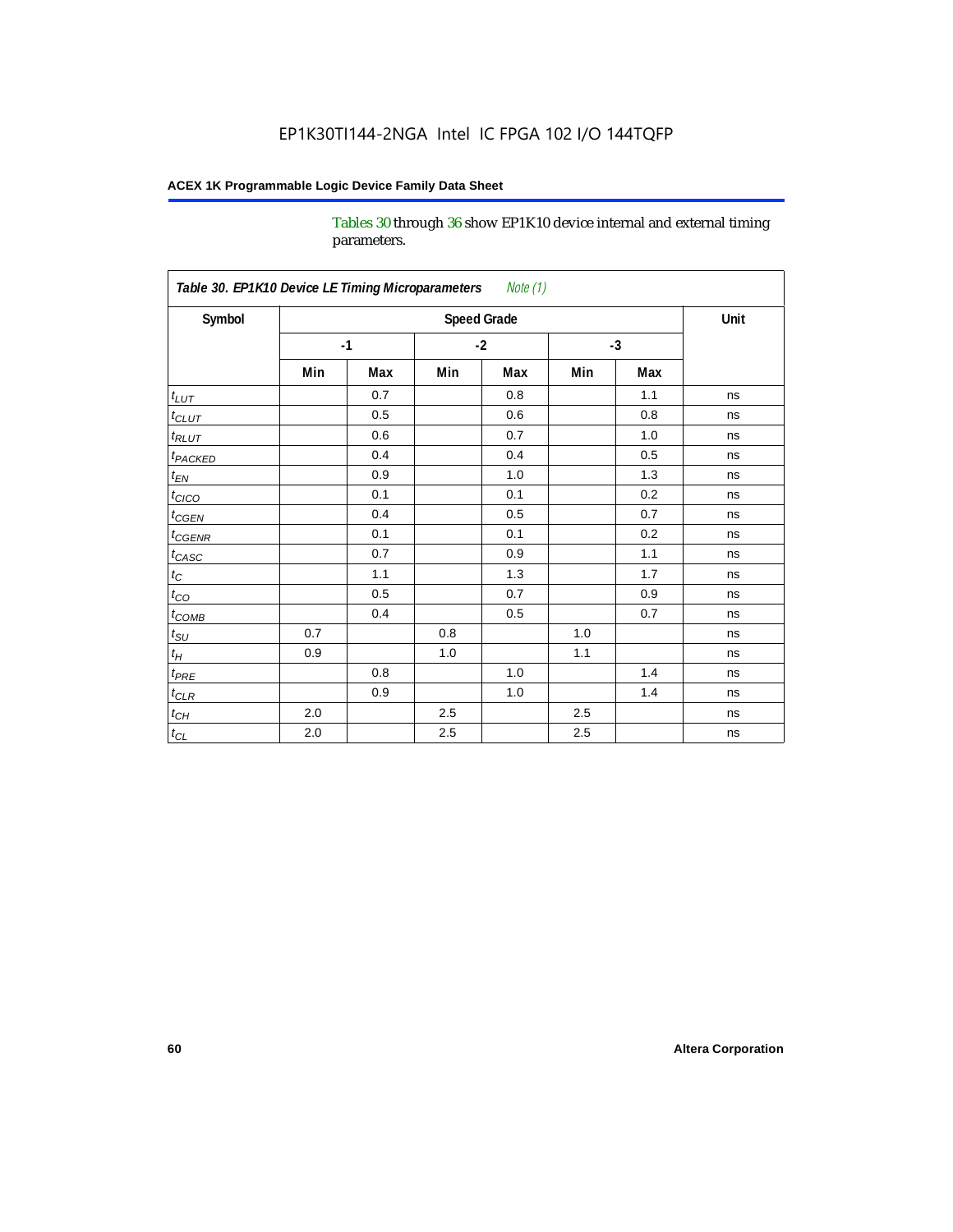| Table 31. EP1K10 Device IOE Timing Microparameters<br>Note (1) |     |      |      |                    |      |      |      |
|----------------------------------------------------------------|-----|------|------|--------------------|------|------|------|
| Symbol                                                         |     |      |      | <b>Speed Grade</b> |      |      | Unit |
|                                                                |     | $-1$ | $-2$ |                    | $-3$ |      |      |
|                                                                | Min | Max  | Min  | Max                | Min  | Max  |      |
| t <sub>IOD</sub>                                               |     | 2.6  |      | 3.1                |      | 4.0  | ns   |
| $t_{\text{IOC}}$                                               |     | 0.3  |      | 0.4                |      | 0.5  | ns   |
| $t_{IOCO}$                                                     |     | 0.9  |      | 1.0                |      | 1.4  | ns   |
| $t_{IOCOMB}$                                                   |     | 0.0  |      | 0.0                |      | 0.0  | ns   |
| $t_{IOSU}$                                                     | 1.3 |      | 1.5  |                    | 2.0  |      | ns   |
| $t_{IOH}$                                                      | 0.9 |      | 1.0  |                    | 1.4  |      | ns   |
| $t_{IOCLR}$                                                    |     | 1.1  |      | 1.3                |      | 1.7  | ns   |
| $t_{OD1}$                                                      |     | 3.1  |      | 3.7                |      | 4.1  | ns   |
| $t_{OD2}$                                                      |     | 2.6  |      | 3.3                |      | 3.9  | ns   |
| $t_{OD3}$                                                      |     | 5.8  |      | 6.9                |      | 8.3  | ns   |
| $t_{\text{XZ}}$                                                |     | 3.8  |      | 4.5                |      | 5.9  | ns   |
| $t_{ZX1}$                                                      |     | 3.8  |      | 4.5                |      | 5.9  | ns   |
| $t_{ZX2}$                                                      |     | 3.3  |      | 4.1                |      | 5.7  | ns   |
| $t_{ZX3}$                                                      |     | 6.5  |      | 7.7                |      | 10.1 | ns   |
| $t_{INREG}$                                                    |     | 3.7  |      | 4.3                |      | 5.7  | ns   |
| $t_{IOFD}$                                                     |     | 0.9  |      | 1.0                |      | 1.4  | ns   |
| $t_{INCOMB}$                                                   |     | 1.9  |      | 2.3                |      | 3.0  | ns   |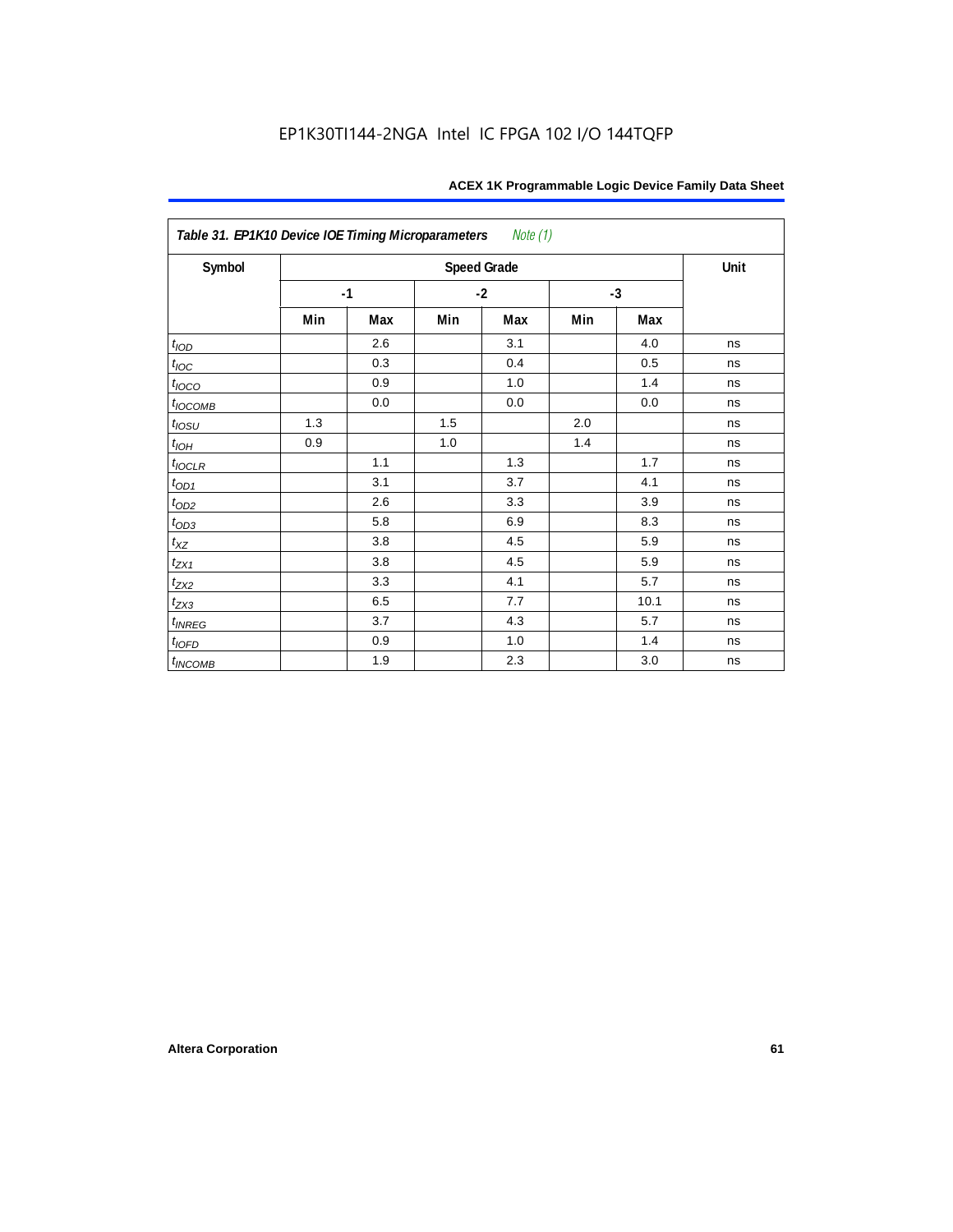| Table 32. EP1K10 Device EAB Internal Microparameters<br>Note (1) |     |      |     |      |     |      |    |  |
|------------------------------------------------------------------|-----|------|-----|------|-----|------|----|--|
| Symbol                                                           |     | Unit |     |      |     |      |    |  |
|                                                                  |     | $-1$ |     | $-2$ |     | $-3$ |    |  |
|                                                                  | Min | Max  | Min | Max  | Min | Max  |    |  |
| $t_{EABDATA1}$                                                   |     | 1.8  |     | 1.9  |     | 1.9  | ns |  |
| $t_{EABDATA2}$                                                   |     | 0.6  |     | 0.7  |     | 0.7  | ns |  |
| t <sub>EABWE1</sub>                                              |     | 1.2  |     | 1.2  |     | 1.2  | ns |  |
| t <sub>EABWE2</sub>                                              |     | 0.4  |     | 0.4  |     | 0.4  | ns |  |
| $t_{EABRE1}$                                                     |     | 0.9  |     | 0.9  |     | 0.9  | ns |  |
| t <sub>EABRE2</sub>                                              |     | 0.4  |     | 0.4  |     | 0.4  | ns |  |
| $t_{EABCLK}$                                                     |     | 0.0  |     | 0.0  |     | 0.0  | ns |  |
| $t_{EABCO}$                                                      |     | 0.3  |     | 0.3  |     | 0.3  | ns |  |
| <sup>t</sup> EABBYPASS                                           |     | 0.5  |     | 0.6  |     | 0.6  | ns |  |
| t <sub>EABSU</sub>                                               | 1.0 |      | 1.0 |      | 1.0 |      | ns |  |
| $t_{EABH}$                                                       | 0.5 |      | 0.4 |      | 0.4 |      | ns |  |
| $t_{EABCLR}$                                                     | 0.3 |      | 0.3 |      | 0.3 |      | ns |  |
| $t_{AA}$                                                         |     | 3.4  |     | 3.6  |     | 3.6  | ns |  |
| $t_{WP}$                                                         | 2.7 |      | 2.8 |      | 2.8 |      | ns |  |
| $t_{RP}$                                                         | 1.0 |      | 1.0 |      | 1.0 |      | ns |  |
| $t_{WDSU}$                                                       | 1.0 |      | 1.0 |      | 1.0 |      | ns |  |
| $t_{WDH}$                                                        | 0.1 |      | 0.1 |      | 0.1 |      | ns |  |
| $t_{WASU}$                                                       | 1.8 |      | 1.9 |      | 1.9 |      | ns |  |
| $t_{WAH}$                                                        | 1.9 |      | 2.0 |      | 2.0 |      | ns |  |
| $t_{RASU}$                                                       | 3.1 |      | 3.5 |      | 3.5 |      | ns |  |
| $t_{RAH}$                                                        | 0.2 |      | 0.2 |      | 0.2 |      | ns |  |
| $t_{WQ}$                                                         |     | 2.7  |     | 2.8  |     | 2.8  | ns |  |
| $t_{DD}$                                                         |     | 2.7  |     | 2.8  |     | 2.8  | ns |  |
| <b><i>EABOUT</i></b>                                             |     | 0.5  |     | 0.6  |     | 0.6  | ns |  |
| $t_{EABCH}$                                                      | 1.5 |      | 2.0 |      | 2.0 |      | ns |  |
| $t_{EABCL}$                                                      | 2.7 |      | 2.8 |      | 2.8 |      | ns |  |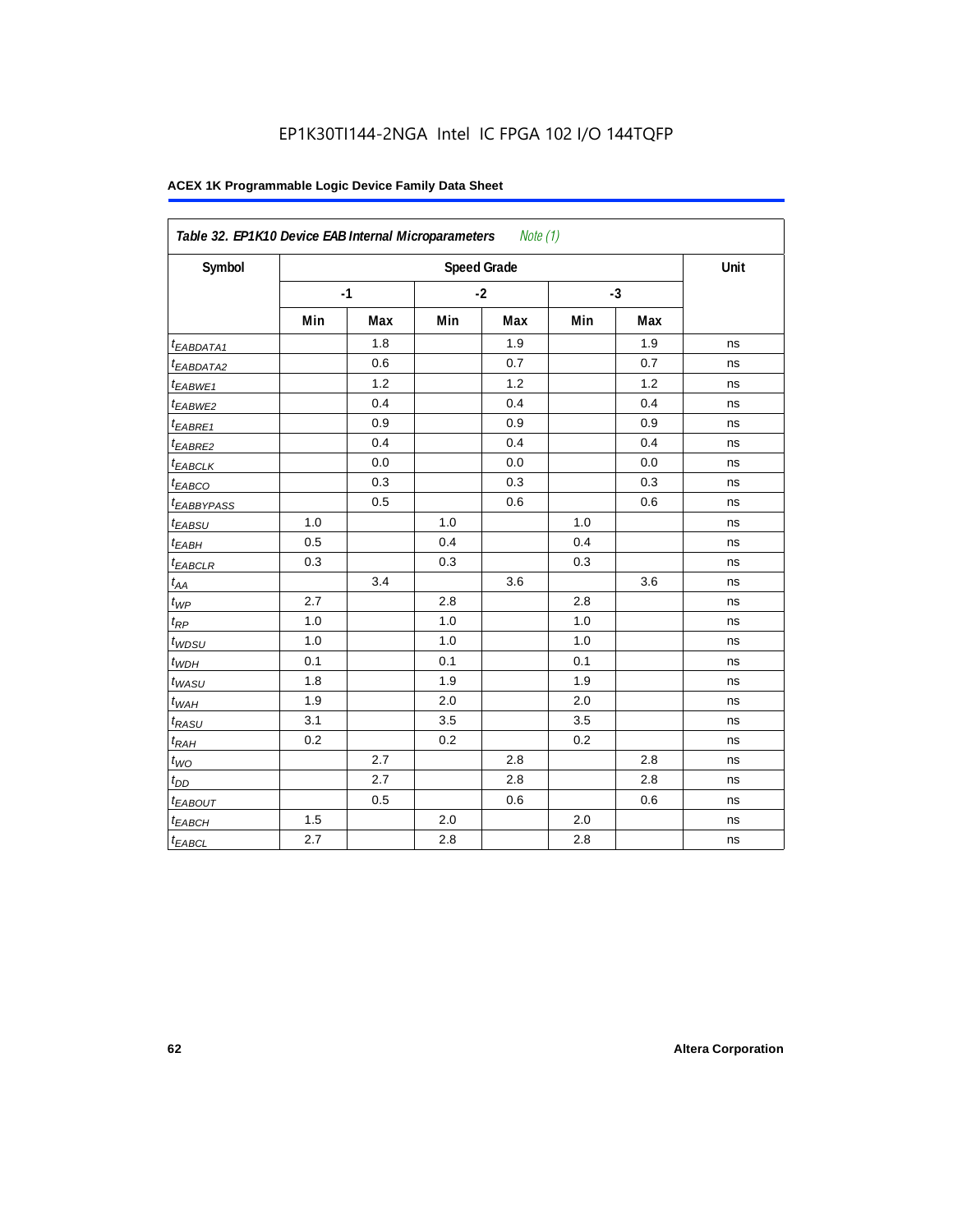| Table 33. EP1K10 Device EAB Internal Timing Macroparameters |     |      |     |      | Note (1) |     |    |
|-------------------------------------------------------------|-----|------|-----|------|----------|-----|----|
| Symbol                                                      |     | Unit |     |      |          |     |    |
|                                                             |     | $-1$ |     | $-2$ |          | -3  |    |
|                                                             | Min | Max  | Min | Max  | Min      | Max |    |
| $t_{EABA}$                                                  |     | 6.7  |     | 7.3  |          | 7.3 | ns |
| <b><i>EABRCCOMB</i></b>                                     | 6.7 |      | 7.3 |      | 7.3      |     | ns |
| <i><b>EABRCREG</b></i>                                      | 4.7 |      | 4.9 |      | 4.9      |     | ns |
| <sup>t</sup> EABWP                                          | 2.7 |      | 2.8 |      | 2.8      |     | ns |
| <sup>t</sup> EABWCCOMB                                      | 6.4 |      | 6.7 |      | 6.7      |     | ns |
| <i>t</i> EABWCREG                                           | 7.4 |      | 7.6 |      | 7.6      |     | ns |
| $t_{EABDD}$                                                 |     | 6.0  |     | 6.5  |          | 6.5 | ns |
| $t_{EABDATACO}$                                             |     | 0.8  |     | 0.9  |          | 0.9 | ns |
| <i><b>EABDATASU</b></i>                                     | 1.6 |      | 1.7 |      | 1.7      |     | ns |

 $t_{EABDATAH}$  | 0.0 | 0.0 | 0.0 | 0.0 | ns  $t_{EABWESU}$  1.4 1.4 1.4 1.4 ns *t<sub>EABWEH</sub>* | 0.1 | 0.0 | 0.0 | ns  $t_{EABWDSU}$  1.6 1.7 1.7 1.7 1.7 1.7 1.7 1.8 ns tEABWDH 0.0 0.0 0.0 ns  $t_{\sf EABWASU}$  | 3.1 | | 3.4 | | 3.4 | | | | ns  $t_{EABWAH}$  0.6 0.5 0.5 0.5 0.5  $\qquad$  0.5 *t<sub>EABWO</sub>* | | 5.4 | | 5.8 | | 5.8 | ns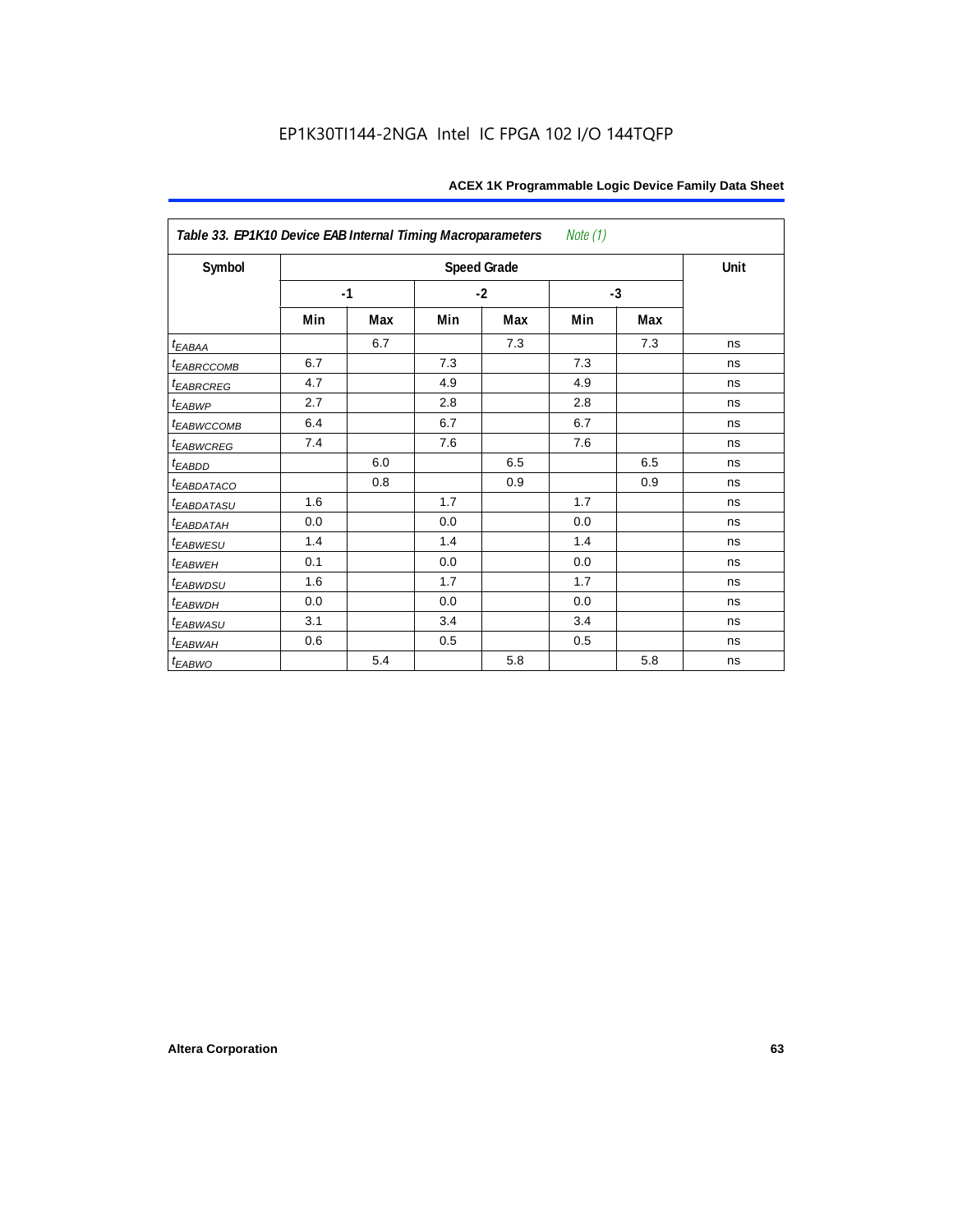# EP1K30TI144-2NGA Intel IC FPGA 102 I/O 144TQFP

| Note (1)<br>Table 34. EP1K10 Device Interconnect Timing Microparameters |     |      |      |     |      |     |    |  |  |
|-------------------------------------------------------------------------|-----|------|------|-----|------|-----|----|--|--|
| Symbol                                                                  |     | Unit |      |     |      |     |    |  |  |
|                                                                         |     | $-1$ | $-2$ |     | $-3$ |     |    |  |  |
|                                                                         | Min | Max  | Min  | Max | Min  | Max |    |  |  |
| $t_{DINZIOE}$                                                           |     | 2.3  |      | 2.7 |      | 3.6 | ns |  |  |
| t <sub>DIN2LE</sub>                                                     |     | 0.8  |      | 1.1 |      | 1.4 | ns |  |  |
| <sup>t</sup> DIN2DATA                                                   |     | 1.1  |      | 1.4 |      | 1.8 | ns |  |  |
| <sup>t</sup> DCLK2IOE                                                   |     | 2.3  |      | 2.7 |      | 3.6 | ns |  |  |
| <sup>t</sup> DCLK2LE                                                    |     | 0.8  |      | 1.1 |      | 1.4 | ns |  |  |
| <sup>t</sup> SAMELAB                                                    |     | 0.1  |      | 0.1 |      | 0.2 | ns |  |  |
| <sup>t</sup> SAMEROW                                                    |     | 1.8  |      | 2.1 |      | 2.9 | ns |  |  |
| <sup>t</sup> SAMECOLUMN                                                 |     | 0.3  |      | 0.4 |      | 0.7 | ns |  |  |
| <i>t<sub>DIFFROW</sub></i>                                              |     | 2.1  |      | 2.5 |      | 3.6 | ns |  |  |
| <sup>t</sup> TWOROWS                                                    |     | 3.9  |      | 4.6 |      | 6.5 | ns |  |  |
| <sup>t</sup> LEPERIPH                                                   |     | 3.3  |      | 3.7 |      | 4.8 | ns |  |  |
| <sup>t</sup> LABCARRY                                                   |     | 0.3  |      | 0.4 |      | 0.5 | ns |  |  |
| <b>LABCASC</b>                                                          |     | 0.9  |      | 1.0 |      | 1.4 | ns |  |  |

| <i>Note</i> $(1)$<br>Table 35. EP1K10 External Timing Parameters |      |      |     |      |     |      |    |  |  |
|------------------------------------------------------------------|------|------|-----|------|-----|------|----|--|--|
| Symbol                                                           |      | Unit |     |      |     |      |    |  |  |
|                                                                  | $-1$ |      |     | $-2$ |     | $-3$ |    |  |  |
|                                                                  | Min  | Max  | Min | Max  | Min | Max  |    |  |  |
| t <sub>DRR</sub>                                                 |      | 7.5  |     | 9.5  |     | 12.5 | ns |  |  |
| $t_{INSU}$ (2), (3)                                              | 2.4  |      | 2.7 |      | 3.6 |      | ns |  |  |
| $t_{INH}$ (2), (3)                                               | 0.0  |      | 0.0 |      | 0.0 |      | ns |  |  |
| toutco $(2)$ , $(3)$                                             | 2.0  | 6.6  | 2.0 | 7.8  | 2.0 | 9.6  | ns |  |  |
| $t_{INSU}$ (4), (3)                                              | 1.4  |      | 1.7 |      |     |      | ns |  |  |
| $t_{INH}$ (4), (3)                                               | 0.5  | 5.1  | 0.5 | 6.4  |     |      | ns |  |  |
| toutco $(4)$ , $(3)$                                             | 0.0  |      | 0.0 |      |     |      | ns |  |  |
| t <sub>PCISU</sub> $(3)$                                         | 3.0  |      | 4.2 |      | 6.4 |      | ns |  |  |
| $t_{PCH}(3)$                                                     | 0.0  |      | 0.0 |      |     |      | ns |  |  |
| t <sub>PCICO</sub> $(3)$                                         | 2.0  | 6.0  | 2.0 | 7.5  | 2.0 | 10.2 | ns |  |  |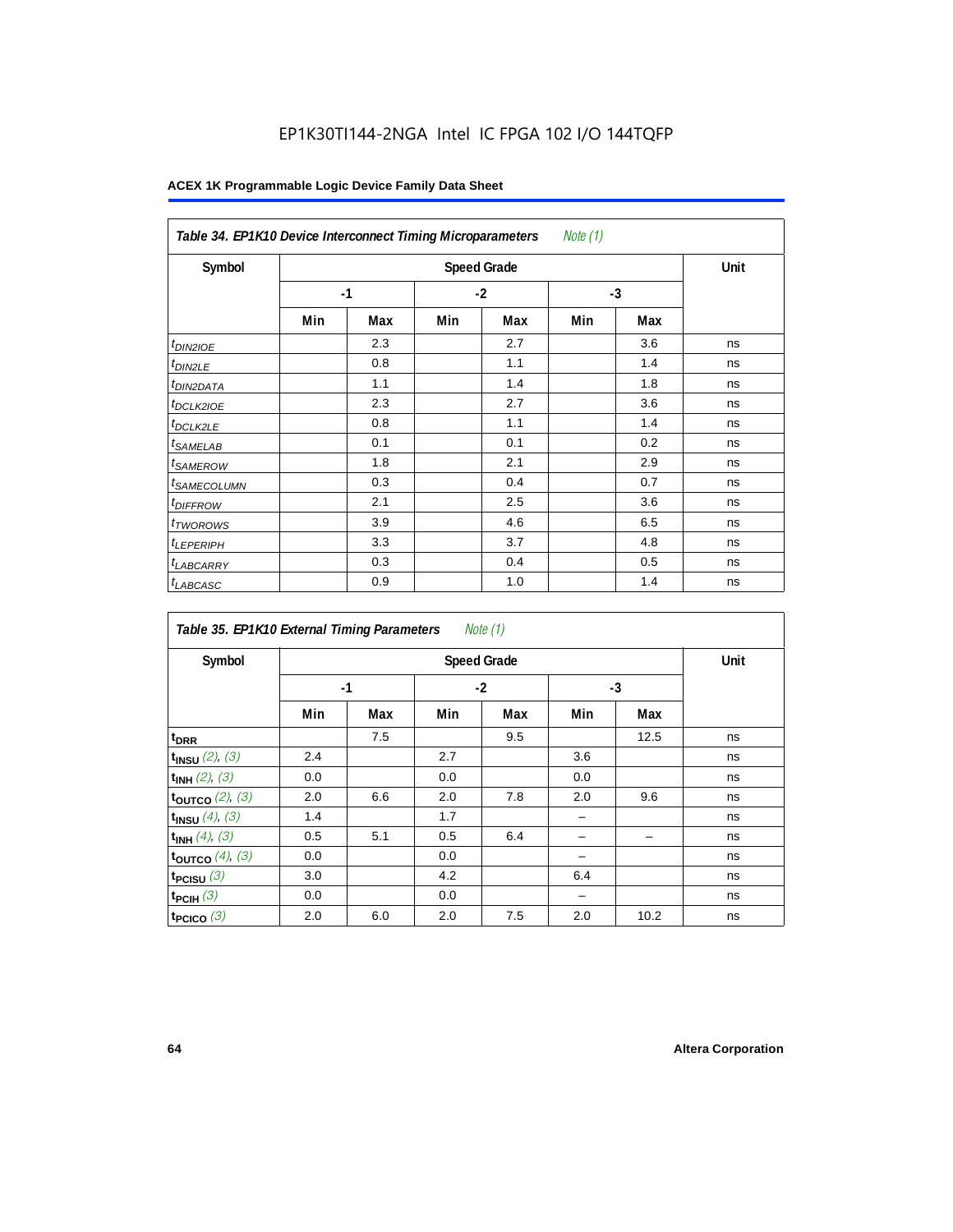| Notes (1), (3)<br>Table 36. EP1K10 External Bidirectional Timing Parameters |                      |      |     |      |     |      |    |  |  |
|-----------------------------------------------------------------------------|----------------------|------|-----|------|-----|------|----|--|--|
| Symbol                                                                      |                      | Unit |     |      |     |      |    |  |  |
|                                                                             | $-1$<br>$-2$<br>$-3$ |      |     |      |     |      |    |  |  |
|                                                                             | Min                  | Max  | Min | Max  | Min | Max  |    |  |  |
| $t_{\text{INSUBIDIR}}(2)$                                                   | 2.2                  |      | 2.3 |      | 3.2 |      | ns |  |  |
| $t_{INHBIDIR}$ (2)                                                          | 0.0                  |      | 0.0 |      | 0.0 |      | ns |  |  |
| $t_{\text{OUTCOBIDIR}}$ (2)                                                 | 2.0                  | 6.6  | 2.0 | 7.8  | 2.0 | 9.6  | ns |  |  |
| $t_{XZBIDIR}$ (2)                                                           |                      | 8.8  |     | 11.2 |     | 14.0 | ns |  |  |
| $t_{ZXBIDIR}$ (2)                                                           |                      | 8.8  |     | 11.2 |     | 14.0 | ns |  |  |
| $t_{INSUBIDIR}(4)$                                                          | 3.1                  |      | 3.3 |      |     |      |    |  |  |
| $t_{INHBIDIR}(4)$                                                           | 0.0                  |      | 0.0 |      |     |      |    |  |  |
| $t_{\text{OUTCOBIDIR}}$ (4)                                                 | 0.5                  | 5.1  | 0.5 | 6.4  |     |      | ns |  |  |
| $t_{XZBIDIR}(4)$                                                            |                      | 7.3  |     | 9.2  |     |      | ns |  |  |
| $t_{\text{ZXBIDIR}}$ (4)                                                    |                      | 7.3  |     | 9.2  |     |      | ns |  |  |

#### *Notes to tables:*

(1) All timing parameters are described in Tables  $22$  through  $29$  in this data sheet.<br>(2) This parameter is measured without the use of the ClockLock or ClockBoost cir (2) This parameter is measured without the use of the ClockLock or ClockBoost circuits.

(3) These parameters are specified by characterization. This parameter is measured with the use of the ClockLock or ClockBoost circuits.

### Tables 37 through 43 show EP1K30 device internal and external timing parameters.

| Table 37. EP1K30 Device LE Timing Microparameters (Part 1 of 2)<br>Note (1) |     |                    |      |     |      |     |    |  |  |
|-----------------------------------------------------------------------------|-----|--------------------|------|-----|------|-----|----|--|--|
| Symbol                                                                      |     | <b>Speed Grade</b> |      |     |      |     |    |  |  |
|                                                                             |     | $-1$               | $-2$ |     | $-3$ |     |    |  |  |
|                                                                             | Min | Max                | Min  | Max | Min  | Max |    |  |  |
| $t_{LUT}$                                                                   |     | 0.7                |      | 0.8 |      | 1.1 | ns |  |  |
| $t_{CLUT}$                                                                  |     | 0.5                |      | 0.6 |      | 0.8 | ns |  |  |
| $t_{RLUT}$                                                                  |     | 0.6                |      | 0.7 |      | 1.0 | ns |  |  |
| <sup>t</sup> PACKED                                                         |     | 0.3                |      | 0.4 |      | 0.5 | ns |  |  |
| $t_{EN}$                                                                    |     | 0.6                |      | 0.8 |      | 1.0 | ns |  |  |
| $t_{CICO}$                                                                  |     | 0.1                |      | 0.1 |      | 0.2 | ns |  |  |
| t <sub>CGEN</sub>                                                           |     | 0.4                |      | 0.5 |      | 0.7 | ns |  |  |
| t <sub>CGENR</sub>                                                          |     | 0.1                |      | 0.1 |      | 0.2 | ns |  |  |
| t <sub>CASC</sub>                                                           |     | 0.6                |      | 0.8 |      | 1.0 | ns |  |  |
| $t_{\rm C}$                                                                 |     | 0.0                |      | 0.0 |      | 0.0 | ns |  |  |
| $t_{CO}$                                                                    |     | 0.3                |      | 0.4 |      | 0.5 | ns |  |  |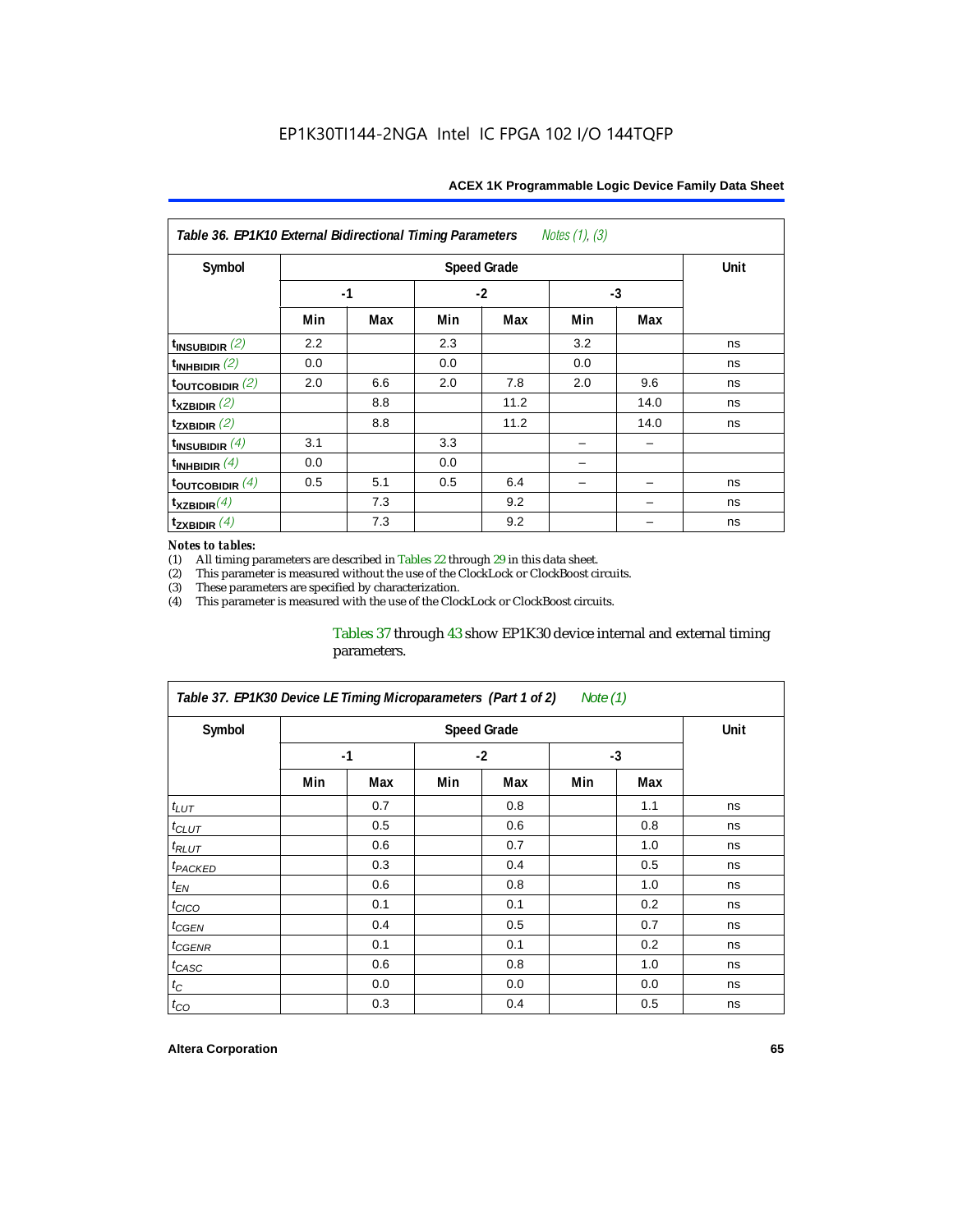# EP1K30TI144-2NGA Intel IC FPGA 102 I/O 144TQFP

# **ACEX 1K Programmable Logic Device Family Data Sheet**

| Table 37. EP1K30 Device LE Timing Microparameters (Part 2 of 2)<br>Note $(1)$ |      |      |     |      |     |      |    |  |  |
|-------------------------------------------------------------------------------|------|------|-----|------|-----|------|----|--|--|
| Symbol                                                                        |      | Unit |     |      |     |      |    |  |  |
|                                                                               | $-1$ |      |     | $-2$ |     | $-3$ |    |  |  |
|                                                                               | Min  | Max  | Min | Max  | Min | Max  |    |  |  |
| $t_{COMB}$                                                                    |      | 0.4  |     | 0.4  |     | 0.6  | ns |  |  |
| $t_{\text{SU}}$                                                               | 0.4  |      | 0.6 |      | 0.6 |      | ns |  |  |
| $t_H$                                                                         | 0.7  |      | 1.0 |      | 1.3 |      | ns |  |  |
| $t_{PRE}$                                                                     |      | 0.8  |     | 0.9  |     | 1.2  | ns |  |  |
| $t_{CLR}$                                                                     |      | 0.8  |     | 0.9  |     | 1.2  | ns |  |  |
| $t_{CH}$                                                                      | 2.0  |      | 2.5 |      | 2.5 |      | ns |  |  |
| $t_{CL}$                                                                      | 2.0  |      | 2.5 |      | 2.5 |      | ns |  |  |

| Symbol                | <b>Speed Grade</b> |      |     |         |      |     |    |  |
|-----------------------|--------------------|------|-----|---------|------|-----|----|--|
|                       |                    | $-1$ |     | $-2$    | $-3$ |     |    |  |
|                       | Min                | Max  | Min | Max     | Min  | Max |    |  |
| t <sub>IOD</sub>      |                    | 2.4  |     | 2.8     |      | 3.8 | ns |  |
| $t_{\text{IOC}}$      |                    | 0.3  |     | 0.4     |      | 0.5 | ns |  |
| $t_{IOCO}$            |                    | 1.0  |     | 1.1     |      | 1.6 | ns |  |
| $t_{IOCOMB}$          |                    | 0.0  |     | $0.0\,$ |      | 0.0 | ns |  |
| $t_{IOSU}$            | 1.2                |      | 1.4 |         | 1.9  |     | ns |  |
| $t_{IOH}$             | 0.3                |      | 0.4 |         | 0.5  |     | ns |  |
| $t_{IOCLR}$           |                    | 1.0  |     | 1.1     |      | 1.6 | ns |  |
| $t_{OD1}$             |                    | 1.9  |     | 2.3     |      | 3.0 | ns |  |
| $t_{OD2}$             |                    | 1.4  |     | 1.8     |      | 2.5 | ns |  |
| $t_{OD3}$             |                    | 4.4  |     | 5.2     |      | 7.0 | ns |  |
| $t_{XZ}$              |                    | 2.7  |     | 3.1     |      | 4.3 | ns |  |
| $t_{\underline{ZX1}}$ |                    | 2.7  |     | 3.1     |      | 4.3 | ns |  |
| $t_{ZX2}$             |                    | 2.2  |     | 2.6     |      | 3.8 | ns |  |
| $t_{ZX3}$             |                    | 5.2  |     | 6.0     |      | 8.3 | ns |  |
| $t_{INREG}$           |                    | 3.4  |     | 4.1     |      | 5.5 | ns |  |
| $t_{IOFD}$            |                    | 0.8  |     | 1.3     |      | 2.4 | ns |  |
| $t_{INCOMB}$          |                    | 0.8  |     | 1.3     |      | 2.4 | ns |  |

٦

 $\mathsf{r}$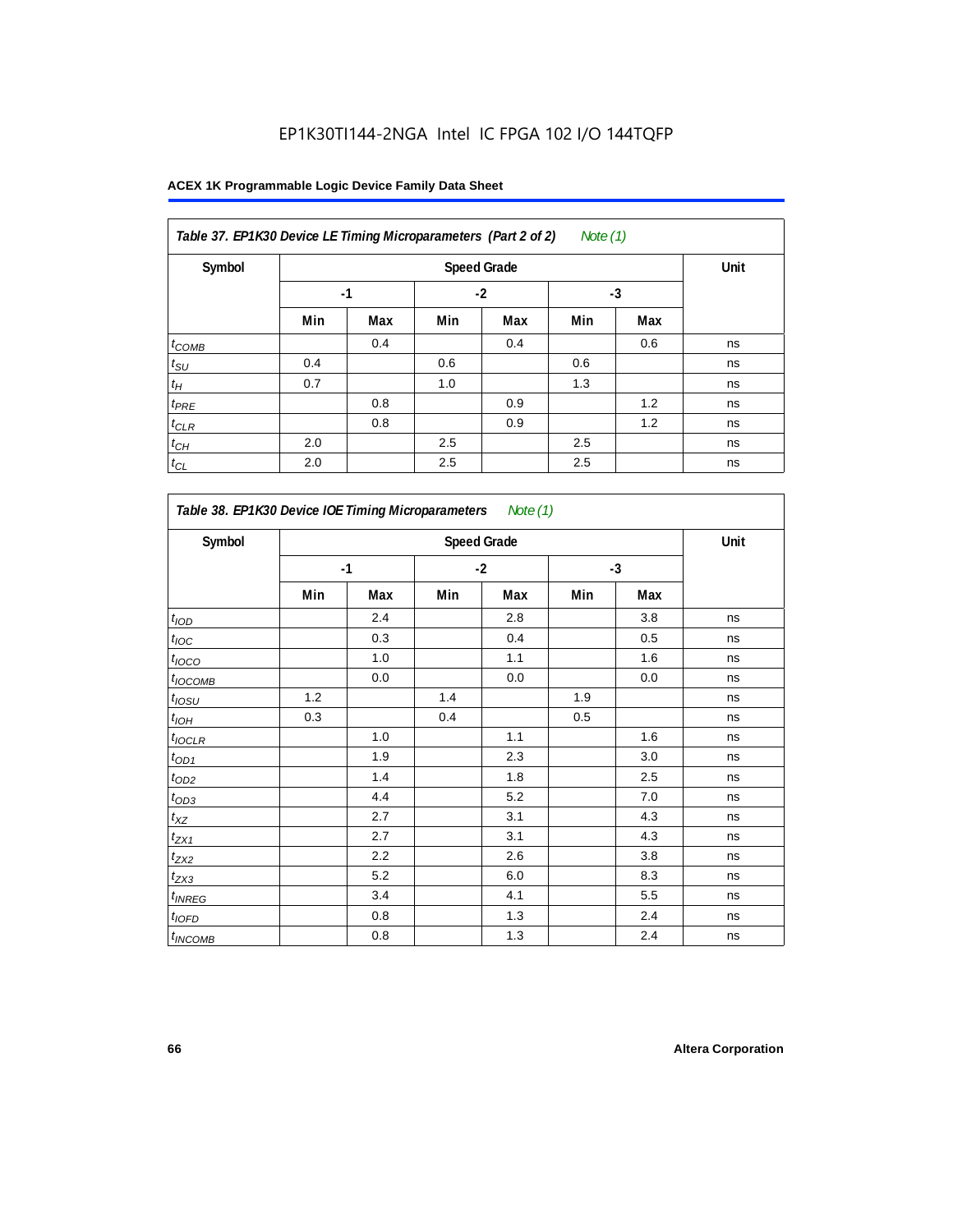| Table 39. EP1K30 Device EAB Internal Microparameters Note (1) |      |      |     |      |     |      |    |  |
|---------------------------------------------------------------|------|------|-----|------|-----|------|----|--|
| Symbol                                                        |      | Unit |     |      |     |      |    |  |
|                                                               | $-1$ |      |     | $-2$ |     | $-3$ |    |  |
|                                                               | Min  | Max  | Min | Max  | Min | Max  |    |  |
| <i>EABDATA1</i>                                               |      | 1.7  |     | 2.0  |     | 2.3  | ns |  |
| t <sub>EABDATA1</sub>                                         |      | 0.6  |     | 0.7  |     | 0.8  | ns |  |
| $t_{EABWE1}$                                                  |      | 1.1  |     | 1.3  |     | 1.4  | ns |  |
| t <sub>EABWE2</sub>                                           |      | 0.4  |     | 0.4  |     | 0.5  | ns |  |
| $t_{EABRE1}$                                                  |      | 0.8  |     | 0.9  |     | 1.0  | ns |  |
| $t_{EABRE2}$                                                  |      | 0.4  |     | 0.4  |     | 0.5  | ns |  |
| $t_{EABCLK}$                                                  |      | 0.0  |     | 0.0  |     | 0.0  | ns |  |
| $t_{EABCO}$                                                   |      | 0.3  |     | 0.3  |     | 0.4  | ns |  |
| <i>EABBYPASS</i>                                              |      | 0.5  |     | 0.6  |     | 0.7  | ns |  |
| $t_{EABSU}$                                                   | 0.9  |      | 1.0 |      | 1.2 |      | ns |  |
| $t_{EABH}$                                                    | 0.4  |      | 0.4 |      | 0.5 |      | ns |  |
| <b><i>EABCLR</i></b>                                          | 0.3  |      | 0.3 |      | 0.3 |      | ns |  |
| $t_{AA}$                                                      |      | 3.2  |     | 3.8  |     | 4.4  | ns |  |
| $t_{W\!\!P}$                                                  | 2.5  |      | 2.9 |      | 3.3 |      | ns |  |
| $t_{RP}$                                                      | 0.9  |      | 1.1 |      | 1.2 |      | ns |  |
| $t_{WDSU}$                                                    | 0.9  |      | 1.0 |      | 1.1 |      | ns |  |
| $t_{WDH}$                                                     | 0.1  |      | 0.1 |      | 0.1 |      | ns |  |
| $t_{WASU}$                                                    | 1.7  |      | 2.0 |      | 2.3 |      | ns |  |
| $t_{WAH}$                                                     | 1.8  |      | 2.1 |      | 2.4 |      | ns |  |
| $t_{RASU}$                                                    | 3.1  |      | 3.7 |      | 4.2 |      | ns |  |
| $t_{RAH}$                                                     | 0.2  |      | 0.2 |      | 0.2 |      | ns |  |
| $t_{WO}$                                                      |      | 2.5  |     | 2.9  |     | 3.3  | ns |  |
| $t_{DD}$                                                      |      | 2.5  |     | 2.9  |     | 3.3  | ns |  |
| <b><i>EABOUT</i></b>                                          |      | 0.5  |     | 0.6  |     | 0.7  | ns |  |
| $t_{EABCH}$                                                   | 1.5  |      | 2.0 |      | 2.3 |      | ns |  |
| $t_{EABCL}$                                                   | 2.5  |      | 2.9 |      | 3.3 |      | ns |  |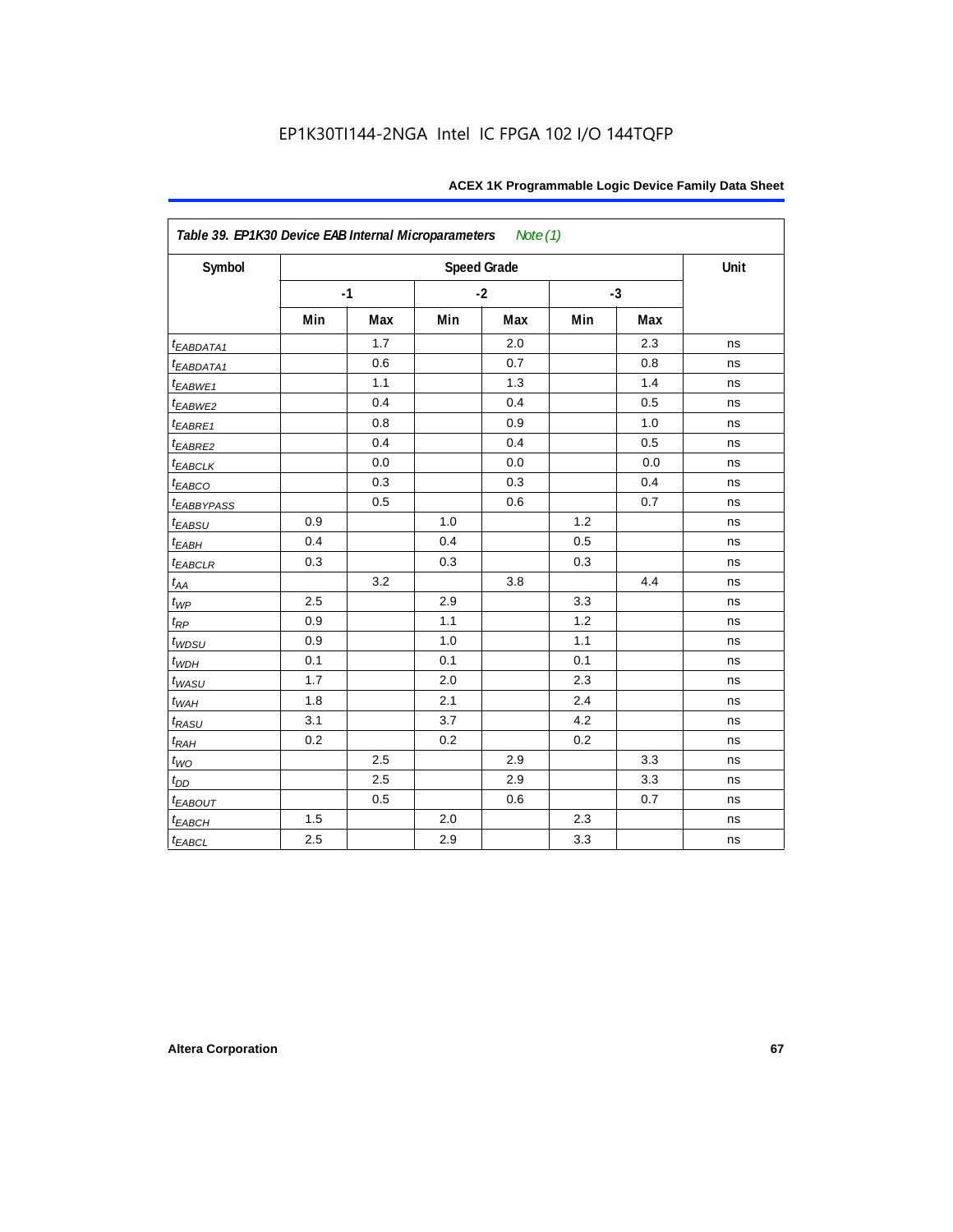# EP1K30TI144-2NGA Intel IC FPGA 102 I/O 144TQFP

| Table 40. EP1K30 Device EAB Internal Timing Macroparameters<br>Note $(1)$ |     |              |     |     |     |      |    |  |
|---------------------------------------------------------------------------|-----|--------------|-----|-----|-----|------|----|--|
| Symbol                                                                    |     | Unit         |     |     |     |      |    |  |
|                                                                           |     | $-2$<br>$-1$ |     |     |     | $-3$ |    |  |
|                                                                           | Min | Max          | Min | Max | Min | Max  |    |  |
| t <sub>EABAA</sub>                                                        |     | 6.4          |     | 7.6 |     | 8.8  | ns |  |
| <sup>t</sup> EABRCOMB                                                     | 6.4 |              | 7.6 |     | 8.8 |      | ns |  |
| <sup>t</sup> EABRCREG                                                     | 4.4 |              | 5.1 |     | 6.0 |      | ns |  |
| <sup>t</sup> EABWP                                                        | 2.5 |              | 2.9 |     | 3.3 |      | ns |  |
| <sup>t</sup> EABWCOMB                                                     | 6.0 |              | 7.0 |     | 8.0 |      | ns |  |
| <sup>t</sup> EABWCREG                                                     | 6.8 |              | 7.8 |     | 9.0 |      | ns |  |
| <sup>t</sup> EABDD                                                        |     | 5.7          |     | 6.7 |     | 7.7  | ns |  |
| <sup>t</sup> EABDATACO                                                    |     | 0.8          |     | 0.9 |     | 1.1  | ns |  |
| <sup>t</sup> EABDATASU                                                    | 1.5 |              | 1.7 |     | 2.0 |      | ns |  |
| <sup>t</sup> EABDATAH                                                     | 0.0 |              | 0.0 |     | 0.0 |      | ns |  |
| <sup>t</sup> EABWESU                                                      | 1.3 |              | 1.4 |     | 1.7 |      | ns |  |
| <sup>t</sup> EABWEH                                                       | 0.0 |              | 0.0 |     | 0.0 |      | ns |  |
| <sup>t</sup> EABWDSU                                                      | 1.5 |              | 1.7 |     | 2.0 |      | ns |  |
| <sup>t</sup> EABWDH                                                       | 0.0 |              | 0.0 |     | 0.0 |      | ns |  |
| <sup>t</sup> EABWASU                                                      | 3.0 |              | 3.6 |     | 4.3 |      | ns |  |
| t <sub>EABWAH</sub>                                                       | 0.5 |              | 0.5 |     | 0.4 |      | ns |  |
| t <sub>EABWO</sub>                                                        |     | 5.1          |     | 6.0 |     | 6.8  | ns |  |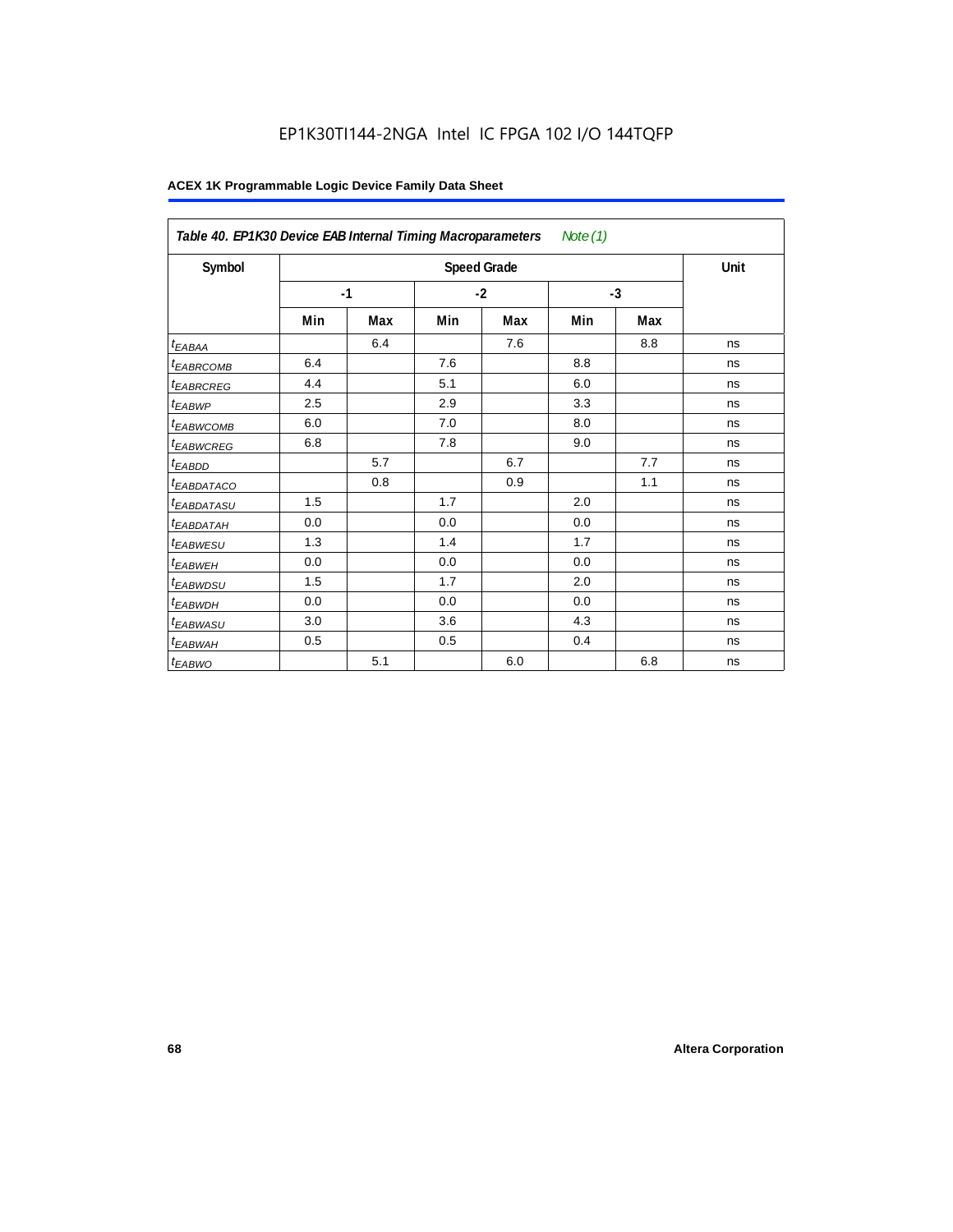| Table 41. EP1K30 Device Interconnect Timing Microparameters |      |      |      |     | Note (1) |     |    |
|-------------------------------------------------------------|------|------|------|-----|----------|-----|----|
| Symbol                                                      |      | Unit |      |     |          |     |    |
|                                                             | $-1$ |      | $-2$ |     | $-3$     |     |    |
|                                                             | Min  | Max  | Min  | Max | Min      | Max |    |
| $t_{DIN2IOE}$                                               |      | 1.8  |      | 2.4 |          | 2.9 | ns |
| $t_{DIN2LE}$                                                |      | 1.5  |      | 1.8 |          | 2.4 | ns |
| t <sub>DIN2DATA</sub>                                       |      | 1.5  |      | 1.8 |          | 2.2 | ns |
| $t_{DCLK2IOE}$                                              |      | 2.2  |      | 2.6 |          | 3.0 | ns |
| $t_{DCLK2LE}$                                               |      | 1.5  |      | 1.8 |          | 2.4 | ns |
| $t_{SAMELAB}$                                               |      | 0.1  |      | 0.2 |          | 0.3 | ns |
| <i>t<sub>SAMEROW</sub></i>                                  |      | 2.0  |      | 2.4 |          | 2.7 | ns |
| <i>t<sub>SAMECOLUMN</sub></i>                               |      | 0.7  |      | 1.0 |          | 0.8 | ns |
| <i>t<sub>DIFFROW</sub></i>                                  |      | 2.7  |      | 3.4 |          | 3.5 | ns |
| t <sub>TWOROWS</sub>                                        |      | 4.7  |      | 5.8 |          | 6.2 | ns |
| $t_{LEPERIPH}$                                              |      | 2.7  |      | 3.4 |          | 3.8 | ns |
| <b><i>LABCARRY</i></b>                                      |      | 0.3  |      | 0.4 |          | 0.5 | ns |
| $t_{LABCASC}$                                               |      | 0.8  |      | 0.8 |          | 1.1 | ns |

| Table 42. EP1K30 External Timing Parameters |      |      |      | Notes (1), (2) |      |      |    |
|---------------------------------------------|------|------|------|----------------|------|------|----|
| Symbol                                      |      | Unit |      |                |      |      |    |
|                                             | $-1$ |      | $-2$ |                | $-3$ |      |    |
|                                             | Min  | Max  | Min  | Max            | Min  | Max  |    |
| t <sub>DRR</sub>                            |      | 8.0  |      | 9.5            |      | 12.5 | ns |
| $t_{INSU}$ (3)                              | 2.1  |      | 2.5  |                | 3.9  |      | ns |
| $t_{INH}$ (3)                               | 0.0  |      | 0.0  |                | 0.0  |      | ns |
| $t_{OUTCO}$ (3)                             | 2.0  | 4.9  | 2.0  | 5.9            | 2.0  | 7.6  | ns |
| $t$ <sub>INSU</sub> $(4)$                   | 1.1  |      | 1.5  |                |      |      | ns |
| $t_{INH}$ (4)                               | 0.0  |      | 0.0  |                |      |      | ns |
| $t_{OUTCO}$ (4)                             | 0.5  | 3.9  | 0.5  | 4.9            |      |      | ns |
| t <sub>PCISU</sub>                          | 3.0  |      | 4.2  |                |      |      | ns |
| t <sub>PCIH</sub>                           | 0.0  |      | 0.0  |                |      |      | ns |
| t <sub>PCICO</sub>                          | 2.0  | 6.0  | 2.0  | 7.5            |      |      | ns |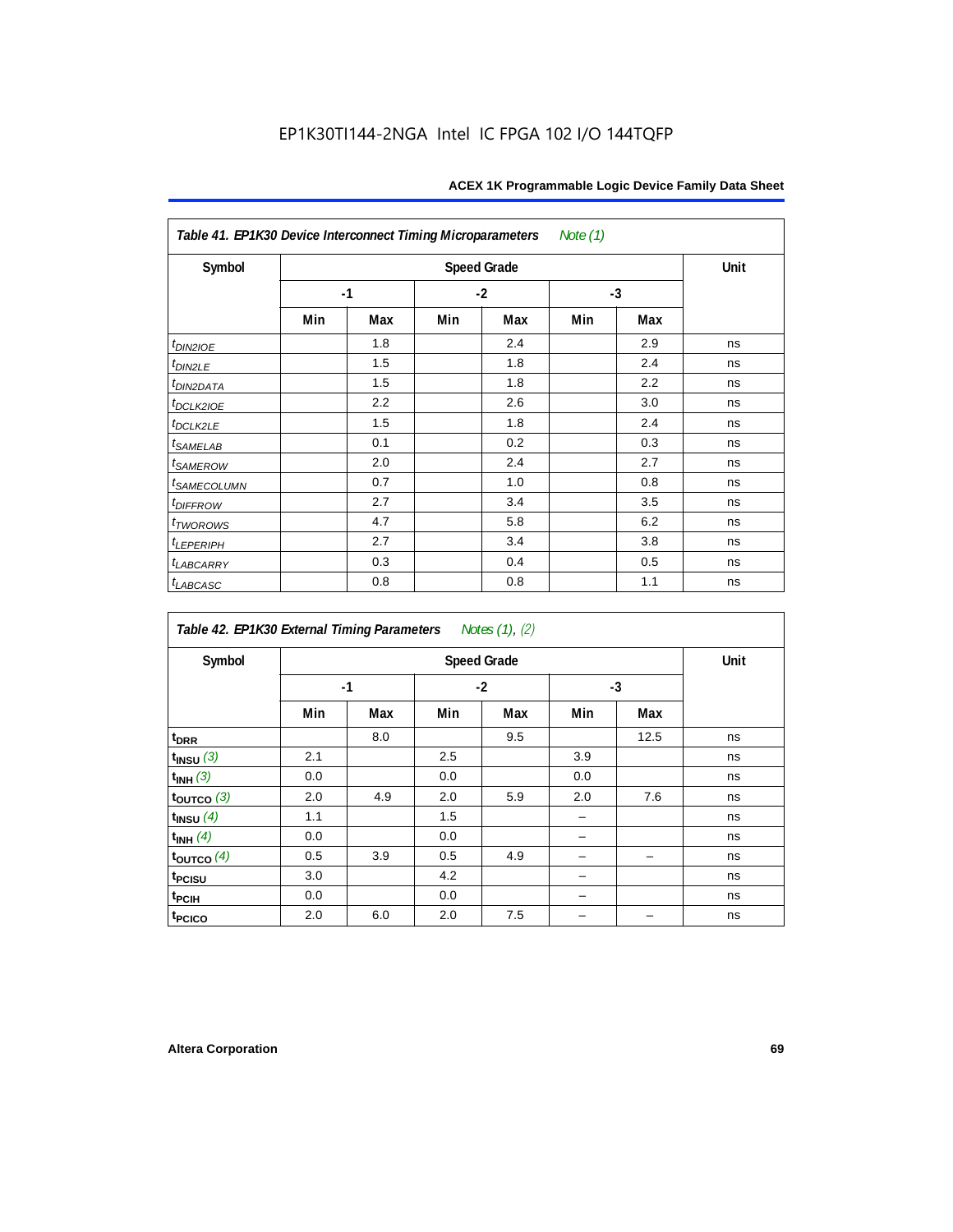| Table 43. EP1K30 External Bidirectional Timing Parameters Notes (1), (2) |      |      |      |     |      |     |    |
|--------------------------------------------------------------------------|------|------|------|-----|------|-----|----|
| Symbol                                                                   |      | Unit |      |     |      |     |    |
|                                                                          | $-1$ |      | $-2$ |     | $-3$ |     |    |
|                                                                          | Min  | Max  | Min  | Max | Min  | Max |    |
| $t_{\text{INSUBIDIR}}(3)$                                                | 2.8  |      | 3.9  |     | 5.2  |     | ns |
| $t_{INHBIDIR}$ (3)                                                       | 0.0  |      | 0.0  |     | 0.0  |     | ns |
| $t_{INSUBIDIR}(4)$                                                       | 3.8  |      | 4.9  |     |      |     | ns |
| $t_{INHBIDIR}$ (4)                                                       | 0.0  |      | 0.0  |     |      |     | ns |
| $t_{\text{OUTCOBIDIR}}$ (3)                                              | 2.0  | 4.9  | 2.0  | 5.9 | 2.0  | 7.6 | ns |
| $t_{XZBIDIR}$ (3)                                                        |      | 6.1  |      | 7.5 |      | 9.7 | ns |
| $t_{ZXBIDIR}$ (3)                                                        |      | 6.1  |      | 7.5 |      | 9.7 | ns |
| toutcobidir $(4)$                                                        | 0.5  | 3.9  | 0.5  | 4.9 |      |     | ns |
| $t_{XZBIDIR}$ (4)                                                        |      | 5.1  |      | 6.5 |      |     | ns |
| $t_{ZXBIDIR}$ (4)                                                        |      | 5.1  |      | 6.5 |      |     | ns |

#### *Notes to tables:*

(1) All timing parameters are described in Tables 22 through 29 in this data sheet.<br>(2) These parameters are specified by characterization.

(2) These parameters are specified by characterization.<br>
(3) This parameter is measured without the use of the C This parameter is measured without the use of the ClockLock or ClockBoost circuits.

(4) This parameter is measured with the use of the ClockLock or ClockBoost circuits.

#### Tables 44 through 50 show EP1K50 device external timing parameters.

| Table 44. EP1K50 Device LE Timing Microparameters (Part 1 of 2) |     |      |     |      | Note $(1)$ |      |    |
|-----------------------------------------------------------------|-----|------|-----|------|------------|------|----|
| Symbol                                                          |     | Unit |     |      |            |      |    |
|                                                                 |     | $-1$ |     | $-2$ |            | $-3$ |    |
|                                                                 | Min | Max  | Min | Max  | Min        | Max  |    |
| $t_{LUT}$                                                       |     | 0.6  |     | 0.8  |            | 1.1  | ns |
| $t_{CLUT}$                                                      |     | 0.5  |     | 0.6  |            | 0.8  | ns |
| $t_{RLUT}$                                                      |     | 0.6  |     | 0.7  |            | 0.9  | ns |
| <sup>t</sup> PACKED                                             |     | 0.2  |     | 0.3  |            | 0.4  | ns |
| $t_{EN}$                                                        |     | 0.6  |     | 0.7  |            | 0.9  | ns |
| $t_{CICO}$                                                      |     | 0.1  |     | 0.1  |            | 0.1  | ns |
| $t_{GEN}$                                                       |     | 0.4  |     | 0.5  |            | 0.6  | ns |
| $t_{GENR}$                                                      |     | 0.1  |     | 0.1  |            | 0.1  | ns |
| $t_{CASC}$                                                      |     | 0.5  |     | 0.8  |            | 1.0  | ns |
| $t_C$                                                           |     | 0.5  |     | 0.6  |            | 0.8  | ns |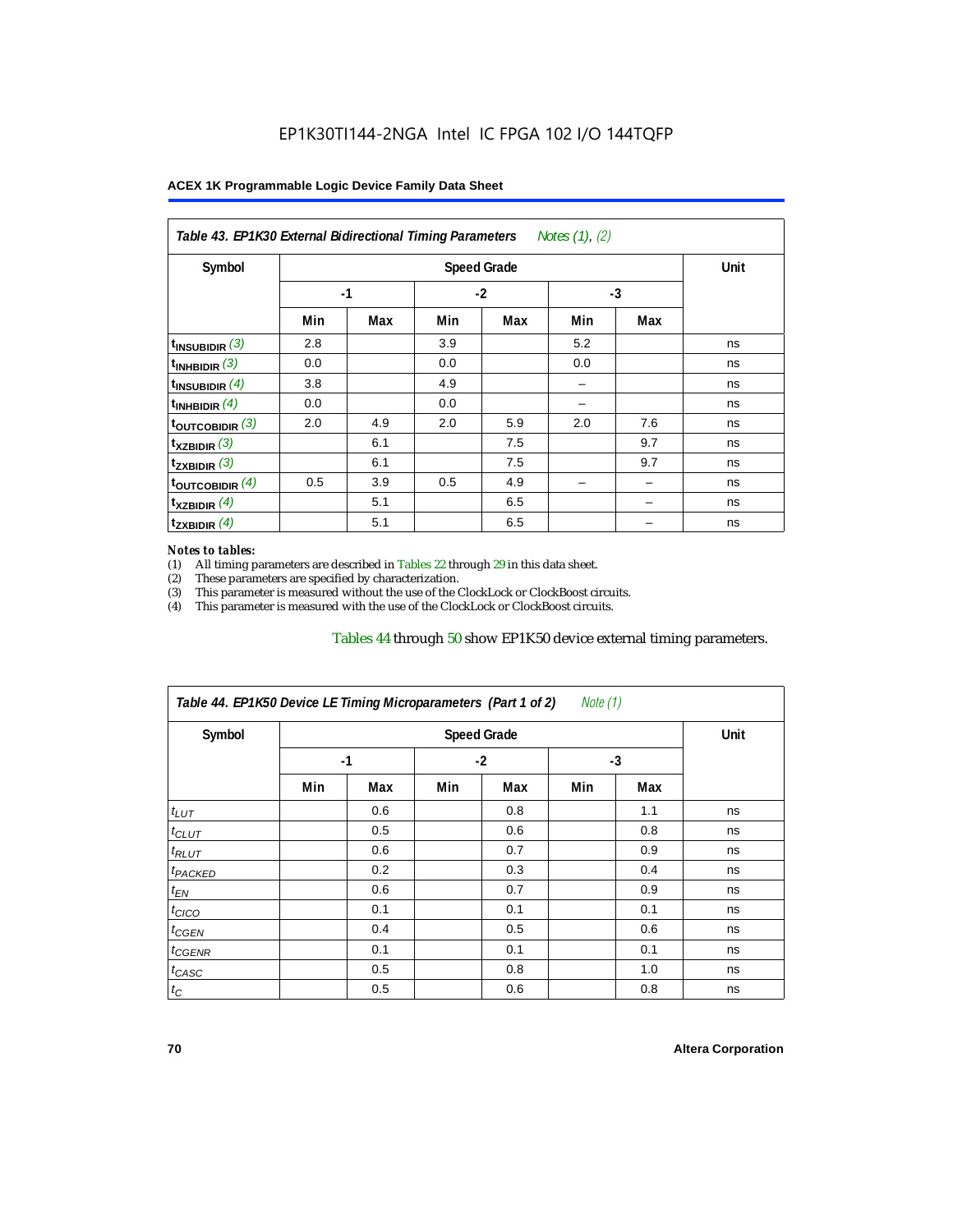| Symbol             |     | <b>Speed Grade</b> |     |      |     |      |    |  |  |
|--------------------|-----|--------------------|-----|------|-----|------|----|--|--|
|                    |     | $-1$               |     | $-2$ |     | $-3$ |    |  |  |
|                    | Min | Max                | Min | Max  | Min | Max  |    |  |  |
| $t_{CO}$           |     | 0.6                |     | 0.6  |     | 0.7  | ns |  |  |
| $t_{COMB}$         |     | 0.3                |     | 0.4  |     | 0.5  | ns |  |  |
| $t_{\rm SU}$       | 0.5 |                    | 0.6 |      | 0.7 |      | ns |  |  |
| $t_H\,$            | 0.5 |                    | 0.6 |      | 0.8 |      | ns |  |  |
| $t_{PRE}$          |     | 0.4                |     | 0.5  |     | 0.7  | ns |  |  |
| $t_{CLR}$          |     | 0.8                |     | 1.0  |     | 1.2  | ns |  |  |
| $t_{\mathbb{C} H}$ | 2.0 |                    | 2.5 |      | 3.0 |      | ns |  |  |
| $t_{CL}$           | 2.0 |                    | 2.5 |      | 3.0 |      | ns |  |  |

| Symbol           |      | <b>Speed Grade</b> |      |     |      |     |    |  |  |
|------------------|------|--------------------|------|-----|------|-----|----|--|--|
|                  | $-1$ |                    | $-2$ |     | $-3$ |     |    |  |  |
|                  | Min  | Max                | Min  | Max | Min  | Max |    |  |  |
| t <sub>IOD</sub> |      | 1.3                |      | 1.3 |      | 1.9 | ns |  |  |
| $t_{\text{loc}}$ |      | 0.3                |      | 0.4 |      | 0.4 | ns |  |  |
| $t_{IOCO}$       |      | 1.7                |      | 2.1 |      | 2.6 | ns |  |  |
| $t_{IOCOMB}$     |      | 0.5                |      | 0.6 |      | 0.8 | ns |  |  |
| $t_{IOSU}$       | 0.8  |                    | 1.0  |     | 1.3  |     | ns |  |  |
| $t_{IOH}$        | 0.4  |                    | 0.5  |     | 0.6  |     | ns |  |  |
| $t_{IOCLR}$      |      | 0.2                |      | 0.2 |      | 0.4 | ns |  |  |
| $t_{\text{OD1}}$ |      | 1.2                |      | 1.2 |      | 1.9 | ns |  |  |
| $t_{OD2}$        |      | 0.7                |      | 0.8 |      | 1.7 | ns |  |  |
| $t_{OD3}$        |      | 2.7                |      | 3.0 |      | 4.3 | ns |  |  |
| $t_{XZ}$         |      | 4.7                |      | 5.7 |      | 7.5 | ns |  |  |
| $t_{ZX1}$        |      | 4.7                |      | 5.7 |      | 7.5 | ns |  |  |
| $t_{ZX2}$        |      | 4.2                |      | 5.3 |      | 7.3 | ns |  |  |
| $t_{ZX3}$        |      | 6.2                |      | 7.5 |      | 9.9 | ns |  |  |
| $t_{INREG}$      |      | 3.5                |      | 4.2 |      | 5.6 | ns |  |  |
| $t_{IOFD}$       |      | 1.1                |      | 1.3 |      | 1.8 | ns |  |  |
| $t_{INCOMB}$     |      | 1.1                |      | 1.3 |      | 1.8 | ns |  |  |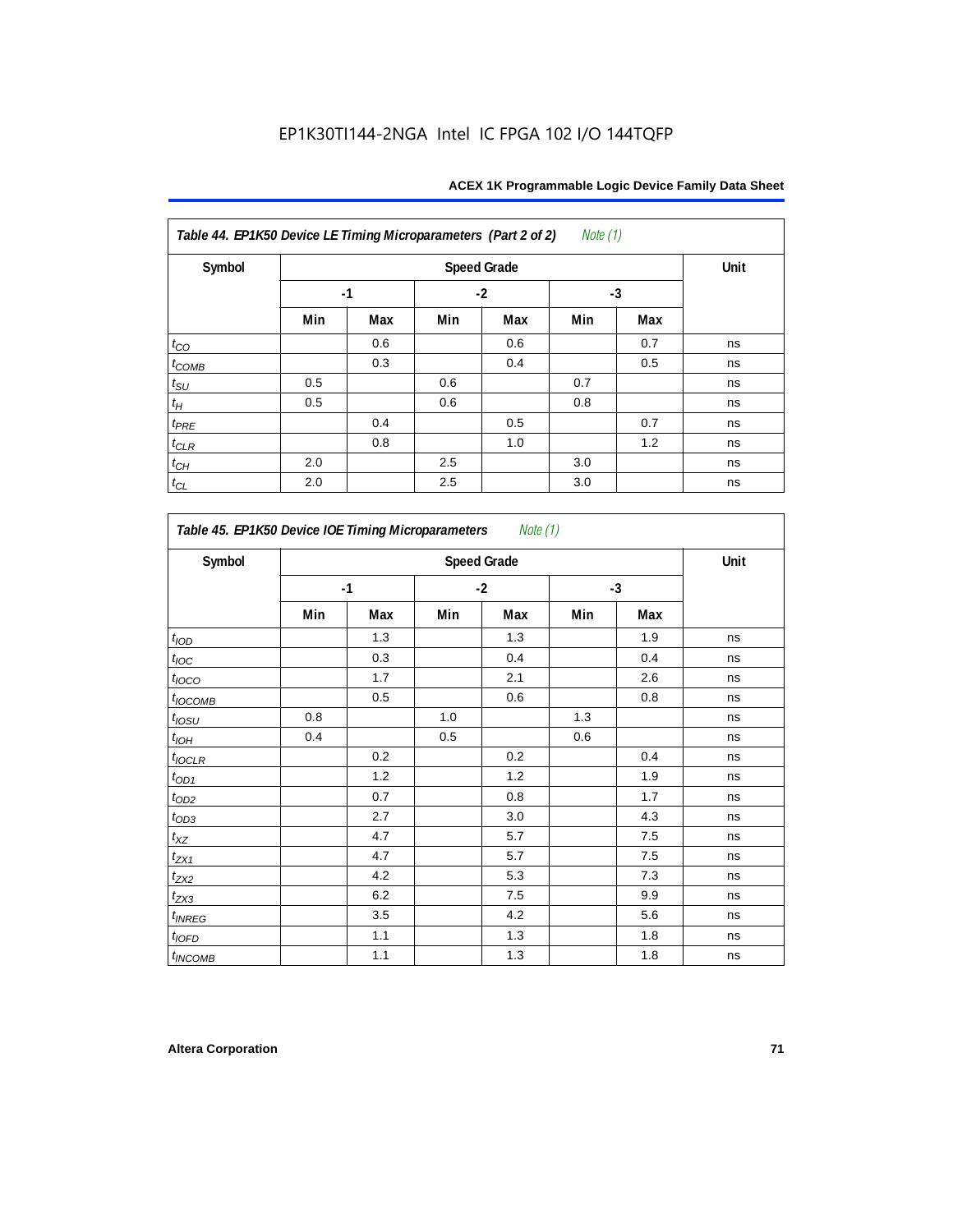| Symbol                 |     |      |     | <b>Speed Grade</b> |     |      | Unit |
|------------------------|-----|------|-----|--------------------|-----|------|------|
|                        |     | $-1$ |     | $-2$               |     | $-3$ |      |
|                        | Min | Max  | Min | Max                | Min | Max  |      |
| t <sub>EABDATA1</sub>  |     | 1.7  |     | 2.4                |     | 3.2  | ns   |
| <sup>t</sup> EABDATA2  |     | 0.4  |     | 0.6                |     | 0.8  | ns   |
| t <sub>EABWE1</sub>    |     | 1.0  |     | 1.4                |     | 1.9  | ns   |
| <sup>t</sup> EABWE2    |     | 0.0  |     | 0.0                |     | 0.0  | ns   |
| <sup>t</sup> EABRE1    |     | 0.0  |     | 0.0                |     | 0.0  |      |
| $t_{EABRE2}$           |     | 0.4  |     | 0.6                |     | 0.8  |      |
| <sup>t</sup> EABCLK    |     | 0.0  |     | 0.0                |     | 0.0  | ns   |
| t <sub>EABCO</sub>     |     | 0.8  |     | 1.1                |     | 1.5  | ns   |
| <sup>t</sup> EABBYPASS |     | 0.0  |     | 0.0                |     | 0.0  | ns   |
| $t_{EABSU}$            | 0.7 |      | 1.0 |                    | 1.3 |      | ns   |
| t <sub>EABH</sub>      | 0.4 |      | 0.6 |                    | 0.8 |      | ns   |
| $t_{EABCLR}$           | 0.8 |      | 1.1 |                    | 1.5 |      |      |
| $t_{AA}$               |     | 2.0  |     | 2.8                |     | 3.8  | ns   |
| $t_{\mathcal{WP}}$     | 2.0 |      | 2.8 |                    | 3.8 |      | ns   |
| $t_{RP}$               | 1.0 |      | 1.4 |                    | 1.9 |      |      |
| $t_{WDSU}$             | 0.5 |      | 0.7 |                    | 0.9 |      | ns   |
| $t_{WDH}$              | 0.1 |      | 0.1 |                    | 0.2 |      | ns   |
| $t_{WASU}$             | 1.0 |      | 1.4 |                    | 1.9 |      | ns   |
| $t_{WAH}$              | 1.5 |      | 2.1 |                    | 2.9 |      | ns   |
| t <sub>RASU</sub>      | 1.5 |      | 2.1 |                    | 2.8 |      |      |
| $t_{RAH}$              | 0.1 |      | 0.1 |                    | 0.2 |      |      |
| $t_{WO}$               |     | 2.1  |     | 2.9                |     | 4.0  | ns   |
| $t_{DD}$               |     | 2.1  |     | 2.9                |     | 4.0  | ns   |
| $t_{EABOUT}$           |     | 0.0  |     | 0.0                |     | 0.0  | ns   |
| t <sub>EABCH</sub>     | 1.5 |      | 2.0 |                    | 2.5 |      | ns   |
| $t_{EABCL}$            | 1.5 |      | 2.0 |                    | 2.5 |      | ns   |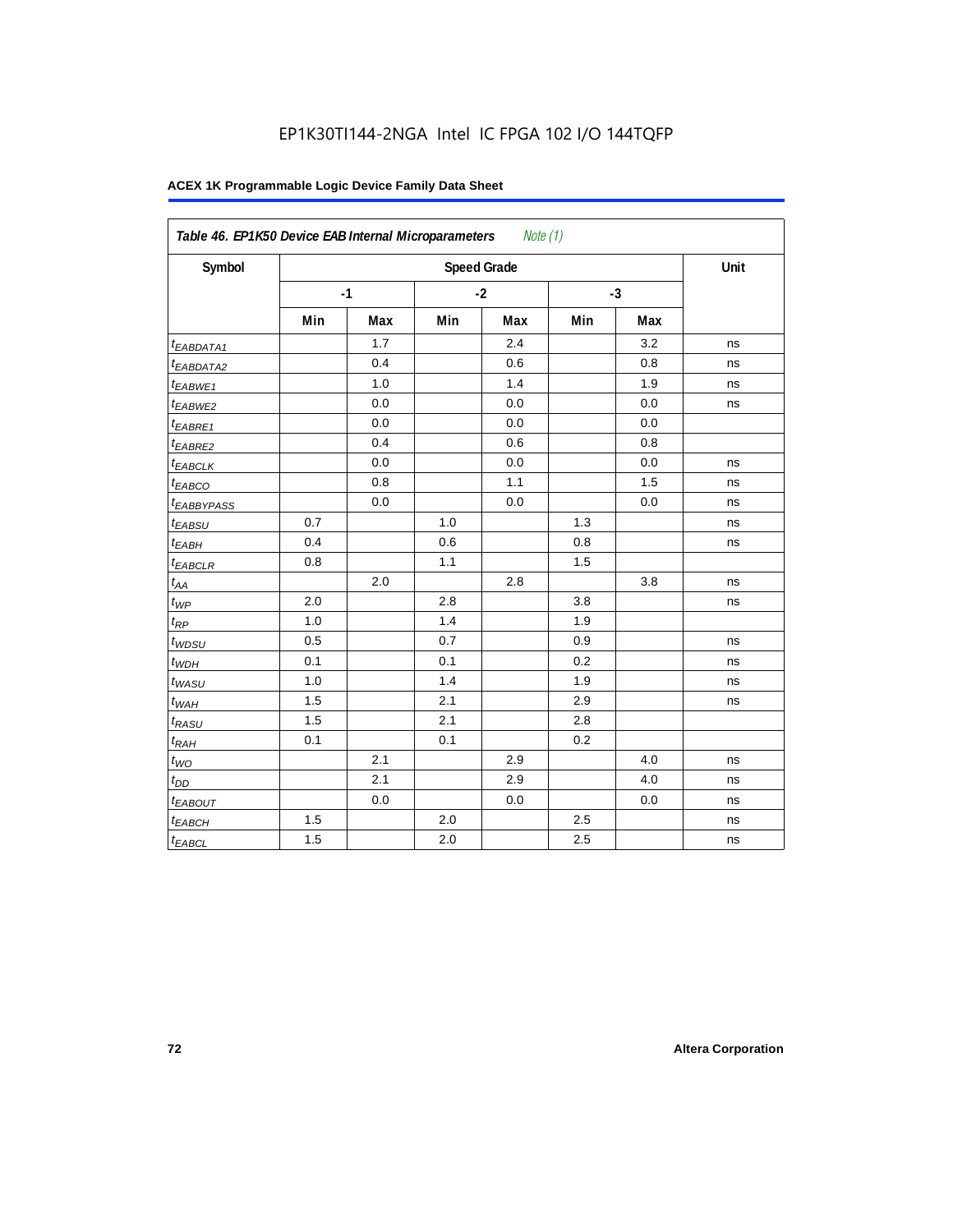| Symbol                 |     |      |     | <b>Speed Grade</b> |      |      | Unit |
|------------------------|-----|------|-----|--------------------|------|------|------|
|                        |     | $-1$ |     | $-2$               |      | $-3$ |      |
|                        | Min | Max  | Min | Max                | Min  | Max  |      |
| t <sub>EABAA</sub>     |     | 3.7  |     | 5.2                |      | 7.0  | ns   |
| t <sub>EABRCCOMB</sub> | 3.7 |      | 5.2 |                    | 7.0  |      | ns   |
| <i>EABRCREG</i>        | 3.5 |      | 4.9 |                    | 6.6  |      | ns   |
| t <sub>EABWP</sub>     | 2.0 |      | 2.8 |                    | 3.8  |      | ns   |
| t <sub>ЕАВWССОМВ</sub> | 4.5 |      | 6.3 |                    | 8.6  |      | ns   |
| t <sub>EABWCREG</sub>  | 5.6 |      | 7.8 |                    | 10.6 |      | ns   |
| t <sub>EABDD</sub>     |     | 3.8  |     | 5.3                |      | 7.2  | ns   |
| t <sub>EABDATACO</sub> |     | 0.8  |     | 1.1                |      | 1.5  | ns   |
| t <sub>EABDATASU</sub> | 1.1 |      | 1.6 |                    | 2.1  |      | ns   |
| <sup>t</sup> EABDATAH  | 0.0 |      | 0.0 |                    | 0.0  |      | ns   |
| <sup>t</sup> EABWESU   | 0.7 |      | 1.0 |                    | 1.3  |      | ns   |
| <sup>t</sup> ЕАВWЕН    | 0.4 |      | 0.6 |                    | 0.8  |      | ns   |
| t <sub>EABWDSU</sub>   | 1.2 |      | 1.7 |                    | 2.2  |      | ns   |
| t <sub>EABWDH</sub>    | 0.0 |      | 0.0 |                    | 0.0  |      | ns   |
| <sup>t</sup> EABWASU   | 1.6 |      | 2.3 |                    | 3.0  |      | ns   |
| t <sub>EABWAH</sub>    | 0.9 |      | 1.2 |                    | 1.8  |      | ns   |
| t <sub>EABWO</sub>     |     | 3.1  |     | 4.3                |      | 5.9  | ns   |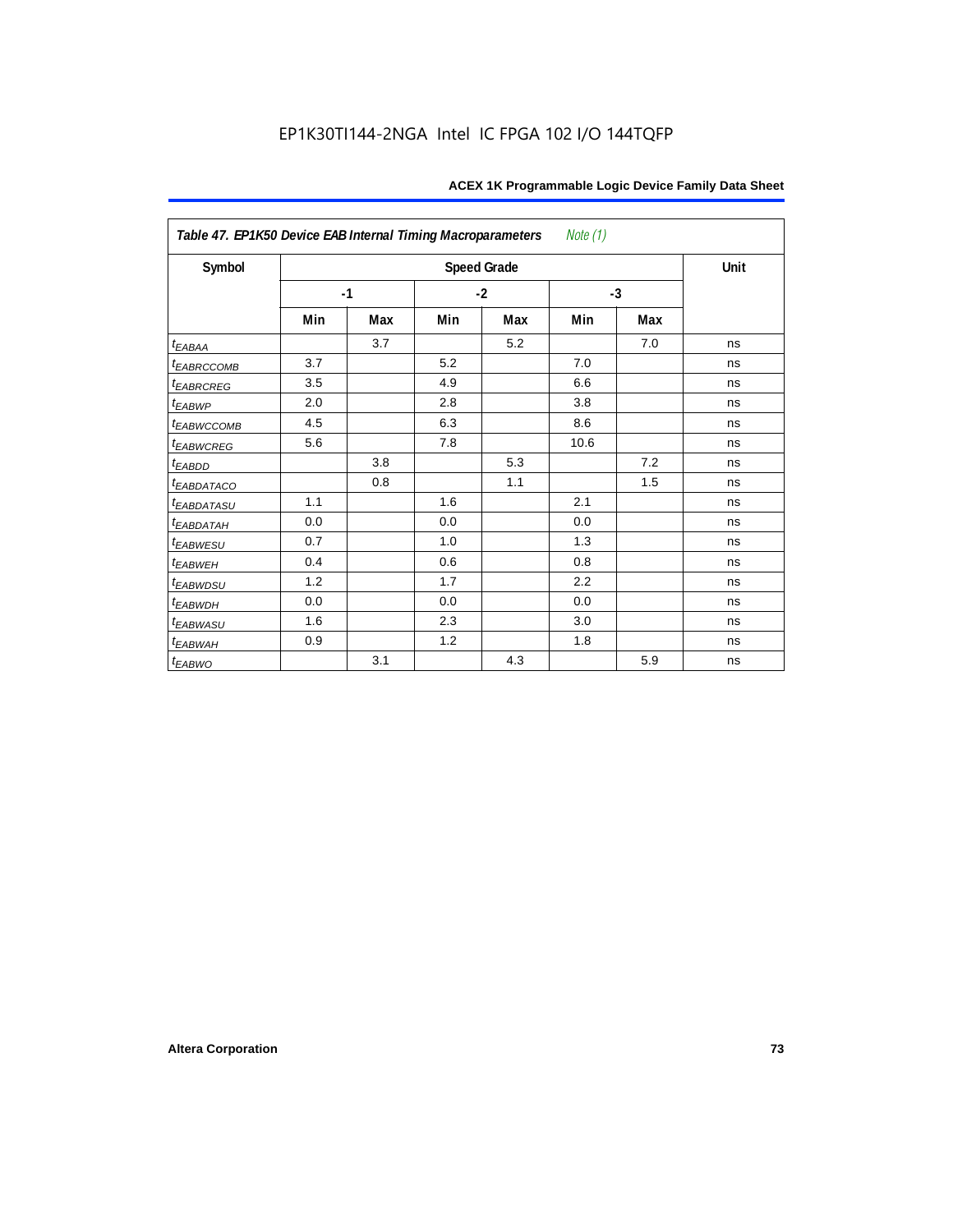## EP1K30TI144-2NGA Intel IC FPGA 102 I/O 144TQFP

| Table 48. EP1K50 Device Interconnect Timing Microparameters<br>Note (1) |     |      |      |     |      |     |    |  |  |  |
|-------------------------------------------------------------------------|-----|------|------|-----|------|-----|----|--|--|--|
| Symbol                                                                  |     | Unit |      |     |      |     |    |  |  |  |
|                                                                         |     | $-1$ | $-2$ |     | $-3$ |     |    |  |  |  |
|                                                                         | Min | Max  | Min  | Max | Min  | Max |    |  |  |  |
| $t_{DINZIOE}$                                                           |     | 3.1  |      | 3.7 |      | 4.6 | ns |  |  |  |
| <sup>t</sup> DIN2LE                                                     |     | 1.7  |      | 2.1 |      | 2.7 | ns |  |  |  |
| <sup>t</sup> DIN2DATA                                                   |     | 2.7  |      | 3.1 |      | 5.1 | ns |  |  |  |
| <sup>t</sup> DCLK2IOE                                                   |     | 1.6  |      | 1.9 |      | 2.6 | ns |  |  |  |
| <sup>t</sup> DCLK2LE                                                    |     | 1.7  |      | 2.1 |      | 2.7 | ns |  |  |  |
| <sup>t</sup> SAMELAB                                                    |     | 0.1  |      | 0.1 |      | 0.2 | ns |  |  |  |
| <sup>t</sup> SAMEROW                                                    |     | 1.5  |      | 1.7 |      | 2.4 | ns |  |  |  |
| <sup>t</sup> SAMECOLUMN                                                 |     | 1.0  |      | 1.3 |      | 2.1 | ns |  |  |  |
| <i>t<sub>DIFFROW</sub></i>                                              |     | 2.5  |      | 3.0 |      | 4.5 | ns |  |  |  |
| <sup>t</sup> TWOROWS                                                    |     | 4.0  |      | 4.7 |      | 6.9 | ns |  |  |  |
| <sup>t</sup> LEPERIPH                                                   |     | 2.6  |      | 2.9 |      | 3.4 | ns |  |  |  |
| <sup>t</sup> LABCARRY                                                   |     | 0.1  |      | 0.2 |      | 0.2 | ns |  |  |  |
| <b>LABCASC</b>                                                          |     | 0.8  |      | 1.0 |      | 1.3 | ns |  |  |  |

| Note $(1)$<br>Table 49. EP1K50 External Timing Parameters |      |      |     |      |     |      |    |  |  |  |
|-----------------------------------------------------------|------|------|-----|------|-----|------|----|--|--|--|
| Symbol                                                    |      | Unit |     |      |     |      |    |  |  |  |
|                                                           | $-1$ |      |     | $-2$ |     | $-3$ |    |  |  |  |
|                                                           | Min  | Max  | Min | Max  | Min | Max  |    |  |  |  |
| t <sub>DRR</sub>                                          |      | 8.0  |     | 9.5  |     | 12.5 | ns |  |  |  |
| $t_{INSU}$ (2)                                            | 2.4  |      | 2.9 |      | 3.9 |      | ns |  |  |  |
| $t_{INH}$ (2)                                             | 0.0  |      | 0.0 |      | 0.0 |      | ns |  |  |  |
| $t_{OUTCO}$ (2)                                           | 2.0  | 4.3  | 2.0 | 5.2  | 2.0 | 7.3  | ns |  |  |  |
| $t_{INSU}$ (3)                                            | 2.4  |      | 2.9 |      |     |      | ns |  |  |  |
| $t_{INH}$ (3)                                             | 0.0  |      | 0.0 |      |     |      | ns |  |  |  |
| $t_{OUTCO}$ (3)                                           | 0.5  | 3.3  | 0.5 | 4.1  |     |      | ns |  |  |  |
| t <sub>PCISU</sub>                                        | 2.4  |      | 2.9 |      |     |      | ns |  |  |  |
| t <sub>PCIH</sub>                                         | 0.0  |      | 0.0 |      |     |      | ns |  |  |  |
| t <sub>PCICO</sub>                                        | 2.0  | 6.0  | 2.0 | 7.7  |     |      | ns |  |  |  |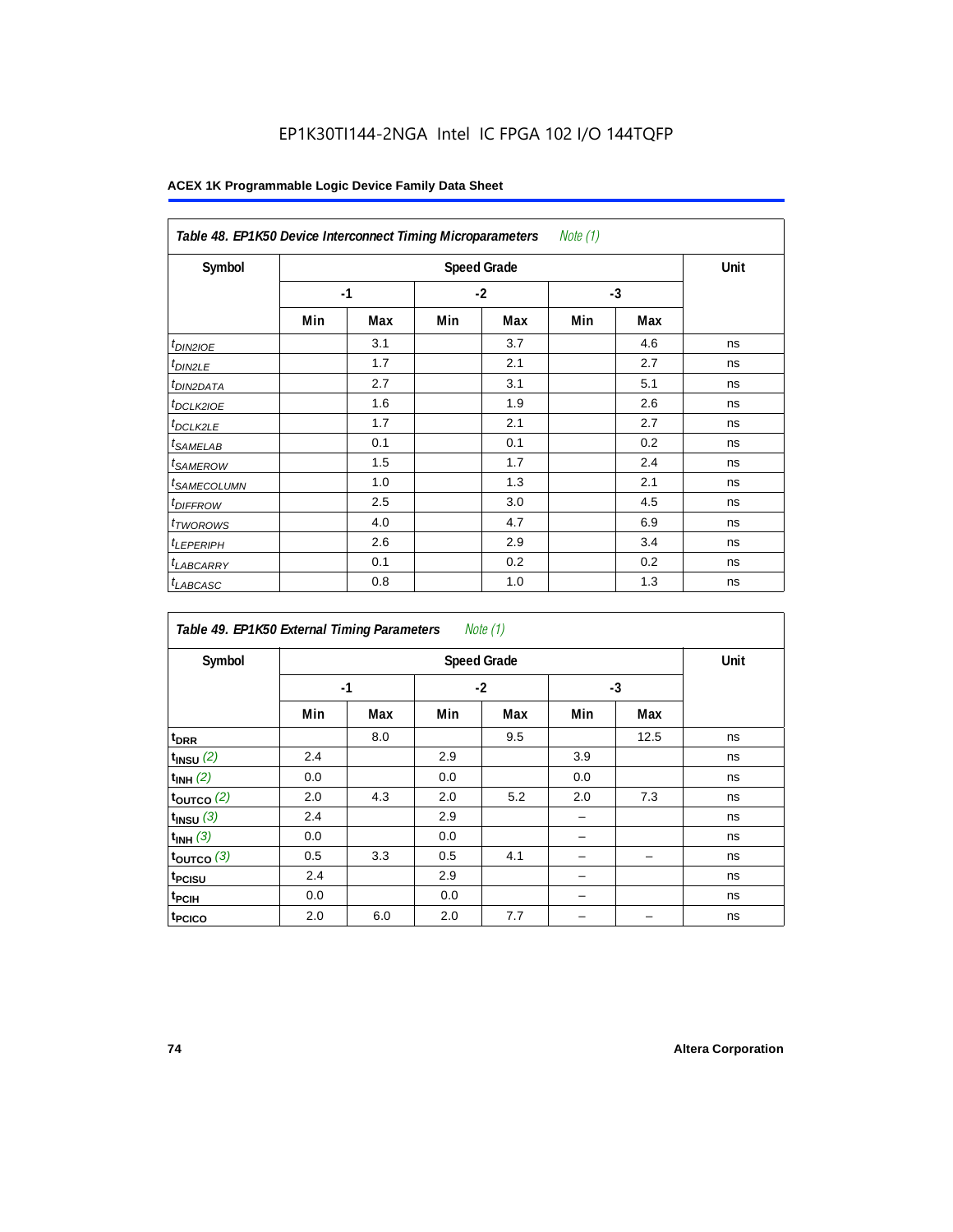| Note (1)<br>Table 50. EP1K50 External Bidirectional Timing Parameters |      |      |     |      |      |      |    |  |  |  |
|-----------------------------------------------------------------------|------|------|-----|------|------|------|----|--|--|--|
| Symbol                                                                |      | Unit |     |      |      |      |    |  |  |  |
|                                                                       | $-1$ |      |     | $-2$ | $-3$ |      |    |  |  |  |
|                                                                       | Min  | Max  | Min | Max  | Min  | Max  |    |  |  |  |
| $t_{INSUBIDIR}$ (2)                                                   | 2.7  |      | 3.2 |      | 4.3  |      | ns |  |  |  |
| $t_{INHBIDIR}$ (2)                                                    | 0.0  |      | 0.0 |      | 0.0  |      | ns |  |  |  |
| $t_{INSUBIDIR}$ (3)                                                   | 3.7  |      | 4.2 |      |      |      | ns |  |  |  |
| $t_{INHBIDIR}$ (3)                                                    | 0.0  |      | 0.0 |      |      |      | ns |  |  |  |
| toutcobidir $(2)$                                                     | 2.0  | 4.5  | 2.0 | 5.2  | 2.0  | 7.3  | ns |  |  |  |
| $t_{XZBIDIR}$ (2)                                                     |      | 6.8  |     | 7.8  |      | 10.1 | ns |  |  |  |
| $t_{ZXBIDIR}$ (2)                                                     |      | 6.8  |     | 7.8  |      | 10.1 | ns |  |  |  |
| $t_{\text{OUTCOBIDIR}}$ (3)                                           | 0.5  | 3.5  | 0.5 | 4.2  |      |      |    |  |  |  |
| $t_{XZBIDIR}$ (3)                                                     |      | 6.8  |     | 8.4  |      |      | ns |  |  |  |
| $t_{ZXBIDIR}$ (3)                                                     |      | 6.8  |     | 8.4  |      |      | ns |  |  |  |

# *Notes to tables:*

(1) All timing parameters are described in Tables 22 through 29.<br>
(2) This parameter is measured without use of the ClockLock or

(2) This parameter is measured without use of the ClockLock or ClockBoost circuits.<br>
(3) This parameter is measured with use of the ClockLock or ClockBoost circuits

 $\!$  This parameter is measured with use of the ClockLock or ClockBoost circuits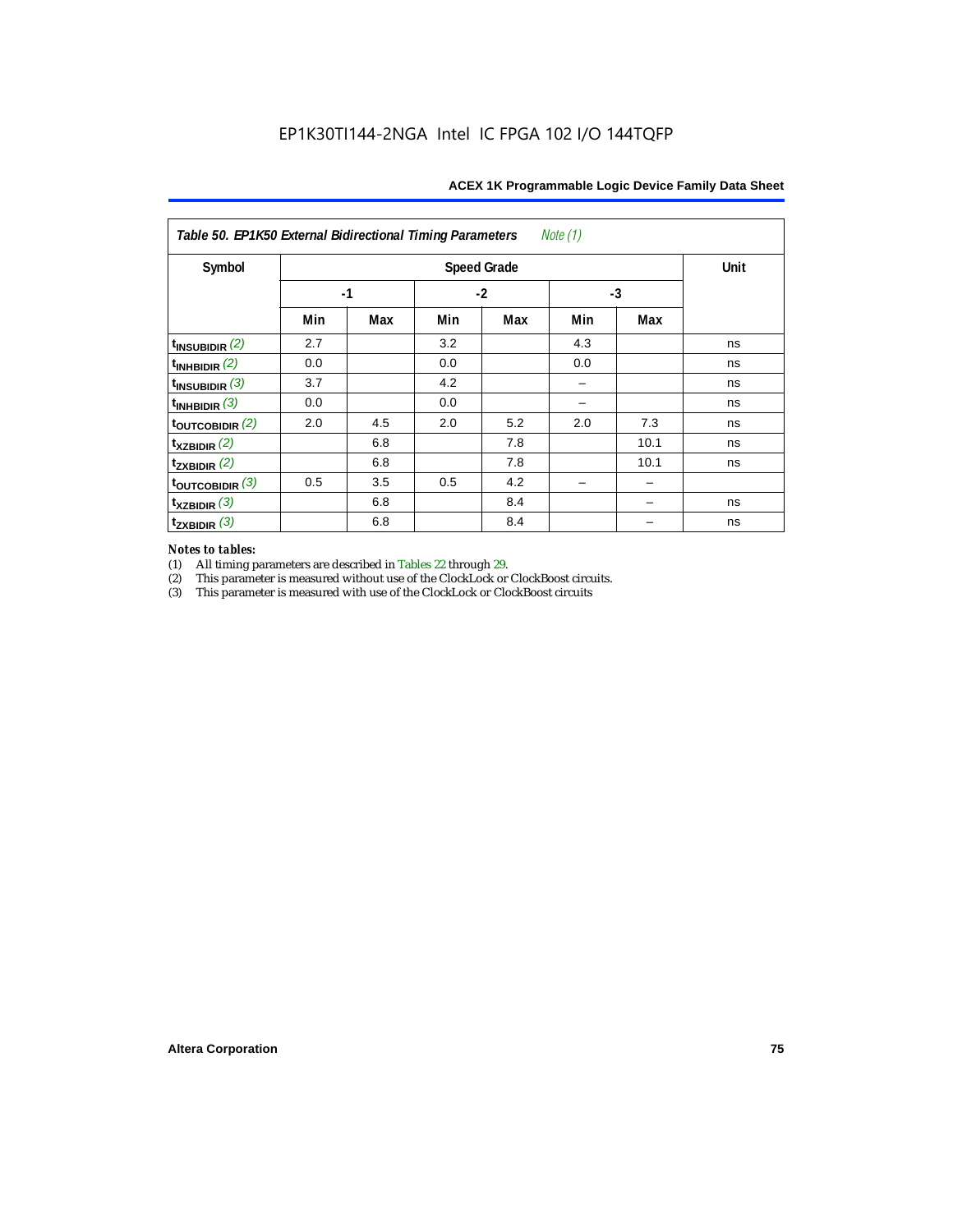Tables 51 through 57 show EP1K100 device internal and external timing parameters.

| Symbol                     |     |      |     | <b>Speed Grade</b> |     |      | Unit |
|----------------------------|-----|------|-----|--------------------|-----|------|------|
|                            |     | $-1$ |     | $-2$               |     | $-3$ |      |
|                            | Min | Max  | Min | Max                | Min | Max  |      |
| $t_{LUT}$                  |     | 0.7  |     | 1.0                |     | 1.5  | ns   |
| $t_{CLUT}$                 |     | 0.5  |     | 0.7                |     | 0.9  | ns   |
| $t_{RLUT}$                 |     | 0.6  |     | 0.8                |     | 1.1  | ns   |
| <b>t</b> <sub>PACKED</sub> |     | 0.3  |     | 0.4                |     | 0.5  | ns   |
| $t_{EN}$                   |     | 0.2  |     | 0.3                |     | 0.3  | ns   |
| $t_{CICO}$                 |     | 0.1  |     | 0.1                |     | 0.2  | ns   |
| $t_{\text{CGEN}}$          |     | 0.4  |     | 0.5                |     | 0.7  | ns   |
| $t_{GENR}$                 |     | 0.1  |     | 0.1                |     | 0.2  | ns   |
| $t_{CASC}$                 |     | 0.6  |     | 0.9                |     | 1.2  | ns   |
| $t_C$                      |     | 0.8  |     | 1.0                |     | 1.4  | ns   |
| $t_{CO}$                   |     | 0.6  |     | 0.8                |     | 1.1  | ns   |
| $t_{\text{COMB}}$          |     | 0.4  |     | 0.5                |     | 0.7  | ns   |
| $t_{\rm SU}$               | 0.4 |      | 0.6 |                    | 0.7 |      | ns   |
| $t_H\,$                    | 0.5 |      | 0.7 |                    | 0.9 |      | ns   |
| $t_{PRE}$                  |     | 0.8  |     | $1.0\,$            |     | 1.4  | ns   |
| $t_{CLR}$                  |     | 0.8  |     | 1.0                |     | 1.4  | ns   |
| $t_{\underline{CH}}$       | 1.5 |      | 2.0 |                    | 2.5 |      | ns   |
| $t_{\text{CL}}$            | 1.5 |      | 2.0 |                    | 2.5 |      | ns   |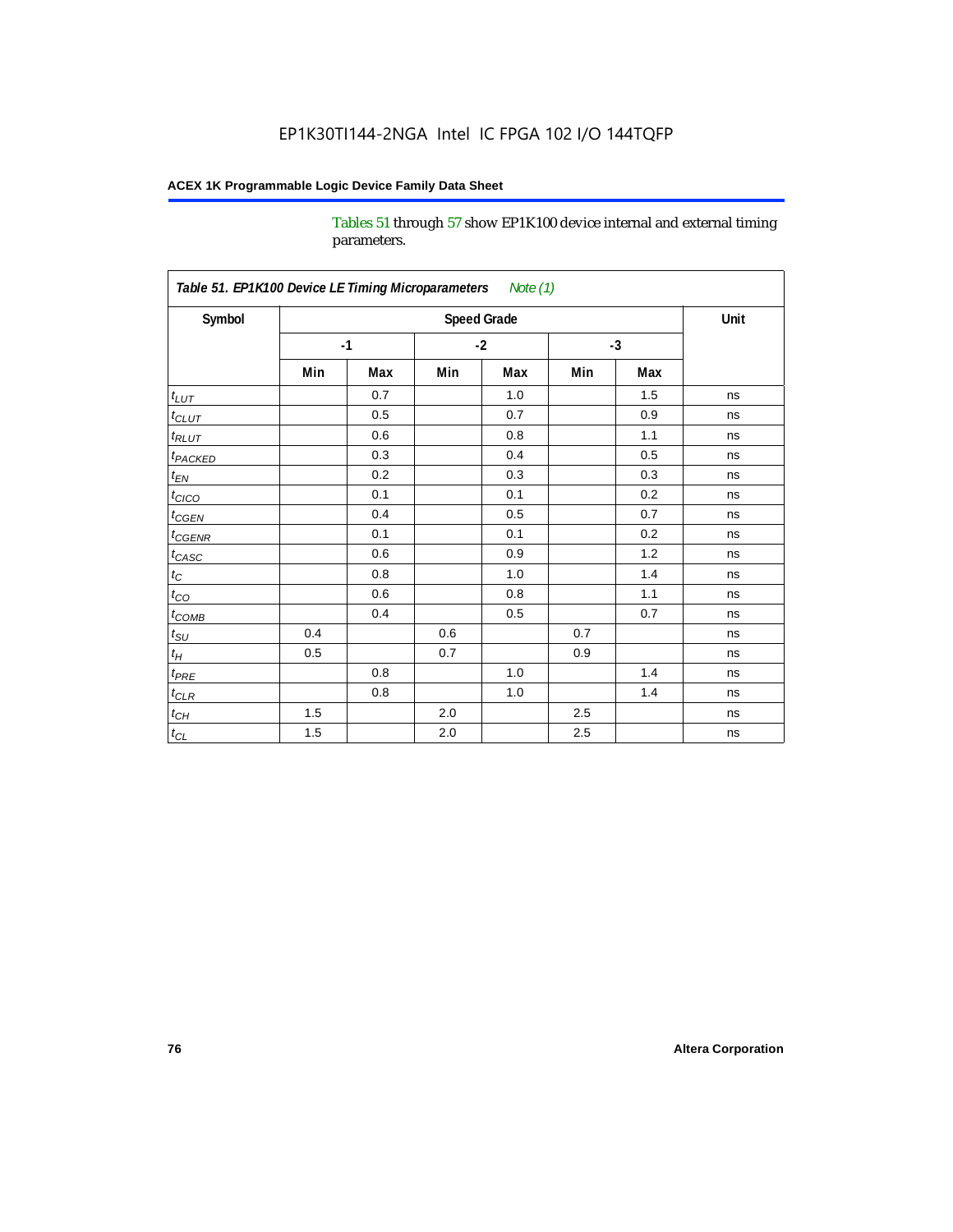| Table 52. EP1K100 Device IOE Timing Microparameters<br>Note (1) |     |      |      |                    |      |     |      |  |  |  |
|-----------------------------------------------------------------|-----|------|------|--------------------|------|-----|------|--|--|--|
| Symbol                                                          |     |      |      | <b>Speed Grade</b> |      |     | Unit |  |  |  |
|                                                                 |     | $-1$ | $-2$ |                    | $-3$ |     |      |  |  |  |
|                                                                 | Min | Max  | Min  | Max                | Min  | Max |      |  |  |  |
| t <sub>IOD</sub>                                                |     | 1.7  |      | 2.0                |      | 2.6 | ns   |  |  |  |
| $t_{\text{IOC}}$                                                |     | 0.0  |      | 0.0                |      | 0.0 | ns   |  |  |  |
| $t_{IOCO}$                                                      |     | 1.4  |      | 1.6                |      | 2.1 | ns   |  |  |  |
| $t_{IOCOMB}$                                                    |     | 0.5  |      | 0.7                |      | 0.9 | ns   |  |  |  |
| $t_{IOSU}$                                                      | 0.8 |      | 1.0  |                    | 1.3  |     | ns   |  |  |  |
| $t_{IOH}$                                                       | 0.7 |      | 0.9  |                    | 1.2  |     | ns   |  |  |  |
| $t_{IOCLR}$                                                     |     | 0.5  |      | 0.7                |      | 0.9 | ns   |  |  |  |
| $t_{OD1}$                                                       |     | 3.0  |      | 4.2                |      | 5.6 | ns   |  |  |  |
| $t_{OD2}$                                                       |     | 3.0  |      | 4.2                |      | 5.6 | ns   |  |  |  |
| $t_{OD3}$                                                       |     | 4.0  |      | 5.5                |      | 7.3 | ns   |  |  |  |
| $t_{XZ}$                                                        |     | 3.5  |      | 4.6                |      | 6.1 | ns   |  |  |  |
| $t_{ZX1}$                                                       |     | 3.5  |      | 4.6                |      | 6.1 | ns   |  |  |  |
| $t_{ZX2}$                                                       |     | 3.5  |      | 4.6                |      | 6.1 | ns   |  |  |  |
| $t_{ZX3}$                                                       |     | 4.5  |      | 5.9                |      | 7.8 | ns   |  |  |  |
| $t_{INREG}$                                                     |     | 2.0  |      | 2.6                |      | 3.5 | ns   |  |  |  |
| $t_{IOFD}$                                                      |     | 0.5  |      | 0.8                |      | 1.2 | ns   |  |  |  |
| $t_{INCOMB}$                                                    |     | 0.5  |      | 0.8                |      | 1.2 | ns   |  |  |  |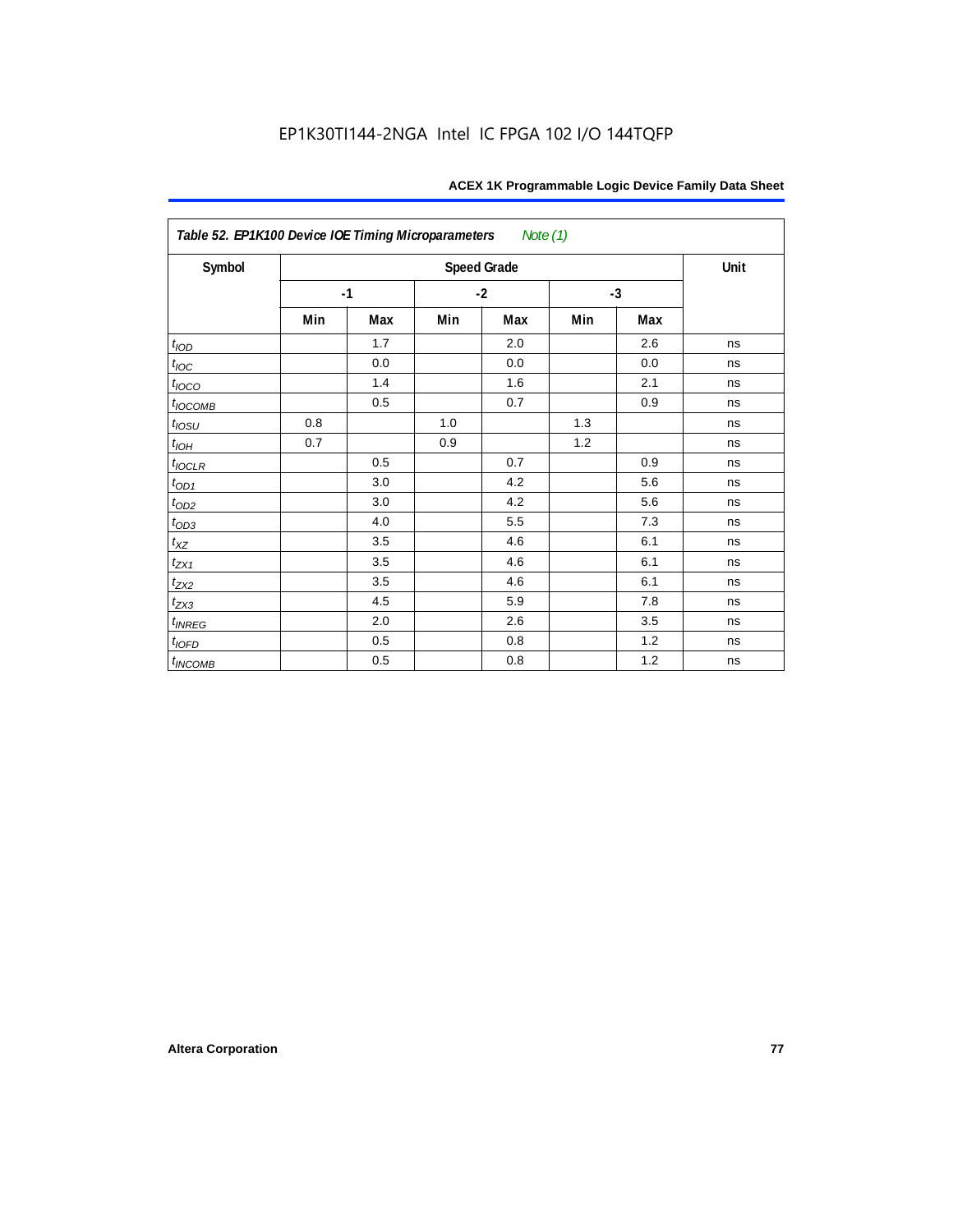| Symbol                 |     |      |     | <b>Speed Grade</b> |     |      | Unit |
|------------------------|-----|------|-----|--------------------|-----|------|------|
|                        |     | $-1$ |     | $-2$               |     | $-3$ |      |
|                        | Min | Max  | Min | Max                | Min | Max  |      |
| <sup>t</sup> EABDATA1  |     | 1.5  |     | 2.0                |     | 2.6  | ns   |
| <sup>t</sup> EABDATA1  |     | 0.0  |     | 0.0                |     | 0.0  | ns   |
| $t_{EABWE1}$           |     | 1.5  |     | 2.0                |     | 2.6  | ns   |
| <sup>t</sup> EABWE2    |     | 0.3  |     | 0.4                |     | 0.5  | ns   |
| <sup>t</sup> EABRE1    |     | 0.3  |     | 0.4                |     | 0.5  | ns   |
| <sup>t</sup> EABRE2    |     | 0.0  |     | 0.0                |     | 0.0  | ns   |
| $t_{EABCLK}$           |     | 0.0  |     | 0.0                |     | 0.0  | ns   |
| t <sub>EABCO</sub>     |     | 0.3  |     | 0.4                |     | 0.5  | ns   |
| <sup>t</sup> EABBYPASS |     | 0.1  |     | 0.1                |     | 0.2  | ns   |
| $t_{EABSU}$            | 0.8 |      | 1.0 |                    | 1.4 |      | ns   |
| t <sub>EABH</sub>      | 0.1 |      | 0.1 |                    | 0.2 |      | ns   |
| $t_{EABCLR}$           | 0.3 |      | 0.4 |                    | 0.5 |      | ns   |
| $t_{AA}$               |     | 4.0  |     | 5.1                |     | 6.6  | ns   |
| $t_{\mathcal{WP}}$     | 2.7 |      | 3.5 |                    | 4.7 |      | ns   |
| $t_{RP}$               | 1.0 |      | 1.3 |                    | 1.7 |      | ns   |
| $t_{WDSU}$             | 1.0 |      | 1.3 |                    | 1.7 |      | ns   |
| $t_{WDH}$              | 0.2 |      | 0.2 |                    | 0.3 |      | ns   |
| $t_{WASU}$             | 1.6 |      | 2.1 |                    | 2.8 |      | ns   |
| $t_{W\underline{AH}}$  | 1.6 |      | 2.1 |                    | 2.8 |      | ns   |
| t <sub>RASU</sub>      | 3.0 |      | 3.9 |                    | 5.2 |      | ns   |
| $t_{RAH}$              | 0.1 |      | 0.1 |                    | 0.2 |      | ns   |
| $t_{WQ}$               |     | 1.5  |     | 2.0                |     | 2.6  | ns   |
| $t_{DD}$               |     | 1.5  |     | 2.0                |     | 2.6  | ns   |
| t <sub>EABOUT</sub>    |     | 0.2  |     | 0.3                |     | 0.3  | ns   |
| $t_{EABCH}$            | 1.5 |      | 2.0 |                    | 2.5 |      | ns   |
| <sup>t</sup> EABCL     | 2.7 |      | 3.5 |                    | 4.7 |      | ns   |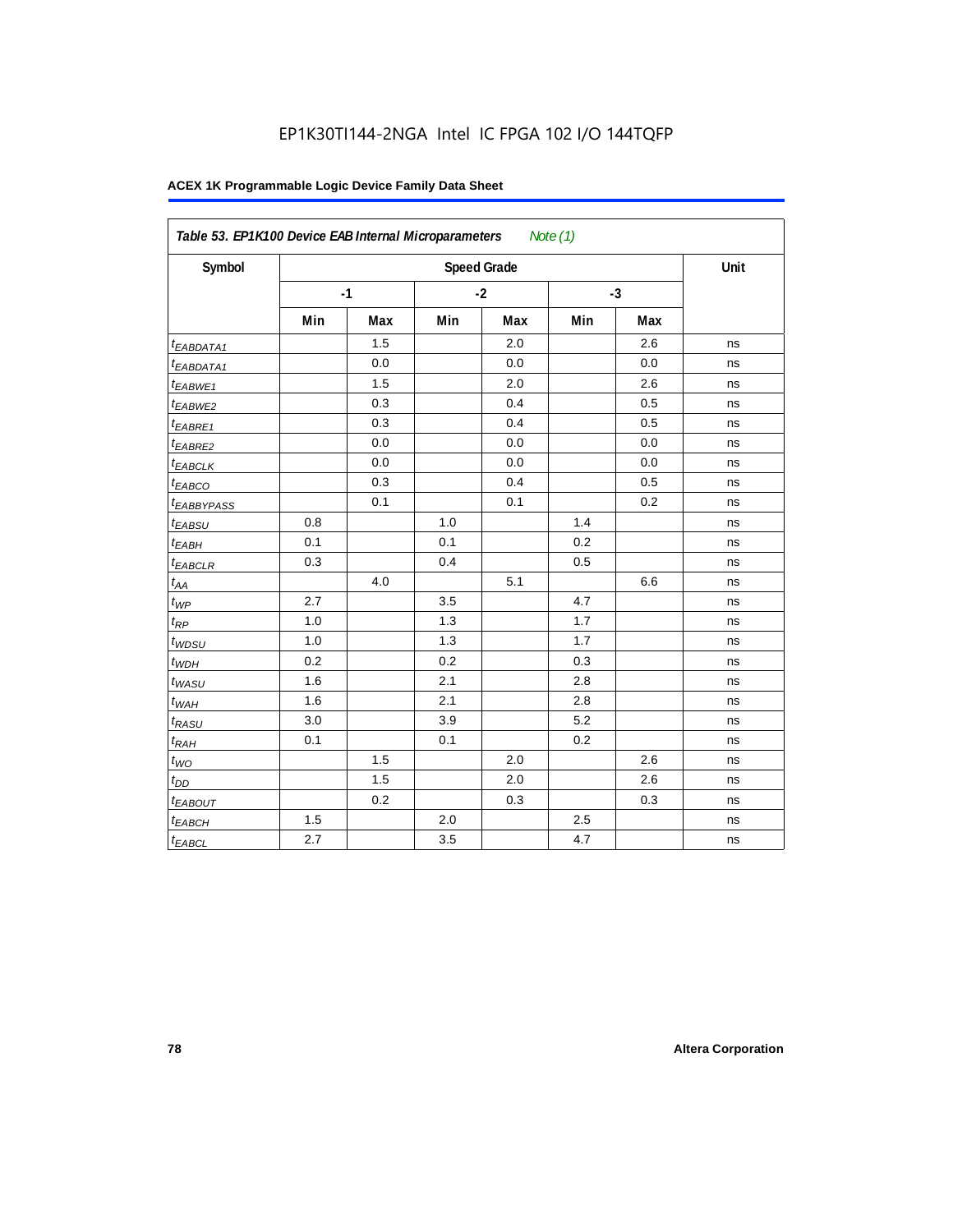| Table 54. EP1K100 Device EAB Internal Timing Macroparameters Note (1) |      |     |      |                    |      |     |      |  |  |
|-----------------------------------------------------------------------|------|-----|------|--------------------|------|-----|------|--|--|
| Symbol                                                                |      |     |      | <b>Speed Grade</b> |      |     | Unit |  |  |
|                                                                       | $-1$ |     | $-2$ |                    | $-3$ |     |      |  |  |
|                                                                       | Min  | Max | Min  | Max                | Min  | Max |      |  |  |
| $t_{EABA}$                                                            |      | 5.9 |      | 7.6                |      | 9.9 | ns   |  |  |
| t <sub>EABRCOMB</sub>                                                 | 5.9  |     | 7.6  |                    | 9.9  |     | ns   |  |  |
| t <sub>EABRCREG</sub>                                                 | 5.1  |     | 6.5  |                    | 8.5  |     | ns   |  |  |
| $t_{EABWP}$                                                           | 2.7  |     | 3.5  |                    | 4.7  |     | ns   |  |  |
| <sup>t</sup> EABWCOMB                                                 | 5.9  |     | 7.7  |                    | 10.3 |     | ns   |  |  |
| t <sub>EABWCREG</sub>                                                 | 5.4  |     | 7.0  |                    | 9.4  |     | ns   |  |  |
| t <sub>EABDD</sub>                                                    |      | 3.4 |      | 4.5                |      | 5.9 | ns   |  |  |
| t <sub>eabdataco</sub>                                                |      | 0.5 |      | 0.7                |      | 0.8 | ns   |  |  |
| <sup>t</sup> EA <u>BDATASU</u>                                        | 0.8  |     | 1.0  |                    | 1.4  |     | ns   |  |  |
| <sup>t</sup> EABDATAH                                                 | 0.1  |     | 0.1  |                    | 0.2  |     | ns   |  |  |
| t <sub>EABWESU</sub>                                                  | 1.1  |     | 1.4  |                    | 1.9  |     | ns   |  |  |
| t <sub>EABWEH</sub>                                                   | 0.0  |     | 0.0  |                    | 0.0  |     | ns   |  |  |
| <sup>t</sup> EABWDSU                                                  | 1.0  |     | 1.3  |                    | 1.7  |     | ns   |  |  |
| t <sub>EABWDH</sub>                                                   | 0.2  |     | 0.2  |                    | 0.3  |     | ns   |  |  |
| <sup>t</sup> EABWASU                                                  | 4.1  |     | 5.2  |                    | 6.8  |     | ns   |  |  |
| t <sub>ЕАВWАН</sub>                                                   | 0.0  |     | 0.0  |                    | 0.0  |     | ns   |  |  |
| $t_{EABWO}$                                                           |      | 3.4 |      | 4.5                |      | 5.9 | ns   |  |  |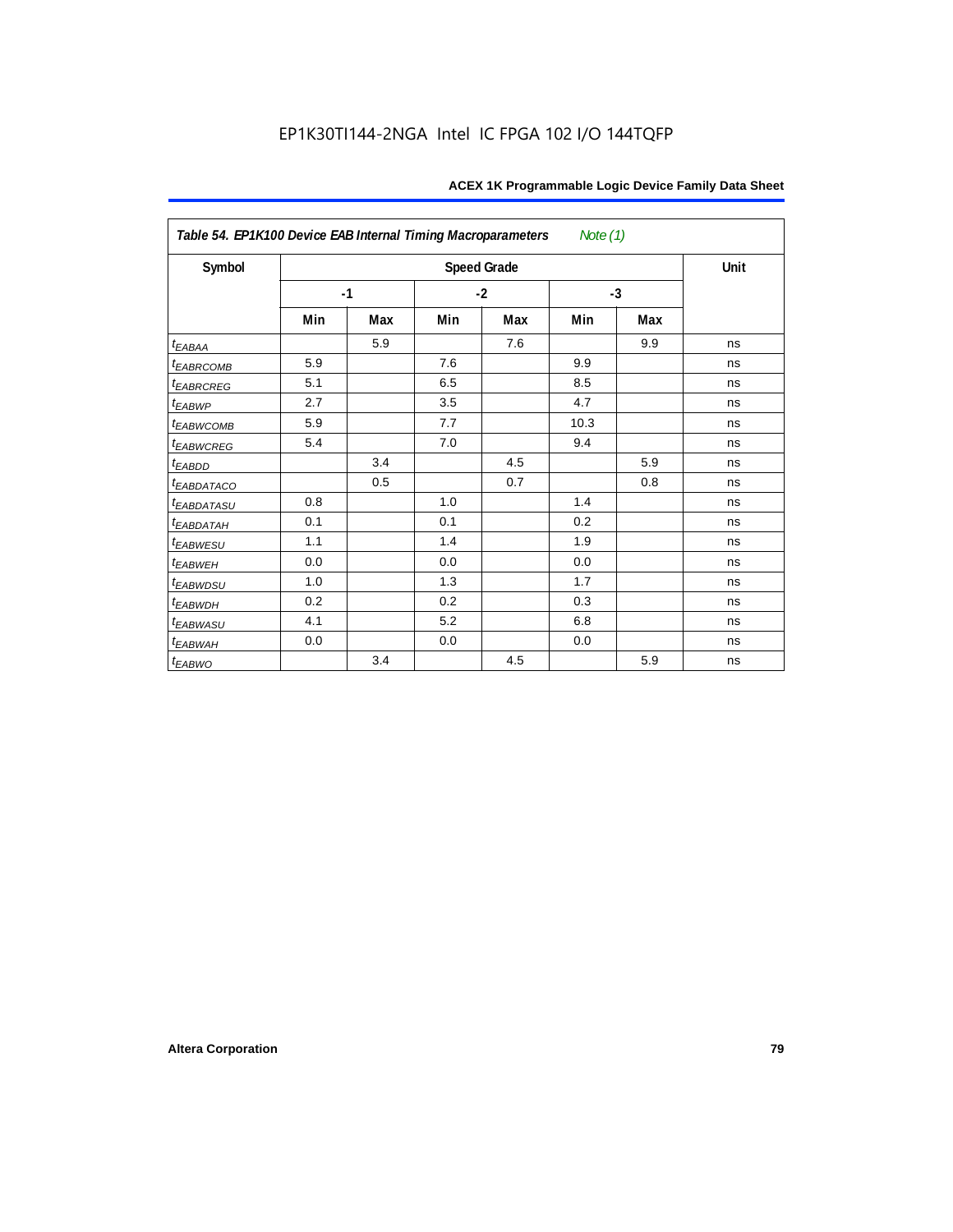## EP1K30TI144-2NGA Intel IC FPGA 102 I/O 144TQFP

| Table 55. EP1K100 Device Interconnect Timing Microparameters<br>Note (1) |     |      |     |                    |      |     |      |  |  |
|--------------------------------------------------------------------------|-----|------|-----|--------------------|------|-----|------|--|--|
| Symbol                                                                   |     |      |     | <b>Speed Grade</b> |      |     | Unit |  |  |
|                                                                          |     | $-1$ |     | $-2$               | $-3$ |     |      |  |  |
|                                                                          | Min | Max  | Min | Max                | Min  | Max |      |  |  |
| $t_{DIN2IOE}$                                                            |     | 3.1  |     | 3.6                |      | 4.4 | ns   |  |  |
| <sup>t</sup> DIN2LE                                                      |     | 0.3  |     | 0.4                |      | 0.5 | ns   |  |  |
| <sup>t</sup> DIN2DATA                                                    |     | 1.6  |     | 1.8                |      | 2.0 | ns   |  |  |
| <sup>t</sup> DCLK2IOE                                                    |     | 0.8  |     | 1.1                |      | 1.4 | ns   |  |  |
| <sup>t</sup> DCLK2LE                                                     |     | 0.3  |     | 0.4                |      | 0.5 | ns   |  |  |
| <sup>t</sup> SAMELAB                                                     |     | 0.1  |     | 0.1                |      | 0.2 | ns   |  |  |
| <sup>t</sup> SAMEROW                                                     |     | 1.5  |     | 2.5                |      | 3.4 | ns   |  |  |
| <sup>t</sup> SAMECOLUMN                                                  |     | 0.4  |     | 1.0                |      | 1.6 | ns   |  |  |
| <i><b>IDIFFROW</b></i>                                                   |     | 1.9  |     | 3.5                |      | 5.0 | ns   |  |  |
| <sup>t</sup> TWOROWS                                                     |     | 3.4  |     | 6.0                |      | 8.4 | ns   |  |  |
| <sup>t</sup> LEPERIPH                                                    |     | 4.3  |     | 5.4                |      | 6.5 | ns   |  |  |
| <sup>t</sup> LABCARRY                                                    |     | 0.5  |     | 0.7                |      | 0.9 | ns   |  |  |
| <sup>t</sup> LABCASC                                                     |     | 0.8  |     | 1.0                |      | 1.4 | ns   |  |  |

| Table 56. EP1K100 External Timing Parameters Notes (1), (2) |      |      |     |      |     |      |    |  |  |  |
|-------------------------------------------------------------|------|------|-----|------|-----|------|----|--|--|--|
| Symbol                                                      |      | Unit |     |      |     |      |    |  |  |  |
|                                                             | $-1$ |      |     | $-2$ |     | $-3$ |    |  |  |  |
|                                                             | Min  | Max  | Min | Max  | Min | Max  |    |  |  |  |
| t <sub>DRR</sub>                                            |      | 9.0  |     | 12.0 |     | 16.0 | ns |  |  |  |
| $t_{INSU}$ (3)                                              | 2.0  |      | 2.5 |      | 3.3 |      | ns |  |  |  |
| $t_{INH}$ (3)                                               | 0.0  |      | 0.0 |      | 0.0 |      | ns |  |  |  |
| $t_{OUTCO}$ (3)                                             | 2.0  | 5.2  | 2.0 | 6.9  | 2.0 | 9.1  | ns |  |  |  |
| $t_{INSU}$ (4)                                              | 2.0  |      | 2.2 |      |     |      | ns |  |  |  |
| $t_{INH}$ (4)                                               | 0.0  |      | 0.0 |      |     |      | ns |  |  |  |
| toutco $(4)$                                                | 0.5  | 3.0  | 0.5 | 4.6  |     |      | ns |  |  |  |
| t <sub>PCISU</sub>                                          | 3.0  |      | 6.2 |      |     |      | ns |  |  |  |
| <sup>t</sup> PCIH                                           | 0.0  |      | 0.0 |      | -   |      | ns |  |  |  |
| t <sub>PCICO</sub>                                          | 2.0  | 6.0  | 2.0 | 6.9  |     |      | ns |  |  |  |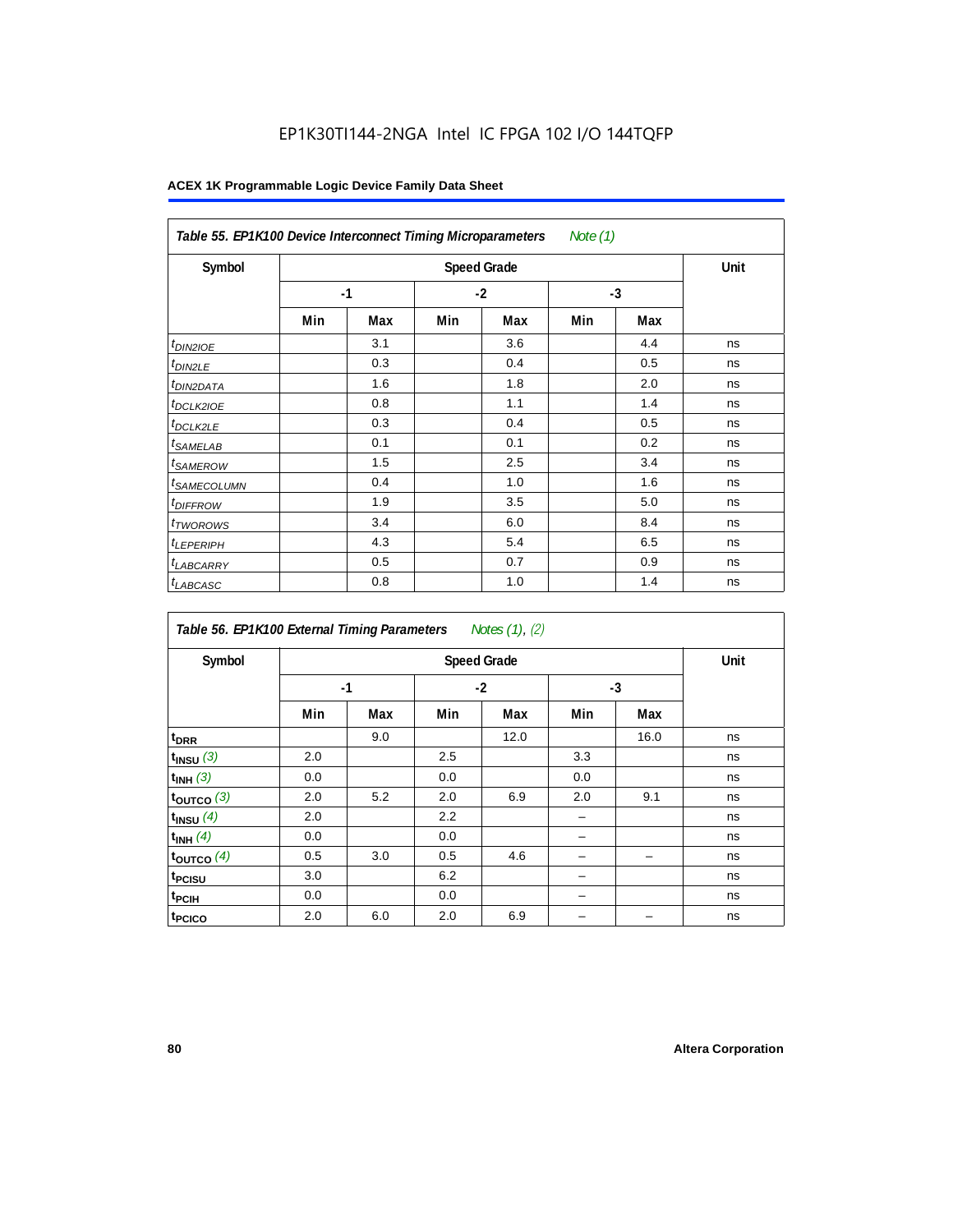| Notes $(1)$ , $(2)$<br>Table 57. EP1K100 External Bidirectional Timing Parameters |                    |     |      |     |      |      |    |
|-----------------------------------------------------------------------------------|--------------------|-----|------|-----|------|------|----|
| Symbol                                                                            | <b>Speed Grade</b> |     |      |     |      | Unit |    |
|                                                                                   | $-1$               |     | $-2$ |     | $-3$ |      |    |
|                                                                                   | Min                | Max | Min  | Max | Min  | Max  |    |
| $t_{INSUBIDIR}$ (3)                                                               | 1.7                |     | 2.5  |     | 3.3  |      | ns |
| $t_{INHBIDIR}$ (3)                                                                | 0.0                |     | 0.0  |     | 0.0  |      | ns |
| $t_{INSUBIDIR}(4)$                                                                | 2.0                |     | 2.8  |     |      |      | ns |
| $t_{INHBIDIR}$ (4)                                                                | 0.0                |     | 0.0  |     |      |      | ns |
| $t_{\text{OUTCOBIDIR}}$ (3)                                                       | 2.0                | 5.2 | 2.0  | 6.9 | 2.0  | 9.1  | ns |
| $\mathsf{t}_{\mathsf{XZBIDIR}}$ (3)                                               |                    | 5.6 |      | 7.5 |      | 10.1 | ns |
| $t_{ZXBIDIR}$ (3)                                                                 |                    | 5.6 |      | 7.5 |      | 10.1 | ns |
| $t_{\text{OUTCOBIDIR}}$ (4)                                                       | 0.5                | 3.0 | 0.5  | 4.6 |      |      | ns |
| $t_{XZBIDIR}$ (4)                                                                 |                    | 4.6 |      | 6.5 |      |      | ns |
| $t_{ZXBIDIR}$ (4)                                                                 |                    | 4.6 |      | 6.5 |      |      | ns |

## *Notes to tables:*<br>(1) All timing p

(1) All timing parameters are described in Tables 22 through  $29$  in this data sheet.<br>(2) These parameters are specified by characterization.

(2) These parameters are specified by characterization.<br>(3) This parameter is measured without the use of the C

(3) This parameter is measured without the use of the ClockLock or ClockBoost circuits.<br>(4) This parameter is measured with the use of the ClockLock or ClockBoost circuits.

This parameter is measured with the use of the ClockLock or ClockBoost circuits.

## **Power Consumption**

The supply power (P) for ACEX 1K devices can be calculated with the following equation:

 $P = P_{INT} + P_{IO} = (I_{CCSTANDBY} + I_{CCACTIVE}) \times V_{CC} + P_{IO}$ 

The I<sub>CCACTIVE</sub> value depends on the switching frequency and the application logic. This value is calculated based on the amount of current that each LE typically consumes. The  $P_{IO}$  value, which depends on the device output load characteristics and switching frequency, can be calculated using the guidelines given in *Application Note 74 (Evaluating Power for Altera Devices)*.

**1 Compared to the rest of the device, the embedded array** consumes a negligible amount of power. Therefore, the embedded array can be ignored when calculating supply current.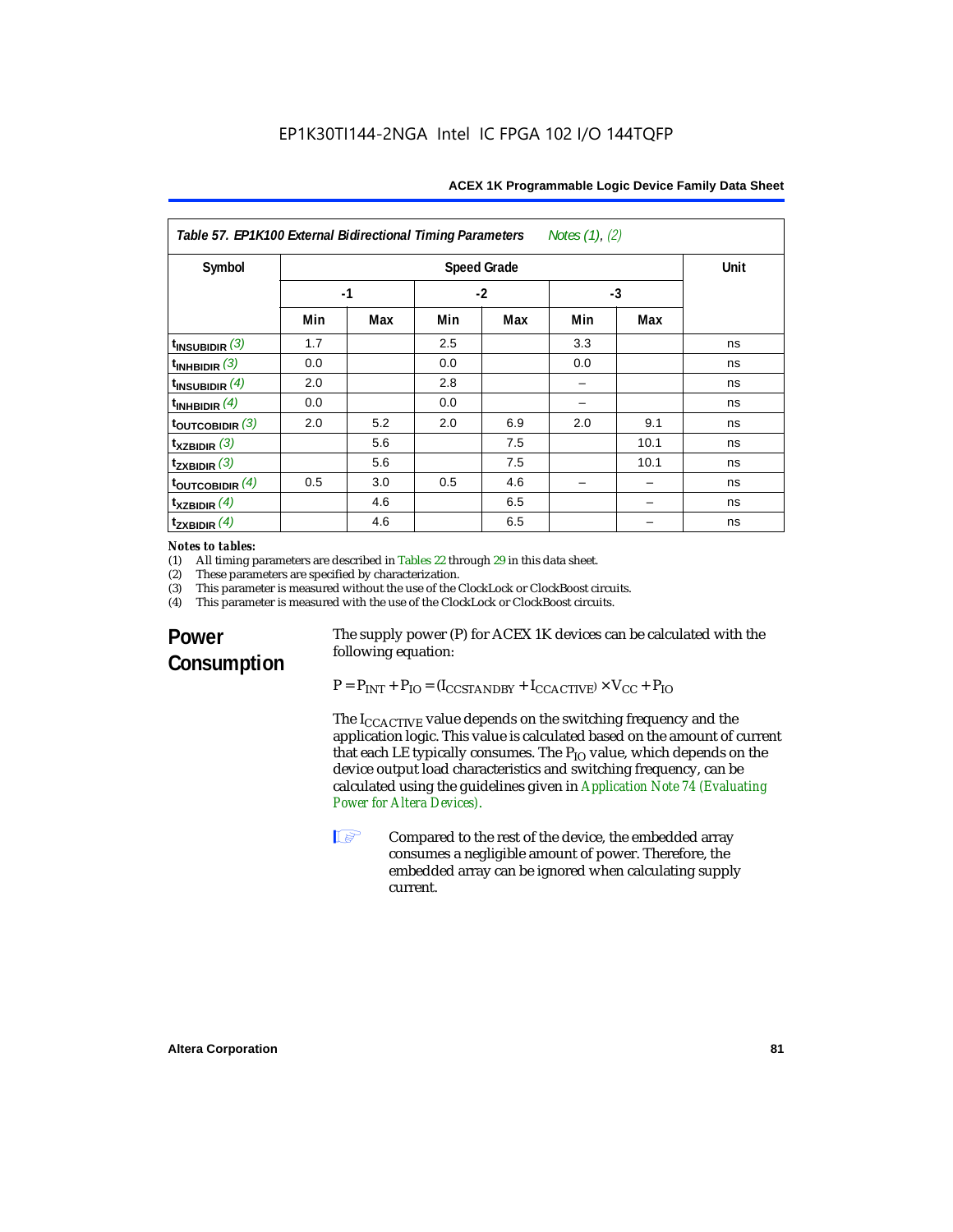The  $I_{CCACTIVE}$  value can be calculated with the following equation:

 $I_{\text{CCACTIVE}} = K \times f_{\text{MAX}} \times N \times \text{tog}_{\text{LC}} (\mu A)$ 

Where:

| $f_{MAX}$  | $=$     | Maximum operating frequency in MHz            |
|------------|---------|-----------------------------------------------|
| N          | $=$ $-$ | Total number of LEs used in the device        |
| $log_{LC}$ | $=$     | Average percent of LEs toggling at each clock |
|            |         | (typically $12.5\%$ )                         |
| K          |         | $=$ Constant                                  |

Table 58 provides the constant (K) values for ACEX 1K devices.

| Table 58. ACEX 1K Constant Values |         |  |
|-----------------------------------|---------|--|
| <b>Device</b>                     | K Value |  |
| EP1K10                            | 4.5     |  |
| EP1K30                            | 4.5     |  |
| EP1K50                            | 4.5     |  |
| EP1K100                           | 4.5     |  |

This supply power calculation provides an  $I_{CC}$  estimate based on typical conditions with no output load. The actual  $I_{CC}$  should be verified during operation because this measurement is sensitive to the actual pattern in the device and the environmental operating conditions.

To better reflect actual designs, the power model (and the constant K in the power calculation equations) for continuous interconnect ACEX 1K devices assumes that LEs drive FastTrack Interconnect channels. In contrast, the power model of segmented FPGAs assumes that all LEs drive only one short interconnect segment. This assumption may lead to inaccurate results when compared to measured power consumption for actual designs in segmented FPGAs.

Figure 31 shows the relationship between the current and operating frequency of ACEX 1K devices. For information on other ACEX 1K devices, contact Altera Applications at (800) 800-EPLD.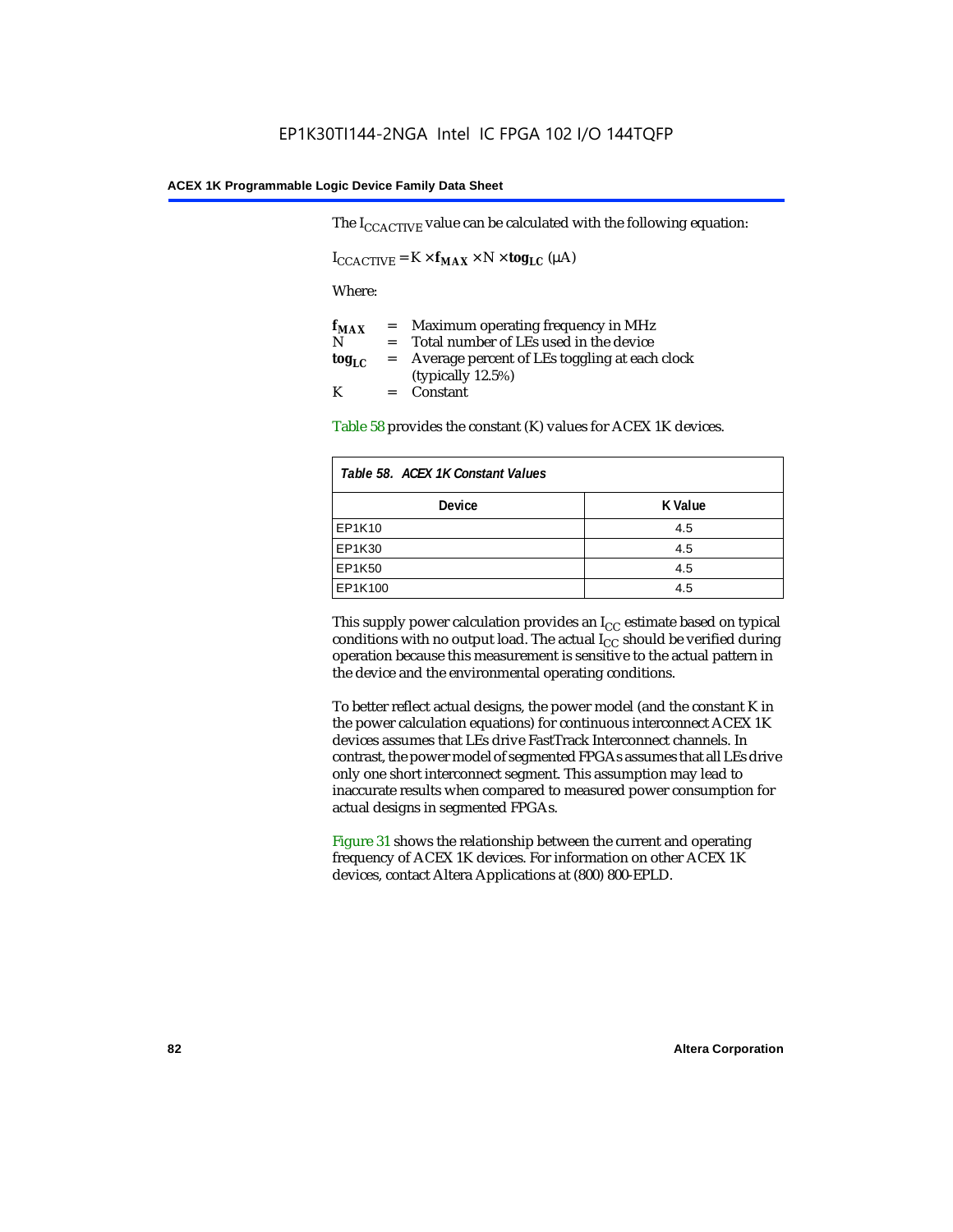

### *Figure 31. ACEX 1K I<sub>CCACTIVE</sub> vs. Operating Frequency*

## **Configuration & Operation**

The ACEX 1K architecture supports several configuration schemes. This section summarizes the device operating modes and available device configuration schemes.

### **Operating Modes**

The ACEX 1K architecture uses SRAM configuration elements that require configuration data to be loaded every time the circuit powers up. The process of physically loading the SRAM data into the device is called *configuration*. Before configuration, as  $V_{CC}$  rises, the device initiates a Power-On Reset (POR). This POR event clears the device and prepares it for configuration. The ACEX 1K POR time does not exceed 50 µs.

**1** When configuring with a configuration device, refer to the relevant configuration device data sheet for POR timing information.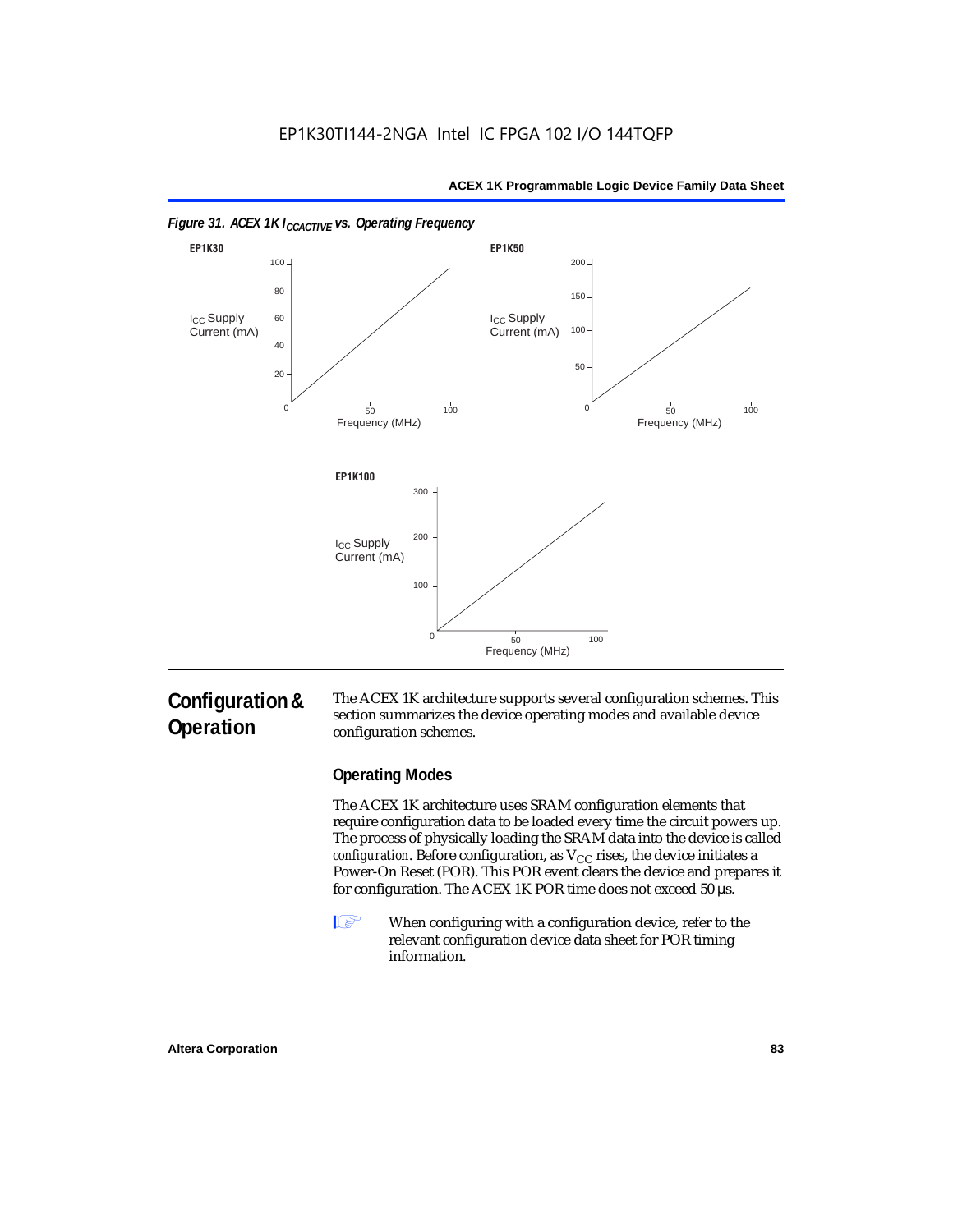During initialization, which occurs immediately after configuration, the device resets registers, enables I/O pins, and begins to operate as a logic device. Before and during configuration, all I/O pins (except dedicated inputs, clock, or configuration pins) are pulled high by a weak pull-up resistor. Together, the configuration and initialization processes are called *command mode*; normal device operation is called *user mode*.

SRAM configuration elements allow ACEX 1K devices to be reconfigured in-circuit by loading new configuration data into the device. Real-time reconfiguration is performed by forcing the device into command mode with a device pin, loading different configuration data, re-initializing the device, and resuming user-mode operation. The entire reconfiguration process requires less than 40 ms and can be used to reconfigure an entire system dynamically. In-field upgrades can be performed by distributing new configuration files.

## **Configuration Schemes**

The configuration data for an ACEX 1K device can be loaded with one of five configuration schemes (see Table 59), chosen on the basis of the target application. An EPC16, EPC2, EPC1, or EPC1441 configuration device, intelligent controller, or the JTAG port can be used to control the configuration of a ACEX 1K device, allowing automatic configuration on system power-up.

Multiple ACEX 1K devices can be configured in any of the five configuration schemes by connecting the configuration enable (nCE) and configuration enable output (nCEO) pins on each device. Additional APEX 20K, APEX 20KE, FLEX 10K, FLEX 10KA, FLEX 10KE, ACEX 1K, and FLEX 6000 devices can be configured in the same serial chain.

| Table 59. Data Sources for ACEX 1K Configuration |                                                                                                     |  |
|--------------------------------------------------|-----------------------------------------------------------------------------------------------------|--|
| <b>Configuration Scheme</b>                      | Data Source                                                                                         |  |
| Configuration device                             | EPC16, EPC2, EPC1, or EPC1441 configuration device                                                  |  |
| Passive serial (PS)                              | BitBlaster or ByteBlasterMV download cables, or serial data<br>source                               |  |
| Passive parallel asynchronous (PPA)              | Parallel data source                                                                                |  |
| Passive parallel synchronous (PPS)               | Parallel data source                                                                                |  |
| <b>JTAG</b>                                      | BitBlaster or ByteBlasterMV download cables, or<br>microprocessor with a Jam STAPL File or JBC File |  |

## **Device Pin-Outs**

See the Altera web site (**http://www.altera.com**) or the *Altera Documentation Library* for pin-out information.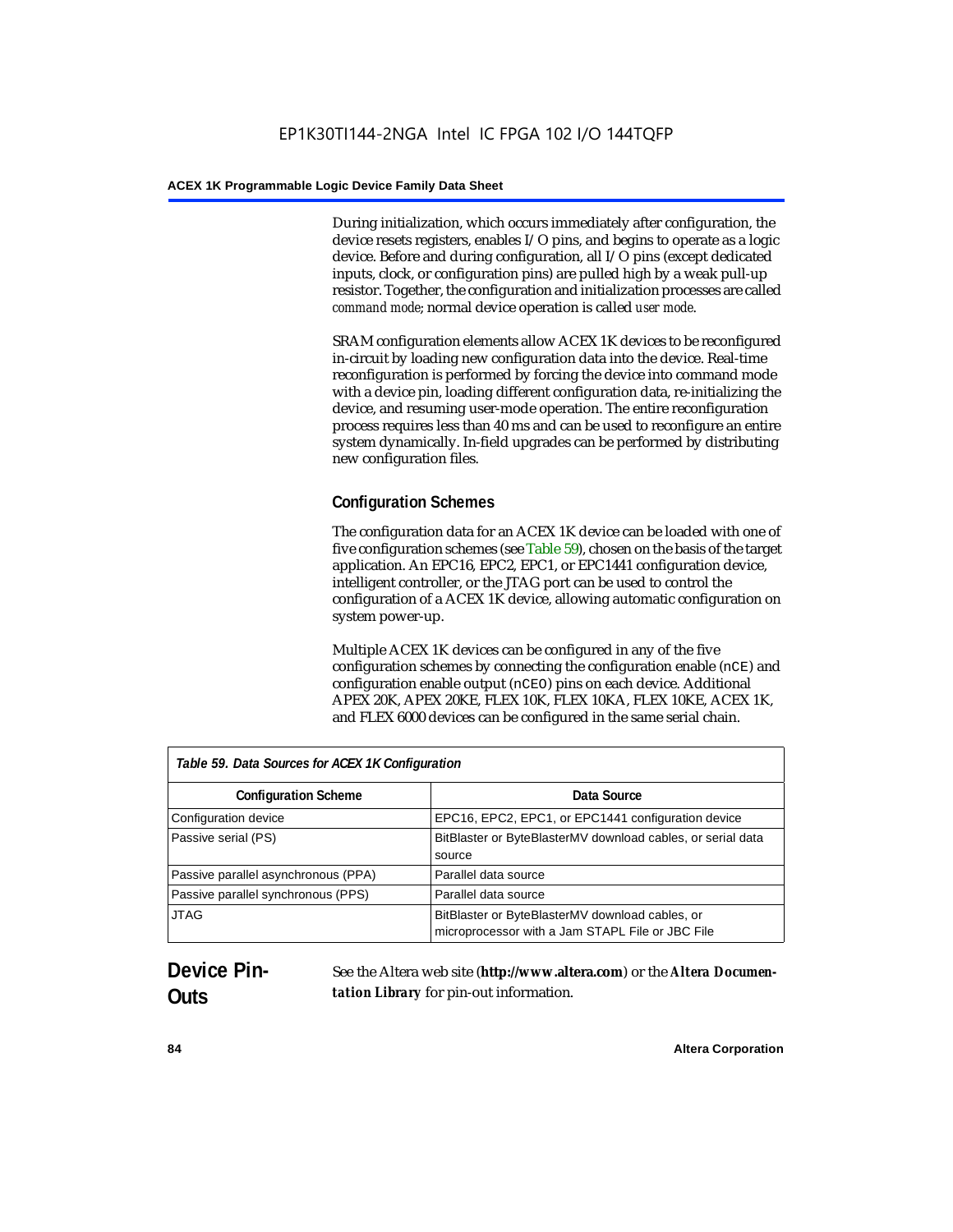| <b>Revision</b><br><b>History</b> | The information contained in the ACEX 1K Programmable Logic Device<br>Family Data Sheet version 3.4 supersedes information published in<br>previous versions. |  |  |
|-----------------------------------|---------------------------------------------------------------------------------------------------------------------------------------------------------------|--|--|
|                                   | The following changes were made to the ACEX 1K Programmable Logic<br>Device Family Data Sheet version 3.4: added extended temperature<br>support.             |  |  |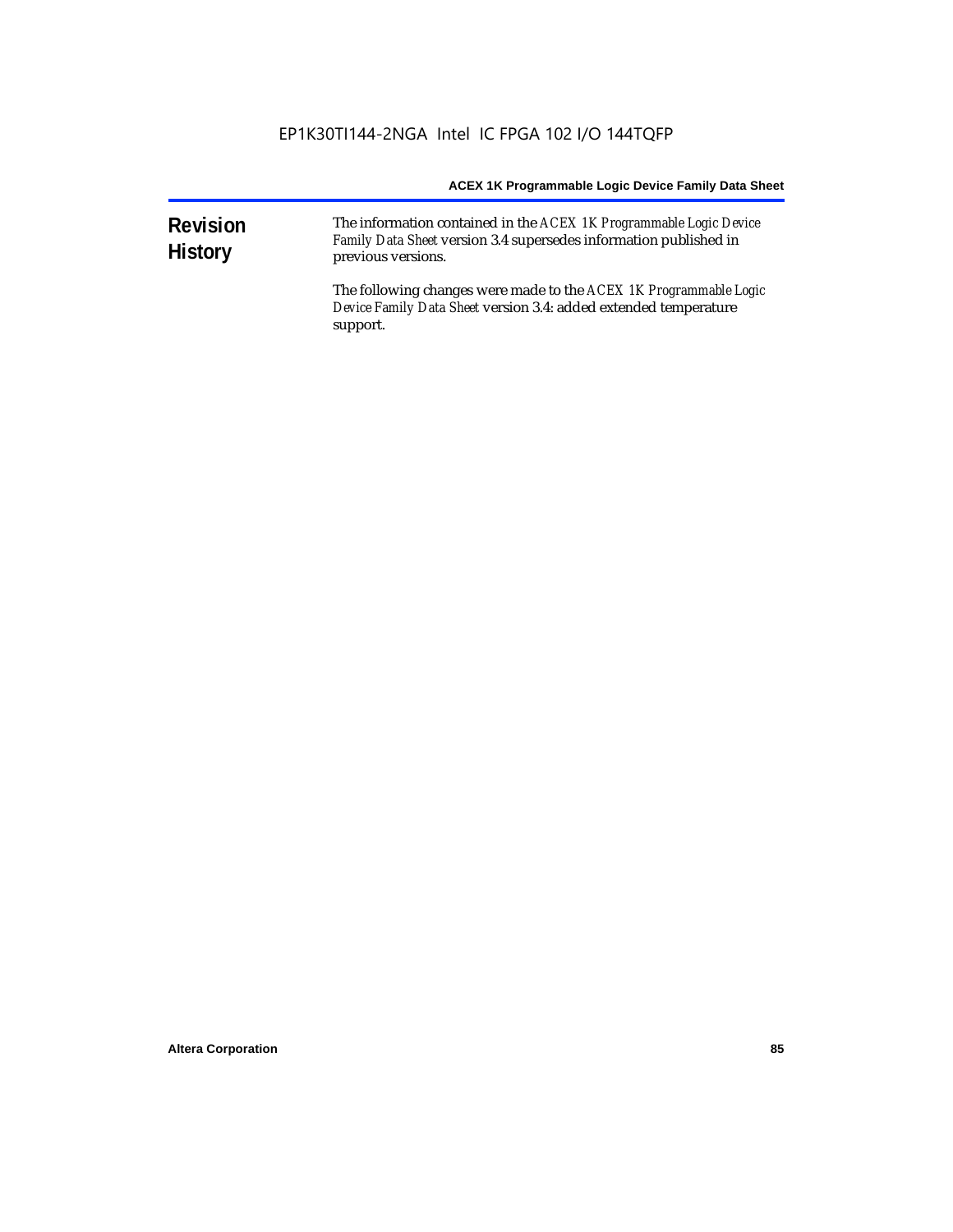

101 Innovation Drive San Jose, CA 95134 (408) 544-7000 www.altera.com Applications Hotline: (800) 800-EPLD Literature Services: lit\_req@altera.com

Copyright © 2003 Altera Corporation. All rights reserved. Altera, The Programmable Solutions Company, the stylized Altera logo, specific device designations, and all other words and logos that are identified as trademarks and/or service marks are, unless noted otherwise, the trademarks and service marks of Altera Corporation in the U.S. and other countries. All other product or service names are the property of their respective holders. Altera products are protected under numerous U.S. and foreign patents and pending applications, maskwork rights, and copyrights. Altera warrants performance of its semiconductor products to current specifications in accordance with Altera's standard warranty, but reserves the right to make changes to any products and services at any time without notice. Altera assumes no responsibility or liability

arising out of the application or use of any information, product, or service described herein except as expressly agreed to in writing by Altera Corporation. Altera customers are advised to obtain the latest version of device specifications before relying on any published information and before placing orders for products or services.



**86 Altera Corporation**